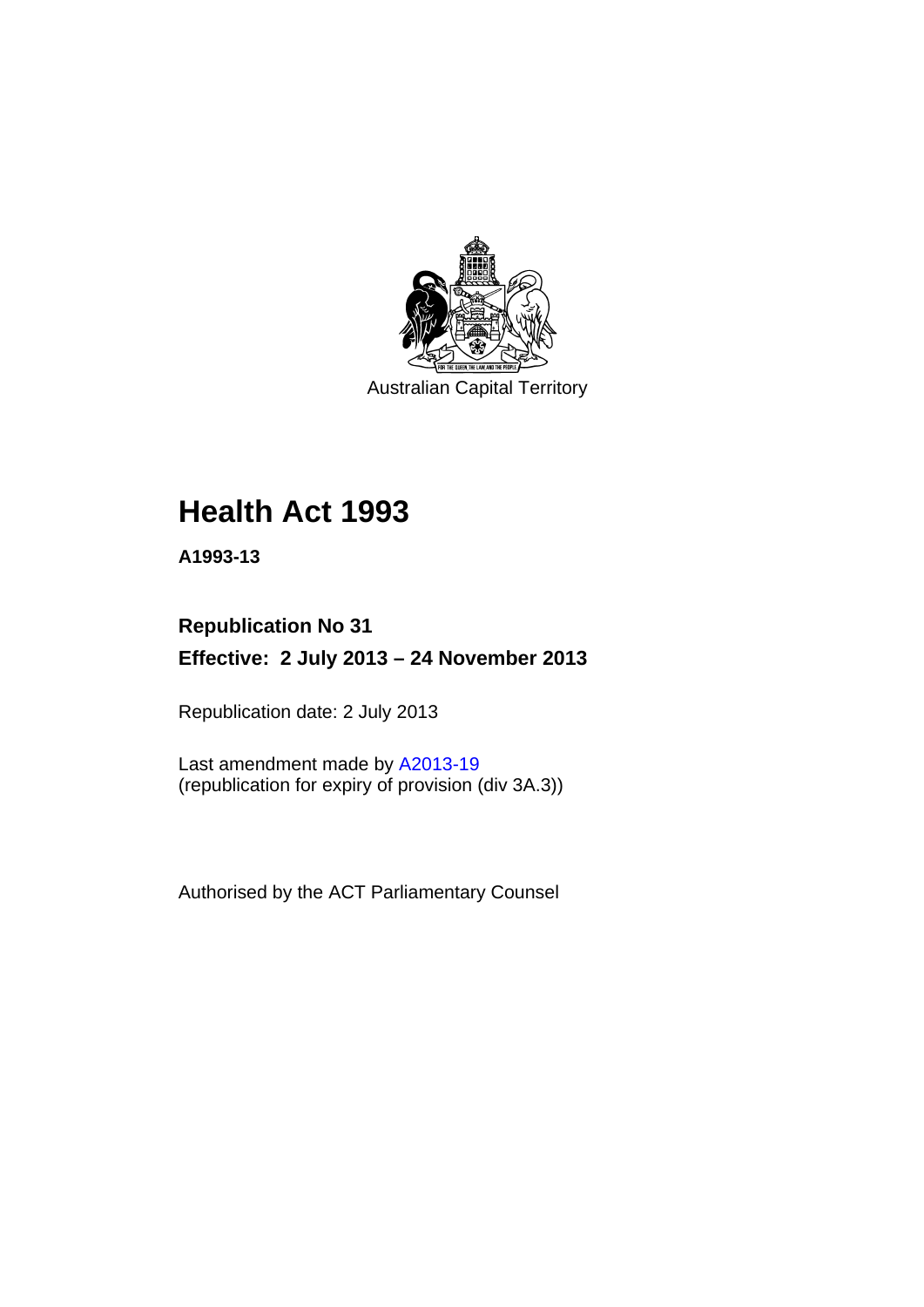#### **About this republication**

#### **The republished law**

This is a republication of the *Health Act 1993* (including any amendment made under the *[Legislation Act 2001](http://www.legislation.act.gov.au/a/2001-14)*, part 11.3 (Editorial changes)) as in force on 2 July 2013*.* It also includes any commencement, amendment, repeal or expiry affecting this republished law to 2 July 2013.

The legislation history and amendment history of the republished law are set out in endnotes 3 and 4.

#### **Kinds of republications**

The Parliamentary Counsel's Office prepares 2 kinds of republications of ACT laws (see the ACT legislation register at [www.legislation.act.gov.au](http://www.legislation.act.gov.au/)):

- authorised republications to which the *[Legislation Act 2001](http://www.legislation.act.gov.au/a/2001-14)* applies
- unauthorised republications.

The status of this republication appears on the bottom of each page.

#### **Editorial changes**

The *[Legislation Act 2001](http://www.legislation.act.gov.au/a/2001-14)*, part 11.3 authorises the Parliamentary Counsel to make editorial amendments and other changes of a formal nature when preparing a law for republication. Editorial changes do not change the effect of the law, but have effect as if they had been made by an Act commencing on the republication date (see *[Legislation Act 2001](http://www.legislation.act.gov.au/a/2001-14)*, s 115 and s 117). The changes are made if the Parliamentary Counsel considers they are desirable to bring the law into line, or more closely into line, with current legislative drafting practice.

This republication does not include amendments made under part 11.3 (see endnote 1).

#### **Uncommenced provisions and amendments**

If a provision of the republished law has not commenced, the symbol  $\mathbf{U}$  appears immediately before the provision heading. Any uncommenced amendments that affect this republished law are accessible on the ACT legislation register [\(www.legislation.act.gov.au\)](http://www.legislation.act.gov.au/). For more information, see the home page for this law on the register.

#### **Modifications**

If a provision of the republished law is affected by a current modification, the symbol  $\mathbf{M}$ appears immediately before the provision heading. The text of the modifying provision appears in the endnotes. For the legal status of modifications, see the *[Legislation Act 2001](http://www.legislation.act.gov.au/a/2001-14)*, section 95.

#### **Penalties**

At the republication date, the value of a penalty unit for an offence against this law is \$110 for an individual and \$550 for a corporation (see *[Legislation Act 2001](http://www.legislation.act.gov.au/a/2001-14)*, s 133).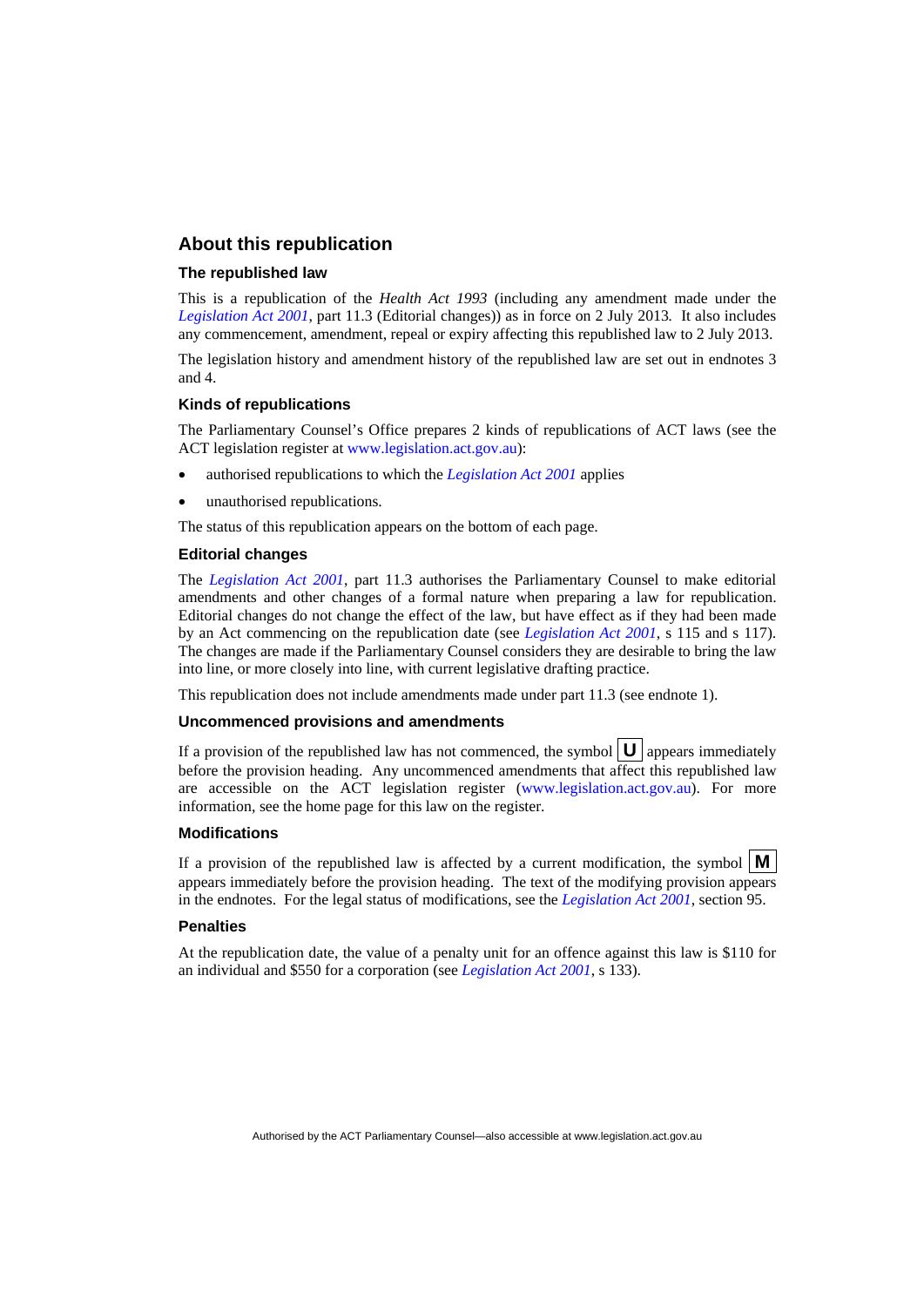

Australian Capital Territory

# **Health Act 1993**

### **Contents**

|          |                                                       | Page       |
|----------|-------------------------------------------------------|------------|
| Part 1   | <b>Preliminary</b>                                    |            |
| 1        | Name of Act                                           | 2          |
| 2        | Dictionary                                            | 2          |
| 3        | <b>Notes</b>                                          | 2          |
| 4        | Offences against Act—application of Criminal Code etc | 3          |
| Part 2   | <b>Important concepts</b>                             |            |
| 5        | What is a <i>health service</i> ?                     | 4          |
| 6        | What is a <i>health facility</i> ?                    | 4          |
| 7        | Who is a health service provider?                     | 4          |
| 8        | What is the local hospital network?                   | 5          |
| Part 3   | Health care principles                                |            |
| 10       | Objectives                                            | 6          |
| 11       | Medicare principles and commitments                   | 6          |
| R31      | Health Act 1993                                       | contents 1 |
| 02/07/13 | Effective: 02/07/13-24/11/13                          |            |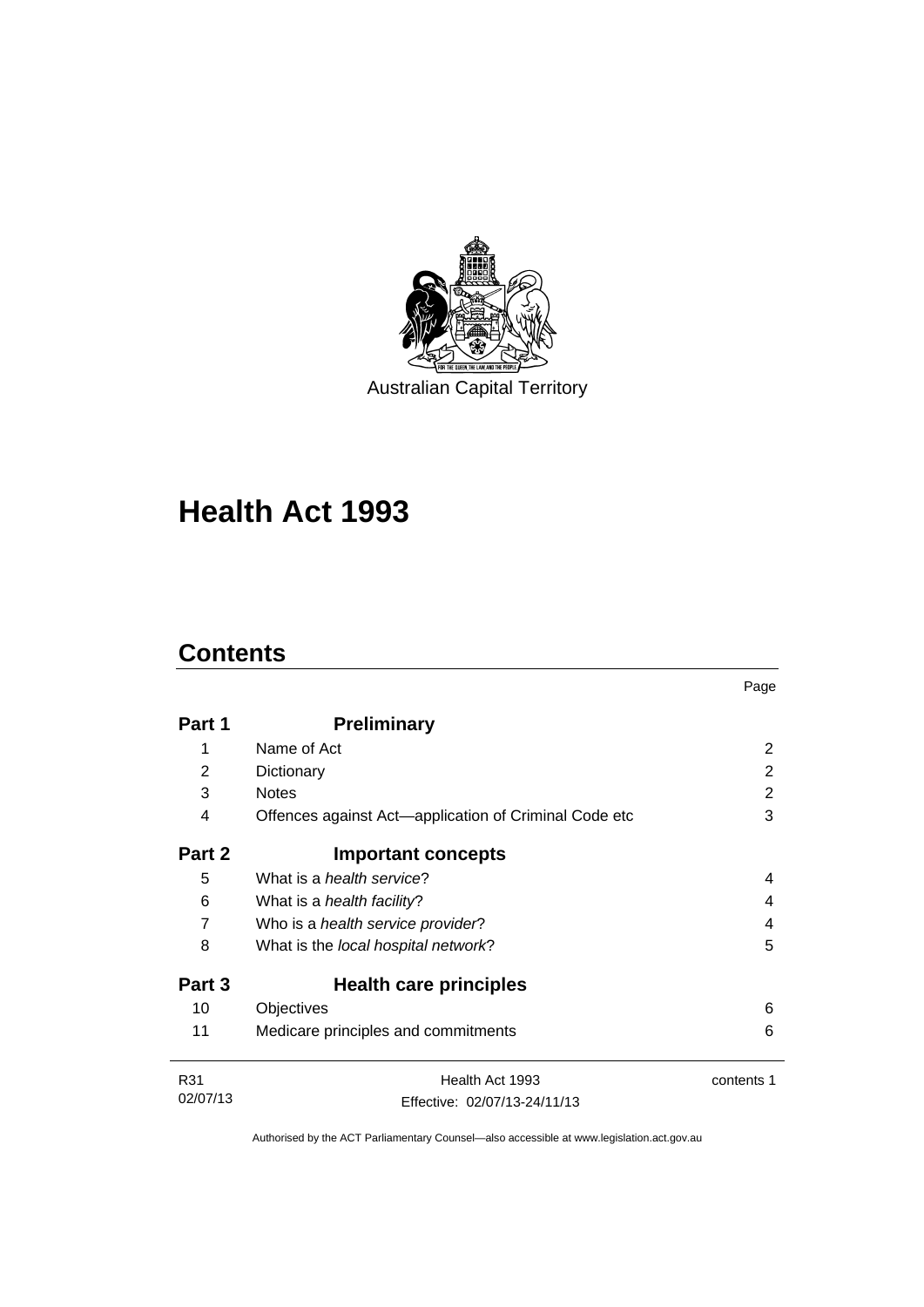| 12                   | Legal effect                                                                     | Page<br>8       |
|----------------------|----------------------------------------------------------------------------------|-----------------|
| Part 3A              | <b>Local Health and Hospitals Network</b>                                        |                 |
| <b>Division 3A.1</b> | Establishment, functions and members of Local<br><b>Hospital Network Council</b> |                 |
| 13                   | <b>Local Hospital Network Council</b>                                            | 9               |
| 14                   | Functions of council                                                             | 9               |
| 15                   | Council report to Minister etc                                                   | 10              |
| 16                   | Membership of council                                                            | 11              |
| 17                   | Members of council                                                               | 11              |
| 18                   | Chair and deputy chair                                                           | 12              |
| 19                   | Term of appointment of members                                                   | 12              |
| 19A                  | Ending of appointment of members                                                 | 12              |
| 19B                  | Conditions of appointment generally                                              | 13              |
| Division 3A.2        | <b>Proceedings of council</b>                                                    |                 |
| 19C                  | Time and place of meetings of council                                            | 13              |
| 19D                  | Procedures governing proceedings of council                                      | 13              |
| 19E                  | Council-disclosure of interests                                                  | 14              |
| Part 4               | <b>Quality assurance</b>                                                         |                 |
| <b>Division 4.1</b>  | Quality assurance-important concepts                                             |                 |
| 20                   | Definitions-pt 4                                                                 | 16              |
| 21                   | What is a health professional organisation?                                      | 17              |
| 22                   | Who is the CEO of a health facility?                                             | 17              |
| 23                   | Who is the CEO of a health professional organisation?                            | 17              |
| <b>Division 4.2</b>  | Quality assurance-quality assurance committees                                   |                 |
| 24                   | What is a quality assurance committee?                                           | 17              |
| 25                   | Approval of health facility QACs                                                 | 18              |
| 26                   | Approval of health professional organisation QACs                                | 18              |
| 27                   | Approval of special purpose QACs                                                 | 18              |
| 27A                  | Quality Assurance Committees-term                                                | 18              |
| 28                   | Quality assurance committees—criteria for approval                               | 19              |
| 29                   |                                                                                  |                 |
|                      | Quality assurance committees-revocation of approval                              | 19              |
| 30                   | Quality assurance committees-functions                                           | 20              |
| 31                   | Quality assurance committees—appointment of members                              | 20              |
| contents 2           | Health Act 1993                                                                  | R31<br>02/07/13 |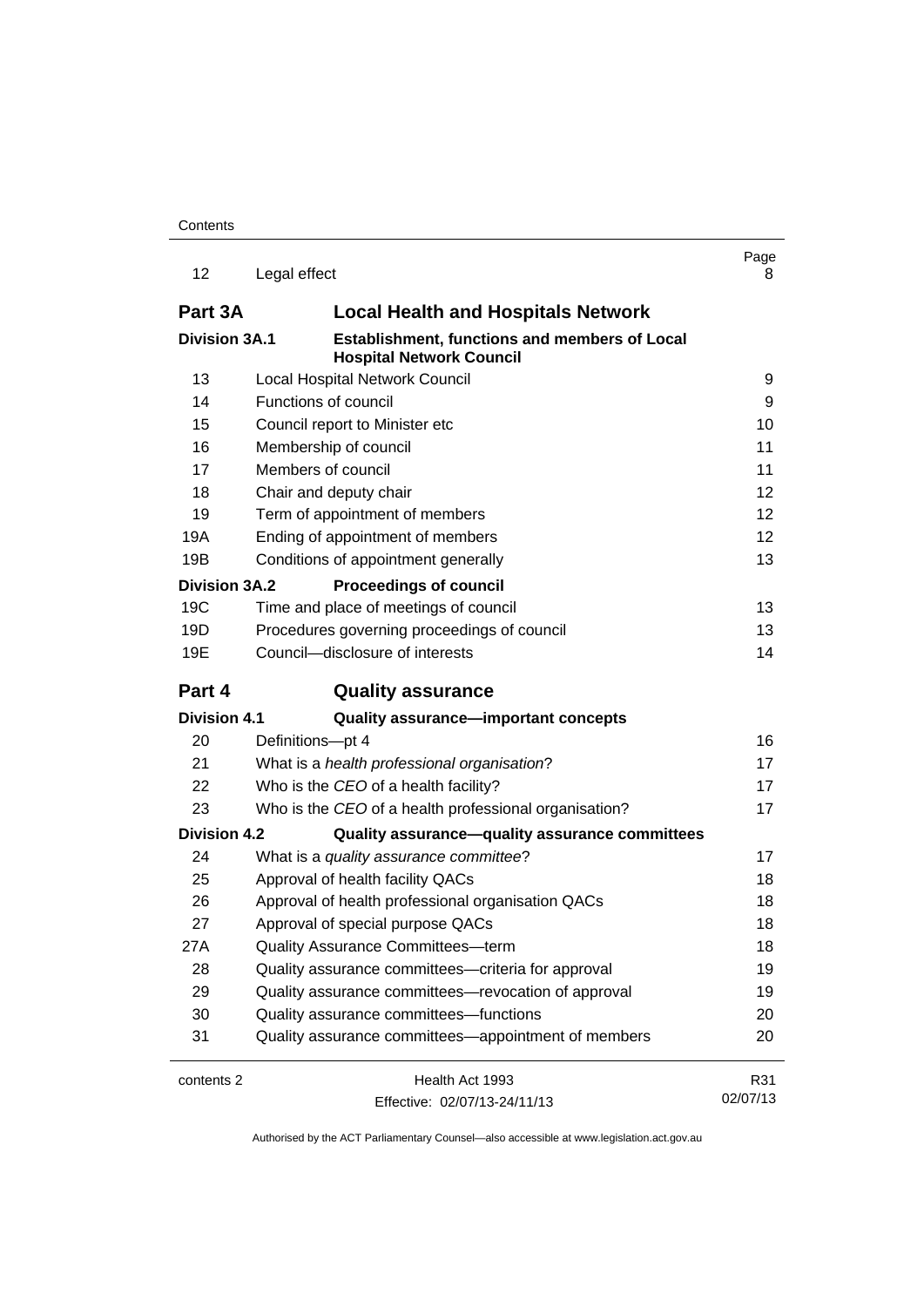|                     |                                                                                                     | Contents |
|---------------------|-----------------------------------------------------------------------------------------------------|----------|
|                     |                                                                                                     | Page     |
| 32                  | Quality assurance committees-disclosure of interests                                                | 21<br>21 |
| 33                  | Quality assurance committees-procedure                                                              |          |
| 34                  | Quality assurance committees-protection of members etc from<br>liability                            | 21       |
| 35                  | Quality assurance committees-obtaining information                                                  | 22       |
| <b>Division 4.3</b> | Assessment and evaluation of health services                                                        |          |
| 36                  | Assessment and evaluation of health services                                                        | 23       |
| 37                  | Approval of quality assurance activities                                                            | 24       |
| 38                  | Preparing health service reports                                                                    | 24       |
| 38A                 | <b>Extraordinary reports</b>                                                                        | 25       |
| 38B                 | Interim reports                                                                                     | 25       |
| 39                  | Giving health service reports to CEO or director-general                                            | 26       |
| 40                  | Monitoring implementation of recommendations                                                        | 26       |
| <b>Division 4.4</b> | Quality assurance committees-reporting                                                              |          |
| 41                  | Annual quality assurance committee report to Minister                                               | 26       |
| 42                  | Other quality assurance committee reports                                                           | 27       |
| <b>Division 4.5</b> | Quality assurance committees-information sharing                                                    |          |
| 43                  | Quality assurance committees-giving information to the Coroner's<br>Court                           | 28       |
| 44                  | Quality assurance committees-giving information to other quality<br>assurance committees            | 28       |
| 45                  | Quality assurance committees-giving information to health board and<br>health services commissioner | 28       |
| 46                  | Quality assurance committees-giving information to Minister                                         | 29       |
| 47                  | Quality assurance committees-admissibility of evidence                                              | 29       |
| Part 5              | Reviewing scope of clinical practice                                                                |          |
| 50                  | Definitions-pt 5                                                                                    | 30       |
| 51                  | What is a scope of clinical practice committee?                                                     | 30       |
| 52                  | Who is a doctor or dentist for a health facility?                                                   | 30       |
| 53                  | Who is the CEO of a health facility?                                                                | 31       |
| 54                  | What is scope of clinical practice?                                                                 | 31       |
| 55                  | Meaning of review scope of clinical practice                                                        | 31       |
| 56                  | Approval of scope of clinical practice committees                                                   | 32       |
| 57                  | Scope of clinical practice committees-criteria for approval                                         | 32       |
| D <sub>24</sub>     | $H_{\alpha\alpha}H_{\alpha\beta}$ $\Lambda_{\alpha\beta}$ $\Lambda_{\alpha\beta}$                   |          |

| R31      | Health Act 1993              | contents 3 |
|----------|------------------------------|------------|
| 02/07/13 | Effective: 02/07/13-24/11/13 |            |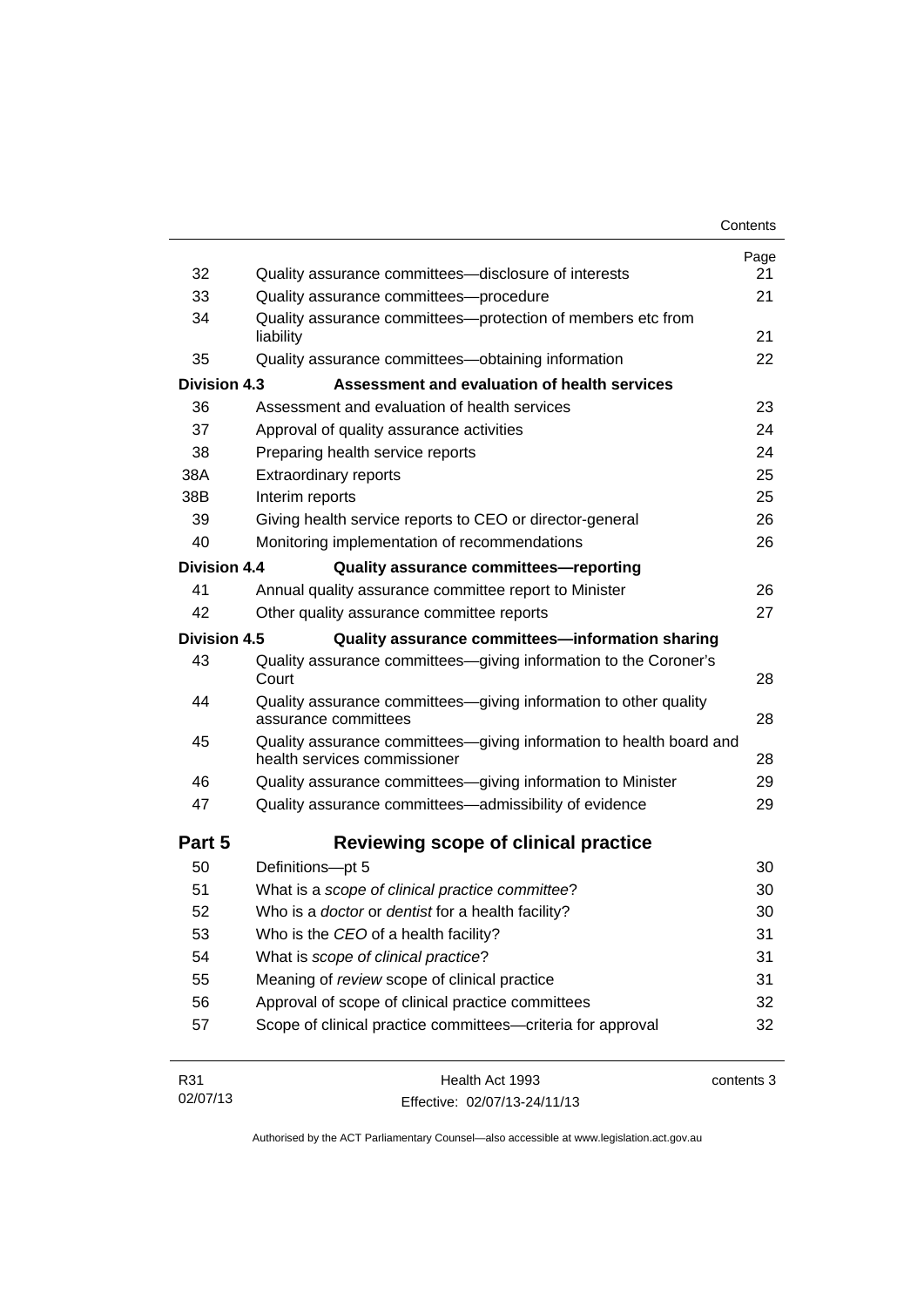#### **Contents**

|        |                                                                                                              | Page |
|--------|--------------------------------------------------------------------------------------------------------------|------|
| 58     | Scope of clinical practice committees—revocation of approval                                                 | 32   |
| 59     | Scope of clinical practice committees-functions                                                              | 33   |
| 60     | Scope of clinical practice committees—appointment of members                                                 | 34   |
| 61     | Scope of clinical practice committees-disclosure of interests                                                | 34   |
| 62     | Scope of clinical practice committees---procedure                                                            | 34   |
| 63     | Scope of clinical practice committees--protection of members etc from<br>liability                           | 35   |
| 64     | Scope of clinical practice committees-obtaining information                                                  | 36   |
| 65     | Scope of clinical practice committee must give doctor or dentist<br>opportunity to explain                   | 36   |
| 66     | Interim and emergency withdrawal or amendment of scope of clinical<br>practice by committee                  | 37   |
| 67     | Preparing scope of clinical practice reports                                                                 | 38   |
| 68     | Giving scope of clinical practice reports to CEO of health facility and<br>doctor or dentist                 | 39   |
| 69     | CEO may make interim or emergency decision on scope of clinical<br>practice                                  | 40   |
| 70     | CEO must make decision on scope of clinical practice report                                                  | 42   |
| 71     | When CEO decision on scope of clinical practice report takes effect                                          | 44   |
| 72     | CEO may give information about decision to health facility outside<br><b>ACT</b>                             | 44   |
| 73     | Request for information by health facility outside ACT                                                       | 45   |
| 74     | Scope of clinical practice committees-giving information to health<br>board and health services commissioner | 46   |
| 75     | Scope of clinical practice committees—admissibility of evidence                                              | 47   |
| 76     | Sharing information with other committees                                                                    | 47   |
| 77     | Sharing information with 3rd parties                                                                         | 47   |
| 78     | Complainants to remain anonymous                                                                             | 48   |
| Part 6 | <b>Abortions</b>                                                                                             |      |
| 80     | Meaning of abortion for pt 6                                                                                 | 49   |
| 81     | Only doctor may carry out abortion                                                                           | 49   |
| 82     | Abortion to be carried out in approved medical facility                                                      | 49   |
| 83     | Approval of facilities                                                                                       | 49   |
| 84     | No obligation to carry out abortion                                                                          | 50   |

contents 4 Health Act 1993 Effective: 02/07/13-24/11/13

R31 02/07/13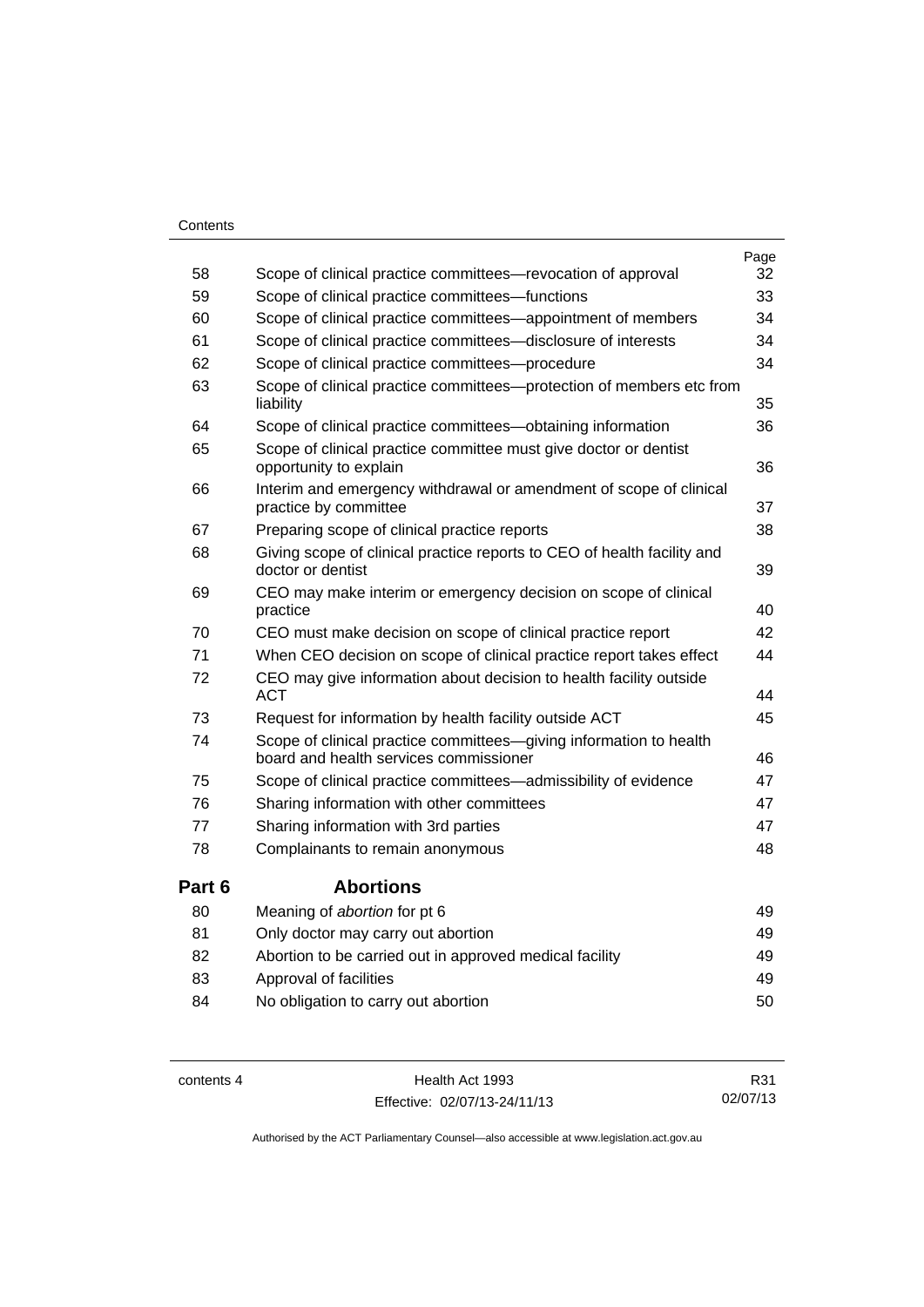|          |                                                                         | Page       |
|----------|-------------------------------------------------------------------------|------------|
| Part 7   | <b>VMO service contracts</b>                                            |            |
| 100      | Definitions for pt 7                                                    | 51         |
| 101      | Service contracts                                                       | 51         |
| 102      | Core conditions                                                         | 52         |
| 103      | Collective negotiations                                                 |            |
| 104      | Negotiating agents                                                      | 52         |
| 105      | Authorised representatives                                              | 54         |
| 106      | Arbitration                                                             | 54         |
| 107      | Competition and Consumer Act authorisation                              | 55         |
| Part 8   | <b>Secrecy</b>                                                          |            |
| 120      | Definitions-pt 8                                                        | 57         |
| 121      | When is information divulged?                                           | 57         |
| 122      | Who is an <i>information holder</i> ?                                   | 57         |
| 123      | What is protected information?                                          | 58         |
| 124      | What is sensitive information?                                          | 58         |
| 125      | Offence-secrecy of protected information                                | 59         |
| 126      | Information may be given to Medicare Australia                          | 61         |
| Part 8A  | Offence-provision of health services by non-<br>health practitioners    |            |
| 127      | Provision of regulated health service by person not health practitioner | 62         |
| Part 9   | <b>Pharmacists and pharmacy premises</b>                                |            |
| 128      | Meaning of community pharmacy-pt 9                                      | 64         |
| 128A     | Complying pharmacy corporation                                          | 64         |
| 128B     | Standard of premises                                                    | 65         |
| 129      | Restriction on pharmacy premises-supermarkets                           | 66         |
| Part 10  | <b>Review of decisions</b>                                              |            |
| 130      | Review of decisions                                                     | 67         |
| 131      | Pt 9 obligations-no contracting out                                     | 67         |
| Part 15  | <b>Miscellaneous</b>                                                    |            |
| 189      | Protection of doctor or dentist from liability in emergency             | 68         |
| R31      | Health Act 1993                                                         | contents 5 |
| 02/07/13 | Effective: 02/07/13-24/11/13                                            |            |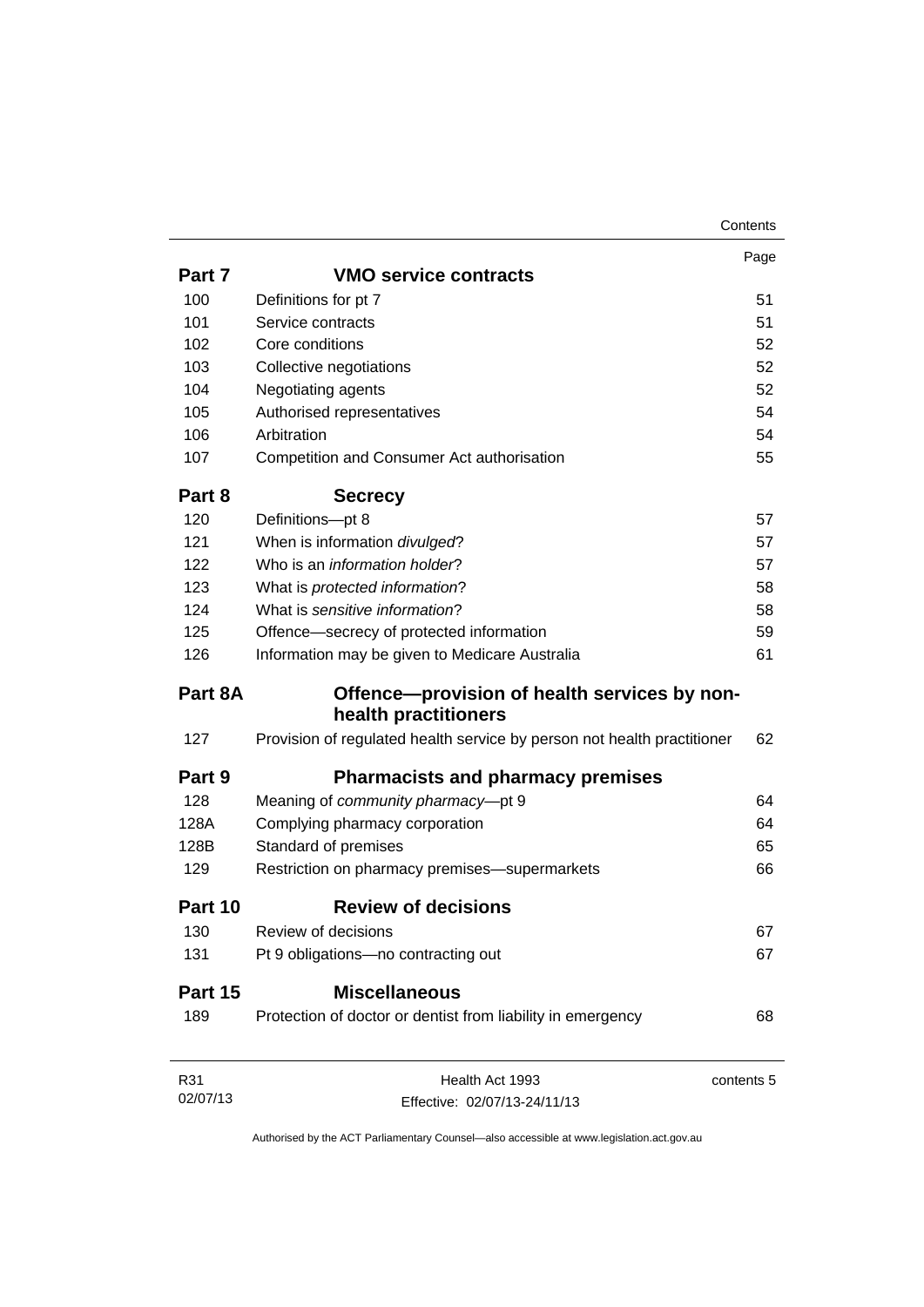#### **Contents**

|     |                                                 | Page |
|-----|-------------------------------------------------|------|
| 190 | Disclosure of interests by committee members    | 69   |
| 191 | References to Health and Community Care Service | 71   |
| 192 | Determination of fees                           | 71   |
| 193 | Payment of fees and interest                    | 72   |
| 194 | Approved forms                                  | 73   |
| 195 | Regulations about nurse practitioners           | 73   |
| 196 | Regulation-making power                         | 74   |
|     |                                                 |      |

### **[Dictionary](#page-82-0)** [75](#page-82-0)

**[Endnotes](#page-87-0)**

|   | About the endnotes                            | 80  |
|---|-----------------------------------------------|-----|
| 2 | Abbreviation key                              | 80  |
| 3 | Legislation history                           | 81  |
| 4 | Amendment history                             | 86  |
| 5 | Earlier republications                        | 107 |
| 6 | Expired transitional or validating provisions | 108 |
|   | Renumbered provisions                         | 108 |
|   |                                               |     |

contents 6 Health Act 1993 Effective: 02/07/13-24/11/13

R31 02/07/13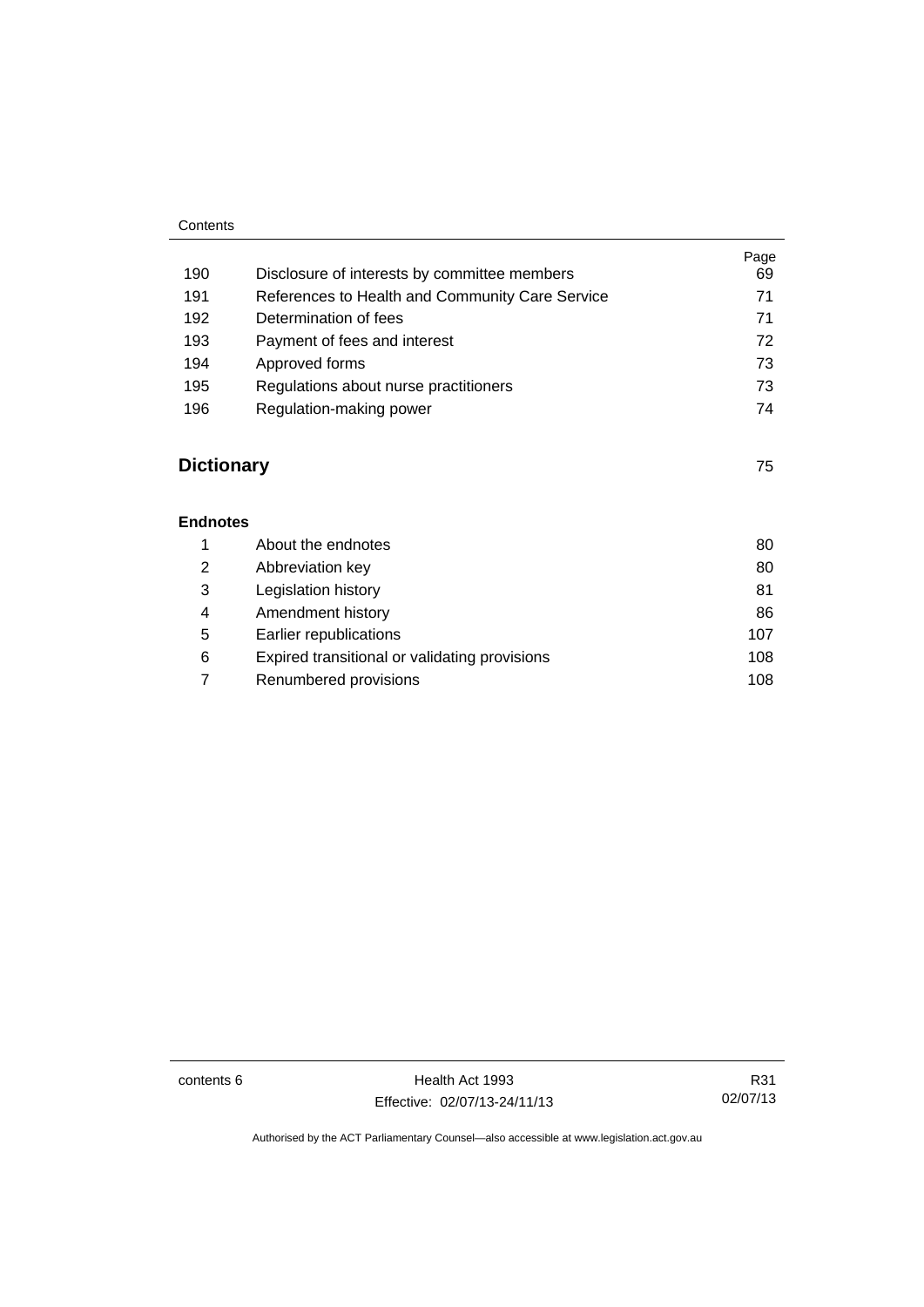

# **Health Act 1993**

An Act relating to the provision of health services

R31 02/07/13

l

page 1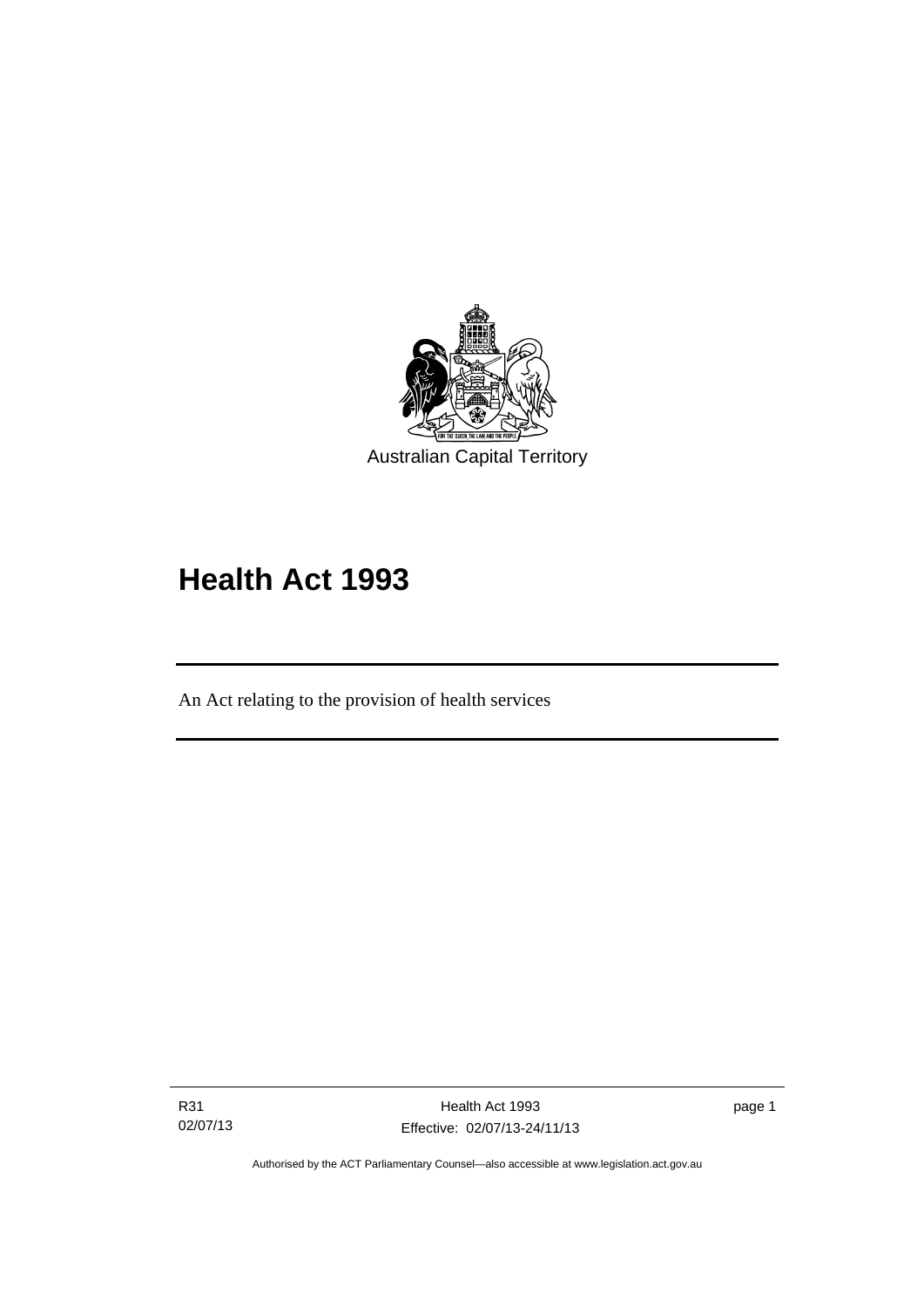#### Part 1 **Preliminary**

Section 1

### <span id="page-9-0"></span>**Part 1** Preliminary

#### <span id="page-9-1"></span>**1 Name of Act**

This Act is the *Health Act 1993*.

#### <span id="page-9-2"></span>**2 Dictionary**

The dictionary at the end of this Act is part of this Act.

*Note 1* The dictionary at the end of this Act defines certain terms used in this Act, and includes references (*signpost definitions*) to other terms defined elsewhere in this Act.

> For example, the signpost definition '*health facility*—see section 6.' means that the term 'health facility' is defined in that section.

*Note* 2 A definition in the dictionary (including a signpost definition) applies to the entire Act unless the definition, or another provision of the Act, provides otherwise or the contrary intention otherwise appears (see [Legislation Act,](http://www.legislation.act.gov.au/a/2001-14)  $s$  155 and  $s$  156 (1)).

#### <span id="page-9-3"></span>**3 Notes**

A note included in this Act is explanatory and is not part of this Act.

*Note* See [Legislation Act,](http://www.legislation.act.gov.au/a/2001-14) s 127 (1), (4) and (5) for the legal status of notes.

Authorised by the ACT Parliamentary Counsel—also accessible at www.legislation.act.gov.au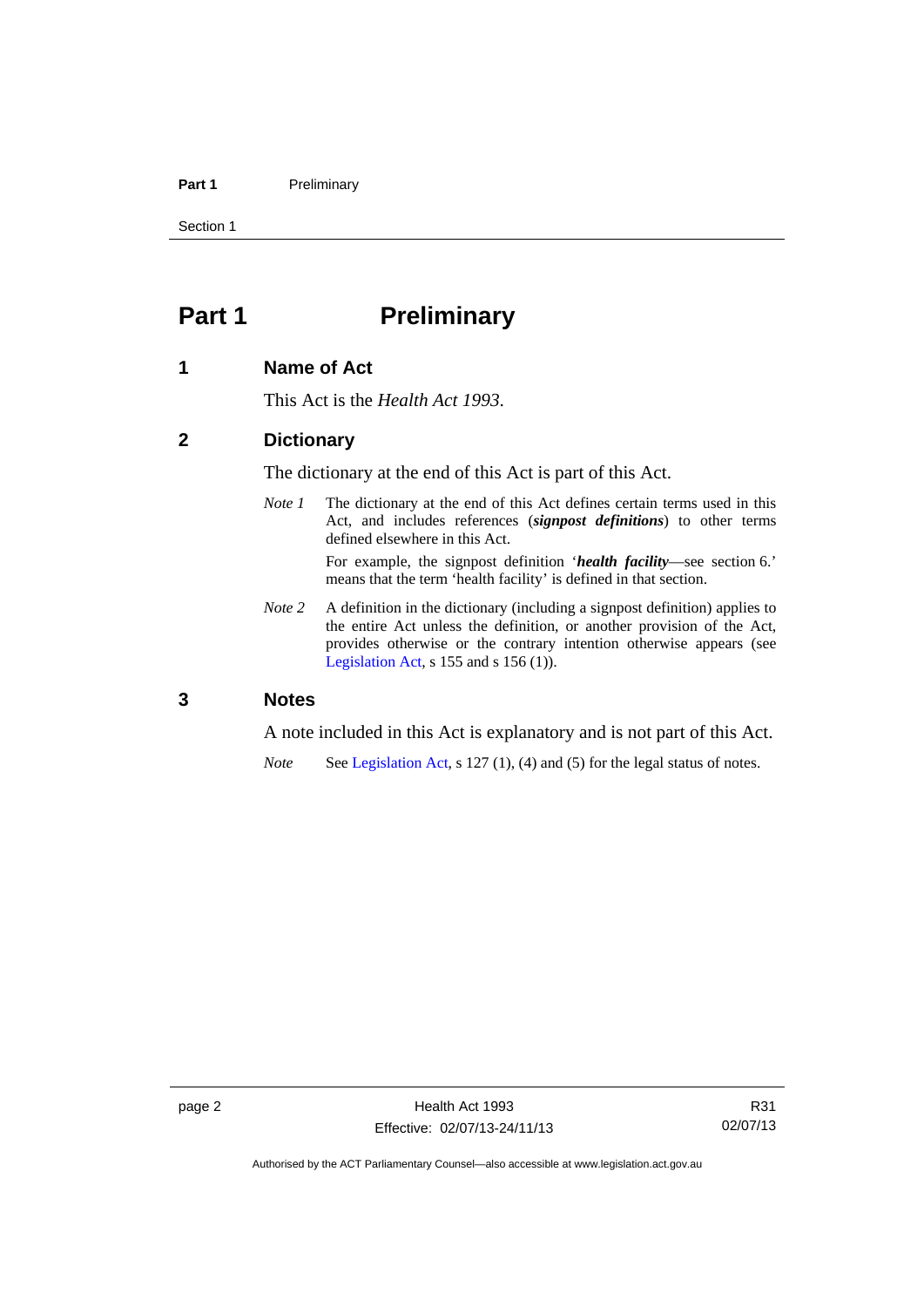#### <span id="page-10-0"></span>**4 Offences against Act—application of Criminal Code etc**

Other legislation applies in relation to offences against this Act.

#### *Note 1 Criminal Code* The [Criminal Code](http://www.legislation.act.gov.au/a/2002-51), ch 2 applies to all offences against this Act (see Code, pt 2.1). The chapter sets out the general principles of criminal responsibility (including burdens of proof and general defences), and defines terms used for offences to which the Code applies (eg *conduct*, *intention*, *recklessness* and *strict liability*).

*Note 2 Penalty units* 

The [Legislation Act](http://www.legislation.act.gov.au/a/2001-14), s 133 deals with the meaning of offence penalties that are expressed in penalty units.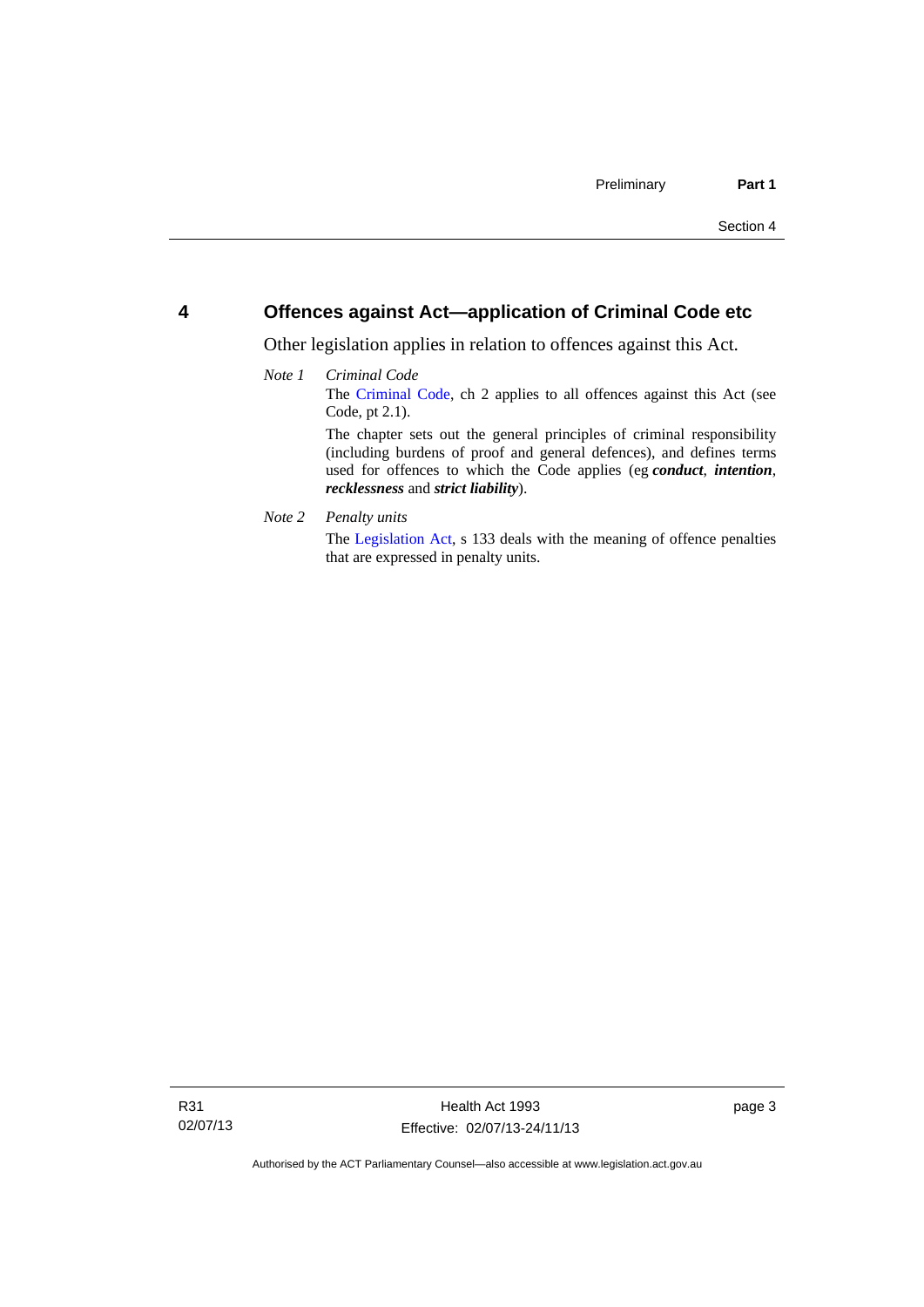#### **Part 2 Important concepts**

Section 5

### <span id="page-11-0"></span>**Part 2 Important concepts**

#### <span id="page-11-1"></span>**5 What is a** *health service***?**

For this Act, a *health service* is a service provided to someone (the *service user*) for any of the following purposes:

- (a) assessing, recording, maintaining or improving the physical, mental or emotional health, comfort or wellbeing of the service user;
- (b) diagnosing, treating or preventing an illness, disability, disorder or condition of the service user.

#### <span id="page-11-2"></span>**6 What is a** *health facility***?**

(1) In this Act:

*health facility* means the following facilities where health services are provided:

- (a) a hospital, including a day hospital;
- (b) a hospice;
- (c) a nursing home;
- (d) a health practitioner's consulting room;
- (e) another facility ordinarily used by the Territory to provide health services;
- (f) any other facility prescribed by regulation for this section.

#### <span id="page-11-3"></span>**7 Who is a** *health service provider***?**

In this Act:

#### *health service provider*—

 (a) means a health practitioner or other person who provides a health service; and

R31 02/07/13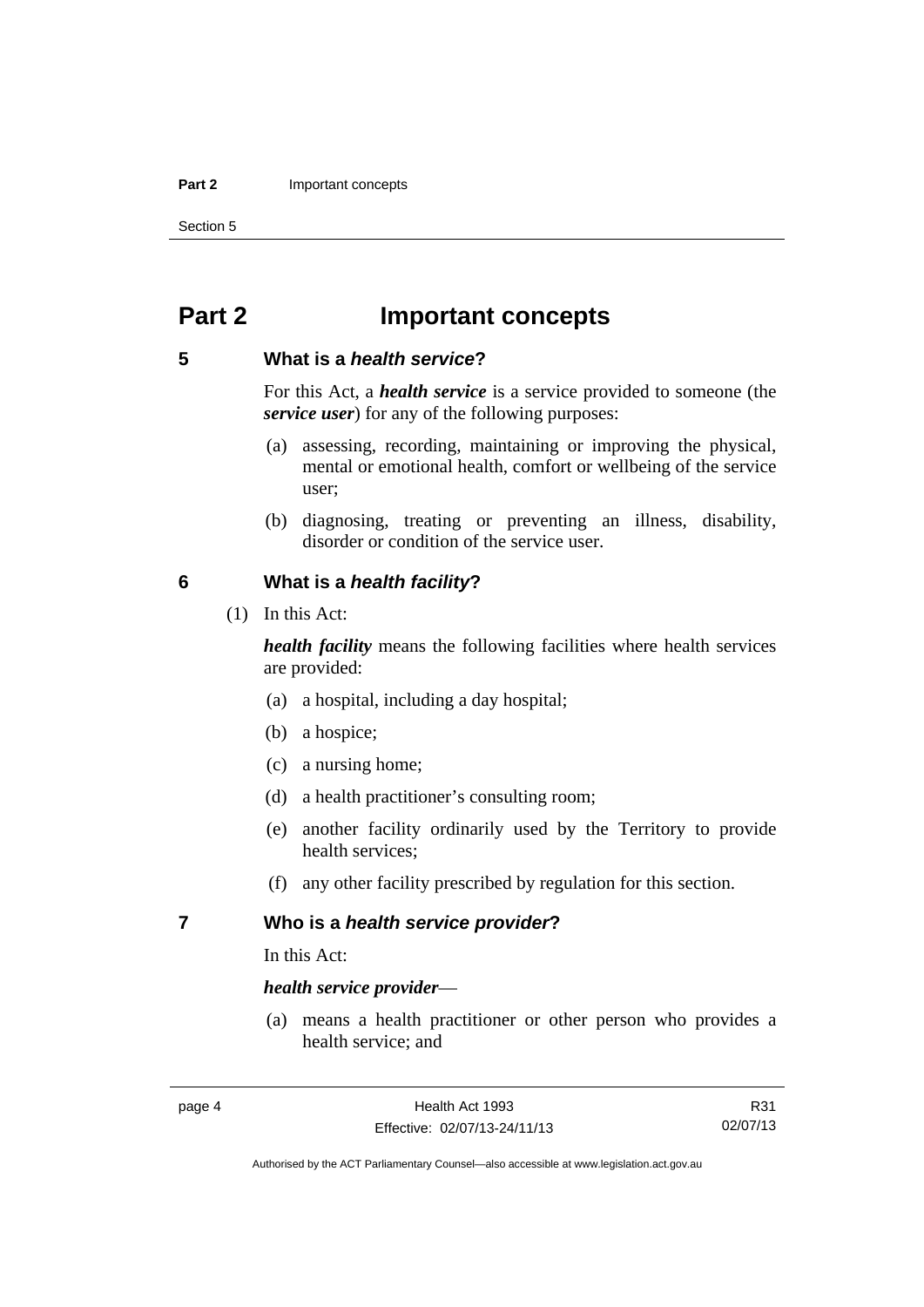- (b) for a health facility, means a health service provider who—
	- (i) provides a health service at the health facility; or
	- (ii) uses the equipment or other facilities of the health facility to provide a health service elsewhere.

#### **Examples of people who may be health service providers**

- 1 a chiropractor
- 2 a dentist
- 3 a dental technician
- 4 a dental prosthetist
- 5 a doctor
- 6 a nurse
- 7 an osteopath
- 8 an optometrist
- 9 a pharmacist
- 10 a physiotherapist
- *Note* An example is part of the Act, is not exhaustive and may extend, but does not limit, the meaning of the provision in which it appears (see [Legislation Act,](http://www.legislation.act.gov.au/a/2001-14) s 126 and s 132).

#### <span id="page-12-0"></span>**8 What is the** *local hospital network***?**

In this Act:

*local hospital network* means the system of health services in the ACT that is made up of health services provided by each of the following health facilities in accordance with an agreement between each facility and ACT Health:

- (a) Calvary Hospital (as a deliverer of hospital services to public patients);
- (b) Canberra Hospital;
- (c) Clare Holland House;
- (d) Queen Elizabeth II Family Centre.

page 5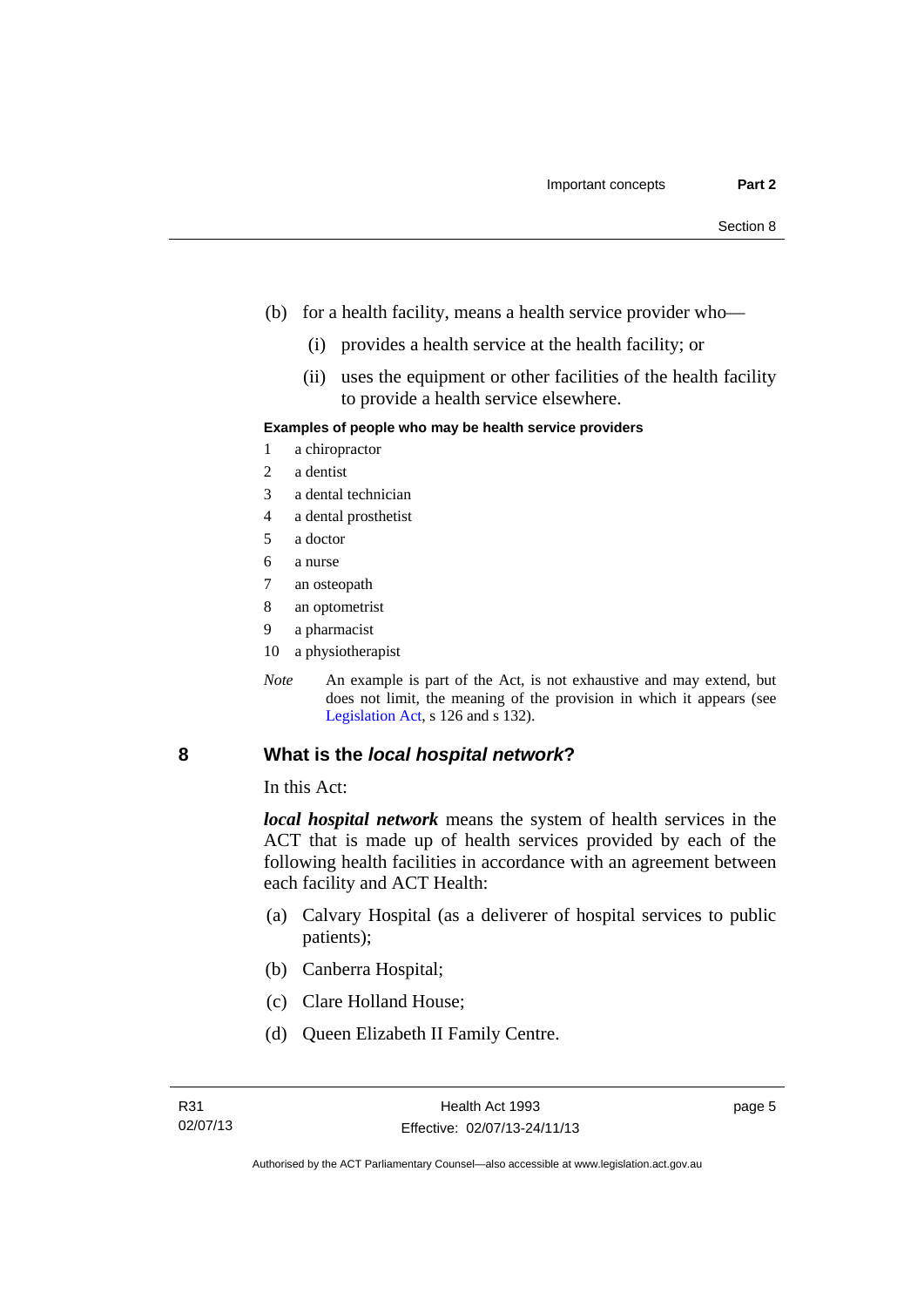#### **Part 3 Health care principles**

Section 10

### <span id="page-13-0"></span>**Part 3 Health care principles**

#### <span id="page-13-1"></span>**10 Objectives**

In providing health services the Territory must have regard to the following objectives:

- (a) to improve the efficiency, effectiveness and quality of health services;
- (b) to guarantee equitable access to and participation in health services and to ensure that language and cultural differences are not barriers to such access or participation;
- (c) to maintain a strong and viable public hospital system and a full range of community health services;
- (d) to support worker and community participation in the development of policies for the delivery of health services;
- (e) to ensure that the community is aware of the range of health services that is available and that patients have information that is sufficient to enable them to make informed choices;
- (f) to foster disease prevention and primary health care;
- (g) to cooperate with community groups in the provision of health services.

#### <span id="page-13-2"></span>**11 Medicare principles and commitments**

- (1) The following guidelines govern the delivery of public hospital services to eligible persons in the ACT:
	- *Note* The guidelines focus on the provision of public hospital services to eligible persons, but operate in an environment where eligible persons have the right to choose private health care in public and private hospitals supported by private health insurance.

R31 02/07/13

Authorised by the ACT Parliamentary Counsel—also accessible at www.legislation.act.gov.au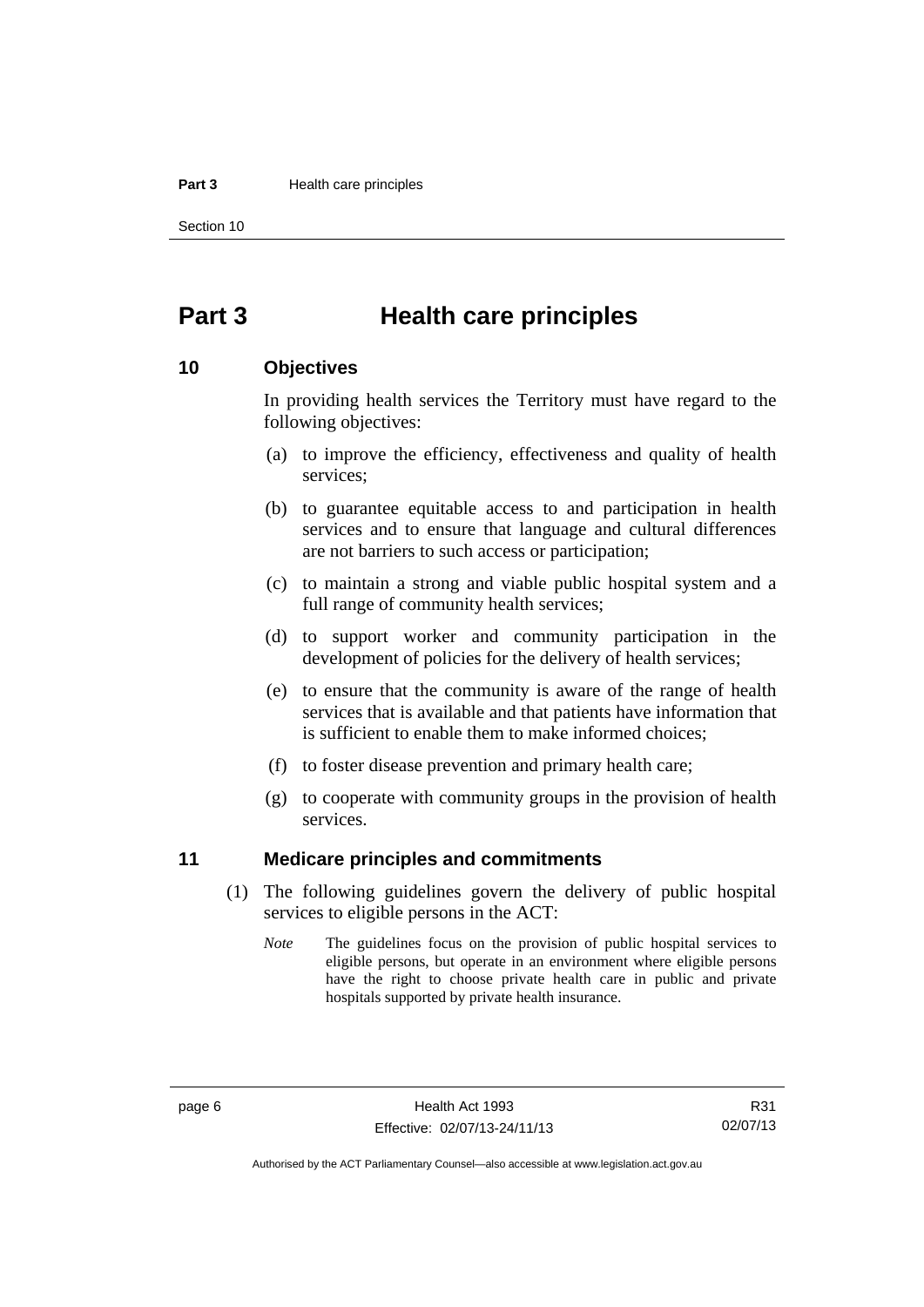- (a) eligible persons must be given the choice to receive public hospital services free of charge as public patients;
	- *Note 1* Hospital services include in-patient, outpatient, emergency services (including primary care where appropriate) and day patient services consistent with currently acceptable medical and health service standards.
	- *Note 2* At the time of admission to a hospital, or as soon as practicable after that, an eligible person will be required to elect or confirm whether he or she wishes to be treated as a public or private patient.
- (b) access to public hospital services is to be on the basis of clinical need;
	- *Note 1* None of the following factors are to be a determinant of an eligible person's priority for receiving hospital services:
		- (a) whether or not an eligible person has health insurance;
		- (b) an eligible person's financial status or place of residence;
		- (c) whether or not an eligible person intends to elect, or elects, to be treated as a public or private patient.
	- *Note 2* This guideline applies equally to waiting times for elective surgery.
- (c) to the maximum practicable extent, the Territory will ensure the provision of public hospital services equitably to all eligible persons, regardless of their geographical location;
	- *Note 1* This guideline does not require a local hospital to be equipped to provide eligible persons with every hospital service they may need.
	- *Note 2* In rural and remote areas, the Territory should ensure provision of reasonable public access to a basic range of hospital services that are in accord with clinical practices.

page 7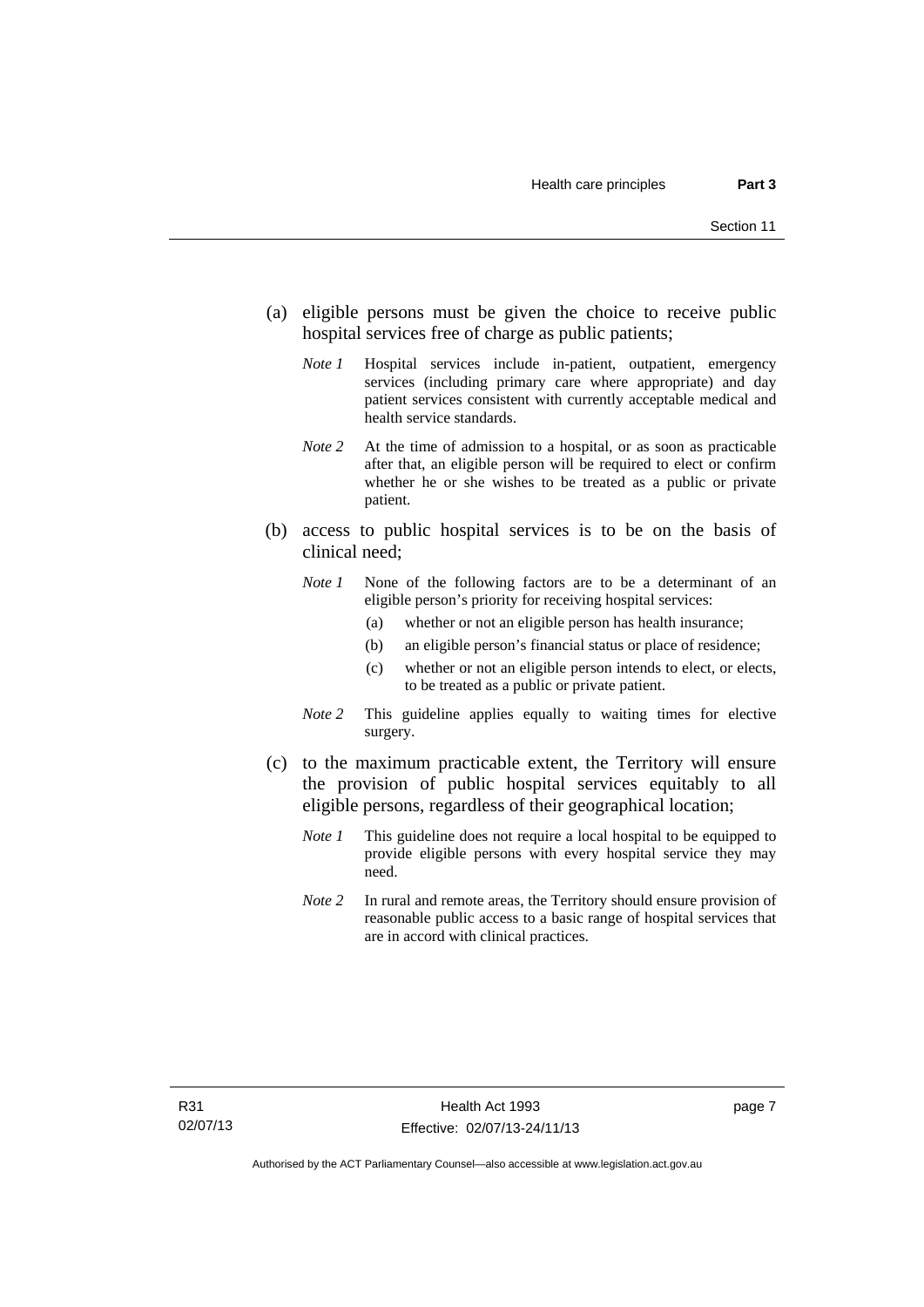Section 12

- (d) the Commonwealth and the Territory must make available information on the public hospital services eligible persons can expect to receive as public patients;
	- *Note 1* The joint Commonwealth/Territory development of a Public Patients Hospital Charter for the Territory will be a vehicle for the public dissemination of this information.
	- *Note 2* The Charter will set out the public hospital services available to public patients.
- (e) the Commonwealth and the Territory are committed to making improvements in the efficiency, effectiveness and quality of hospital service delivery.
	- *Note* This includes a commitment to quality improvement, outcome measurement, management efficiency and effort to integrate the delivery of hospital and other health and community services.
- (2) A word or expression used in the *[Medicare Agreements Act 1992](http://www.comlaw.gov.au/Details/C2006C00041)* (Cwlth) has the same meaning in subsection (1).

#### <span id="page-15-0"></span>**12 Legal effect**

Nothing in this part is to be taken to create any legal rights not in existence before the enactment of this part or to affect any legal rights in existence before that enactment or that would, apart from this part, have come into existence after that enactment.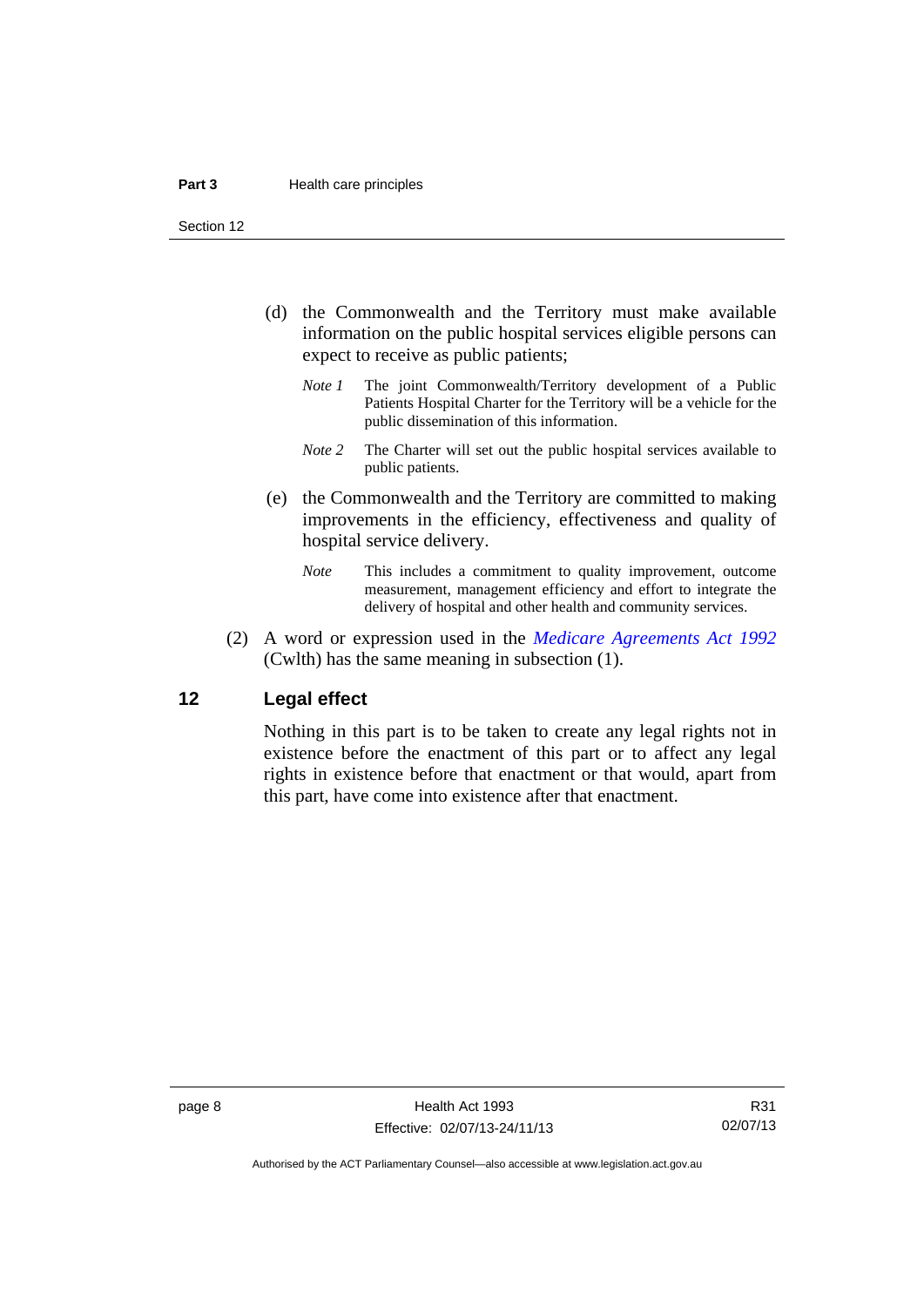### <span id="page-16-0"></span>**Part 3A Local Health and Hospitals Network**

### <span id="page-16-1"></span>**Division 3A.1 Establishment, functions and members of Local Hospital Network Council**

### <span id="page-16-2"></span>**13 Local Hospital Network Council**

The Local Hospital Network Council is established.

### <span id="page-16-3"></span>**14 Functions of council**

- (1) The function of the council is to advise the director-general about the following:
	- (a) the clinical and corporate governance framework needed to support the maintenance and improvement of standards of patient care and services under the local hospital network;
	- (b) strategies and methods—
		- (i) to support the efficient and economic operation of the local hospital network; and
		- (ii) to ensure the network manages its budget to meet performance targets; and
		- (iii) to ensure that network resources are applied equitably to meet the needs of the community; and
		- (iv) to promote cooperation between health facilities;
	- (c) ways in which to support, encourage and facilitate community and clinician involvement in the planning of services that form part of the local hospital network;
	- (d) the local hospital network's policies, plans and initiatives for the provision of health services;

page 9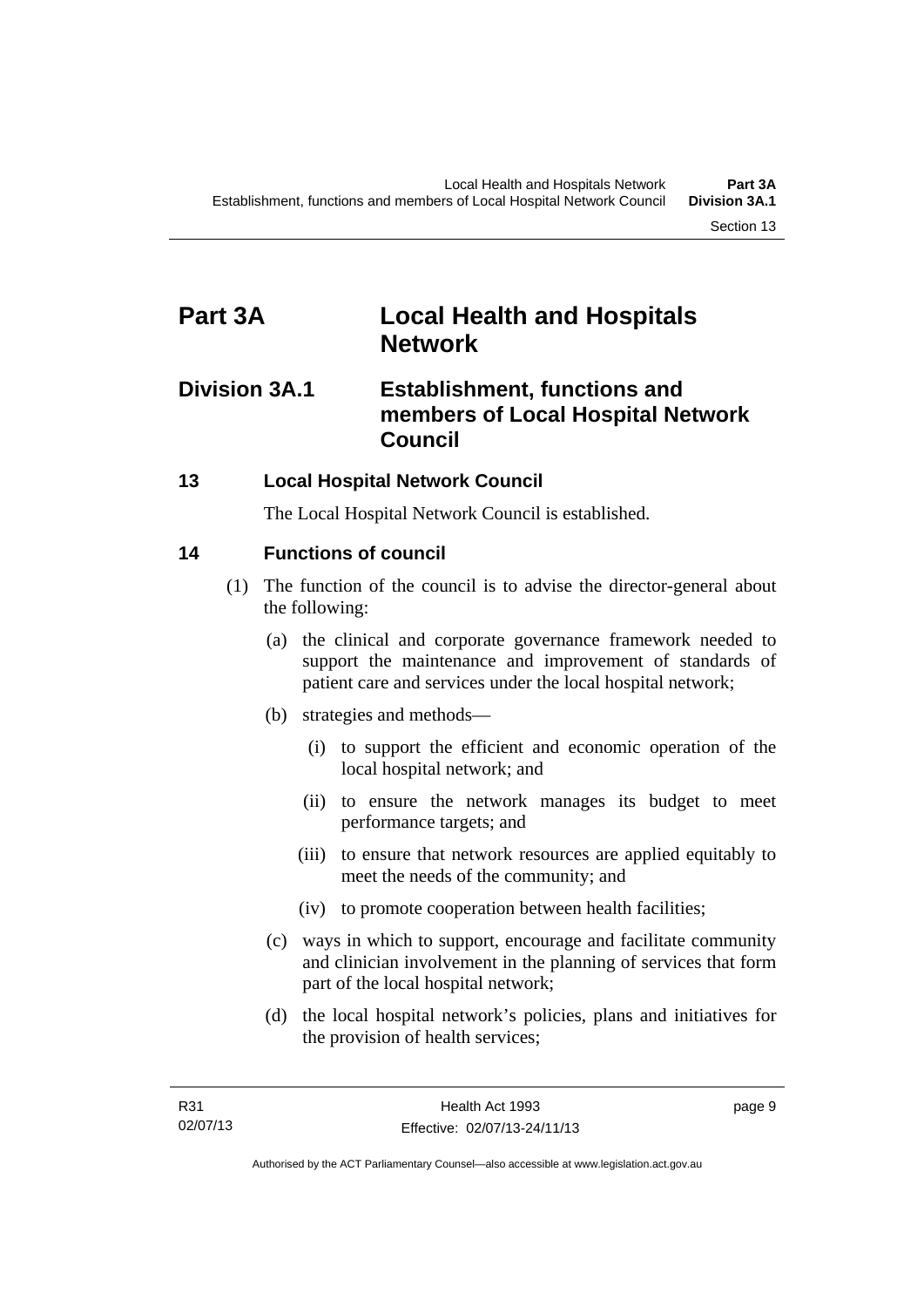- (e) any other matter prescribed by regulation.
- (2) The council may exercise any other function given to it under this Act, by regulation or another territory law.
	- *Note* A provision of a law that gives an entity (including a person) a function also gives the entity the powers necessary and convenient to exercise the function (see [Legislation Act](http://www.legislation.act.gov.au/a/2001-14), s 196 (1) and dict, pt 1, defs *entity* and *function*).

#### <span id="page-17-0"></span>**15 Council report to Minister etc**

- (1) The council must give a report to the Minister each financial year on the following matters:
	- (a) the state of the local hospital network;
	- (b) any recommendations relating to the improvement of health services by the local hospital network that the council considers necessary.
- (2) Before giving a report, the council must consult with the community about any issues affecting the satisfactory delivery of health services, and the overall performance of the local hospital network at least once for the financial year to which the report relates.
- (3) In addition, the council must provide a report to the Minister as soon as practicable after the end of each quarter with details of progress the council has made for each of its functions and any other significant developments during the quarter.
- (4) The Minister must, within 6 sitting days after the day a report under subsection (1) is given to the Minister, present the report to the Legislative Assembly.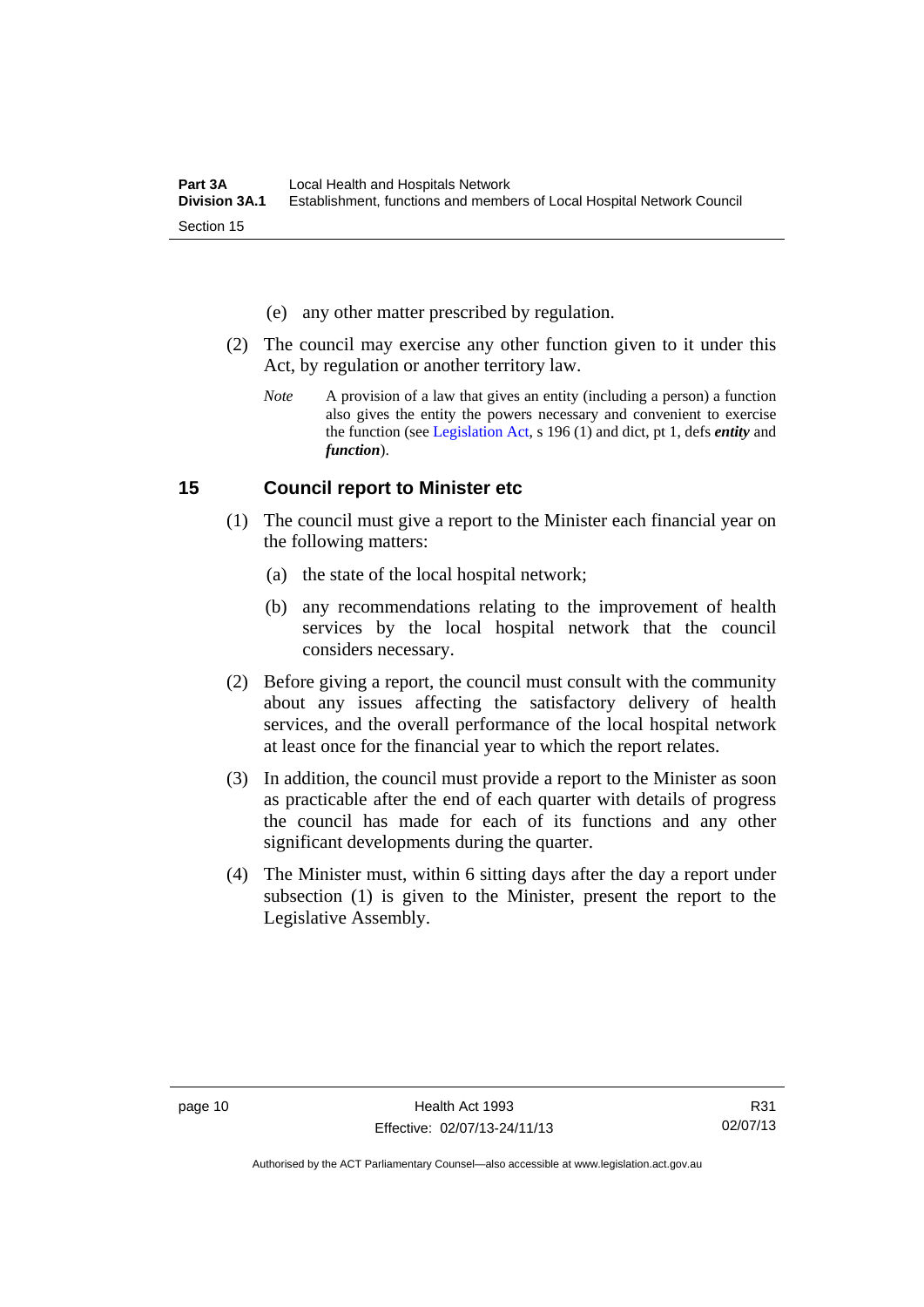#### <span id="page-18-0"></span>**16 Membership of council**

The council consists of not more than 10 members appointed by the Minister.

- *Note 1* For the making of appointments (including acting appointments), see the [Legislation Act,](http://www.legislation.act.gov.au/a/2001-14) pt 19.3.
- *Note 2* In particular, an appointment may be made by naming a person or nominating the occupant of a position (see [Legislation Act](http://www.legislation.act.gov.au/a/2001-14), s 207).
- *Note 3* Certain Ministerial appointments require consultation with an Assembly committee and are disallowable (see [Legislation Act,](http://www.legislation.act.gov.au/a/2001-14) div 19.3.3).

#### <span id="page-18-1"></span>**17 Members of council**

- (1) The council must include members who bring the necessary skills and experience to allow the council to perform its functions under the Act, and include members who have expertise or experience in 1 or more of the following areas:
	- (a) 1 person who has health management experience;
	- (b) 1 person who is a medical practitioner with at least 5 years clinical experience;
	- (c) 1 person who has expertise in clinical matters;
	- (d) 1 person who has expertise, knowledge or experience with local primary health care organisations;
	- (e) 1 person who has academic, teaching and research experience in the field of health services;
	- (f) 1 person who has financial management experience;
	- $(g)$  1 person who—
		- (i) has experience in the provision of carer services; or
		- (ii) is a consumer of health services;
	- (h) 1 person who has experience in managing public consultation processes.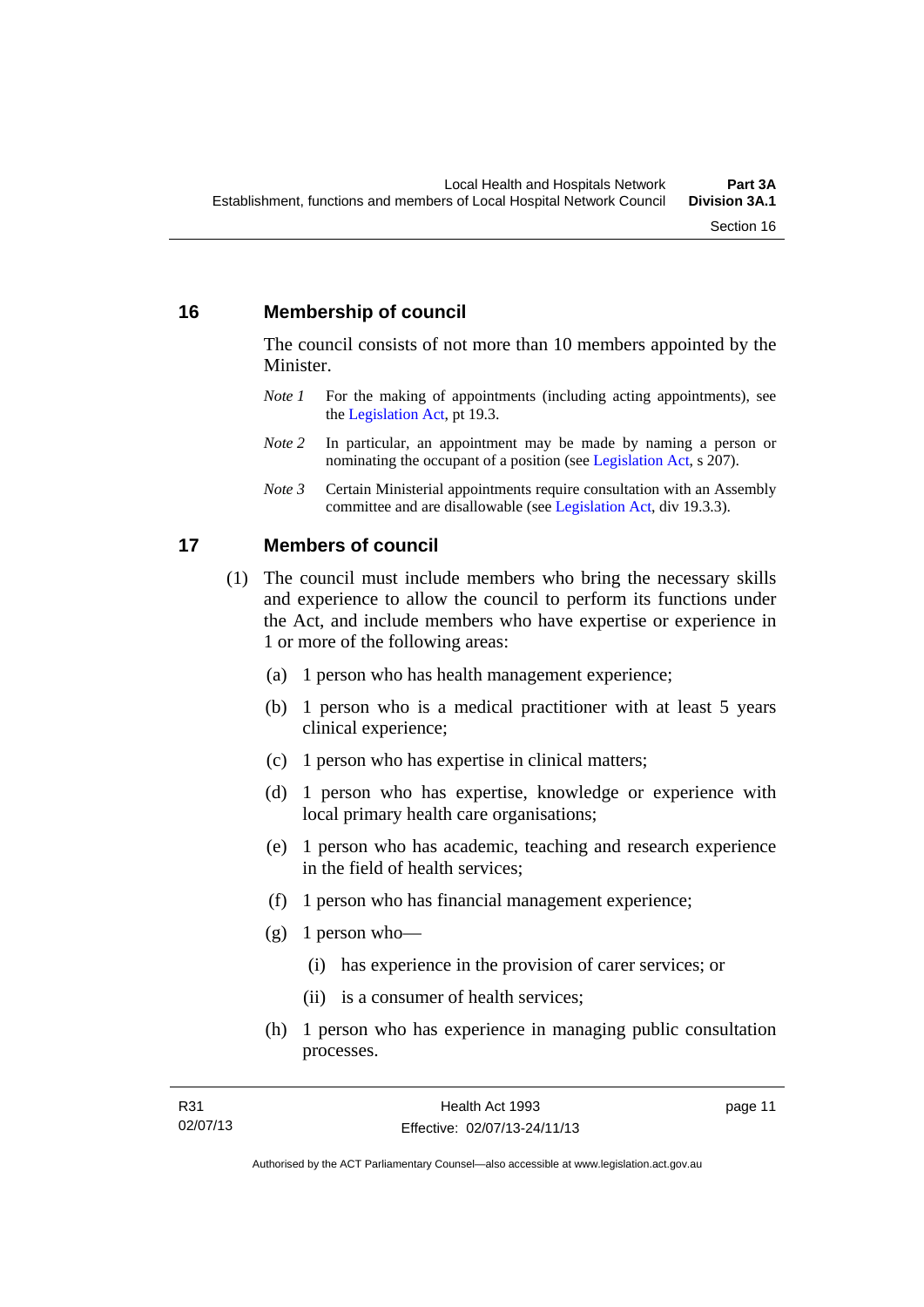(2) A regulation may increase the number of people with particular experience that are required to be included as members of the council.

#### <span id="page-19-0"></span>**18 Chair and deputy chair**

- (1) The Minister must appoint—
	- (a) a member to be chair; and
	- (b) another member to be deputy chair.
- (2) An appointment under subsection (1) ends if the appointee is no longer a member.

#### <span id="page-19-1"></span>**19 Term of appointment of members**

The appointment of a member must be for a term of not longer than 2 years.

*Note* A person may be reappointed to a position if the person is eligible to be appointed to the position (see [Legislation Act,](http://www.legislation.act.gov.au/a/2001-14) s 208 and dict, pt 1, def *appoint*).

#### <span id="page-19-2"></span>**19A Ending of appointment of members**

The Minister may end the appointment of a member—

- (a) for misbehaviour or physical or mental incapacity; or
- (b) if the member is absent for 3 consecutive meetings of the council without reasonable excuse; or
- (c) if the member is convicted or found guilty of an indictable offence; or
- (d) if the member fails to comply with section 19E (Council disclosure of interests) without reasonable excuse.
- *Note* A member's appointment also ends if the member resigns (see [Legislation Act,](http://www.legislation.act.gov.au/a/2001-14) s 210).

R31 02/07/13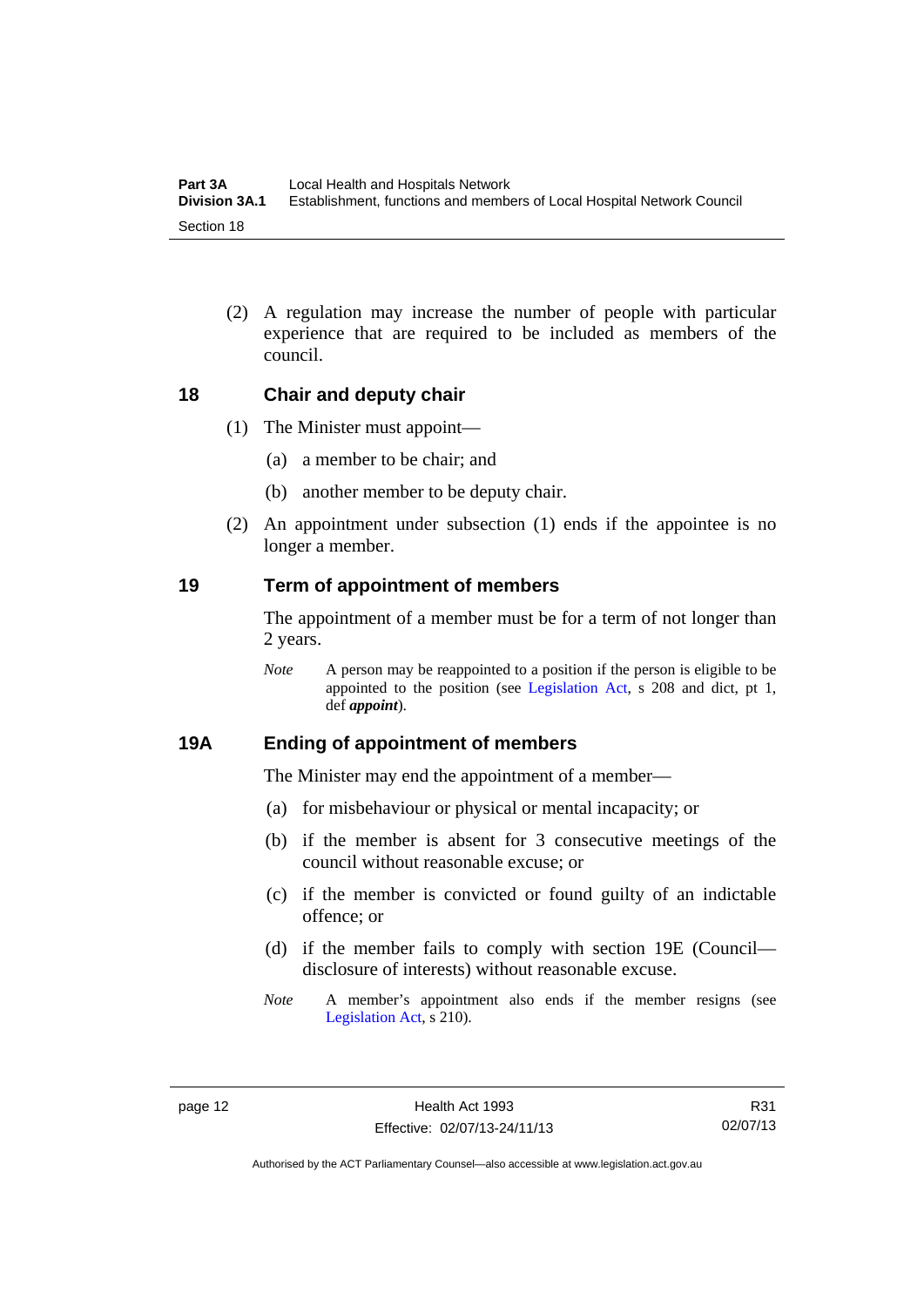#### <span id="page-20-0"></span>**19B Conditions of appointment generally**

The conditions of appointment of a member are the conditions agreed between the Minister and the member, subject to any determination under the *[Remuneration Tribunal Act 1995](http://www.legislation.act.gov.au/a/1995-55)*.

### <span id="page-20-1"></span>**Division 3A.2 Proceedings of council**

#### <span id="page-20-2"></span>**19C Time and place of meetings of council**

- (1) The council is to meet at the times and places it decides.
- (2) However, the council must meet at least 6 times a year.
- (3) The chair—
	- (a) may at any time call a meeting of the council; and
	- (b) must call a meeting if asked by the Minister, the director-general or at least 6 members.
- (4) If the chair is not available for any reason to call a meeting of the council, the deputy chair may call the meeting.

#### <span id="page-20-3"></span>**19D Procedures governing proceedings of council**

- (1) The chair presides at all meetings of the council at which the chair is present.
- (2) If the chair is absent, the deputy chair presides.
- (3) If the chair and deputy chair are both absent, the member chosen by the members present presides.
- (4) Business may be carried out at a meeting of the council only if 6 members are present.
- (5) At a meeting of the council each member has a vote on each question to be decided.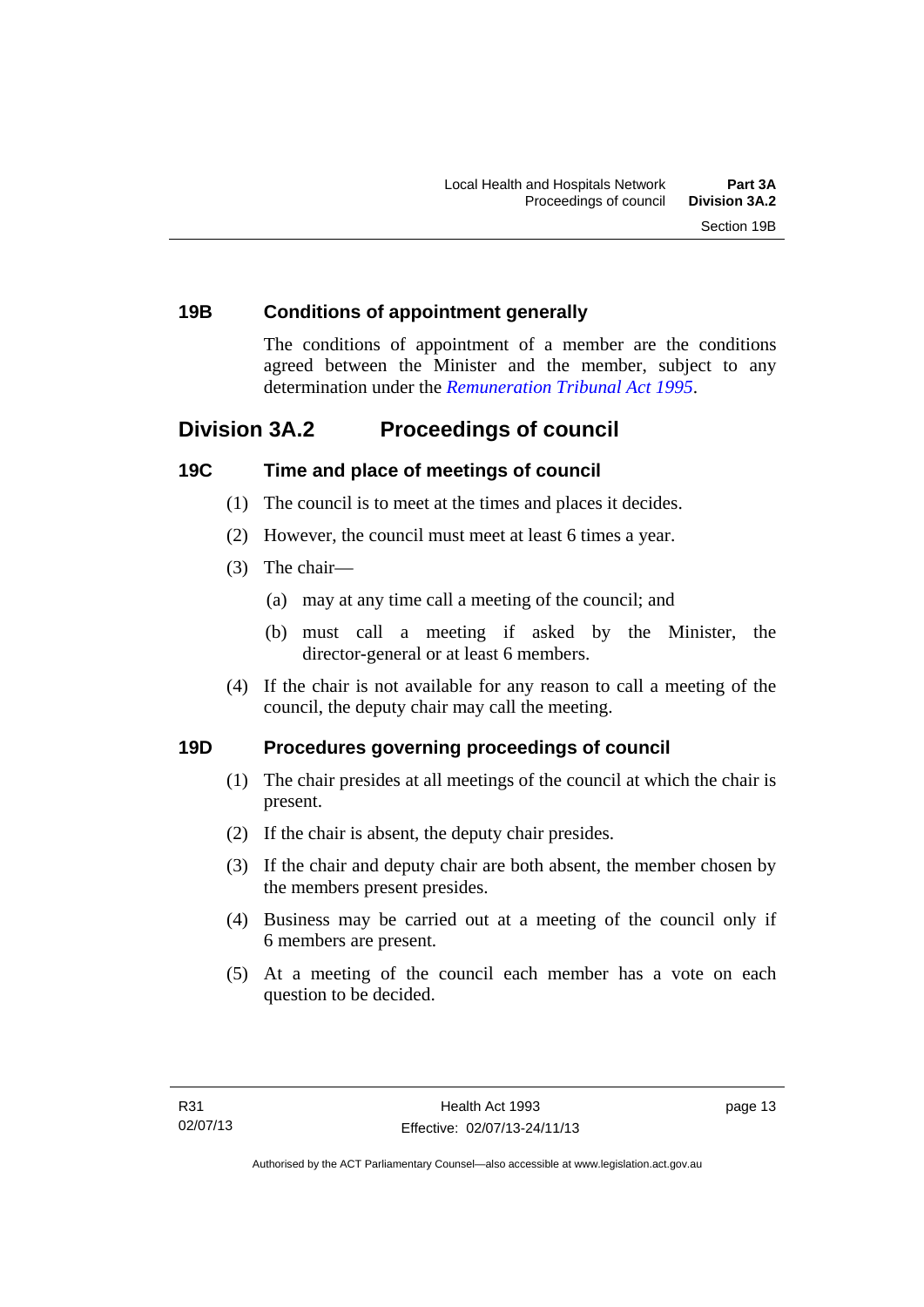- (6) A question is decided by a majority of the votes of the members present and voting but, if the votes are equal, the member presiding has a casting vote.
- (7) The council may hold meetings, or allow members to take part in meetings, by telephone, closed-circuit television or another form of communication.
- (8) A member who takes part in a meeting conducted under subsection (7) is taken to be present at the meeting.
- (9) A resolution of the council is a valid resolution, even though it was not passed at a meeting of the council, if—
	- (a) all members agree, in writing, to the proposed resolution; and
	- (b) notice of the resolution is given under procedures decided by the council.
- (10) The council must keep minutes of its meetings.
- (11) The council may conduct its proceedings (including its meetings) as it otherwise considers appropriate.
- (12) The director-general and a public servant appointed by the director-general may attend meetings of the council, but may not vote on any question to be decided.

#### <span id="page-21-0"></span>**19E Council—disclosure of interests**

- (1) Section 190 (Disclosure of interests by committee members) applies to the council as if the council were a committee and its members were members of a committee.
- (2) If a member of the council has a material interest in an issue being considered, or about to be considered, by the council, the person must disclose the nature of the interest, and all relevant facts about the interest, at a council meeting as soon as practicable after the relevant facts come to the person's knowledge.

R31 02/07/13

Authorised by the ACT Parliamentary Counsel—also accessible at www.legislation.act.gov.au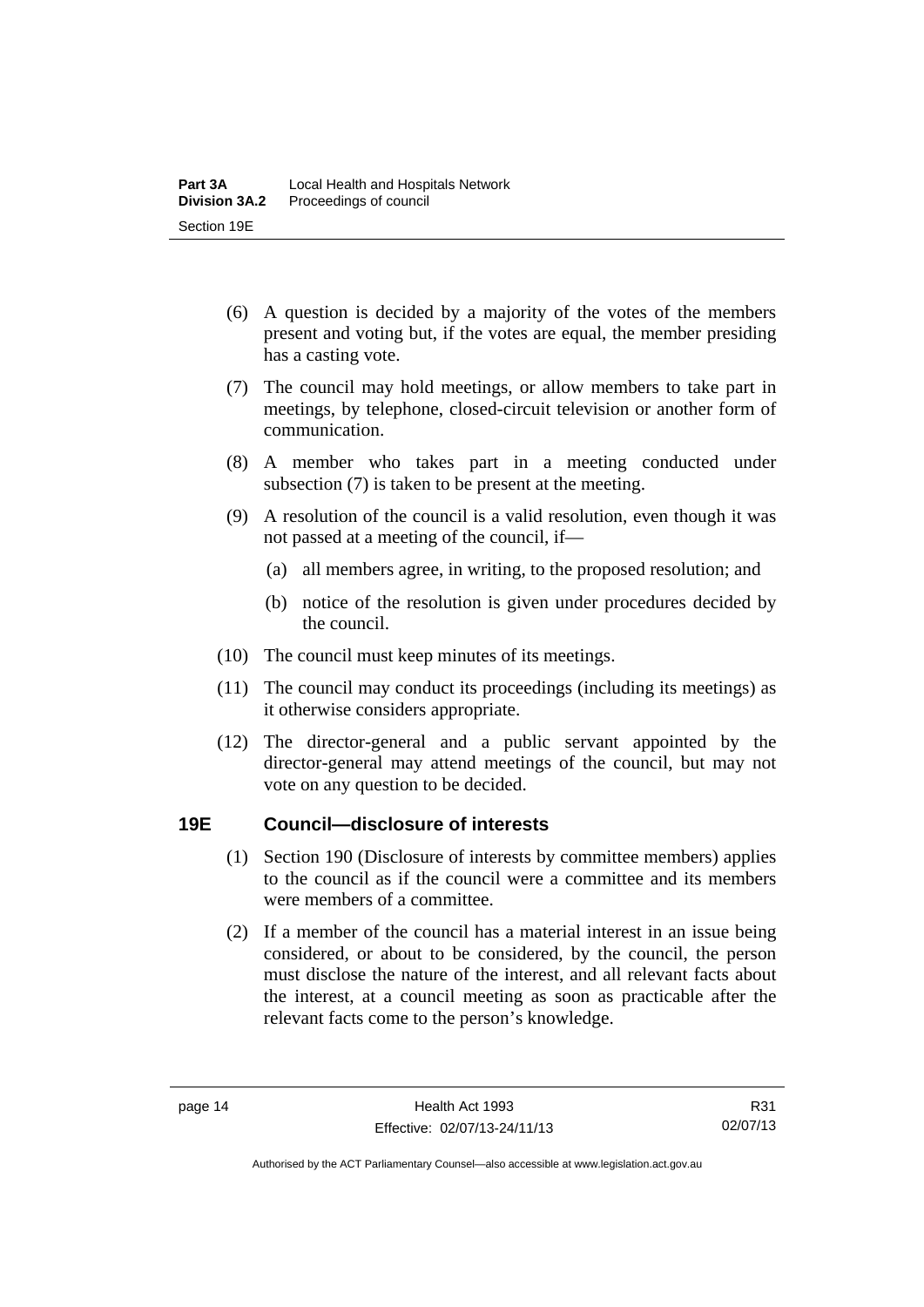- (3) Within 14 days after the end of each financial year, the chair of the council must give the Minister a statement of any disclosure of interest made under section 190 during the financial year.
- (4) In this section:

*material interest*—see section 190 (4).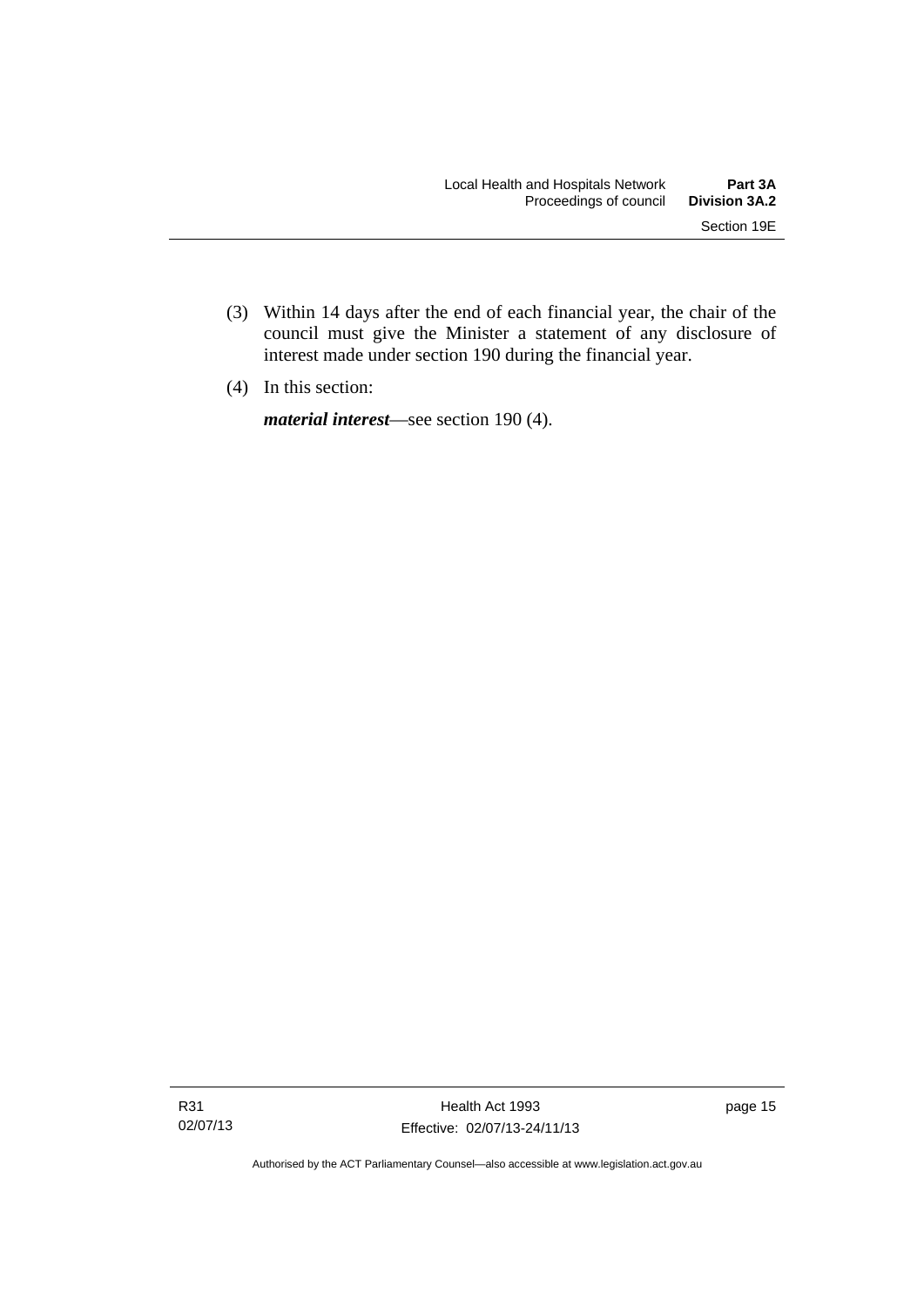### <span id="page-23-0"></span>**Part 4 Quality assurance**

### <span id="page-23-1"></span>**Division 4.1 Quality assurance—important concepts**

#### <span id="page-23-2"></span>**20 Definitions—pt 4**

In this part:

*CEO*—

- (a) of a health facility—see section 22; and
- (b) of a health professional organisation—see section 23.

*health facility QAC*, for a health facility, means a committee approved under section 25 as a quality assurance committee for the health facility.

#### *health professional organisation*—see section 21.

*health professional organisation QAC*, for a health professional organisation, means a committee approved under section 26 as a quality assurance committee for the health professional organisation.

*health service report*—see section 38.

*ministerial report*—see section 41.

*special purpose QAC* means a committee approved under section 27 for a purpose.

*Note Quality assurance committee* is defined for the Act in s 24.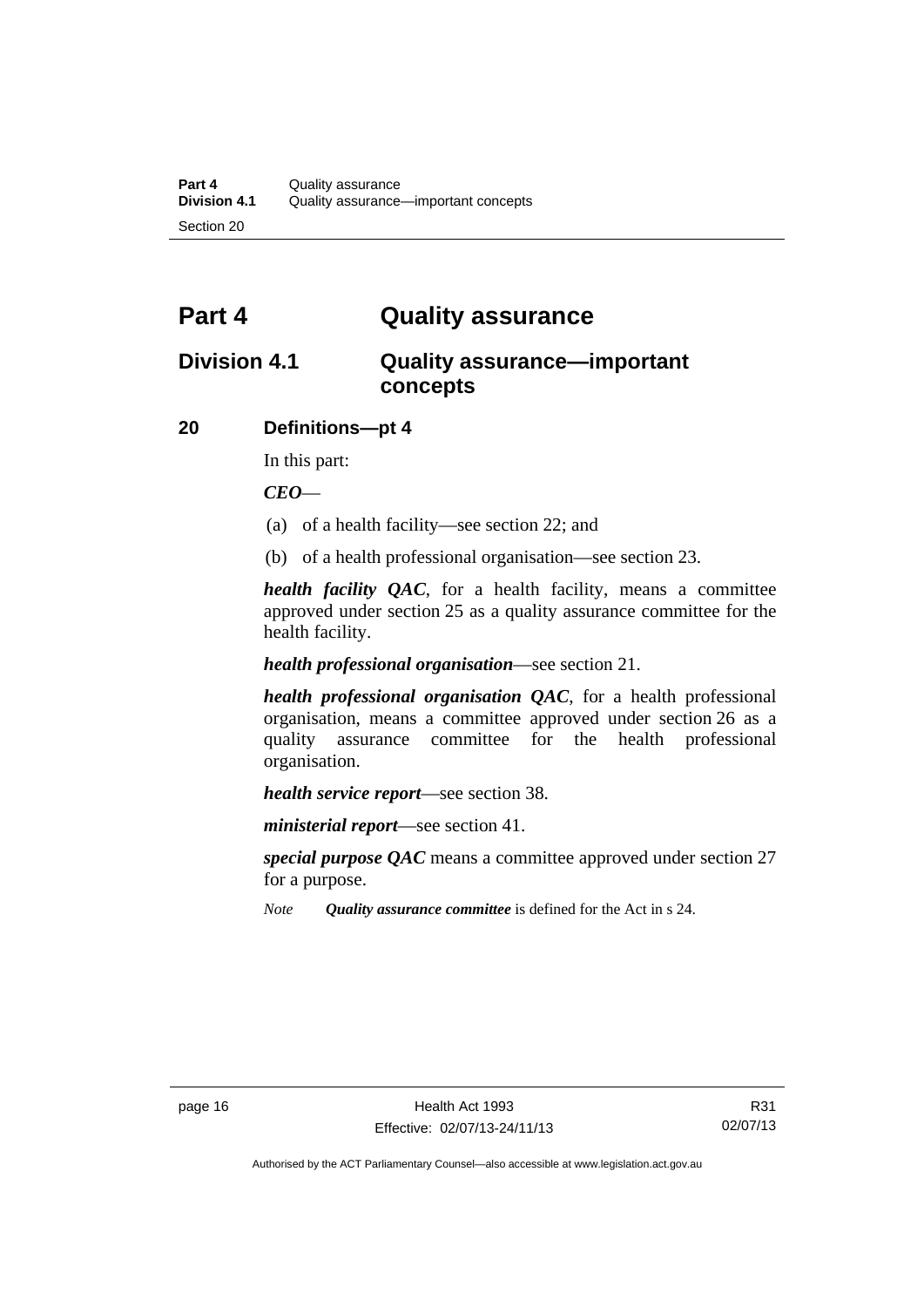#### <span id="page-24-0"></span>**21 What is a** *health professional organisation***?**

In this part:

*health professional organisation* means an entity that—

- (a) is an association, society, college, faculty or other body of professionals who provide a health service; and
- (b) is prescribed by regulation for this section.

### <span id="page-24-1"></span>**22 Who is the** *CEO* **of a health facility?**

In this part:

*CEO*, of a health facility, means—

- (a) for a health facility operated by the Territory—the director-general; or
- (b) in any other case—the person with overall responsibility for the control of the health facility.

#### <span id="page-24-2"></span>**23 Who is the** *CEO* **of a health professional organisation?**

In this part:

*CEO*, of a health professional organisation, means the person with overall responsibility for the control of the health professional organisation.

### <span id="page-24-3"></span>**Division 4.2 Quality assurance—quality assurance committees**

#### <span id="page-24-4"></span>**24 What is a** *quality assurance committee***?**

In this Act:

*quality assurance committee* means—

(a) a health facility QAC; or

page 17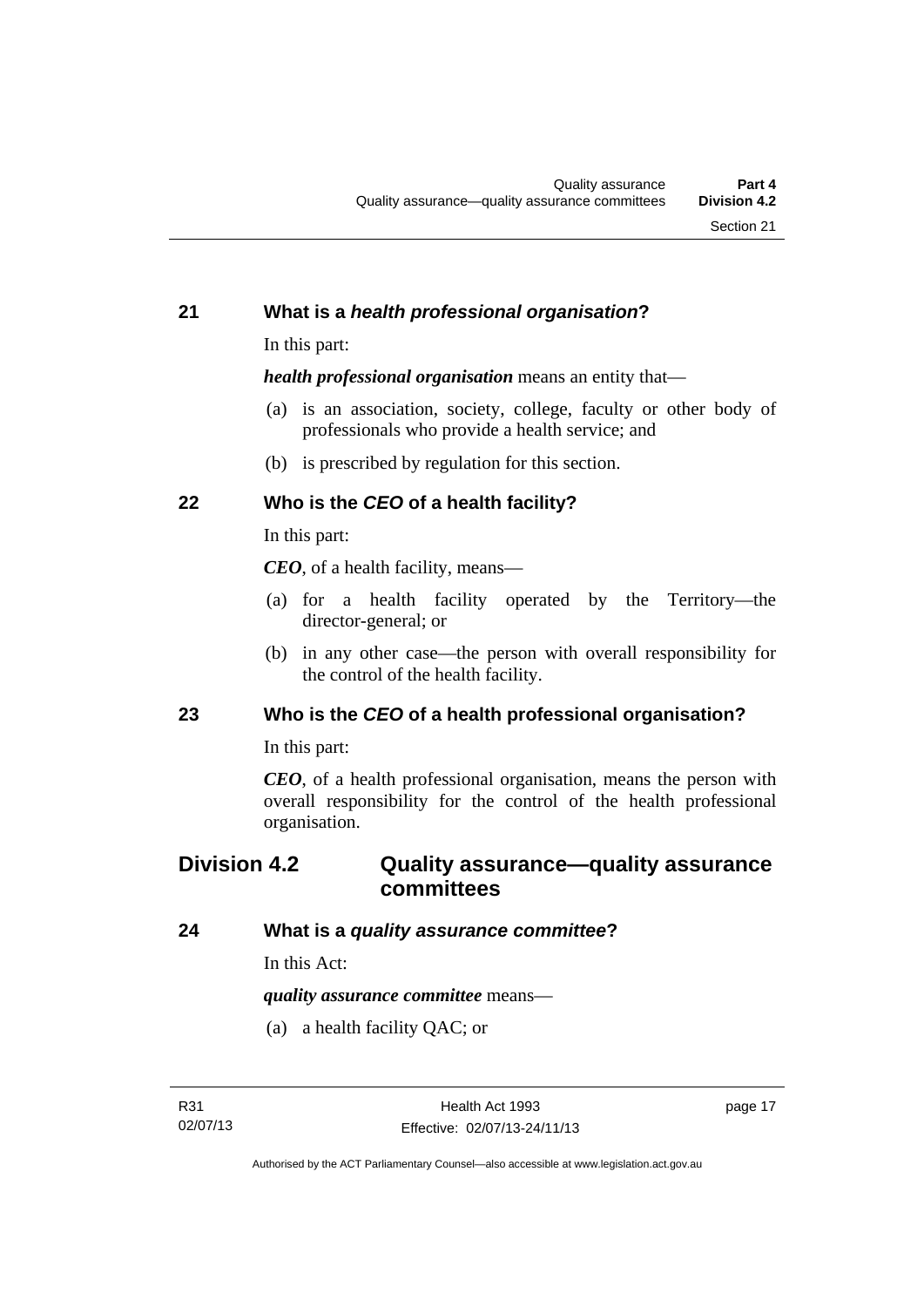- (b) a health professional organisation QAC; or
- (c) a special purpose QAC.

#### <span id="page-25-0"></span>**25 Approval of health facility QACs**

- (1) The Minister may approve a stated committee as a quality assurance committee for a stated health facility.
- (2) An approval is a notifiable instrument.

*Note* A notifiable instrument must be notified under the [Legislation Act](http://www.legislation.act.gov.au/a/2001-14).

#### <span id="page-25-1"></span>**26 Approval of health professional organisation QACs**

- (1) The Minister may approve a stated committee as a quality assurance committee for a stated health professional organisation.
- (2) An approval is a notifiable instrument.

*Note* A notifiable instrument must be notified under the [Legislation Act](http://www.legislation.act.gov.au/a/2001-14).

#### <span id="page-25-2"></span>**27 Approval of special purpose QACs**

- (1) The Minister may approve a stated committee as a quality assurance committee for a stated purpose.
- (2) An approval is a notifiable instrument.

*Note* A notifiable instrument must be notified under the [Legislation Act](http://www.legislation.act.gov.au/a/2001-14).

#### <span id="page-25-3"></span>**27A Quality Assurance Committees—term**

The Minister may not approve a committee under section 25, section 26 or section 27 for a term longer than 3 years.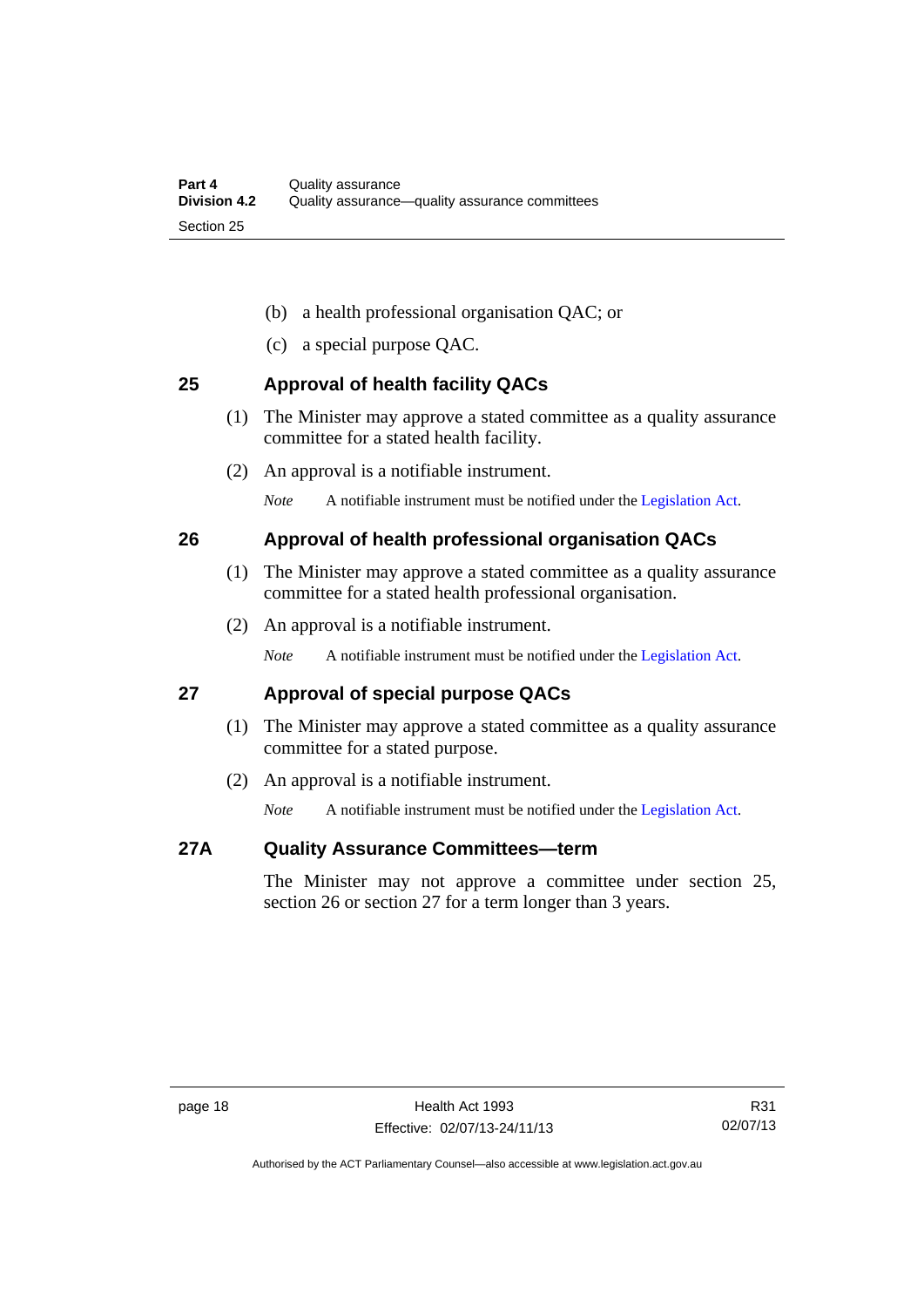#### <span id="page-26-0"></span>**28 Quality assurance committees—criteria for approval**

The Minister may approve a committee as a quality assurance committee under section 25, section 26 or section 27 only if satisfied that—

- (a) the committee's functions would be facilitated by the members, and other people mentioned in section 34, being protected from liability under section 34 (Quality assurance committees—protection of members etc from liability); and
- (b) it is in the public interest for part 8 (Secrecy) to apply to information held by the committee members.

#### <span id="page-26-1"></span>**29 Quality assurance committees—revocation of approval**

The Minister may revoke the approval of a committee as a quality assurance committee if—

- (a) the Minister is not satisfied about 1 or both of the criteria mentioned in section 28 in relation to the committee; or
- (b) the committee has failed to prepare a health service report as required under section 38; or
- (c) the committee has failed to give a health service report as required under section 39; or
- (d) the committee has failed to prepare, or give, a ministerial report as required under section 41 (Annual quality assurance committee report to Minister); or
- (e) the committee has failed to prepare a report as required by a regulation made under section 42 (Other quality assurance reports); or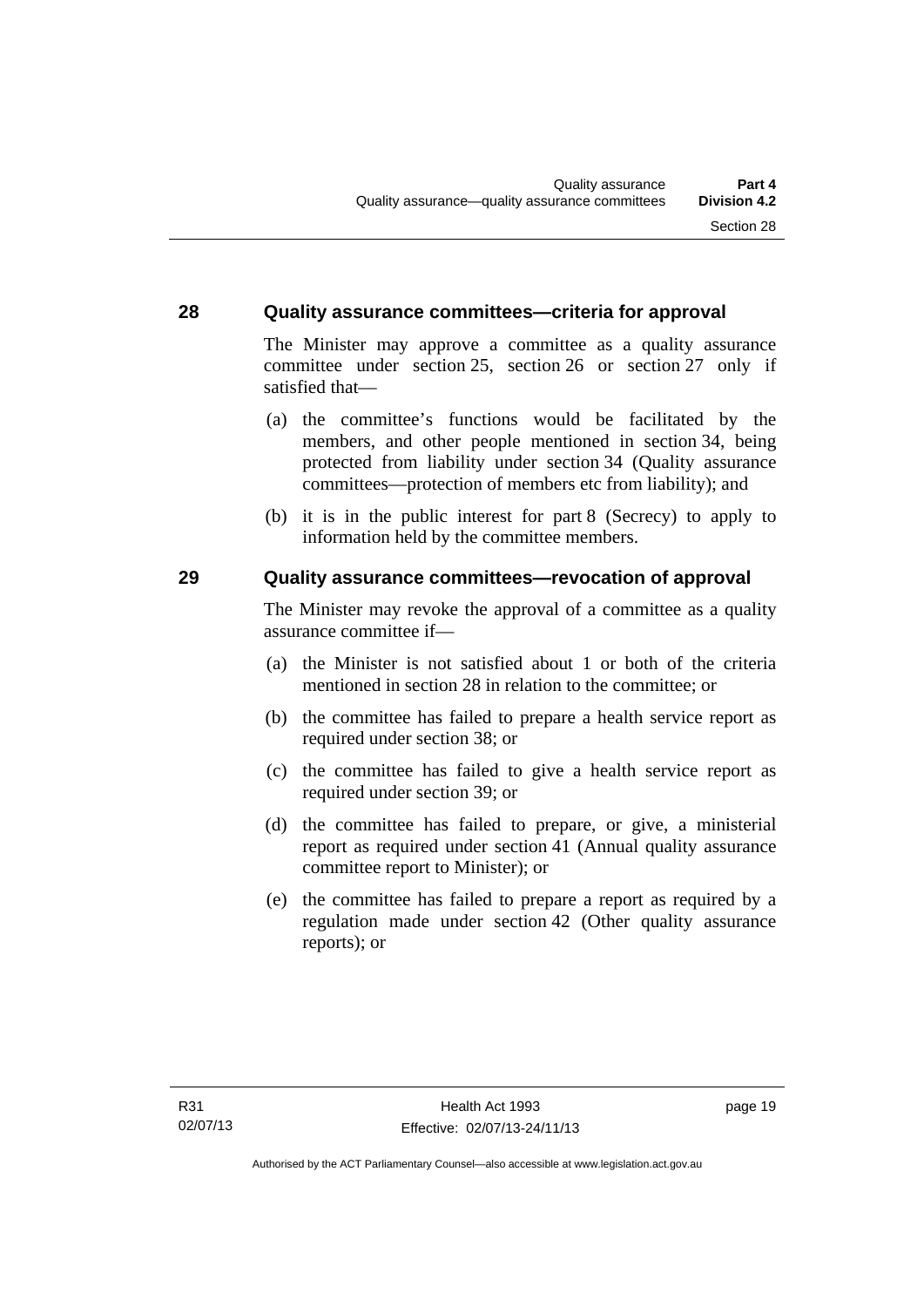- (f) for the last year, none of the members of the committee has held sensitive information in the exercise of a function under this Act.
- *Note 1 Sensitive information* is defined in s 124.
- *Note* 2 Power to make a statutory instrument includes power to amend or repeal the instrument. The power to amend or repeal the instrument is exercisable in the same way, and subject to the same conditions, as the power to make the instrument (see [Legislation Act,](http://www.legislation.act.gov.au/a/2001-14) s 46).

#### <span id="page-27-0"></span>**30 Quality assurance committees—functions**

A quality assurance committee has the following functions:

- (a) to facilitate the improvement of health services provided in the ACT;
- (b) any other function given to the committee under this Act.

#### <span id="page-27-1"></span>**31 Quality assurance committees—appointment of members**

- (1) The CEO of a health facility must appoint the members of a health facility QAC for the health facility.
- (2) The CEO of a health professional organisation must appoint the members of a health professional organisation QAC for the health professional organisation.
- (3) The director-general must appoint the members of a special purpose QAC.
	- *Note 1* For the making of appointments (including acting appointments), see the [Legislation Act,](http://www.legislation.act.gov.au/a/2001-14) pt 19.3.
	- *Note 2* In particular, an appointment may be made by naming a person or nominating the occupant of a position (see [Legislation Act](http://www.legislation.act.gov.au/a/2001-14), s 207).
	- *Note 3* A person may be reappointed to a position if the person is eligible to be appointed to the position (see [Legislation Act](http://www.legislation.act.gov.au/a/2001-14), s 208 and dict, pt 1, def *appoint*).

R31 02/07/13

Authorised by the ACT Parliamentary Counsel—also accessible at www.legislation.act.gov.au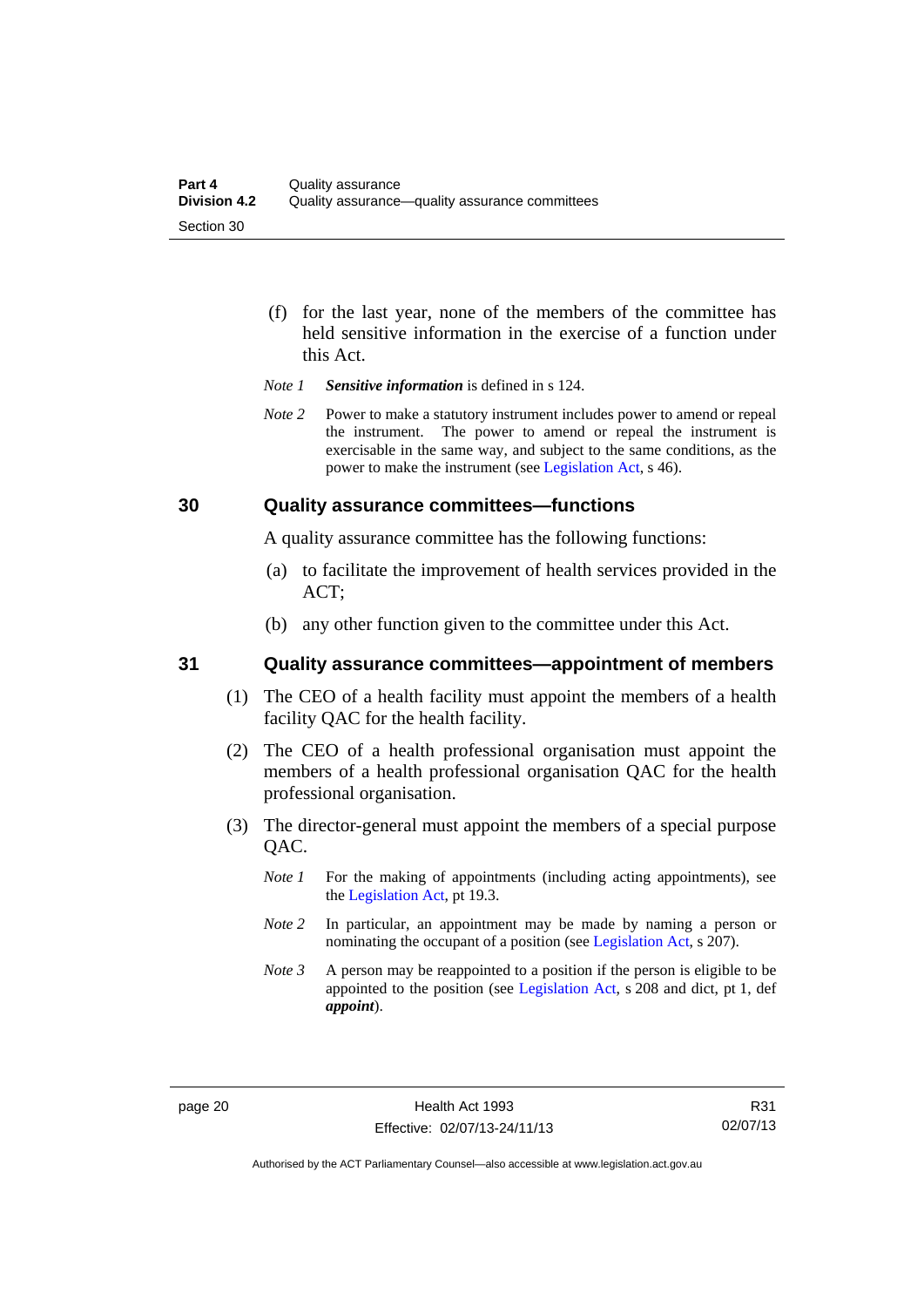#### <span id="page-28-0"></span>**32 Quality assurance committees—disclosure of interests**

- (1) Section 190 (Disclosure of interests by committee members) applies to quality assurance committees.
- (2) If a person acting under the direction of a quality assurance committee has a material interest in an issue being considered, or about to be considered, by the committee, the person must disclose the nature of the interest at a committee meeting as soon as practicable after the relevant facts come to the person's knowledge.
- (3) In this section:

*material interest*—see section 190 (4).

#### <span id="page-28-1"></span>**33 Quality assurance committees—procedure**

In exercising its functions, a quality assurance committee—

- (a) must comply with the rules of natural justice; and
- (b) is not bound by the rules of evidence but may inform itself of anything in the way it considers appropriate; and
- (c) may do whatever it considers necessary or convenient for the fair and prompt conduct of its functions.

#### <span id="page-28-2"></span>**34 Quality assurance committees—protection of members etc from liability**

(1) In this section:

*relevant person*, for a quality assurance committee—

- (a) means a person who is, or has been, a member of the committee; and
- (b) includes anyone engaging in conduct under the direction of a person who is a member of the committee.

page 21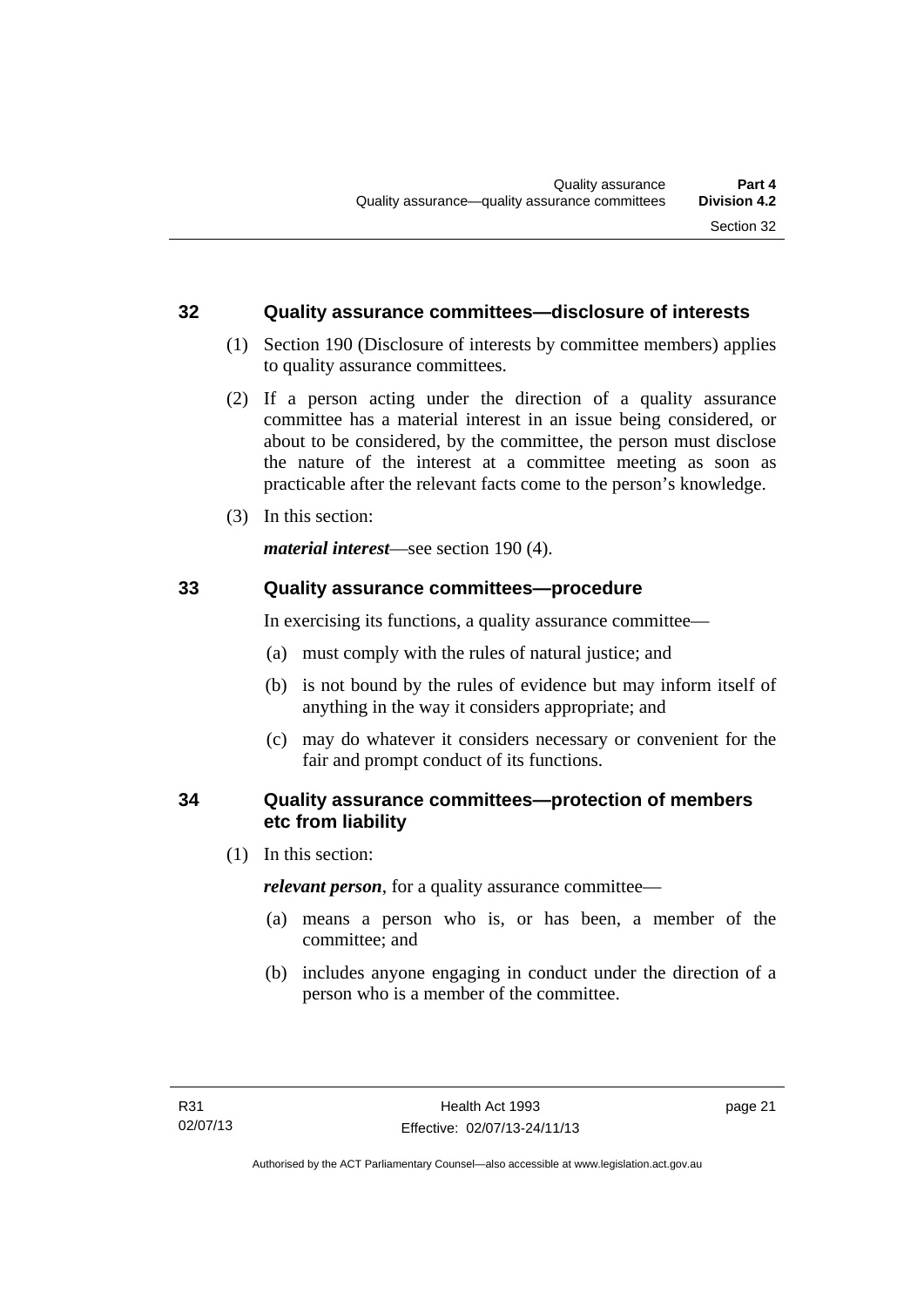- (2) A relevant person for a quality assurance committee is not personally liable for anything done or omitted to be done honestly and without recklessness—
	- (a) in the exercise of a function under this Act; or
	- (b) in the reasonable belief that the act or omission was in the exercise of a function under this Act.
	- *Note* A reference to an Act includes a reference to the statutory instruments made or in force under the Act, including any regulation (see [Legislation Act,](http://www.legislation.act.gov.au/a/2001-14) s 104).
- (3) Any civil liability that would, apart from this section, attach to a relevant person for a quality assurance committee attaches instead to—
	- (a) if the committee is a health facility QAC for a health facility the health facility; or
	- (b) if the committee is a health professional organisation QAC for a health professional organisation—the health professional organisation; or
	- (c) if the committee is a special purpose QAC—the Territory.

#### <span id="page-29-0"></span>**35 Quality assurance committees—obtaining information**

- (1) A quality assurance committee carrying out a function under this Act may ask anyone to give the committee information, including protected information, that is relevant to the committee carrying out the function.
	- *Note* The identity of a person who gives information to a committee under this section is protected (see pt 8).
- (2) When asking anyone for information, the committee must tell the person that giving false or misleading information is an offence against the [Criminal Code](http://www.legislation.act.gov.au/a/2002-51), section 338 (Giving false or misleading information).

Authorised by the ACT Parliamentary Counsel—also accessible at www.legislation.act.gov.au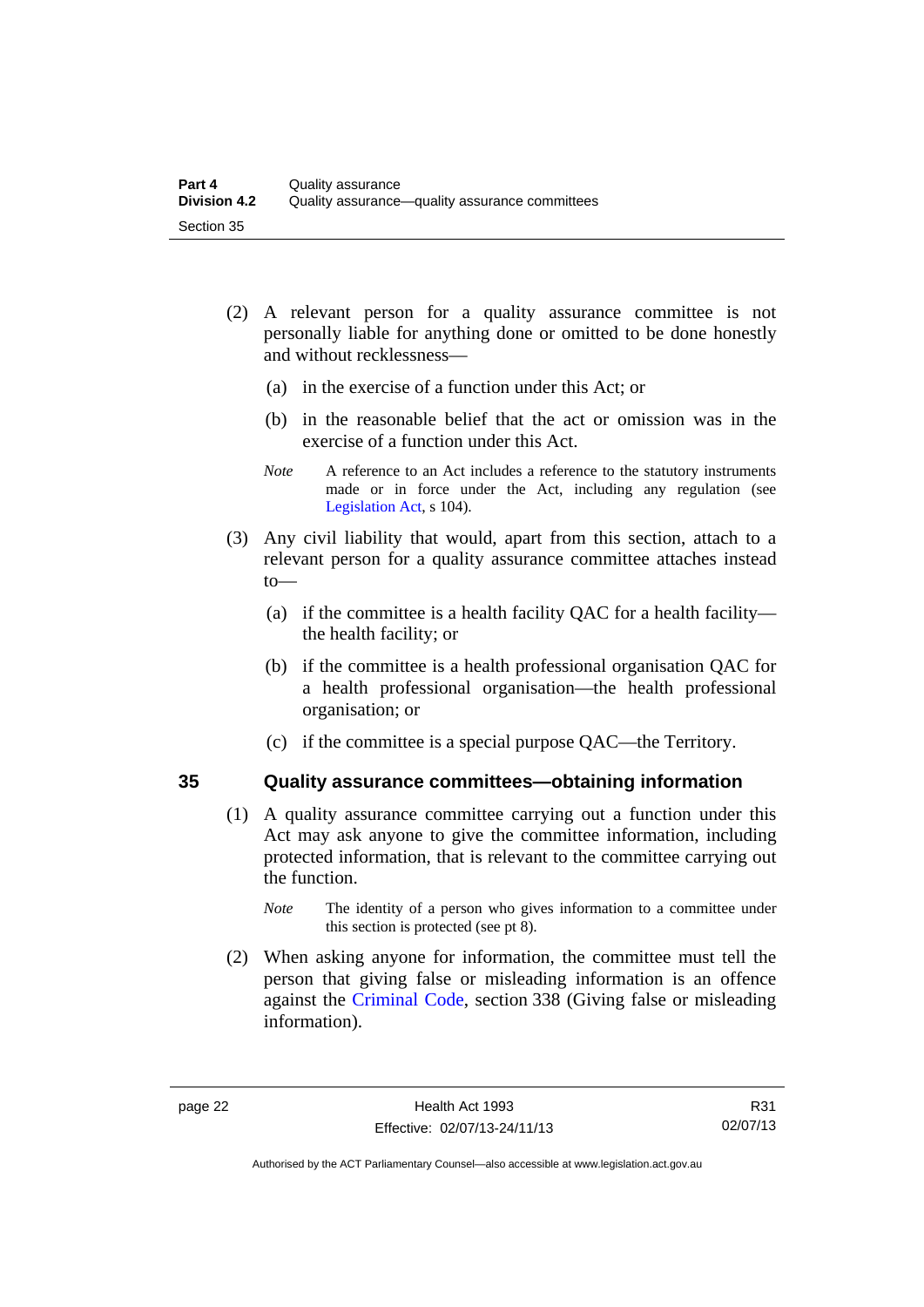- (3) If someone gives information honestly and without recklessness to a quality assurance committee under subsection (1)—
	- (a) the giving of the information is not—
		- (i) a breach of confidence; or
		- (ii) a breach of professional etiquette or ethics; or
		- (iii) a breach of a rule of professional conduct; and
	- (b) the person does not incur civil or criminal liability only because of the giving of the information.

### <span id="page-30-0"></span>**Division 4.3 Assessment and evaluation of health services**

#### <span id="page-30-1"></span>**36 Assessment and evaluation of health services**

- (1) A health facility QAC for a health facility may assess and evaluate health services provided by health service providers for the health facility by carrying out a quality assurance activity with the health service providers.
- (2) A health professional organisation QAC for a health professional organisation may assess and evaluate health services provided by health service providers who are members of a health professional organisation by carrying out a quality assurance activity with the health service providers.
- (3) A special purpose QAC may, for a purpose for which it was approved, assess and evaluate health services provided by health service providers for any health facility by carrying out a quality assurance activity with the health service providers.
- (4) In this section:

*quality assurance activity* means an activity approved as a quality assurance activity under section 37.

page 23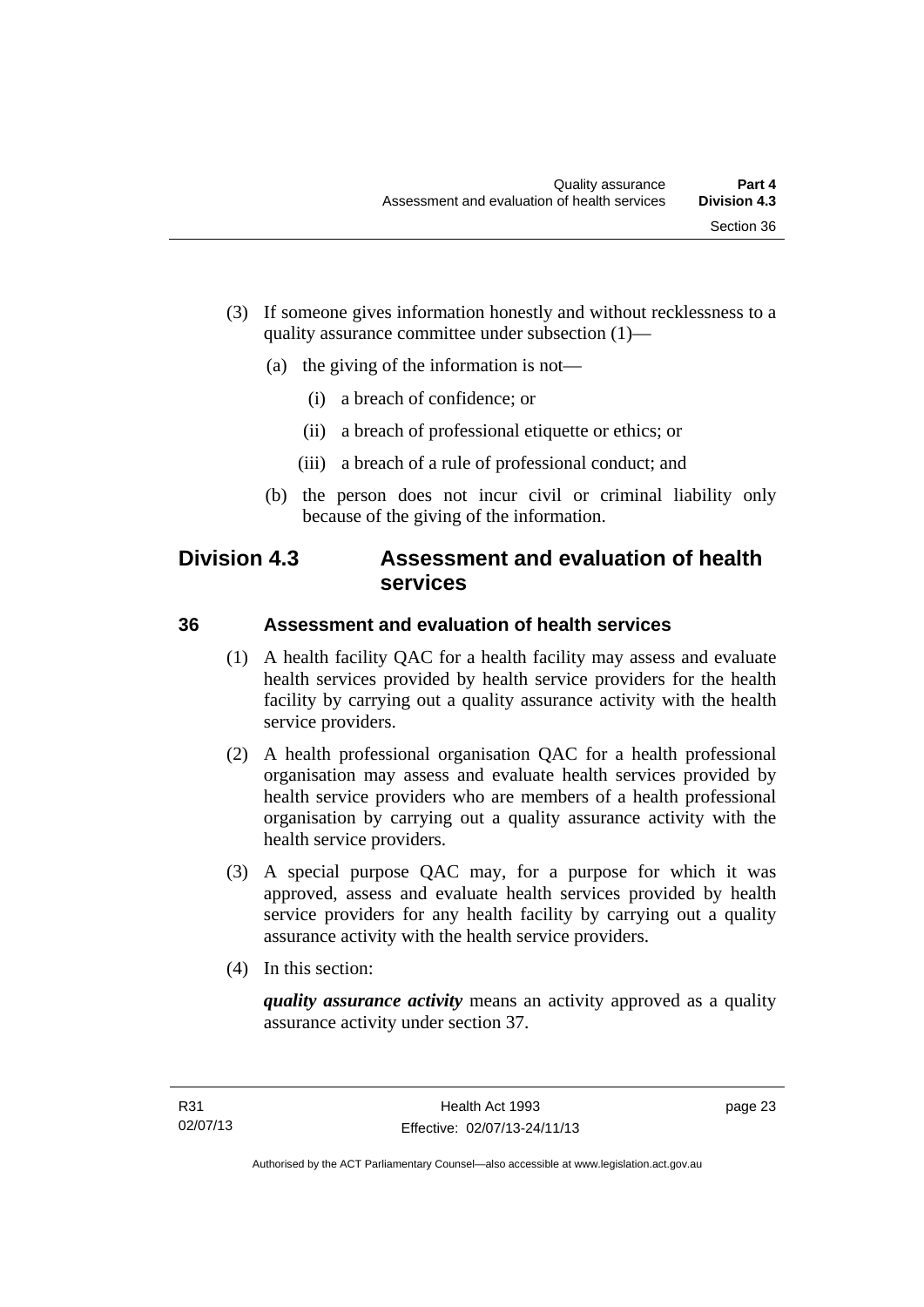#### <span id="page-31-0"></span>**37 Approval of quality assurance activities**

- (1) The Minister may approve an activity as a quality assurance activity if satisfied that the activity is designed to evaluate, monitor or improve the quality of a health service.
- (2) An approval is a notifiable instrument.

*Note* A notifiable instrument must be notified under the [Legislation Act](http://www.legislation.act.gov.au/a/2001-14).

#### **Examples of activities designed to evaluate, monitor or improve the quality of a health service**

- 1 clinical audits
- 2 records audits
- 3 peer review
- 4 quality review
- 5 investigation into disease and death.
- *Note* An example is part of the Act, is not exhaustive and may extend, but does not limit, the meaning of the provision in which it appears (see [Legislation Act,](http://www.legislation.act.gov.au/a/2001-14) s 126 and s 132).

#### <span id="page-31-1"></span>**38 Preparing health service reports**

- (1) This section applies to a quality assurance committee if it completes an assessment and evaluation under section 36.
- (2) The quality assurance committee must prepare a report (a *health service report*) about the assessment and evaluation.
	- *Note* The report must be prepared as soon as possible (see [Legislation Act,](http://www.legislation.act.gov.au/a/2001-14) s 151B).
- (3) The health service report must include the following:
	- (a) details of the health services assessed and evaluated;
	- (b) the results of the assessment and evaluation;
	- (c) the committee's conclusions;
	- (d) the committee's recommendations (if any).

Authorised by the ACT Parliamentary Counsel—also accessible at www.legislation.act.gov.au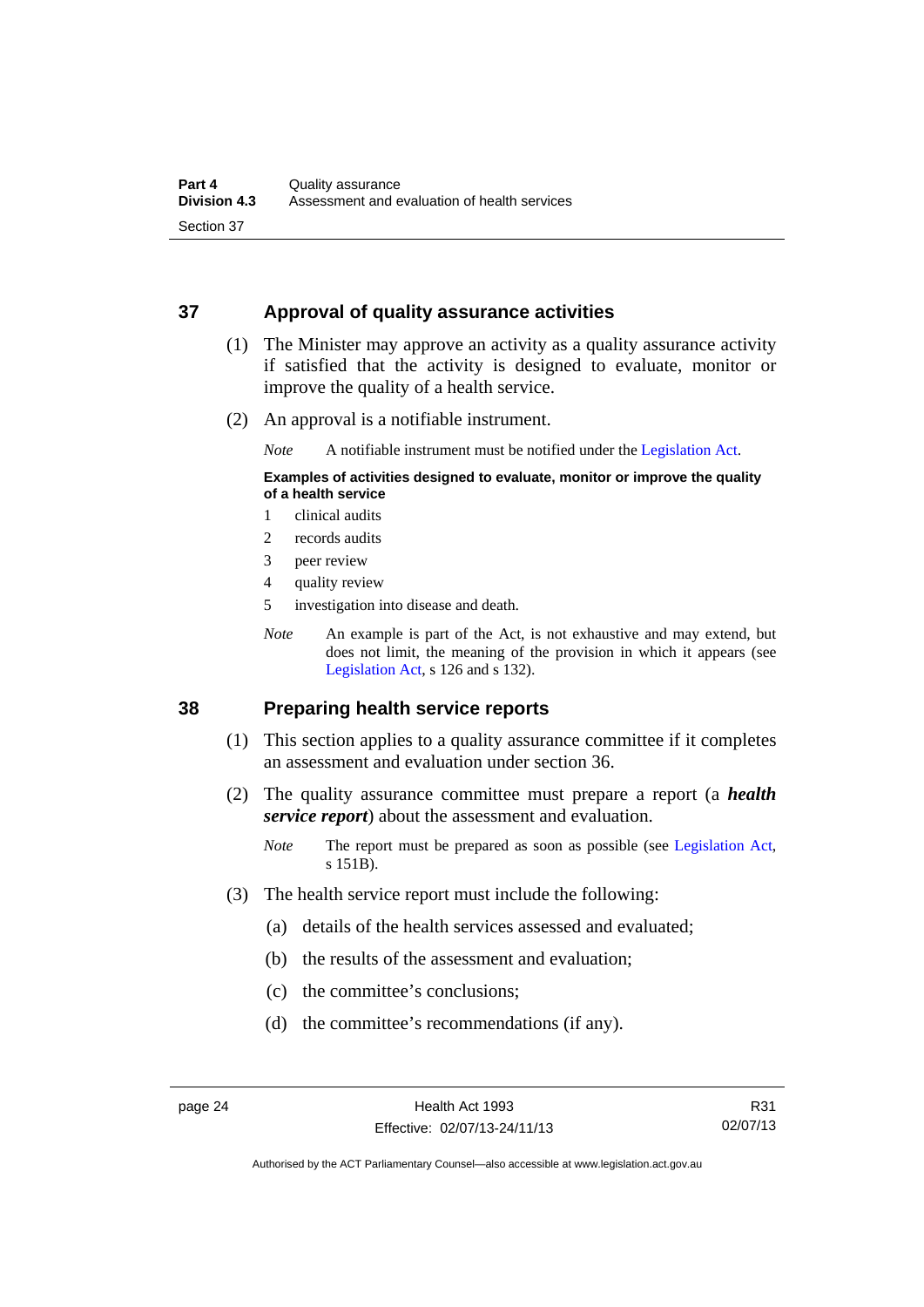#### <span id="page-32-0"></span>**38A Extraordinary reports**

- (1) This section applies if—
	- (a) a quality assurance committee is assessing and evaluating health services under section 36; and
	- (b) the quality assurance committee becomes aware of something that is sufficiently serious to require urgent action to prevent or limit any adverse effect it might have on the health service.
- (2) The quality assurance committee must report the thing to the director-general as soon as possible, even if the committee has not completed the assessment and evaluation.
- (3) Subsection (2) applies even if the thing is not related to the quality assurance activity the committee is carrying out.
- (4) A report under subsection (2) must be in writing and may include sensitive information.

*Note Sensitive information*—see s 124.

#### <span id="page-32-1"></span>**38B Interim reports**

- (1) The director-general may ask a quality assurance committee to prepare a report on its activities before it completes an assessment and evaluation under section 36.
- (2) A report prepared in response to a request under subsection (1) must include the following:
	- (a) details of the health services that are being assessed and evaluated;
	- (b) details of how the assessment and evaluation is progressing;
	- (c) details of any conclusions the committee may have reached;
	- (d) the committee's recommendations (if any).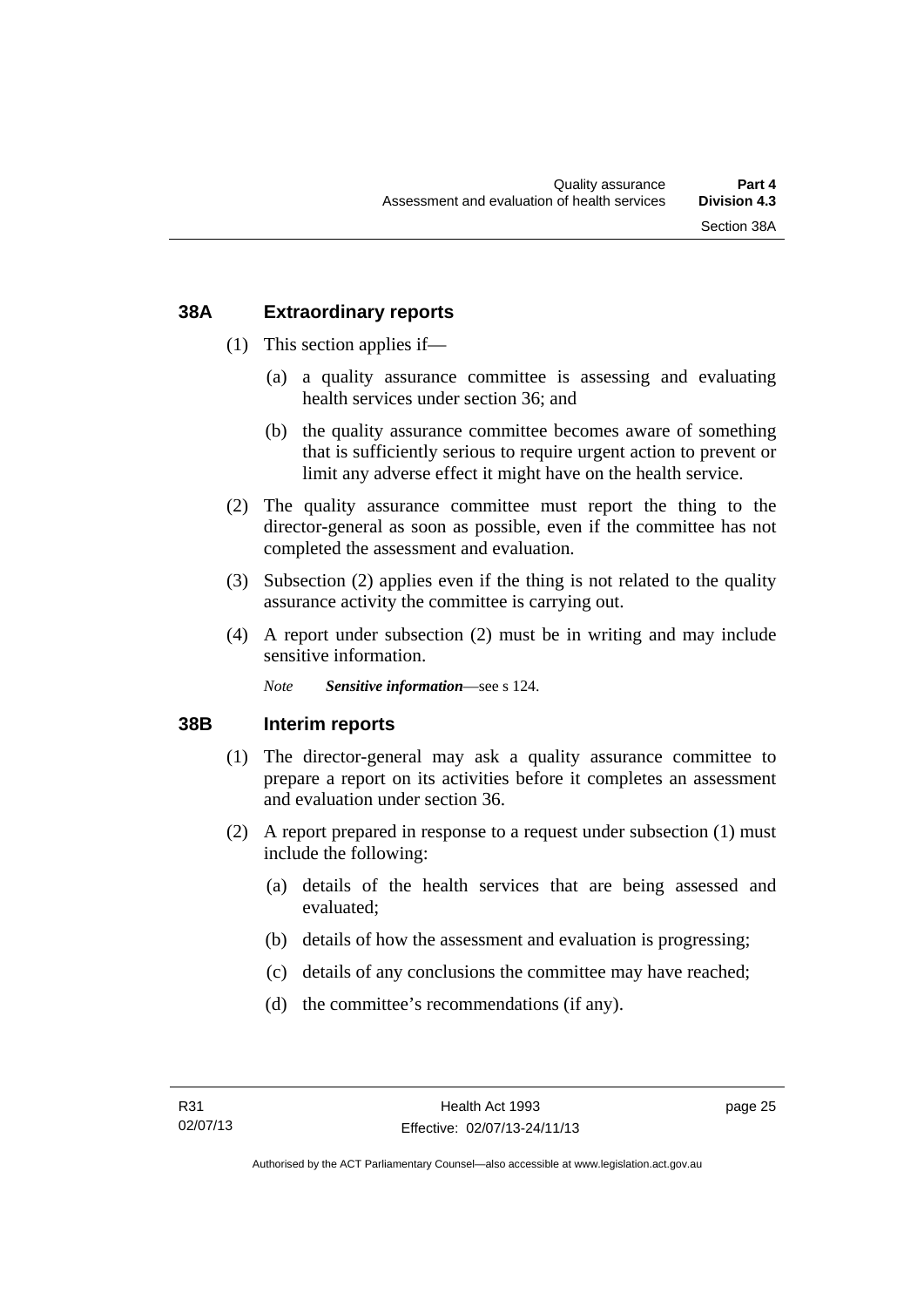(3) A report under subsection (1) must be in writing and may include sensitive information.

*Note Sensitive information*—see s 124.

#### <span id="page-33-0"></span>**39 Giving health service reports to CEO or director-general**

- (1) This section applies to a quality assurance committee if it prepares a health service report.
- (2) The quality assurance committee must give a copy of the report to—
	- (a) if the committee is a health facility QAC for a health facility the CEO of the health facility; or
	- (b) if the committee is a health professional organisation QAC for a health professional organisation—the CEO of the health professional organisation; or
	- (c) if the committee is a special purpose QAC—the director-general.
	- *Note* The report must be given as soon as possible (see [Legislation Act,](http://www.legislation.act.gov.au/a/2001-14) s 151B).

#### <span id="page-33-1"></span>**40 Monitoring implementation of recommendations**

If a quality assurance committee makes a recommendation in a health service report, the committee may monitor the implementation of the recommendation.

### <span id="page-33-2"></span>**Division 4.4 Quality assurance committees reporting**

#### <span id="page-33-3"></span>**41 Annual quality assurance committee report to Minister**

 (1) A quality assurance committee must, for each financial year, prepare a report (a *ministerial report*) about the committee's operation during the year.

Authorised by the ACT Parliamentary Counsel—also accessible at www.legislation.act.gov.au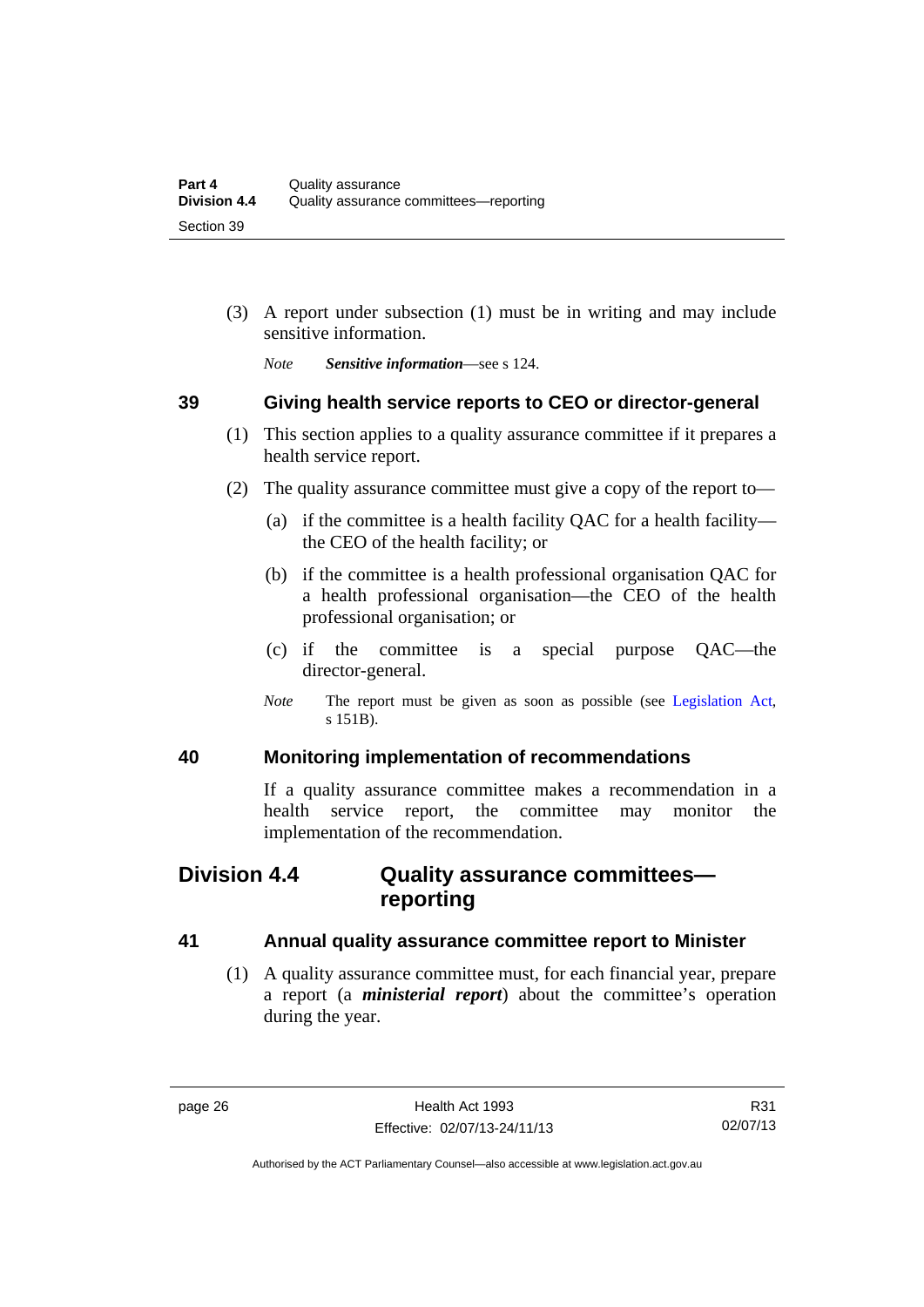- (2) The ministerial report must include information for the financial year about—
	- (a) the committee's functions under division 4.3 (Assessment and evaluation of health services); and
	- (b) how the committee's functions were facilitated by the members, and other people mentioned in section 34, being protected from liability under section 34 (Quality assurance committees—protection of members etc from liability); and
	- (c) why it was in the public interest for part 8 (Secrecy) to apply to information held by the committee members.
- (3) The ministerial report must comply with any requirements prescribed by regulation for this section.
- (4) The ministerial report must not include sensitive information.

*Note Sensitive information* is defined in s 124.

 (5) The ministerial report must be given to the Minister not later than 3 months after the end of the financial year.

### <span id="page-34-0"></span>**42 Other quality assurance committee reports**

- (1) A quality assurance committee must prepare a report prescribed by regulation for this section.
- (2) The report must include the following information about the operation of the committee—
	- (a) how the committee's functions were facilitated by the members, and other people mentioned in section 34, being protected from liability under section 34 (Quality assurance committees—protection of members etc from liability); and
	- (b) why it was in the public interest for part 8 (Secrecy) to apply to information held by the committee members.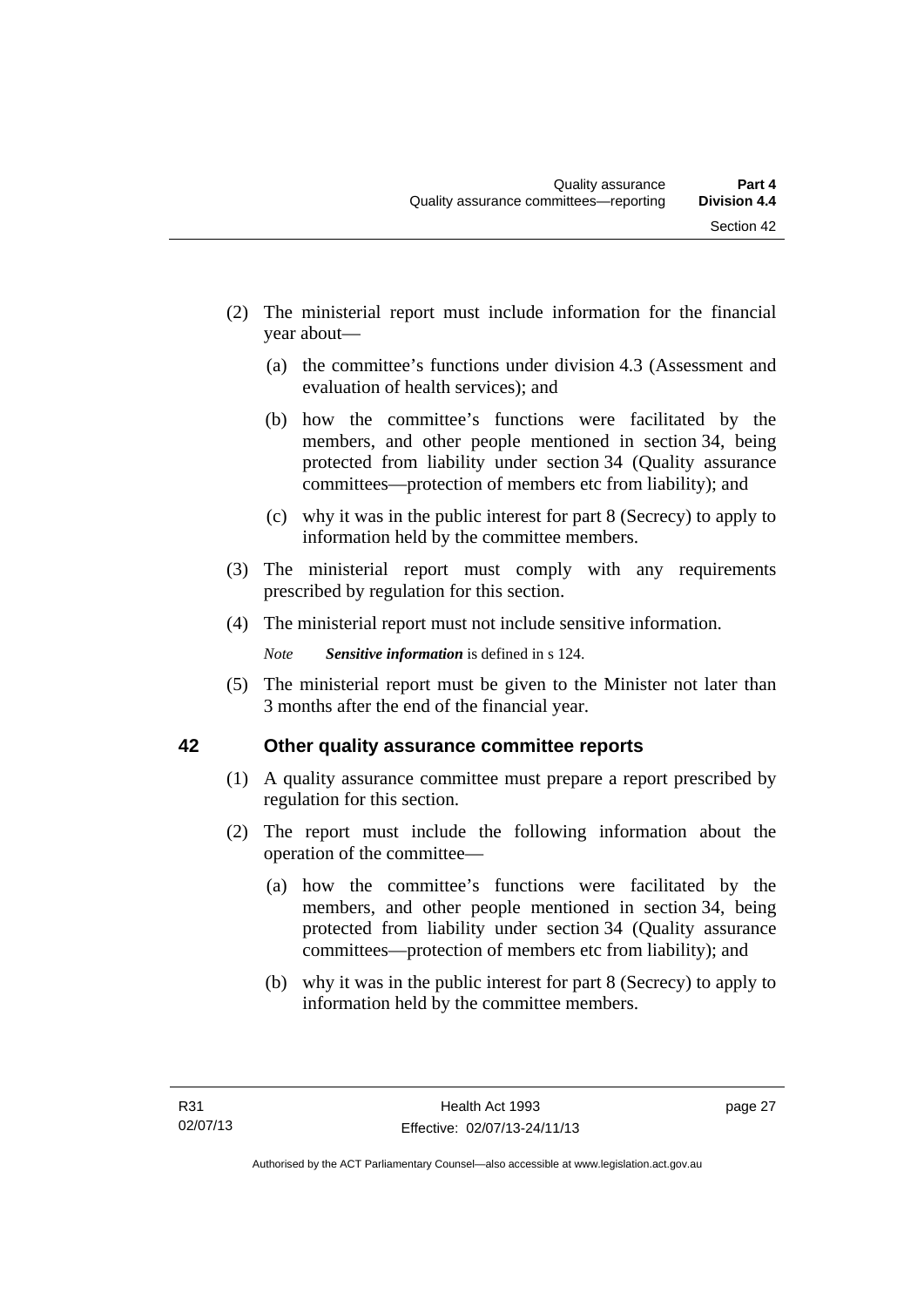(3) The report must not include sensitive information.

*Note Sensitive information* is defined in s 124.

### <span id="page-35-0"></span>**Division 4.5 Quality assurance committees information sharing**

#### <span id="page-35-1"></span>**43 Quality assurance committees—giving information to the Coroner's Court**

A quality assurance committee may give protected information to the Coroner's Court if the committee is satisfied that giving the information would be likely to facilitate the improvement of health services provided in the ACT.

*Note* Protected information includes sensitive information (see s 123).

#### <span id="page-35-2"></span>**44 Quality assurance committees—giving information to other quality assurance committees**

A quality assurance committee may give protected information to another quality assurance committee if the committee is satisfied that giving the information would be likely to facilitate the improvement of health services provided in the ACT.

*Note* Protected information includes sensitive information (see s 123).

#### <span id="page-35-3"></span>**45 Quality assurance committees—giving information to health board and health services commissioner**

- (1) A quality assurance committee may give protected information to a health board if the committee is satisfied that giving the information would be likely to facilitate the improvement of health services provided in the ACT.
- (2) If a quality assurance committee gives protected information to a health board under subsection (1), the committee must also give the information to the health services commissioner.

*Note* Protected information includes sensitive information (see s 123).

R31 02/07/13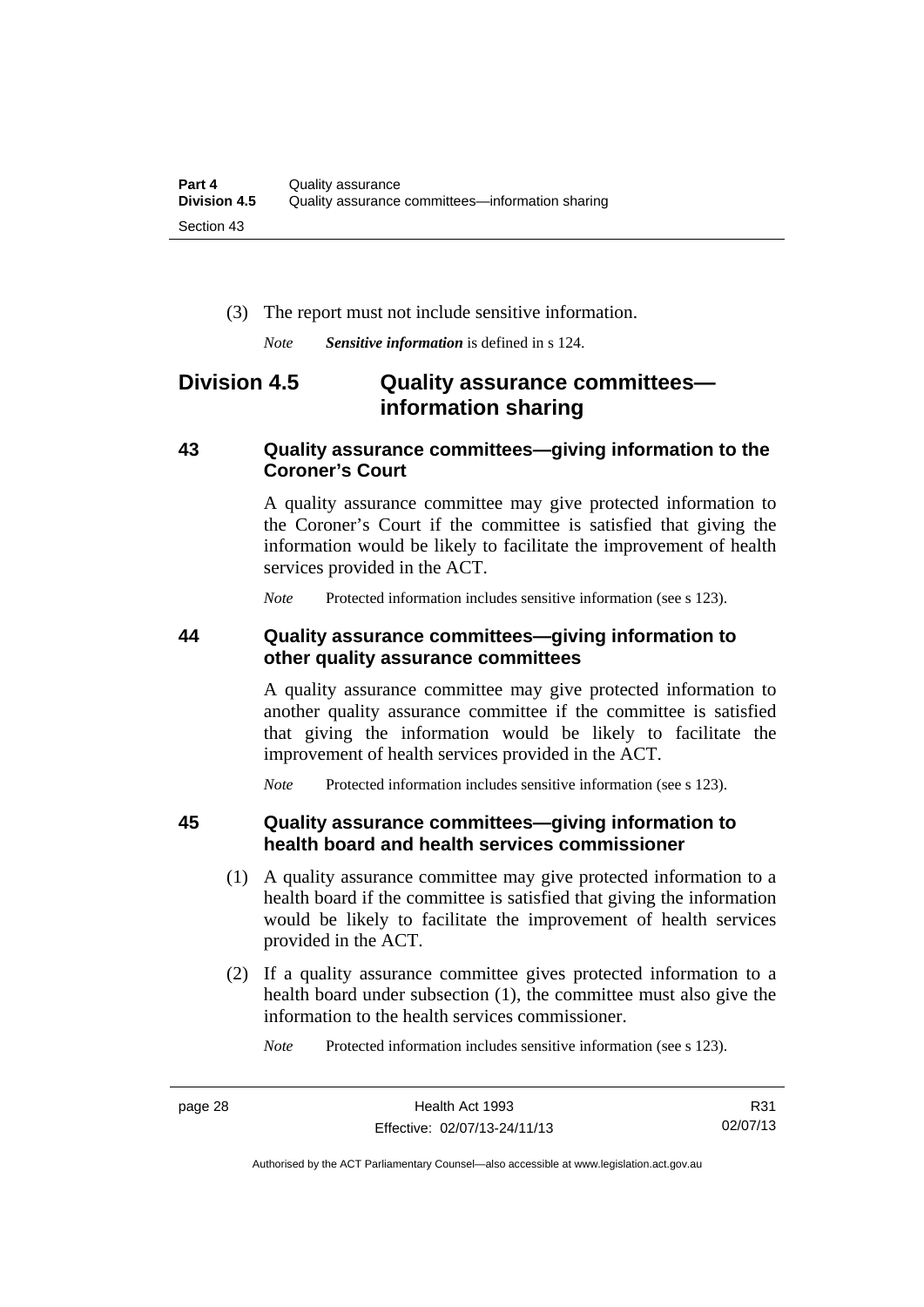## **46 Quality assurance committees—giving information to Minister**

A quality assurance committee may give protected information to the Minister if the committee is satisfied that giving the information would be likely to facilitate the improvement of health services provided in the ACT.

*Note* Protected information includes sensitive information (see s 123).

#### **47 Quality assurance committees—admissibility of evidence**

- (1) The following are not admissible as evidence in a proceeding before a court:
	- (a) an oral statement made in a proceeding before a quality assurance committee;
	- (b) a document given to a quality assurance committee, but only to the extent that it was prepared only for the committee;
	- (c) a document prepared by a quality assurance committee.
- (2) In this section:

*court* includes a tribunal, authority or person with power to require the production of documents or the answering of questions.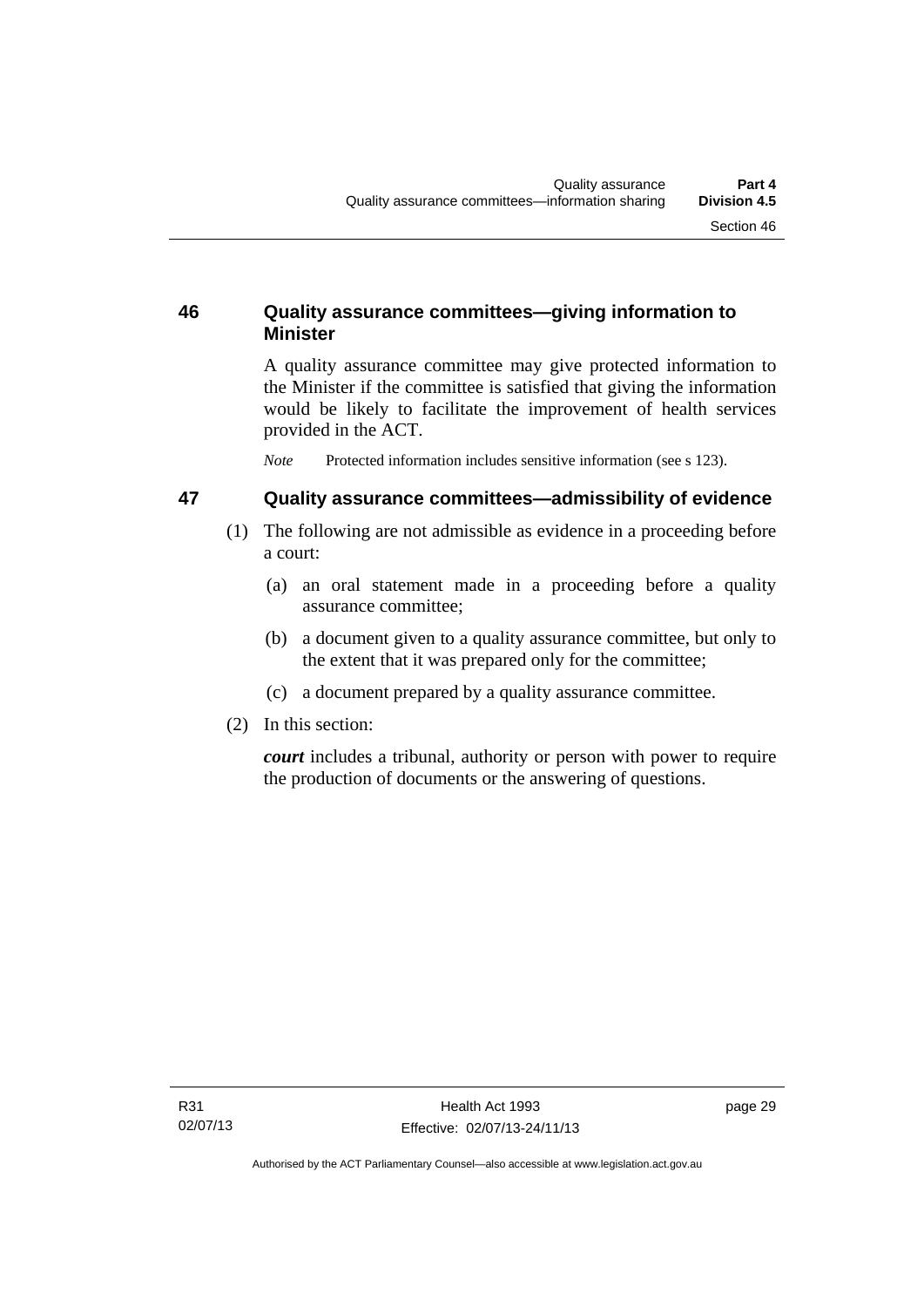# **Part 5 Reviewing scope of clinical practice**

#### **50 Definitions—pt 5**

In this part:

*CEO*, of a health facility—see section 53.

*dentist*, for a health facility—see section 52.

*doctor*, for a health facility—see section 52.

*hospital* includes a day hospital.

*review*, in relation to scope of clinical practice—see section 55.

*scope of clinical practice*, of a doctor or dentist for a health facility—see section 54.

*scope of clinical practice executive decision notice*—see section 70.

*scope of clinical practice report*—see section 67.

*Note Scope of clinical practice committee* is defined for the Act in s 51.

#### **51 What is a** *scope of clinical practice committee***?**

In this Act:

*scope of clinical practice committee* means a committee approved under section 56 as a scope of clinical practice committee.

#### **52 Who is a** *doctor* **or** *dentist* **for a health facility?**

In this Act:

*dentist*, for a health facility, means a dentist who—

- (a) provides health services at the health facility; or
- (b) uses the equipment or other facilities of the health facility to provide health services elsewhere.

R31 02/07/13

Authorised by the ACT Parliamentary Counsel—also accessible at www.legislation.act.gov.au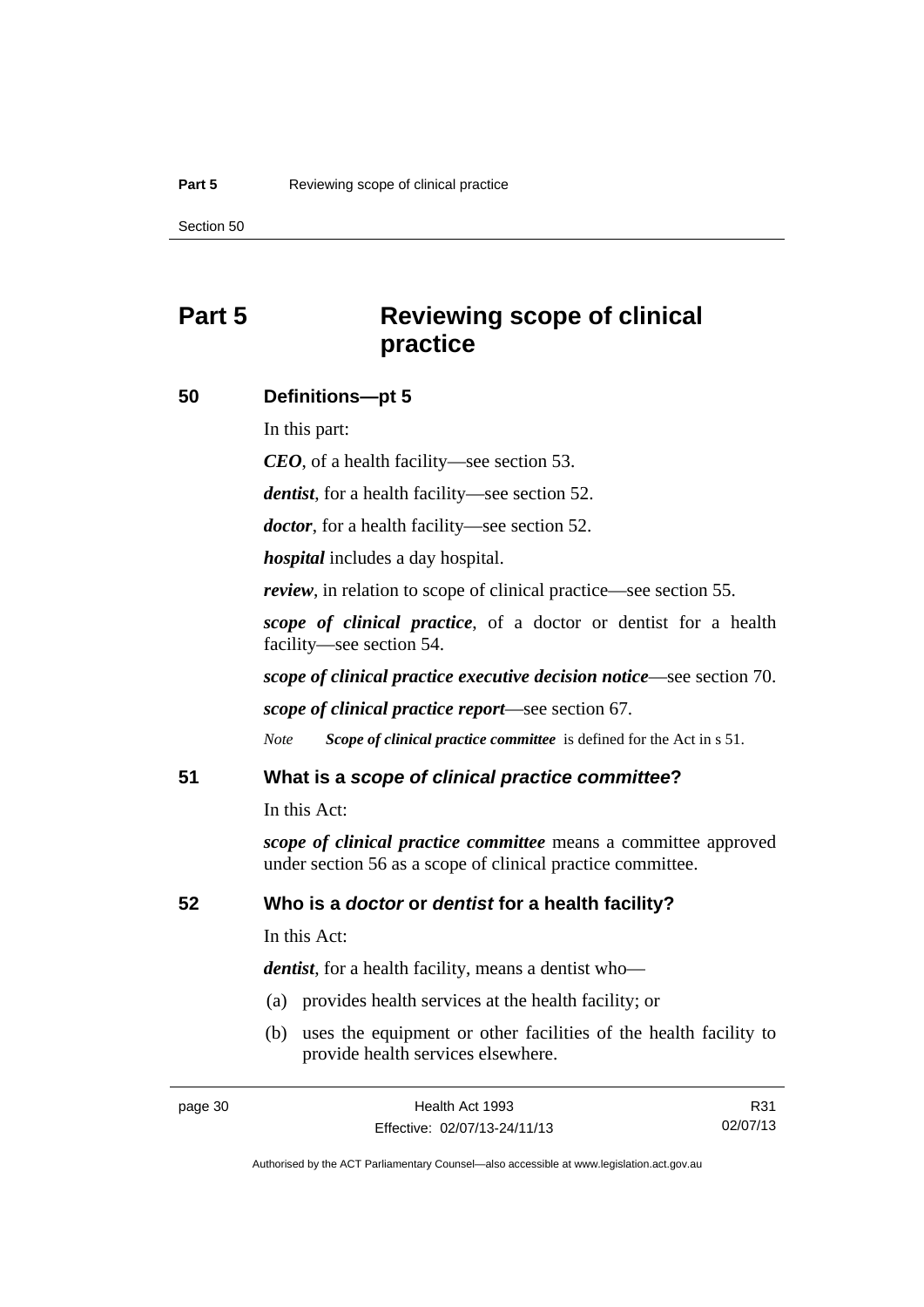*doctor*, for a health facility, means a doctor who—

- (a) provides health services at the health facility; or
- (b) uses the equipment or other facilities of the health facility to provide health services elsewhere.

#### **53 Who is the** *CEO* **of a health facility?**

In this part:

*CEO*, of a health facility, means—

- (a) for a health facility operated by the Territory—the director-general; or
- (b) in any other case—the person with overall responsibility for the control of the health facility.

#### **54 What is** *scope of clinical practice***?**

In this part:

*scope of clinical practice*, of a doctor or dentist for a health facility, means the rights of the doctor or dentist established by agreement between the doctor or dentist and the health facility—

- (a) to treat patients or carry out other procedures at the health facility; or
- (b) to use the equipment or other facilities of the health facility.

#### **55 Meaning of** *review* **scope of clinical practice**

In this part:

*review*, in relation to the scope of clinical practice, includes assess and evaluate the scope of clinical practice.

page 31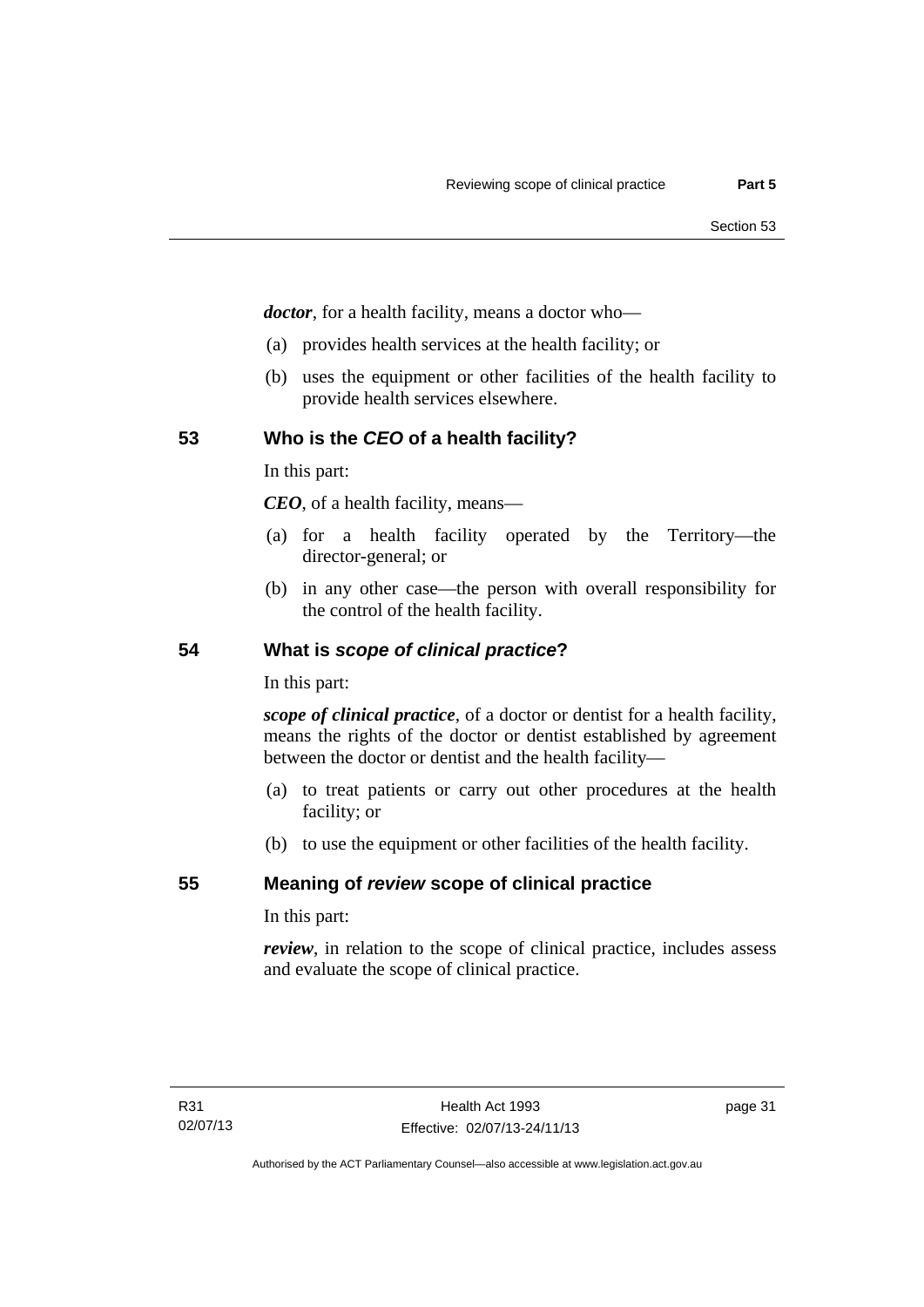#### **56 Approval of scope of clinical practice committees**

- (1) The Minister may approve a committee as a scope of clinical practice committee in accordance with section 57.
- (2) An approval is a notifiable instrument.

*Note* A notifiable instrument must be notified under the [Legislation Act](http://www.legislation.act.gov.au/a/2001-14).

# **57 Scope of clinical practice committees—criteria for approval**

The Minister may approve a committee as a scope of clinical practice committee under section 56 only if satisfied that—

- (a) the committee's functions would be facilitated by the members, and other people mentioned in section 63, being protected from liability under section 63 (Scope of clinical practice committees—protection of members etc from liability); and
- (b) it is in the public interest for part 8 (Secrecy) to apply to information held by the committee members.

## **58 Scope of clinical practice committees—revocation of approval**

The Minister may revoke the approval of a committee as a scope of clinical practice committee if the Minister is not satisfied about 1 or both of the criteria mentioned in section 57 in relation to the committee.

*Note* Power to make a statutory instrument includes power to amend or repeal the instrument. The power to amend or repeal the instrument is exercisable in the same way, and subject to the same conditions, as the power to make the instrument (see [Legislation Act,](http://www.legislation.act.gov.au/a/2001-14) s 46).

R31 02/07/13

Authorised by the ACT Parliamentary Counsel—also accessible at www.legislation.act.gov.au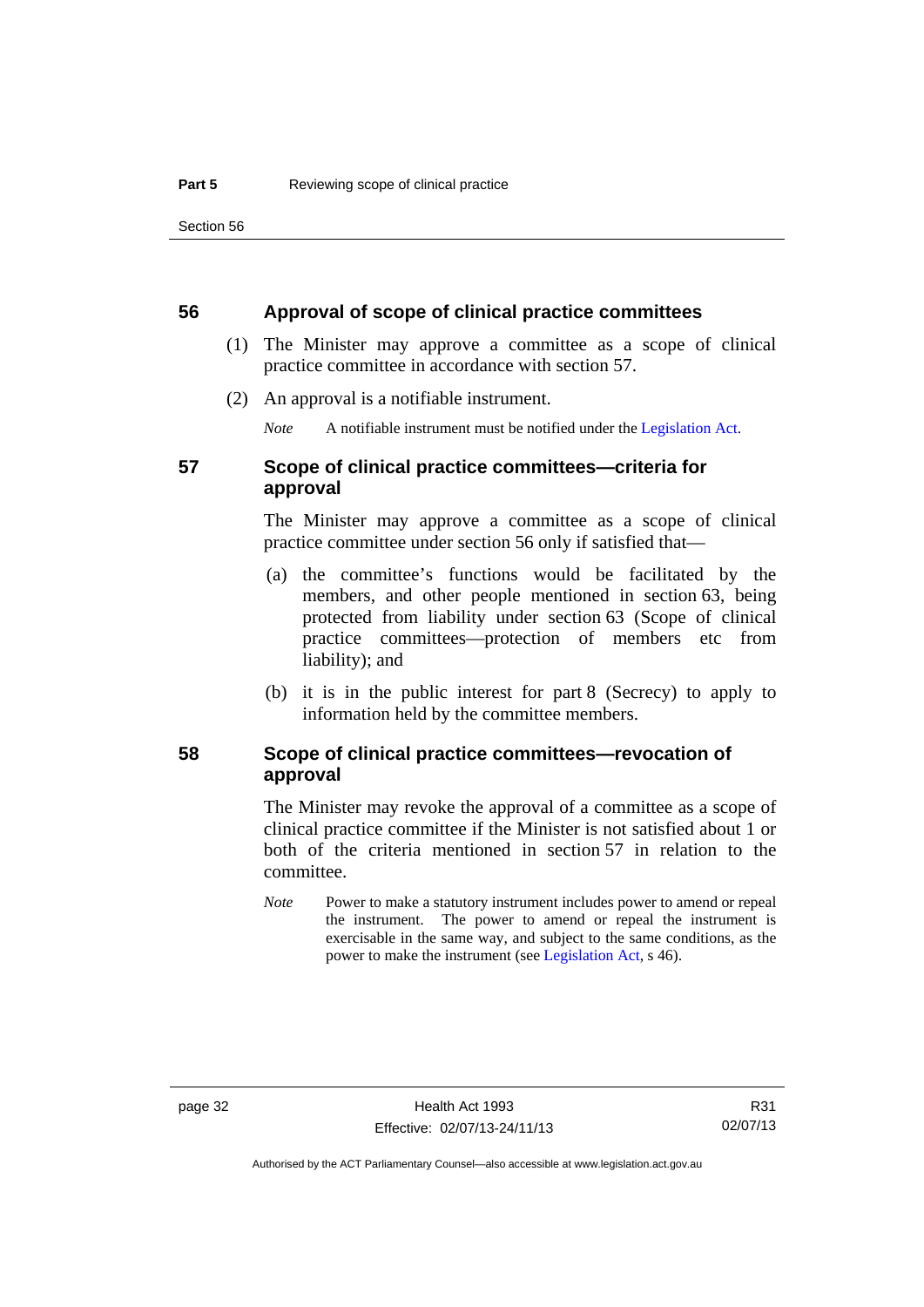#### **59 Scope of clinical practice committees—functions**

- (1) A scope of clinical practice committee has the following functions:
	- (a) to decide—
		- (i) whether to credential a doctor or dentist for a health facility; and
		- (ii) the terms on which a doctor or dentist is credentialled;
	- (b) to define, and review, the scope of clinical practice of a doctor or dentist credentialled for a health facility;
	- (c) to review the scope of clinical practice of a doctor or dentist if the CEO of a health facility refers the doctor or dentist's scope of clinical practice to the committee under section 69 (5);
	- (d) to immediately withdraw or amend the scope of clinical practice of a doctor or dentist credentialled for a health facility in accordance with this Act;
	- (e) any other function given to the committee under this Act.
- (2) A reference in this section to credentialling a doctor or dentist includes re-credentialling the doctor or dentist.
- (3) A scope of clinical practice committee must, as far as practicable, exercise its functions under subsection  $(1)$   $(a)$ ,  $(b)$  and  $(c)$  in accordance with the Standard.
- (4) In this section:

*credential*, in relation to a doctor or dentist, means endorse the doctor or dentist (the *practitioner*) to provide health services based on verification and assessment of the practitioner's qualifications, experience, skill, professional standing and any other relevant professional attributes.

*Standard* means the Australian Council for Safety and Quality in Health Care, Standard for Credentialling and Defining the Scope of Clinical Practice, published in July 2004.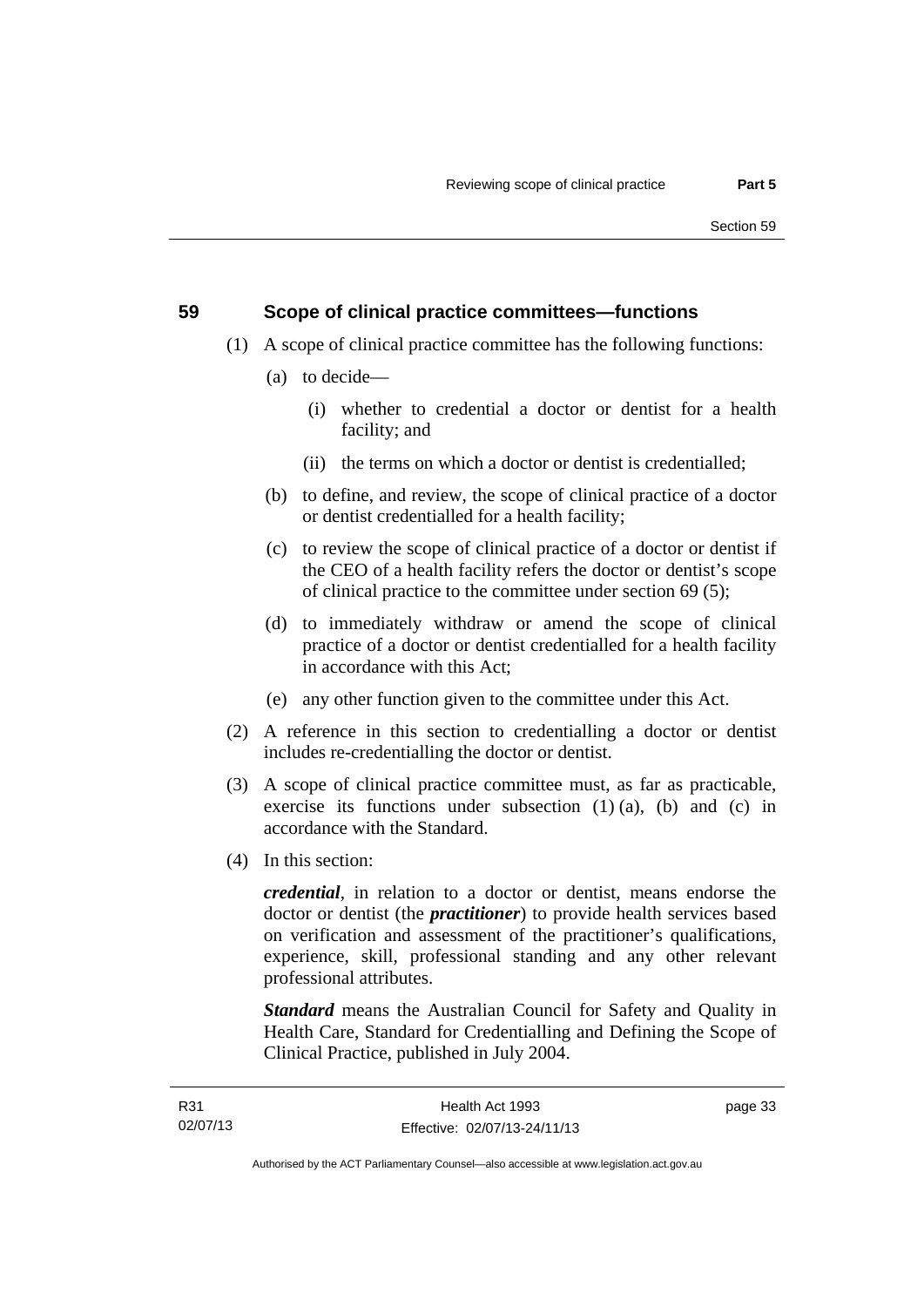#### **60 Scope of clinical practice committees—appointment of members**

The director-general must appoint the members of a scope of clinical practice committee.

- *Note 1* For the making of appointments (including acting appointments), see the [Legislation Act,](http://www.legislation.act.gov.au/a/2001-14) pt 19.3.
- *Note* 2 In particular, an appointment may be made by naming a person or nominating the occupant of a position (see [Legislation Act](http://www.legislation.act.gov.au/a/2001-14), s 207).
- *Note 3* A person may be reappointed to a position if the person is eligible to be appointed to the position (see [Legislation Act,](http://www.legislation.act.gov.au/a/2001-14) s 208 and dict, pt 1, def *appoint*).

#### **61 Scope of clinical practice committees—disclosure of interests**

- (1) Section 190 (Disclosure of interests by committee members) applies to scope of clinical practice committees.
- (2) If a person acting under the direction of a scope of clinical practice committee has a material interest in an issue being considered, or about to be considered, by the committee, the person must disclose the nature of the interest at a committee meeting as soon as practicable after the relevant facts come to the person's knowledge.
- (3) In this section:

*material interest*—see section 190 (4).

#### **62 Scope of clinical practice committees—procedure**

- (1) In exercising its functions, a scope of clinical practice committee—
	- (a) must comply with the rules of natural justice; and
	- (b) is not bound by the rules of evidence but may inform itself of anything in the way it considers appropriate; and
	- (c) may do whatever it considers necessary or convenient for the fair and prompt conduct of its functions.

Authorised by the ACT Parliamentary Counsel—also accessible at www.legislation.act.gov.au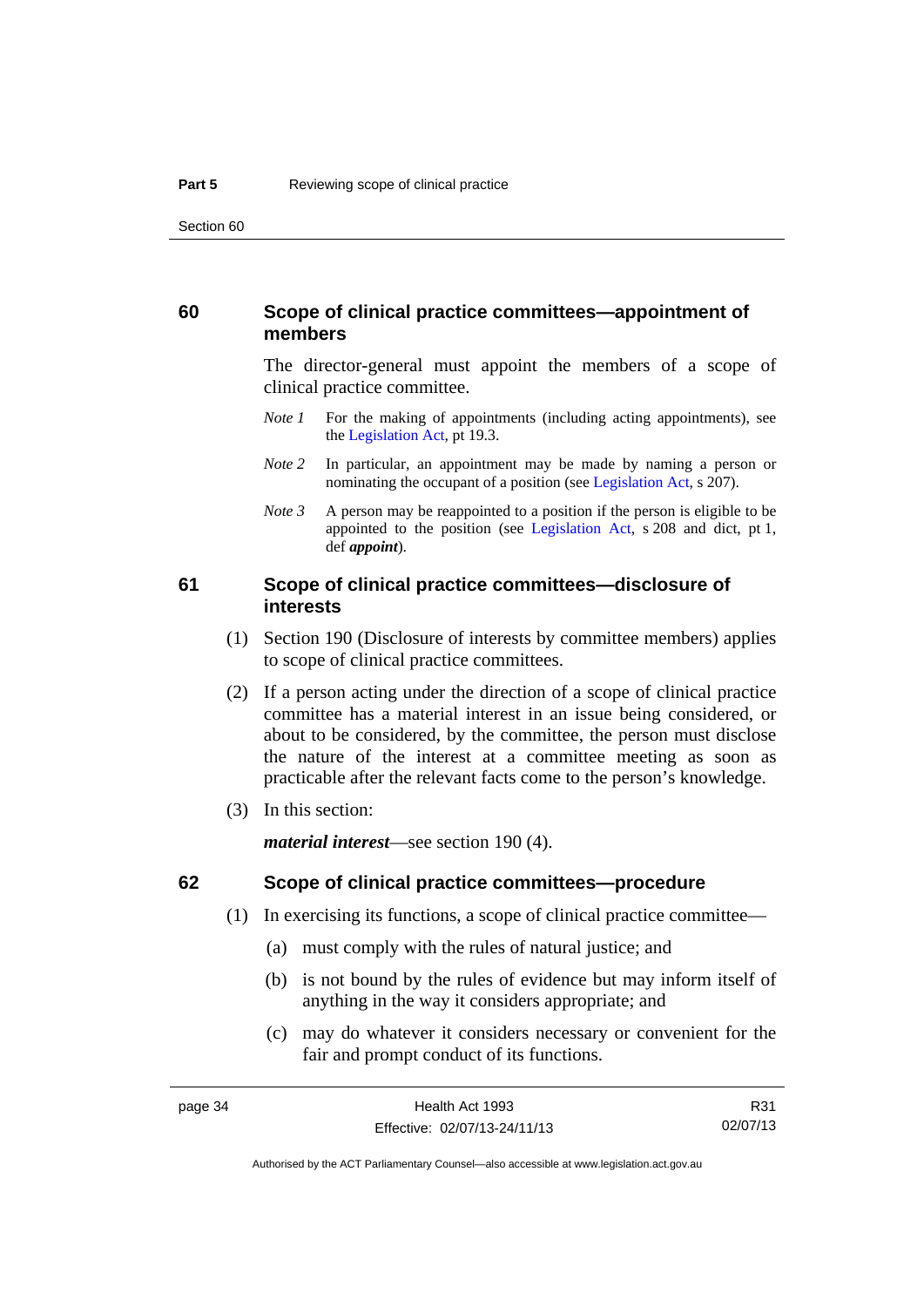(2) A scope of clinical practice committee may, by resolution, determine the procedures for carrying out its functions.

## **63 Scope of clinical practice committees—protection of members etc from liability**

- (1) A relevant person for a scope of clinical practice committee is not personally liable for anything done or omitted to be done honestly and without recklessness—
	- (a) in the exercise of a function under this Act; or
	- (b) in the reasonable belief that the act or omission was in the exercise of a function under this Act.
	- *Note* A reference to an Act includes a reference to the statutory instruments made or in force under the Act, including any regulation (see [Legislation Act,](http://www.legislation.act.gov.au/a/2001-14) s 104).
- (2) Any civil liability that would, apart from this section, attach to a relevant person for a scope of clinical practice committee attaches instead to the Territory.
- (3) In this section:

*relevant person*, for a scope of clinical practice committee—

- (a) means a person who is, or has been, a member of the committee; and
- (b) includes anyone engaging in conduct under the direction of a person who is a member of the committee.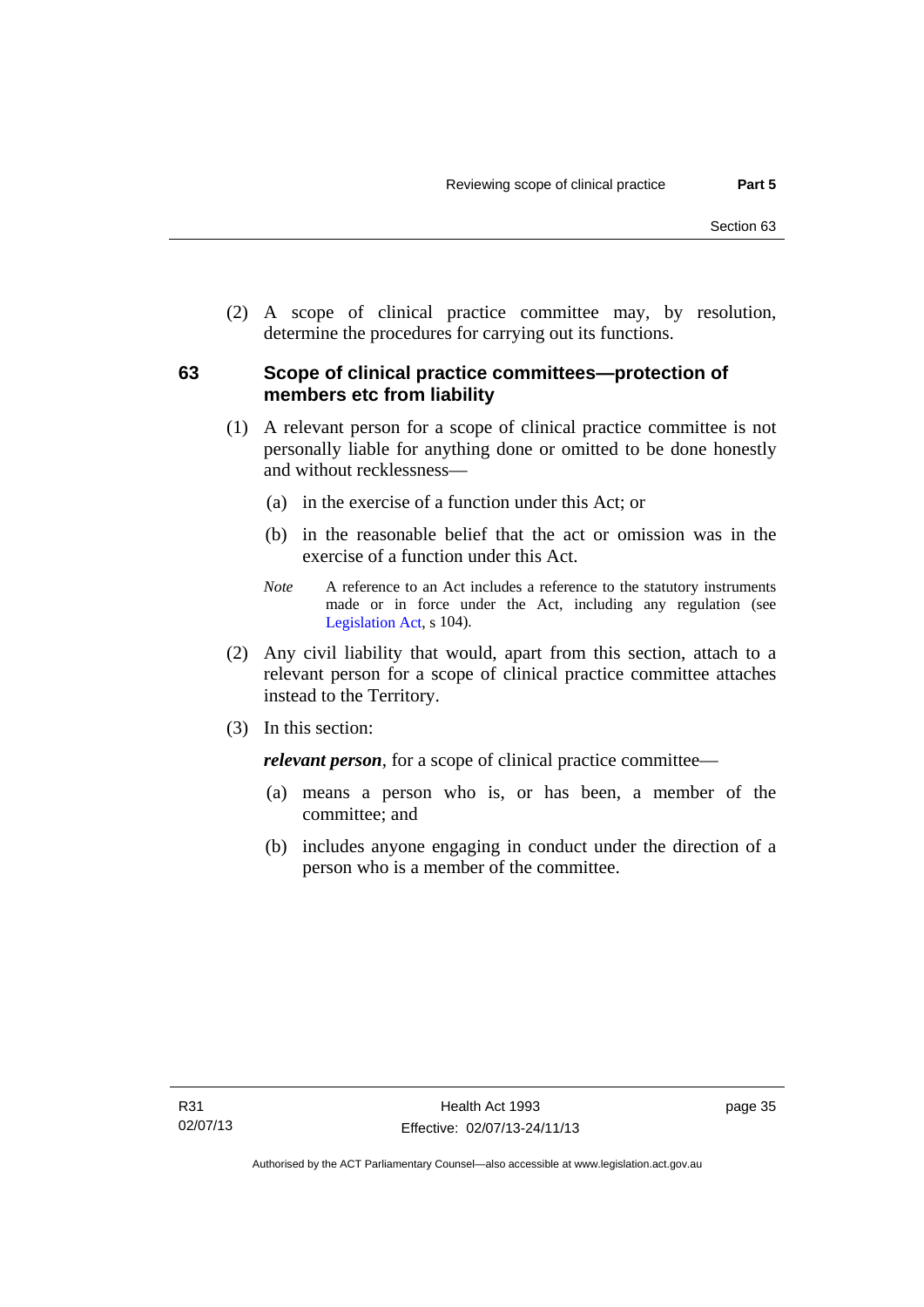#### **64 Scope of clinical practice committees—obtaining information**

 (1) A scope of clinical practice committee carrying out a function under this Act may ask anyone to give the committee information, including protected information, that is relevant to the committee carrying out the function.

- (2) When asking anyone for information, the committee must tell the person that giving false or misleading information is an offence against the [Criminal Code](http://www.legislation.act.gov.au/a/2002-51), section 338 (Giving false or misleading information).
- (3) If someone gives information honestly and without recklessness to a scope of clinical practice committee under subsection (1)—
	- (a) the giving of the information is not—
		- (i) a breach of confidence; or
		- (ii) a breach of professional etiquette or ethics; or
		- (iii) a breach of a rule of professional conduct; and
	- (b) the person does not incur civil or criminal liability only because of giving the information.

#### **65 Scope of clinical practice committee must give doctor or dentist opportunity to explain**

- (1) This section applies to a scope of clinical practice committee if—
	- (a) the committee is reviewing the scope of clinical practice of a doctor or dentist for a health facility; and

*Note* The identity of a person who gives information to a committee under this section is protected (see pt 8).

Authorised by the ACT Parliamentary Counsel—also accessible at www.legislation.act.gov.au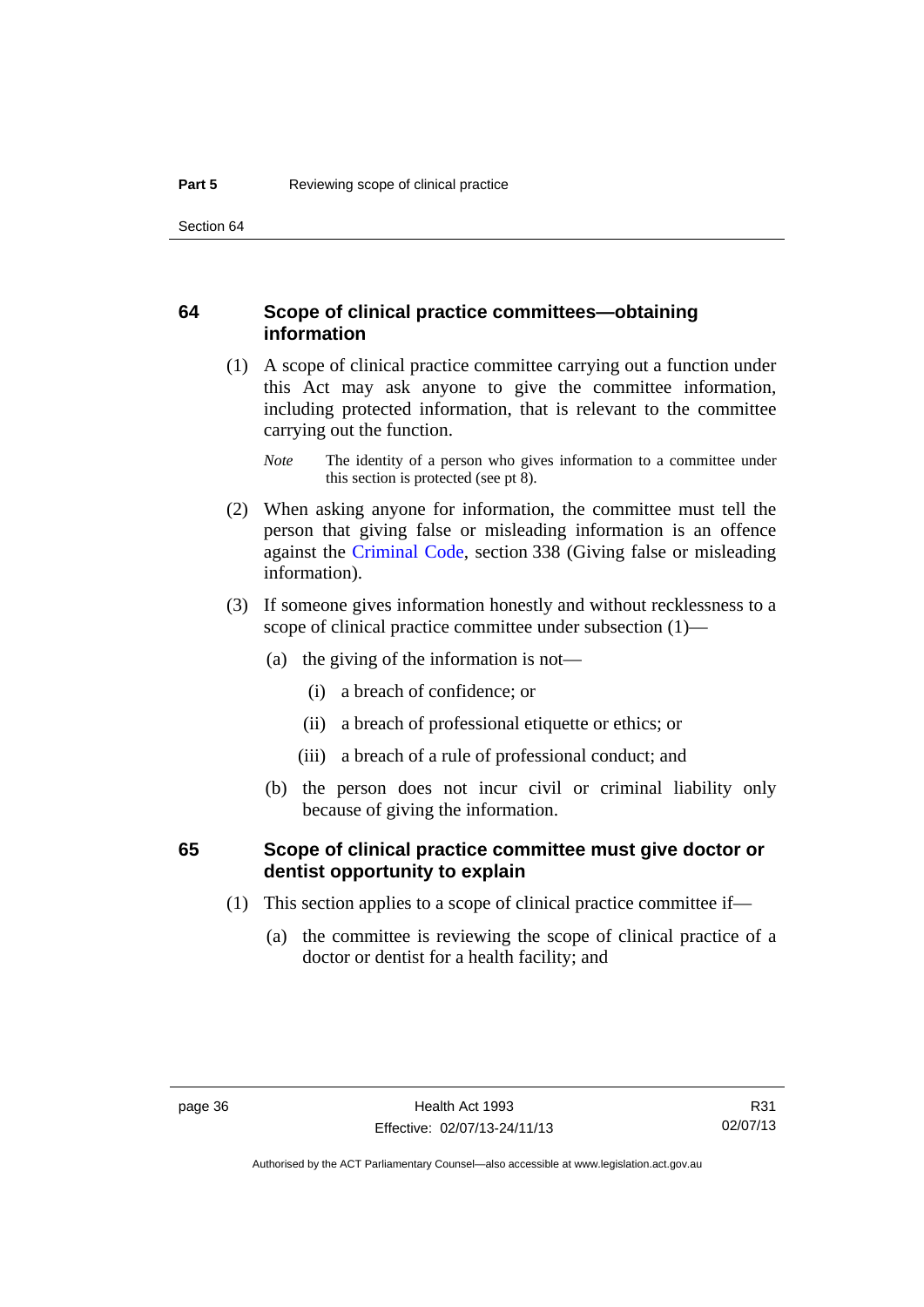- (b) the committee proposes to recommend in a scope of clinical practice report that—
	- (i) the scope of clinical practice of the doctor or dentist should be amended or withdrawn; or
	- (ii) the terms of engagement of the doctor or dentist by the health facility should be amended; or
	- (iii) the engagement of the doctor or dentist by the health facility should be suspended or ended.

*Note* Scope of clinical practice reports are prepared under s 67.

- (2) The committee must give the doctor or dentist a written notice (a *recommendation notice*) stating—
	- (a) the committee's proposed recommendation; and
	- (b) the reasons for the committee's proposed recommendation; and
	- (c) that the doctor or dentist may, not later than 21 days after the day the recommendation notice is given to the doctor or dentist, make a submission to the committee about the proposed recommendation.
- (3) A recommendation notice must not include sensitive information.

*Note Sensitive information*—see s 124.

 (4) The committee must consider any submission made by the doctor or dentist to the committee in accordance with the notice.

#### **66 Interim and emergency withdrawal or amendment of scope of clinical practice by committee**

 (1) If at any time a scope of clinical practice committee forms the view that the clinical practice of a doctor or dentist at a health facility poses a threat to the safety of members of the public, the committee may withdraw or amend the scope of clinical practice of the doctor or dentist with immediate effect.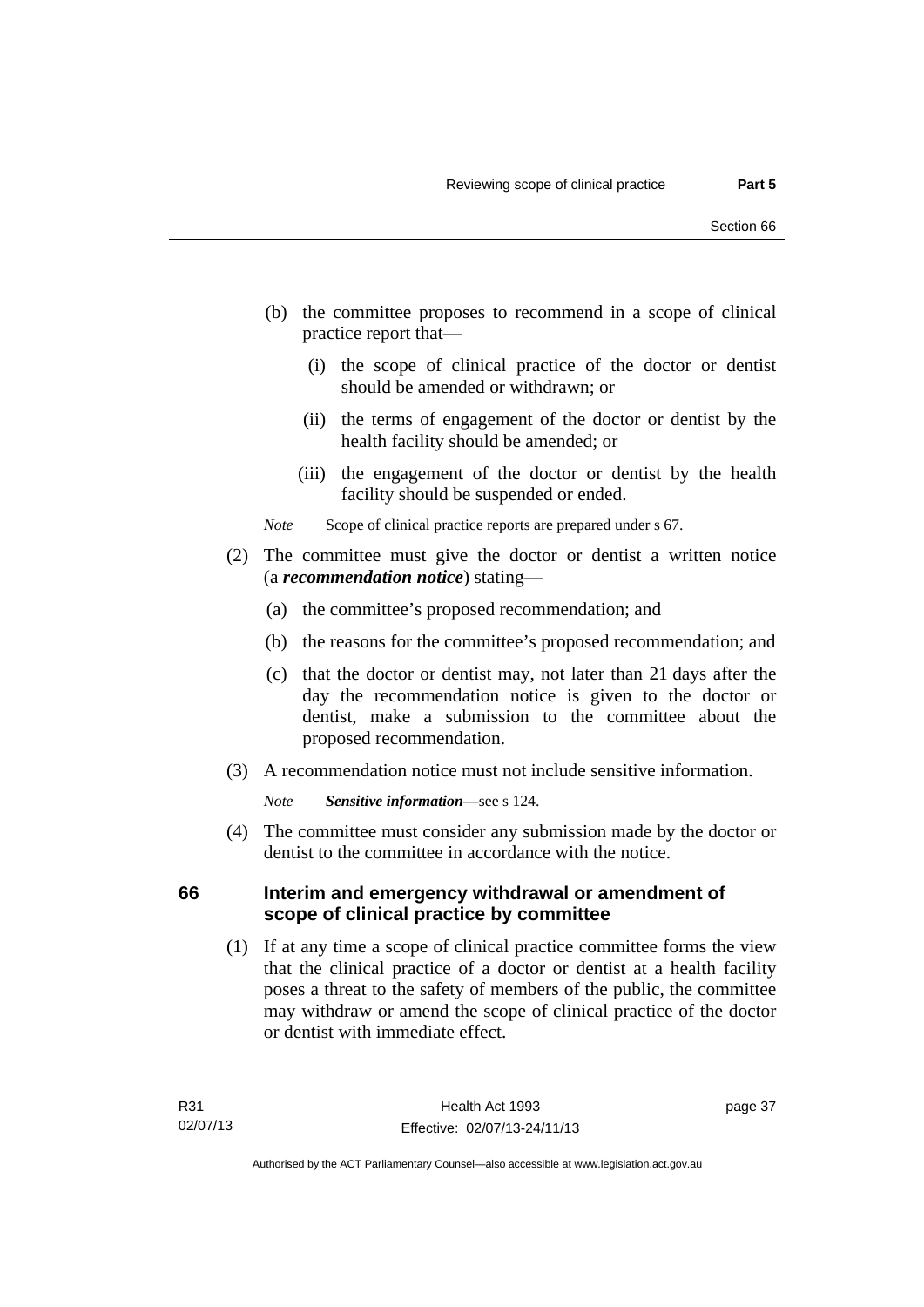- (2) The scope of clinical practice committee may take action under subsection (1) before the completion of a review by the committee of the doctor or dentist's scope of clinical practice under section 65.
- (3) Any withdrawal or amendment under this section has effect until a decision of the CEO of a health facility on the scope of clinical practice report in relation to the doctor or dentist takes effect under section 71 (When CEO decision on scope of clinical practice report takes effect).
- (4) If a scope of clinical practice committee withdraws or amends the scope of clinical practice of a doctor or dentist under subsection (1), the committee must tell the director-general and the chief executive officer, Calvary (the *executive officers*) of the committee's decision and the date of the decision, in writing, as soon as possible.
- (5) If an executive officer is told about the withdrawal or amendment of the scope of clinical practice of a doctor or dentist under this section, the executive officer must tell appropriate officers under their authority or direction of the committee's decision so that proper effect can be given to the decision.

#### **Examples—appropriate officers**

- general manager of the health facility
- clinical unit director
- head of department at health facility
- immediate supervisor of doctor or dentist
- human resource personnel
- *Note* An example is part of the Act, is not exhaustive and may extend, but does not limit, the meaning of the provision in which it appears (see [Legislation Act,](http://www.legislation.act.gov.au/a/2001-14) s 126 and s 132).

#### **67 Preparing scope of clinical practice reports**

- (1) This section applies to a scope of clinical practice committee if—
	- (a) the committee has reviewed the scope of clinical practice of a doctor or dentist for a health facility; and

R31 02/07/13

Authorised by the ACT Parliamentary Counsel—also accessible at www.legislation.act.gov.au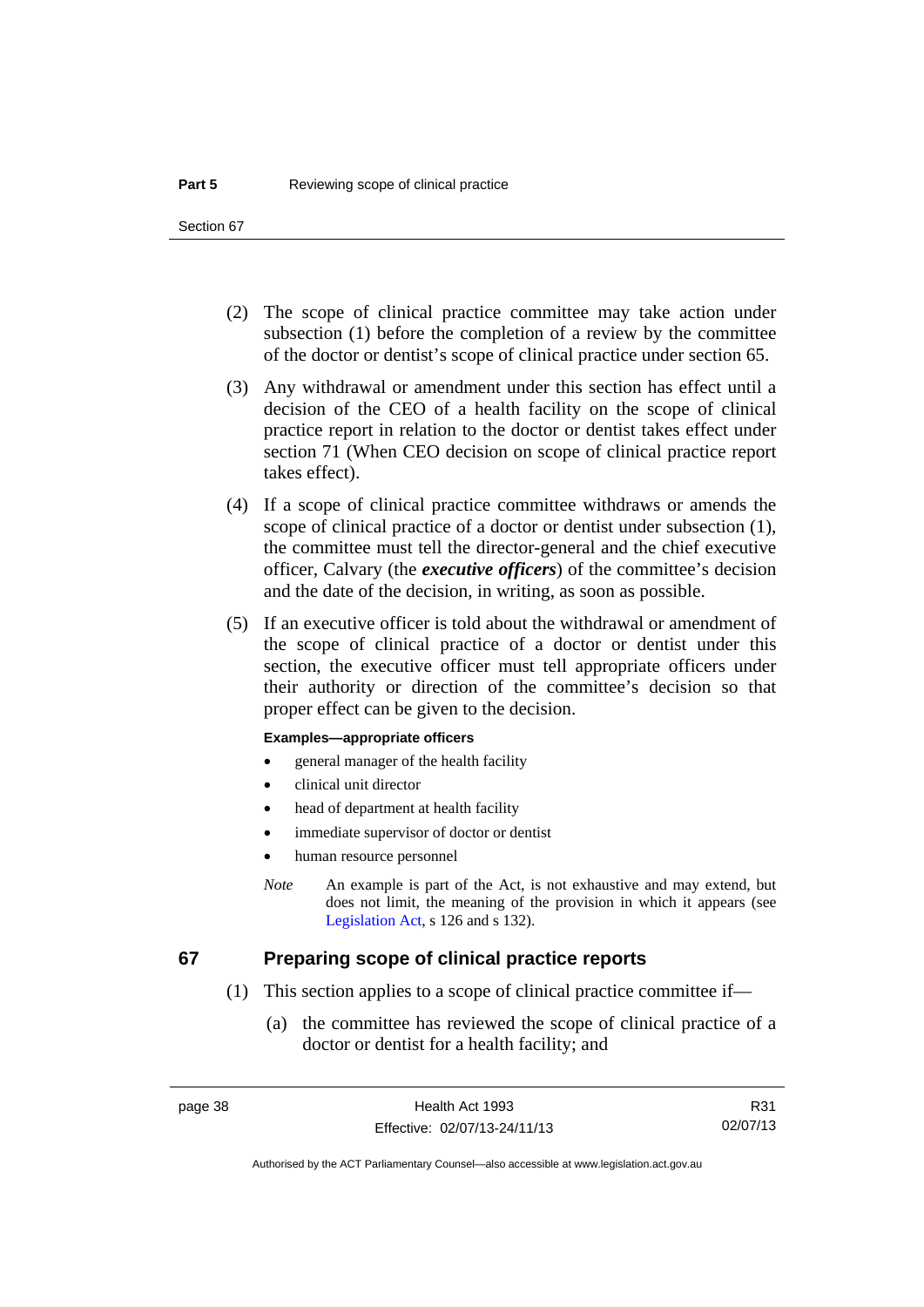- (b) if the committee has given the doctor or dentist a recommendation notice—the committee has considered any submission made by the doctor or dentist in accordance with the notice; and
- (c) the committee has completed the review.
- (2) The scope of clinical practice committee must prepare a report (a *scope of clinical practice report*) about the review.

- (3) The scope of clinical practice report must include the committee's recommendations about whether—
	- (a) the scope of clinical practice of the doctor or dentist should stay the same, be amended or be withdrawn; and
	- (b) the terms of engagement of the doctor or dentist by the health facility should be amended; and
	- (c) the engagement of the doctor or dentist by the health facility should be suspended or ended.
- (4) In this section:

*recommendation notice*—see section 65 (2).

**68 Giving scope of clinical practice reports to CEO of health facility and doctor or dentist** 

> If a scope of clinical practice committee prepares a scope of clinical practice report about a doctor or dentist for a health facility, the committee must give a copy of the report to—

- (a) the CEO of the health facility; and
- (b) the doctor or dentist.
- *Note* The report must be given as soon as possible (see [Legislation Act,](http://www.legislation.act.gov.au/a/2001-14) s 151B).

page 39

*Note* The report must be prepared as soon as possible (see [Legislation Act,](http://www.legislation.act.gov.au/a/2001-14) s 151B).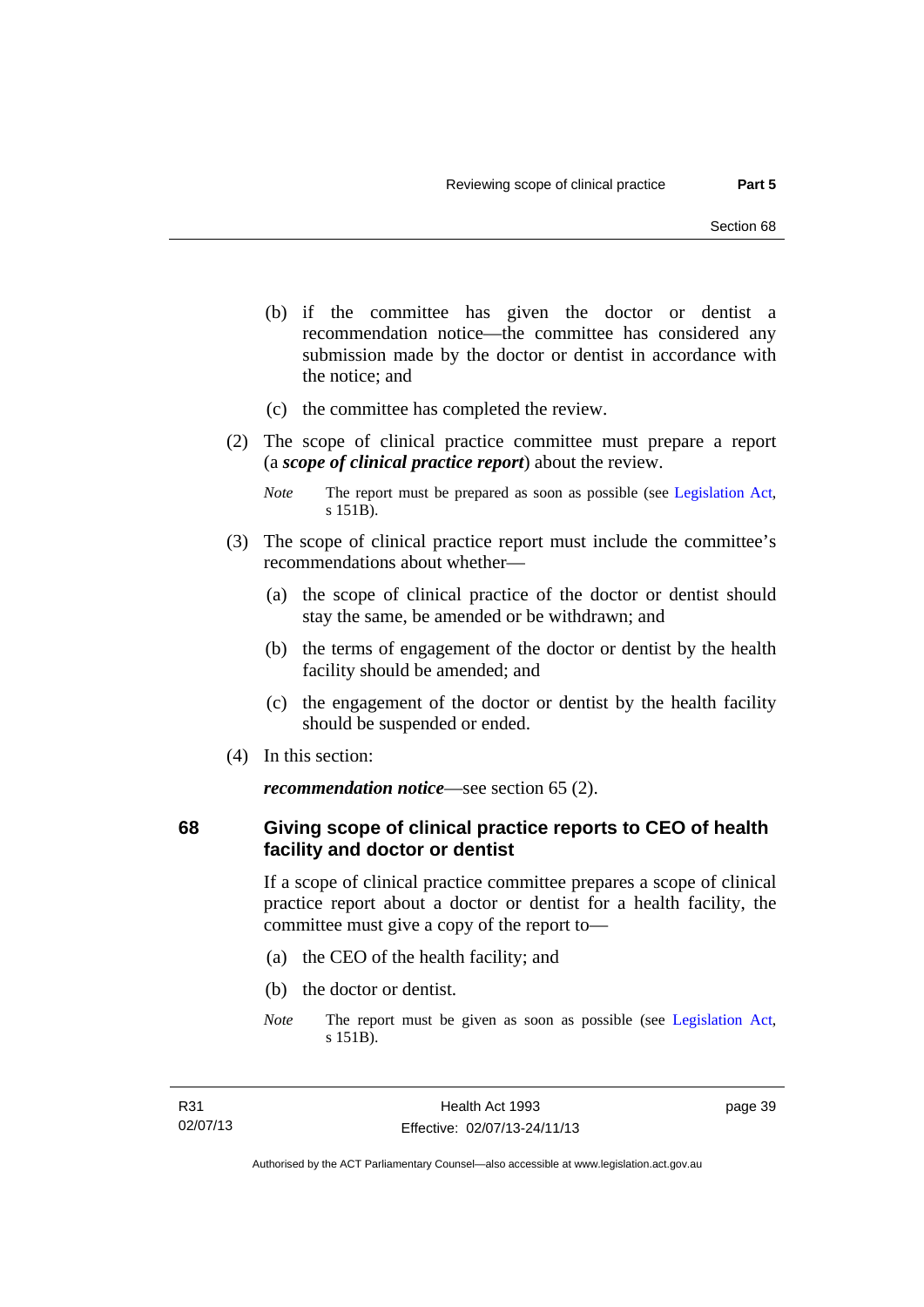#### **69 CEO may make interim or emergency decision on scope of clinical practice**

- (1) If the CEO of a health facility has concerns about a doctor or dentist for a health facility of sufficient seriousness to warrant the immediate amendment or withdrawal of the scope of clinical practice of the doctor or dentist, the CEO may, by notice in writing, amend or withdraw the scope of clinical practice of the doctor or dentist with immediate effect.
- (2) The CEO may take action under subsection (1) even if a scope of clinical practice committee has not reported on, or is not currently investigating, the scope of clinical practice of the doctor or dentist.
- (3) Any amendment or withdrawal of the scope of clinical practice of a doctor or dentist under this section has effect from the day and time the notice is given to the doctor or dentist—
	- (a) if a scope of clinical practice report is prepared under section 67 in relation to the doctor or dentist—until a decision on the scope of clinical practice report takes effect under section 71; or
	- (b) in any other case—until the CEO, by notice in writing, revokes the amendment or withdrawal.
- (4) Subsection (5) applies if—
	- (a) the CEO amends or withdraws the scope of clinical practice of a doctor or dentist under subsection (1); and
	- (b) the scope of clinical practice of the doctor or dentist is not the subject of an investigation by a scope of clinical practice committee.
- (5) The CEO must immediately refer the scope of clinical practice of the doctor or dentist to a scope of clinical practice committee.

R31 02/07/13

Authorised by the ACT Parliamentary Counsel—also accessible at www.legislation.act.gov.au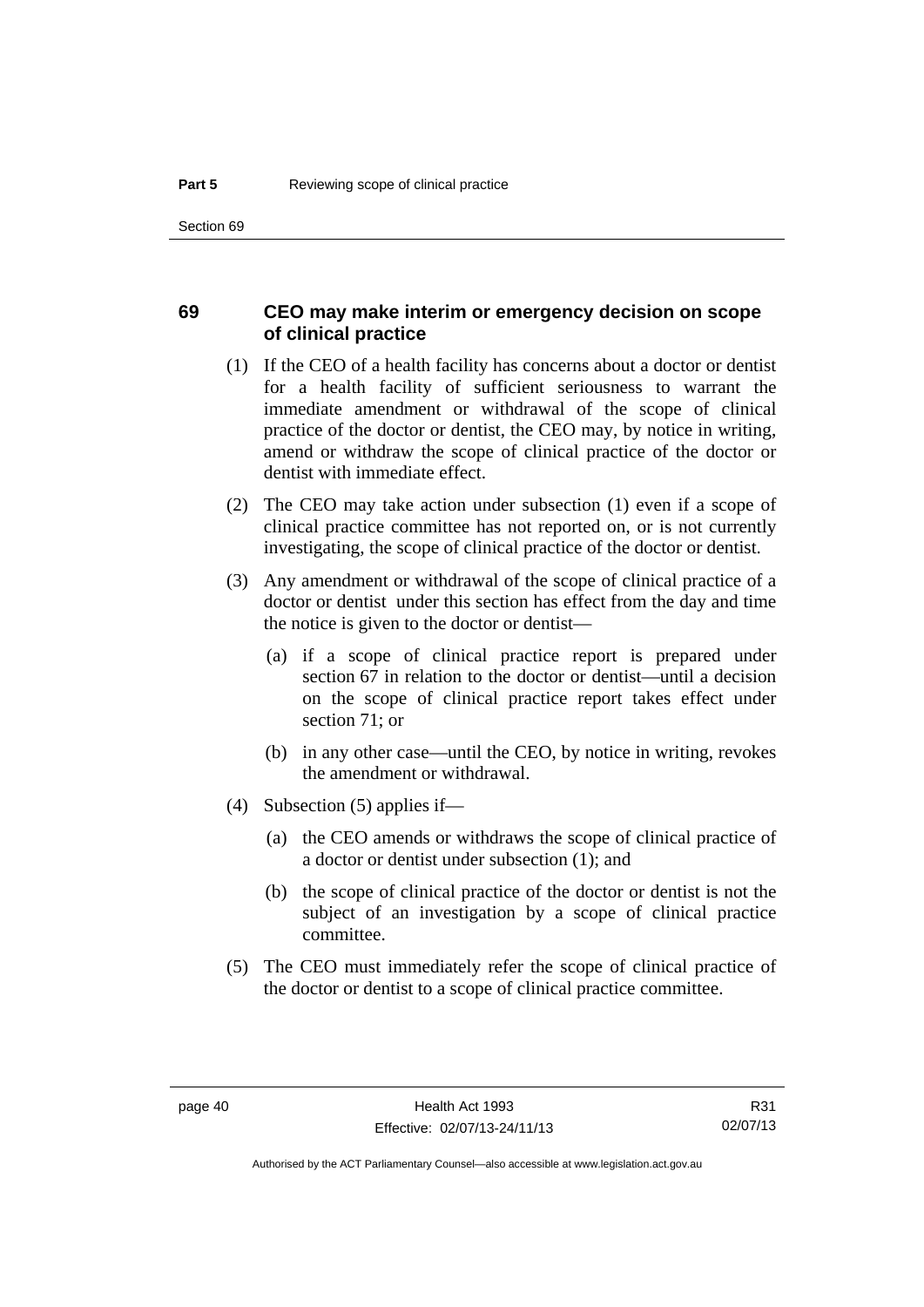- (6) If the CEO amends or withdraws the scope of clinical practice of a doctor or dentist under subsection (1), the CEO must, in writing, notify—
	- (a) the doctor or dentist; and
	- (b) if the CEO is not the director-general—the director-general; and
	- (c) if the CEO is not the chief executive officer, Calvary—the chief executive officer, Calvary; and
	- (d) the relevant health board for the doctor or dentist; and
	- (e) the health services commissioner; and
	- (f) the CEO of any other health facility at which the doctor or dentist is engaged; and
	- (g) if a scope of clinical practice committee submitted a report about the doctor or dentist under section 68 to the CEO—the scope of clinical practice committee that submitted the report; and
	- (h) all appropriate officers under the CEO's authority or direction of the committee's decision so that proper effect can be given to the decision.

#### **Examples—appropriate officers**

- general manager of the health facility
- clinical unit director
- head of department at health facility
- immediate supervisor of doctor or dentist
- human resource personnel
- *Note* An example is part of the Act, is not exhaustive and may extend, but does not limit, the meaning of the provision in which it appears (see [Legislation Act,](http://www.legislation.act.gov.au/a/2001-14) s 126 and s 132).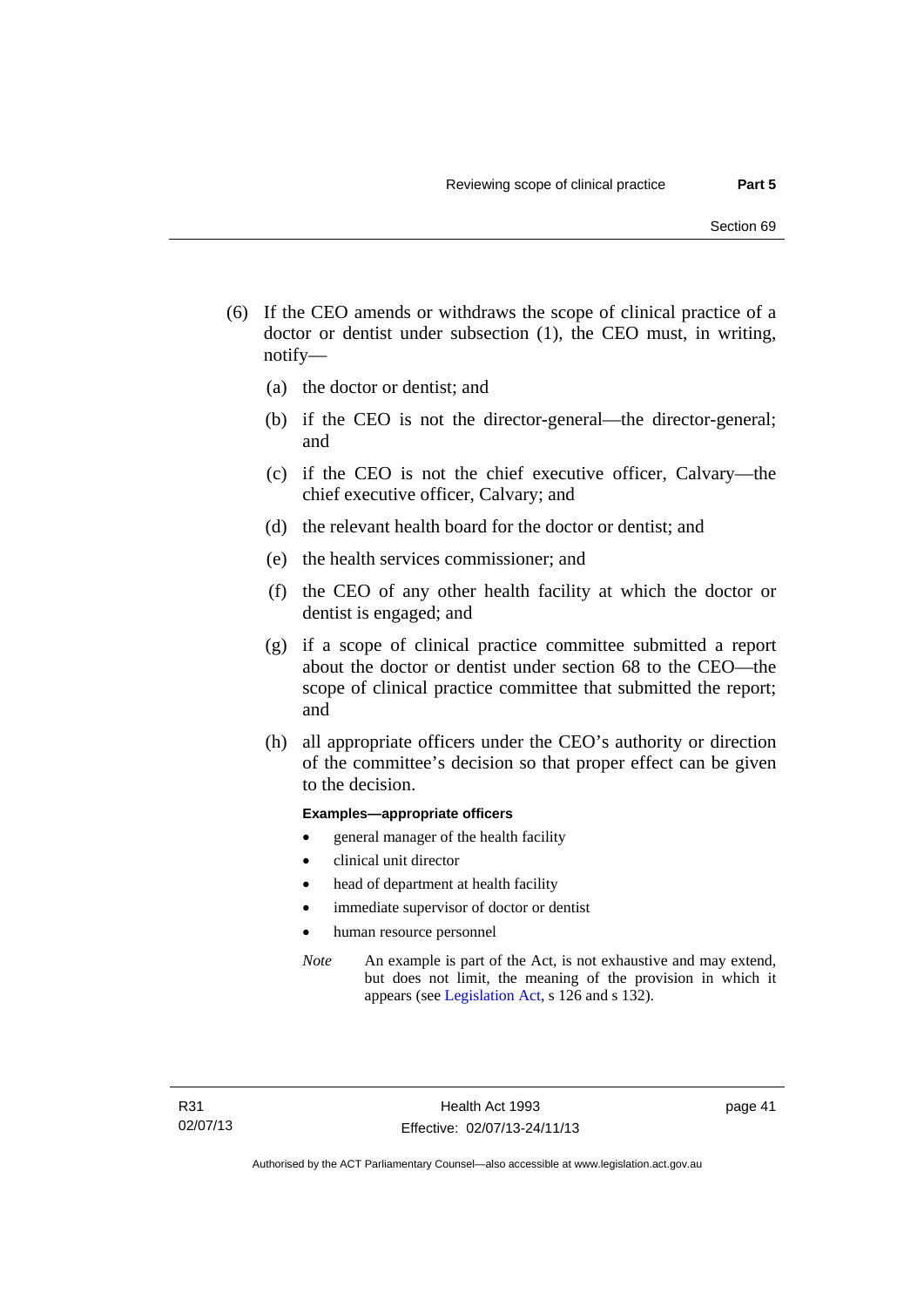#### **70 CEO must make decision on scope of clinical practice report**

- (1) This section applies if the CEO of a health facility is given a scope of clinical practice report about a doctor or dentist for the health facility.
- (2) The CEO must—
	- (a) consider the recommendations in the scope of clinical practice report; and
	- (b) decide whether to take—
		- (i) the action recommended in the scope of clinical practice report; or
		- (ii) any other action that the committee could have recommended under section 67 (3) that the CEO considers appropriate.
	- *Note 1* The CEO must consider the recommendations and make a decision as soon as possible (see [Legislation Act](http://www.legislation.act.gov.au/a/2001-14), s 151B).
	- *Note* 2 A decision of the CEO under this section is a reviewable decision (see pt 9).
- (3) After the CEO has made a decision under subsection (2), the CEO must give the following people notice in writing (a *scope of clinical practice executive decision notice*) of the decision:
	- (a) each doctor or dentist for the health facility whose scope of clinical practice or engagement will be affected by the CEO's decision;
	- (b) the scope of clinical practice committee that prepared the scope of clinical practice report;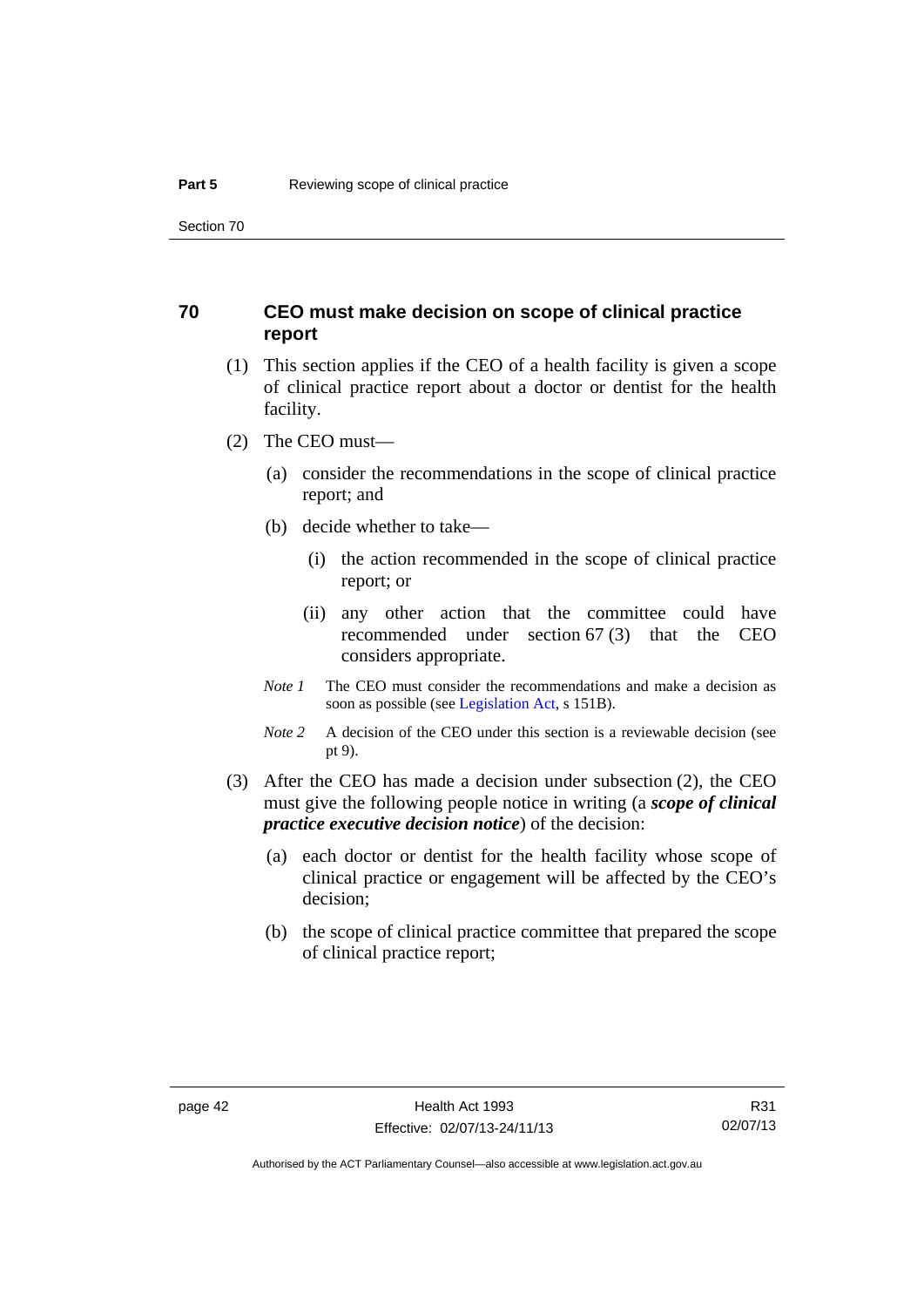(c) all appropriate officers under the CEO's authority or direction so that proper effect can be given to the decision.

#### **Examples—appropriate officers**

- general manager of the health facility
- clinical unit director
- head of department at health facility
- immediate supervisor of doctor or dentist
- human resource personnel
- *Note* An example is part of the Act, is not exhaustive and may extend, but does not limit, the meaning of the provision in which it appears (see [Legislation Act,](http://www.legislation.act.gov.au/a/2001-14) s 126 and s 132).
- (4) A scope of clinical practice executive decision notice in relation to a doctor or dentist must include the following information:
	- (a) if the doctor or dentist's scope of clinical practice is to stay the same—a statement to that effect;
	- (b) if the doctor or dentist's scope of clinical practice is to be amended—how the scope of clinical practice is being amended;
	- (c) if the doctor or dentist's scope of clinical practice is to be withdrawn—a statement to that effect;
	- (d) if the term of engagement of the doctor or dentist by a health facility is to be amended—how the term is being amended;
	- (e) if the engagement of the doctor or dentist by a health facility is to be suspended—the period for which the engagement is being suspended;
	- (f) if the engagement of the doctor or dentist by a health facility is to be ended—a statement to that effect;
	- (g) if the doctor or dentist was the subject of a decision of the CEO under section 69—a statement to that effect;
	- (h) when the decision takes effect.

page 43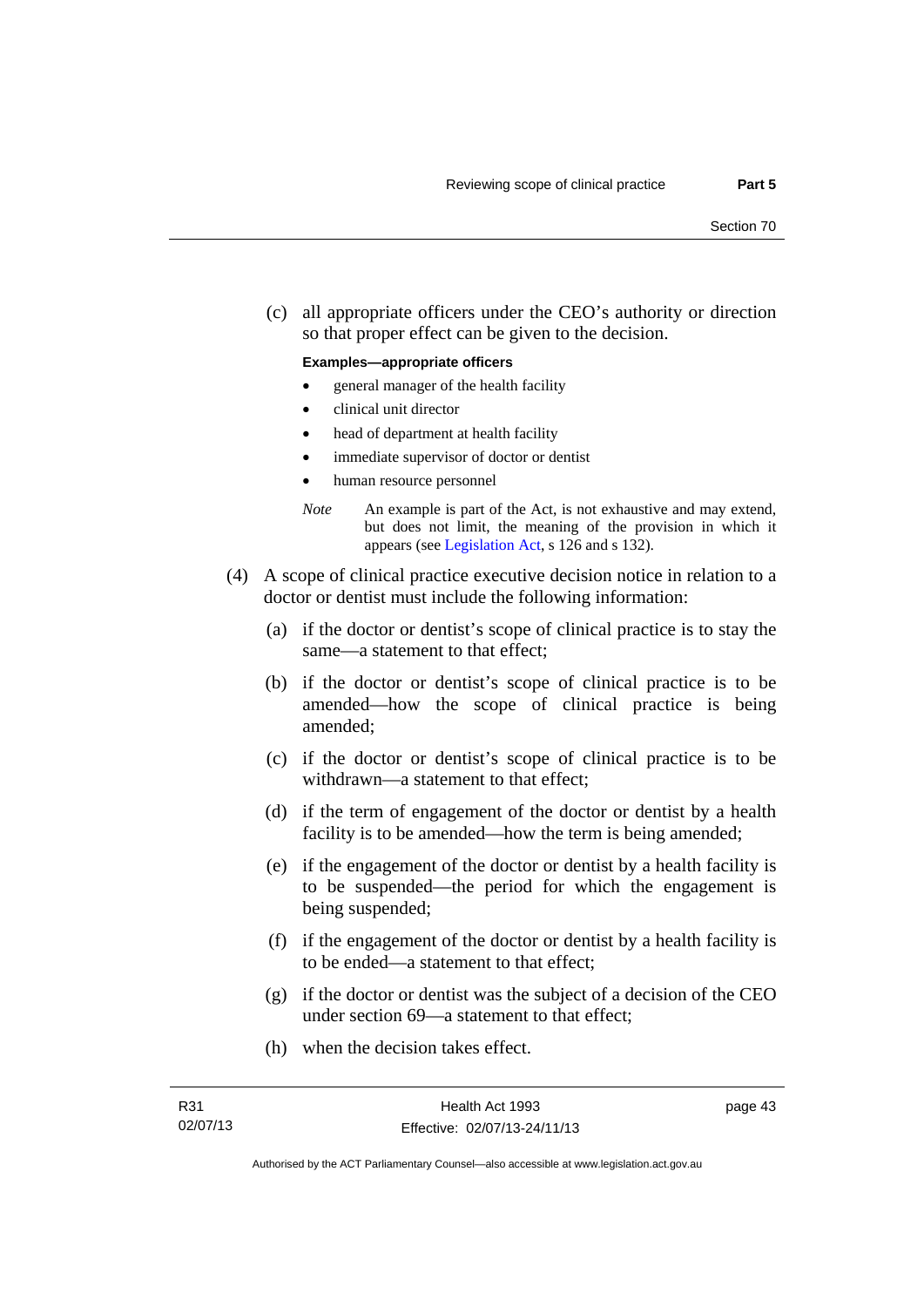- (5) The scope of clinical practice review notice must be in accordance with the requirements for a reviewable decision notice.
	- *Note* The requirements for reviewable decision notices are prescribed under the *[ACT Civil and Administrative Tribunal Act 2008](http://www.legislation.act.gov.au/a/2008-35)*.

#### **71 When CEO decision on scope of clinical practice report takes effect**

- (1) A decision of the CEO of a health facility under section 69 or section 70 in relation to a doctor or dentist for the health facility takes effect on the later of the following:
	- (a) the day stated in the scope of clinical practice review notice for the decision;
	- (b) the day the scope of clinical practice review notice is given to the doctor or dentist.
- (2) For subsection (1) (b), if the notice cannot be given to the doctor or dentist in person, the notice is taken to be given to the doctor or dentist 7 days after the day it is posted to his or her last known home address.

#### **72 CEO may give information about decision to health facility outside ACT**

- (1) If the CEO of a health facility makes a decision under section 69 or section 70 to amend or withdraw the scope of clinical practice of a doctor or dentist, the CEO may tell the CEO of a health facility that is outside the ACT (the *other CEO*) about the amendment or withdrawal.
- (2) However, the CEO may not tell the other CEO about the amendment or withdrawal, unless the other CEO asks, in writing, for information about the scope of clinical practice of the doctor or dentist.

Authorised by the ACT Parliamentary Counsel—also accessible at www.legislation.act.gov.au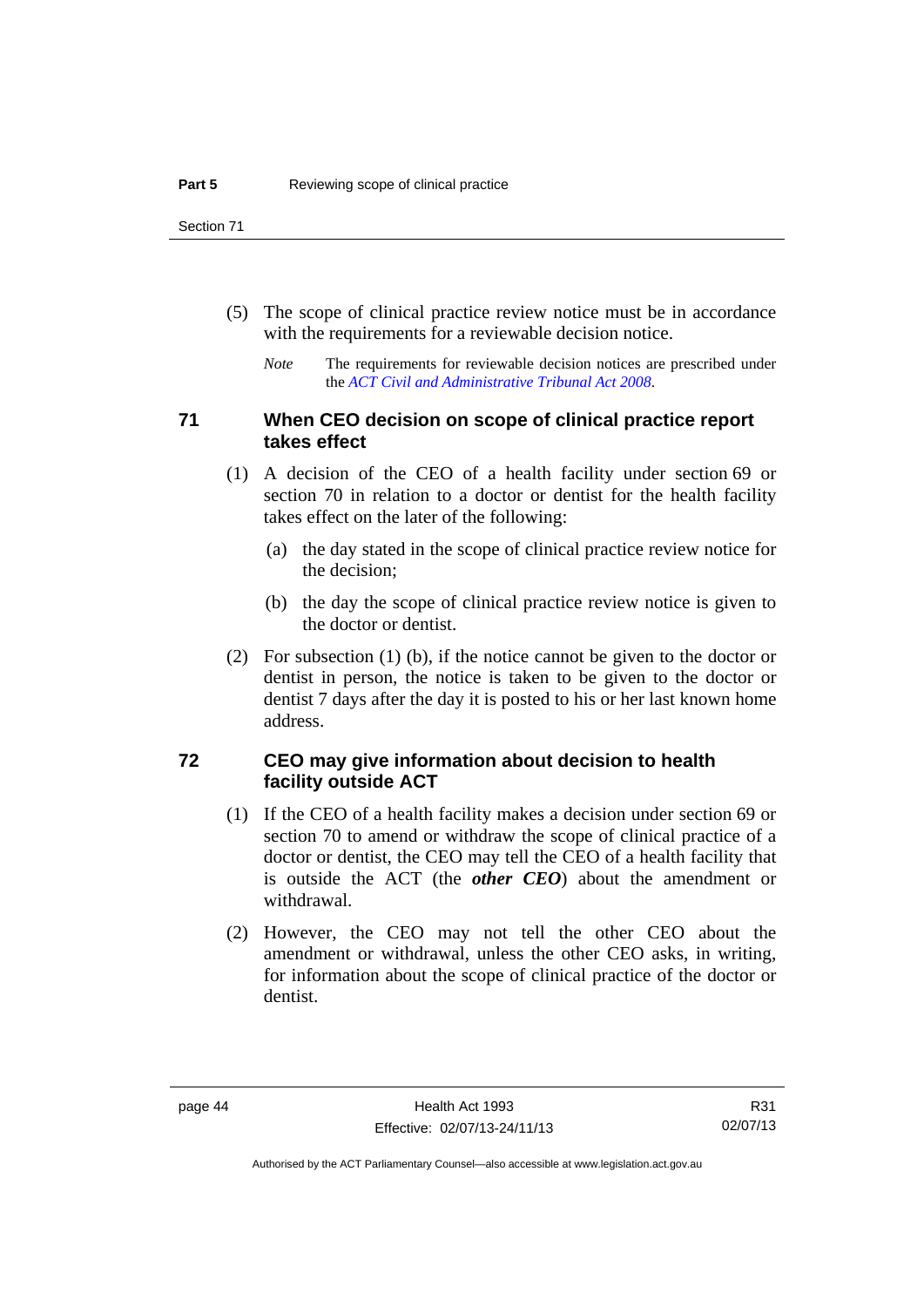#### **73 Request for information by health facility outside ACT**

- (1) This section applies if a health facility outside the ACT (the *requesting facility*) asks the CEO of a health facility for clinical practice information about a doctor or dentist that has been the subject of a scope of clinical practice review at the health facility.
- (2) The CEO must—
	- (a) if the request for information is in writing—forward the request within 7 days of receiving it to the scope of clinical practice committee that reviewed the doctor or dentist's scope of clinical practice; or
	- (b) if the request is not in writing—tell the requesting facility as soon as practicable that the request must be made in writing.
- (3) A scope of clinical practice review committee that receives a request from a CEO under subsection (2) (a) may give the requesting facility—
	- (a) the following information if the information formed part of the committee's review of the doctor or dentist, and is relevant to the information asked for by the requesting facility:
		- (i) particulars of the complaint against the doctor or dentist;
		- (ii) particulars about any patients treated by the doctor or dentist;
		- (iii) health facility medical records;
		- (iv) reports from other providers of health services; and
	- (b) a summary of the committee's review report into the doctor or dentist's scope of clinical practice.
- (4) However, any information given to a requesting facility under subsection (3) must be given in a form that does not allow a person mentioned in the information, other than the doctor or dentist reviewed by the committee, to be identified.

page 45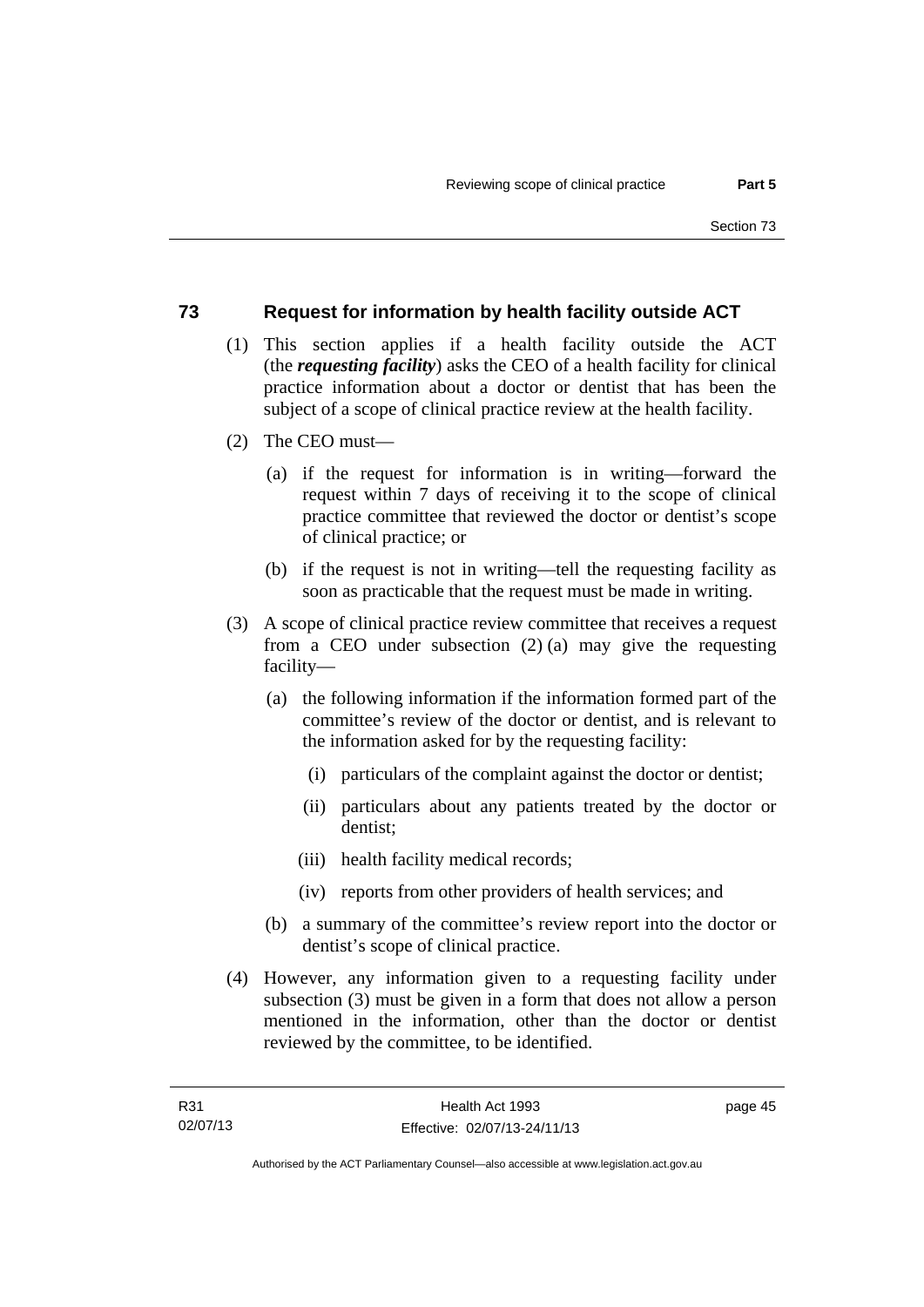(5) In this section:

*clinical practice information*, about a doctor or dentist, means information relating to the clinical competency and standards of professional conduct of the doctor or dentist.

#### **74 Scope of clinical practice committees—giving information to health board and health services commissioner**

(1) A scope of clinical practice committee may give protected information to a health board if the committee is satisfied that giving the information would be likely to facilitate the improvement of health services provided in the ACT.

*Note* Protected information includes sensitive information (see s 123).

- (2) If a clinical practice committee gives protected information to a health board under subsection (1), the committee must give the information to the health services commissioner.
- (3) A scope of clinical practice committee must tell the relevant health board, and the health services commissioner, if the committee is satisfied that the clinical practice of a doctor or dentist has failed to meet the required standard of practice, or that the doctor or dentist does not satisfy the suitability to practise requirements.
- (4) In this section:

*required standard of practice*—see the *[Health Professionals](http://www.legislation.act.gov.au/a/2004-38)  [Act 2004](http://www.legislation.act.gov.au/a/2004-38)*, section 18.

*Note* The *[Health Practitioner Regulation National Law \(ACT\)](http://www.legislation.act.gov.au/a/db_39269/default.asp)*, pt 8, div 2 imposes an obligation to report misconduct or impairment.

R31 02/07/13

Authorised by the ACT Parliamentary Counsel—also accessible at www.legislation.act.gov.au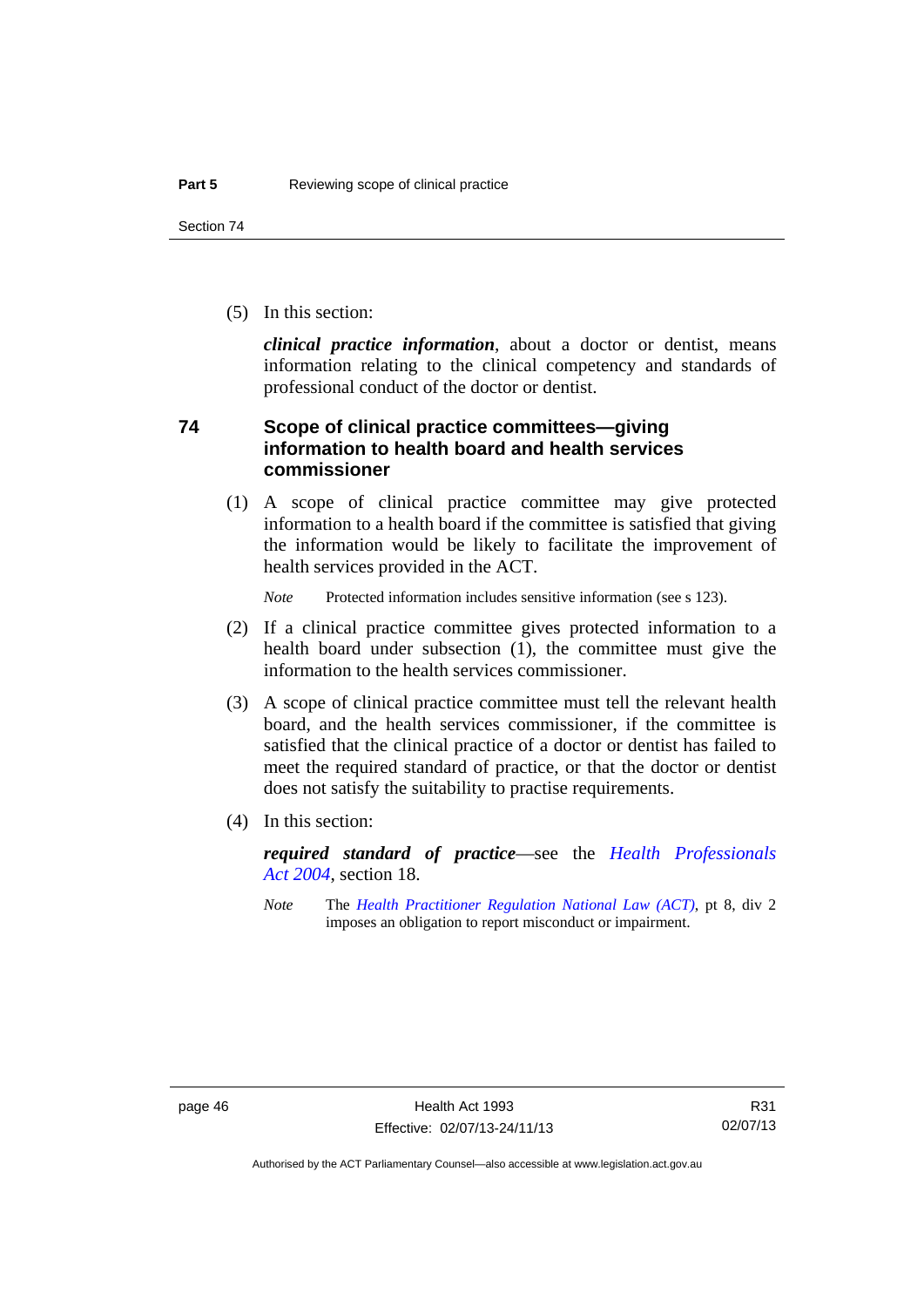## **75 Scope of clinical practice committees—admissibility of evidence**

- (1) The following are not admissible as evidence in a proceeding before a court:
	- (a) an oral statement made in a proceeding before a scope of clinical practice committee;
	- (b) a document given to a scope of clinical practice committee, but only to the extent that it was prepared only for the committee;
	- (c) a document prepared by a scope of clinical practice committee.
- (2) In this section:

*court* includes a tribunal, authority or person with power to require the production of documents or the answering of questions.

#### **76 Sharing information with other committees**

A scope of clinical practice committee may share the following information, including protected information, with another scope of clinical practice committee or a quality assurance committee:

- (a) any information that comes before the committee in the course of its functions;
- (b) a decision of a CEO under section 69 or section 70 that related to a recommendation made by the committee.

## **77 Sharing information with 3rd parties**

- (1) This section applies if—
	- (a) the CEO of a health facility makes a decision, under section 69 or section 70, to amend or withdraw the scope of clinical practice of a doctor or dentist; and
	- (b) a person asks for information about the decision.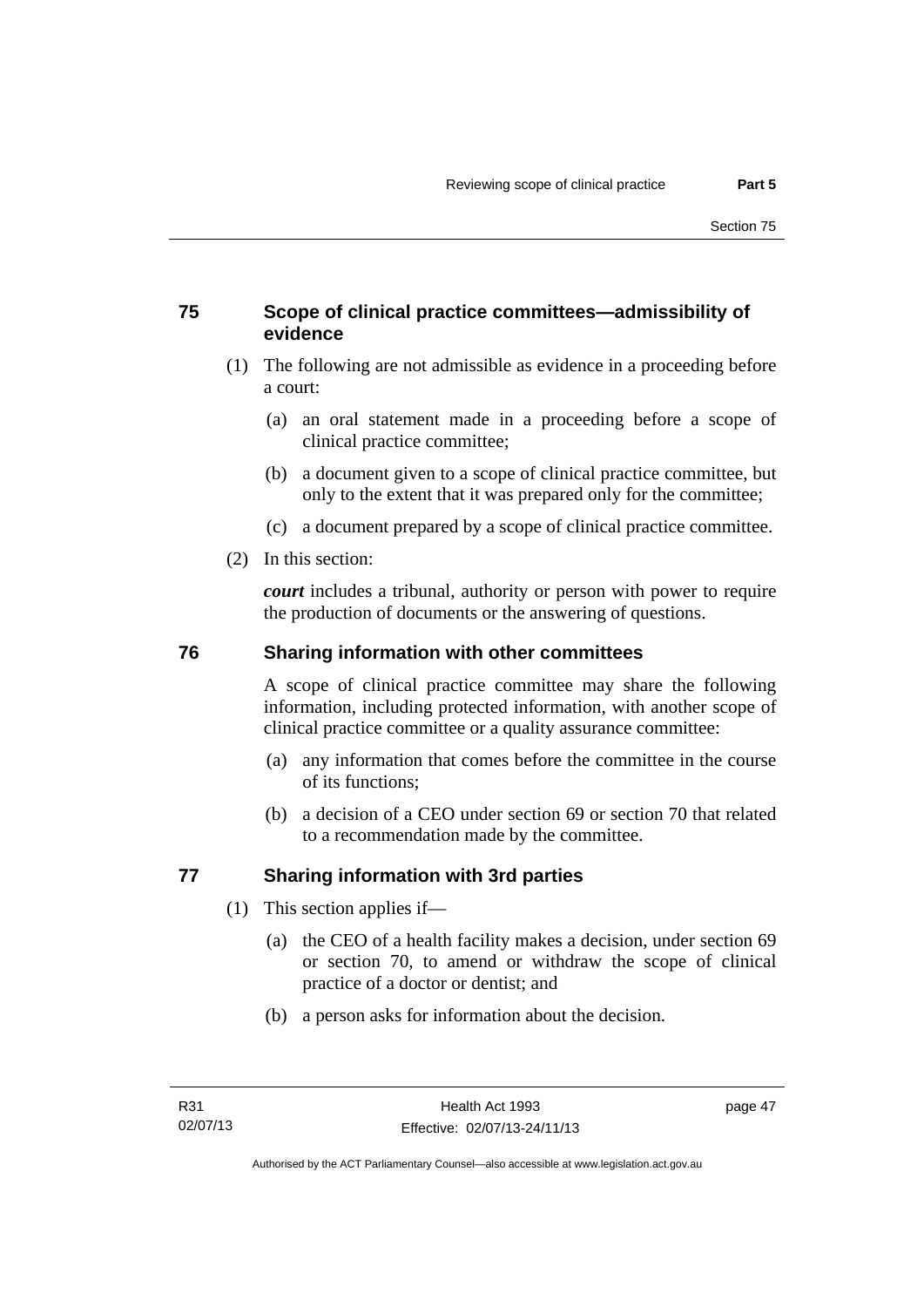(2) The CEO may give the person information about the decision, but may not disclose the identity of the doctor or dentist or any other sensitive information.

*Note Sensitive information*—see s 124.

#### **78 Complainants to remain anonymous**

If a person makes a complaint about a doctor or dentist and the matter is referred to a scope of clinical practice committee, the committee—

- (a) must not disclose the identity of the complainant to the doctor, dentist or any other person who is not a member of the committee; and
- (b) if the committee provides any information to a person about a complaint—may provide information in a way that protects the identity of the complainant unless required to do otherwise by this Act or any other Territory law.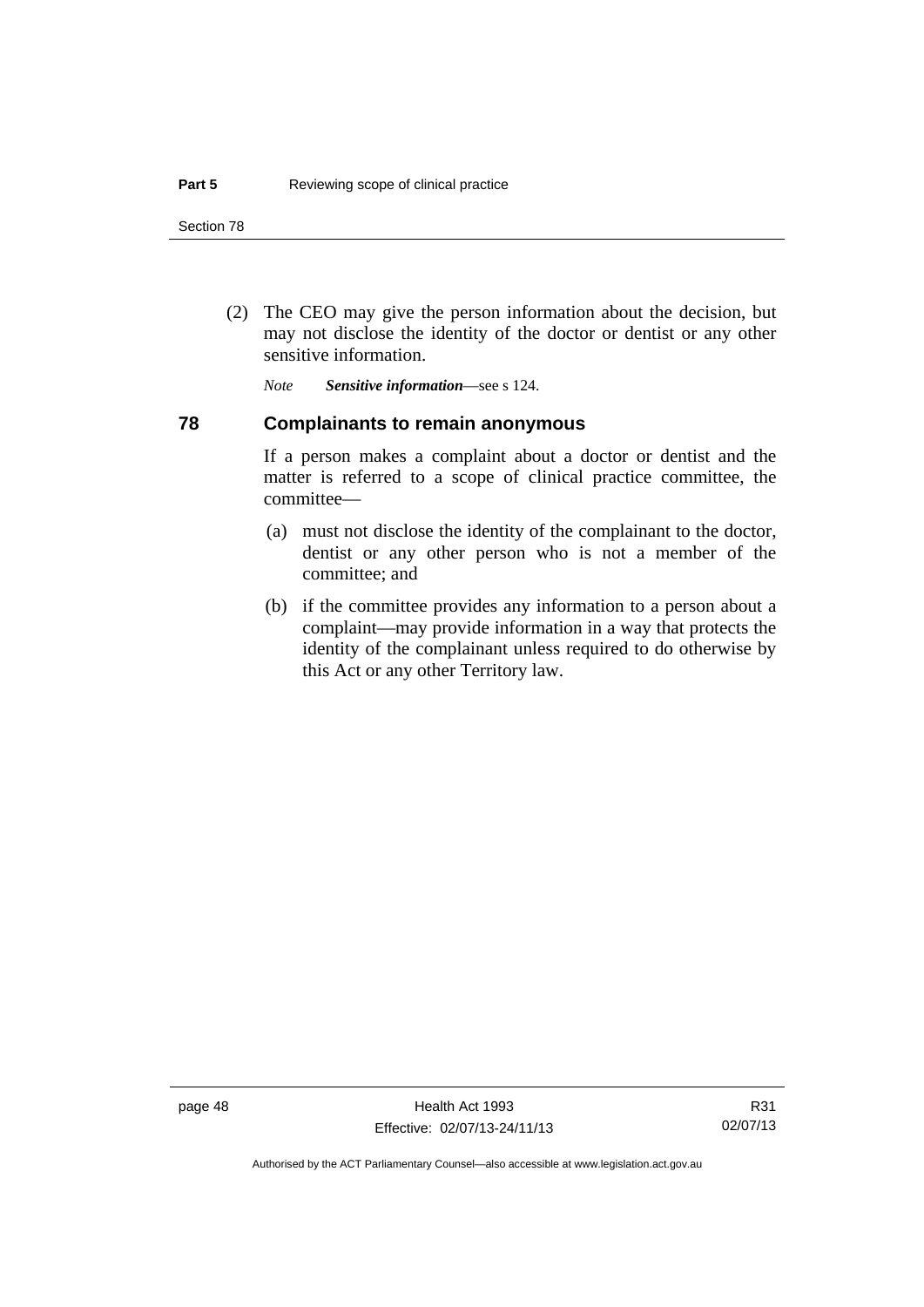# **Part 6 Abortions**

## **80 Meaning of** *abortion* **for pt 6**

In this part:

*abortion* means causing a woman's miscarriage by:

- (a) administering a drug; or
- (b) using an instrument; or
- (c) any other means.

# **81 Only doctor may carry out abortion**

A person who is not a doctor must not carry out an abortion.

Maximum penalty: imprisonment for 5 years.

# **82 Abortion to be carried out in approved medical facility**

A person must not carry out an abortion except in a medical facility, or part of a medical facility, approved under section 83 (1).

Maximum penalty: 50 penalty units, imprisonment for 6 months or both.

# **83 Approval of facilities**

- (1) If a medical facility is suitable on medical grounds for carrying out abortions, the Minister may approve the medical facility or an appropriate part of the medical facility.
- (2) An approval is a notifiable instrument.

*Note* A notifiable instrument must be notified under the *[Legislation Act 2001](http://www.legislation.act.gov.au/a/2001-14)*.

 (3) The Minister must not unreasonably refuse or delay a request for approval of a medical facility under subsection (1).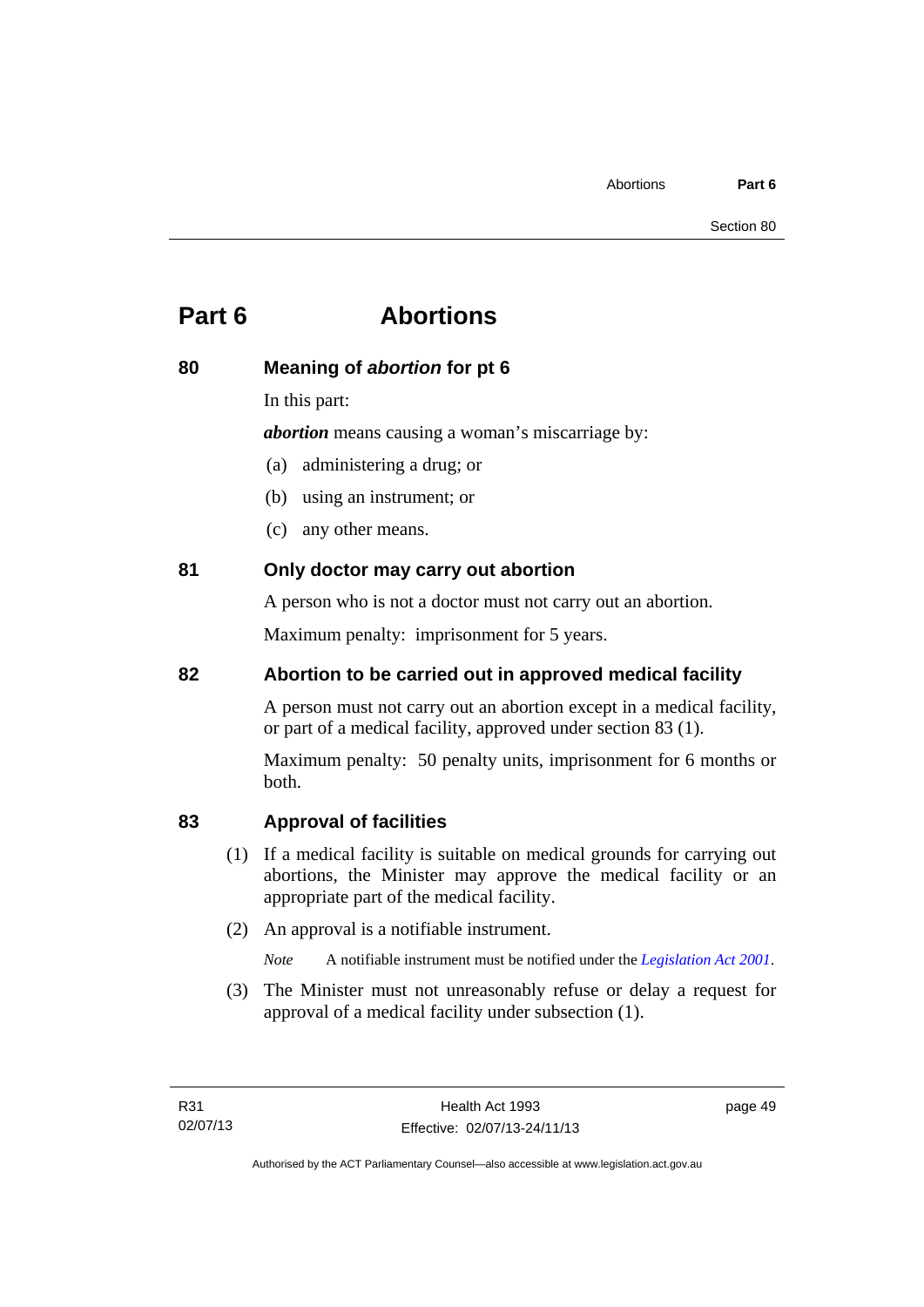#### Part 6 **Abortions**

# **84 No obligation to carry out abortion**

- (1) No-one is under a duty (by contract or by statutory or other legal requirement) to carry out or assist in carrying out an abortion.
- (2) A person is entitled to refuse to assist in carrying out an abortion.

page 50 Health Act 1993 Effective: 02/07/13-24/11/13

Authorised by the ACT Parliamentary Counsel—also accessible at www.legislation.act.gov.au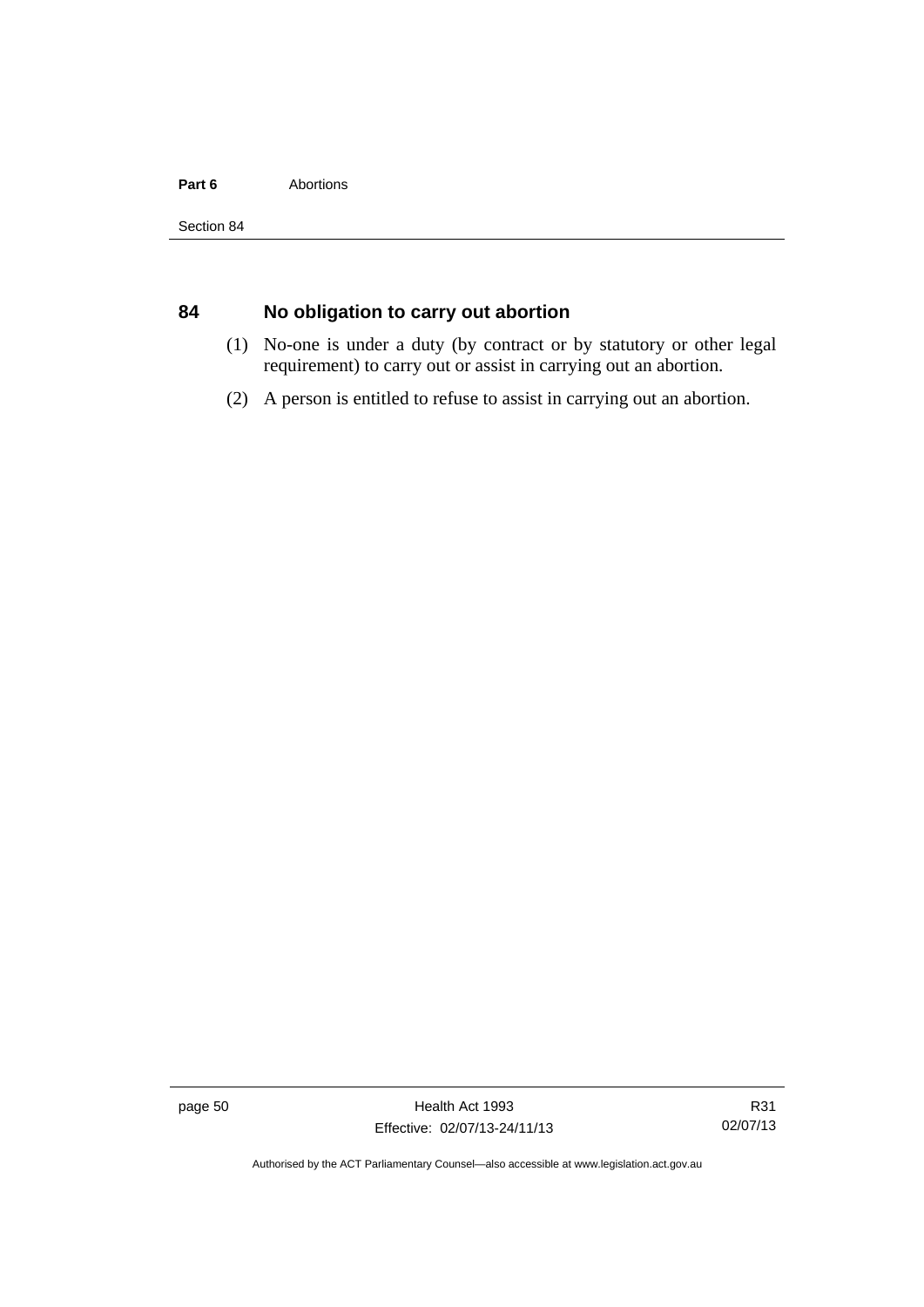#### **100 Definitions for pt 7**

In this part:

*authorised representative* means an entity authorised as a representative under section 105.

*core conditions* means conditions determined under section 102.

*entity* means a corporation or an unincorporated association.

*negotiating agent* means an entity approved as a negotiating agent under section 104.

*negotiating period*—see section 103 (2).

*practice corporation*, of a VMO, means a corporation that is controlled or conducted by the VMO and by which the VMO conducts his or her practice as a doctor or dentist.

*service contract* means a contract for services, between the Territory and a VMO (or the VMO's practice corporation), under which the VMO is to provide health services to or for the Territory.

*VMO* (visiting medical officer) means a doctor or dentist who is engaged, or who the Territory proposes to engage, under a service contract.

#### **101 Service contracts**

- (1) The Territory must not enter into a service contract unless it includes the core conditions that apply to the contract.
- (2) A service contract entered into in contravention of subsection (1) is void.
- (3) A condition of a service contract that is inconsistent with a core condition that applies to the contract is void to the extent of the inconsistency.

page 51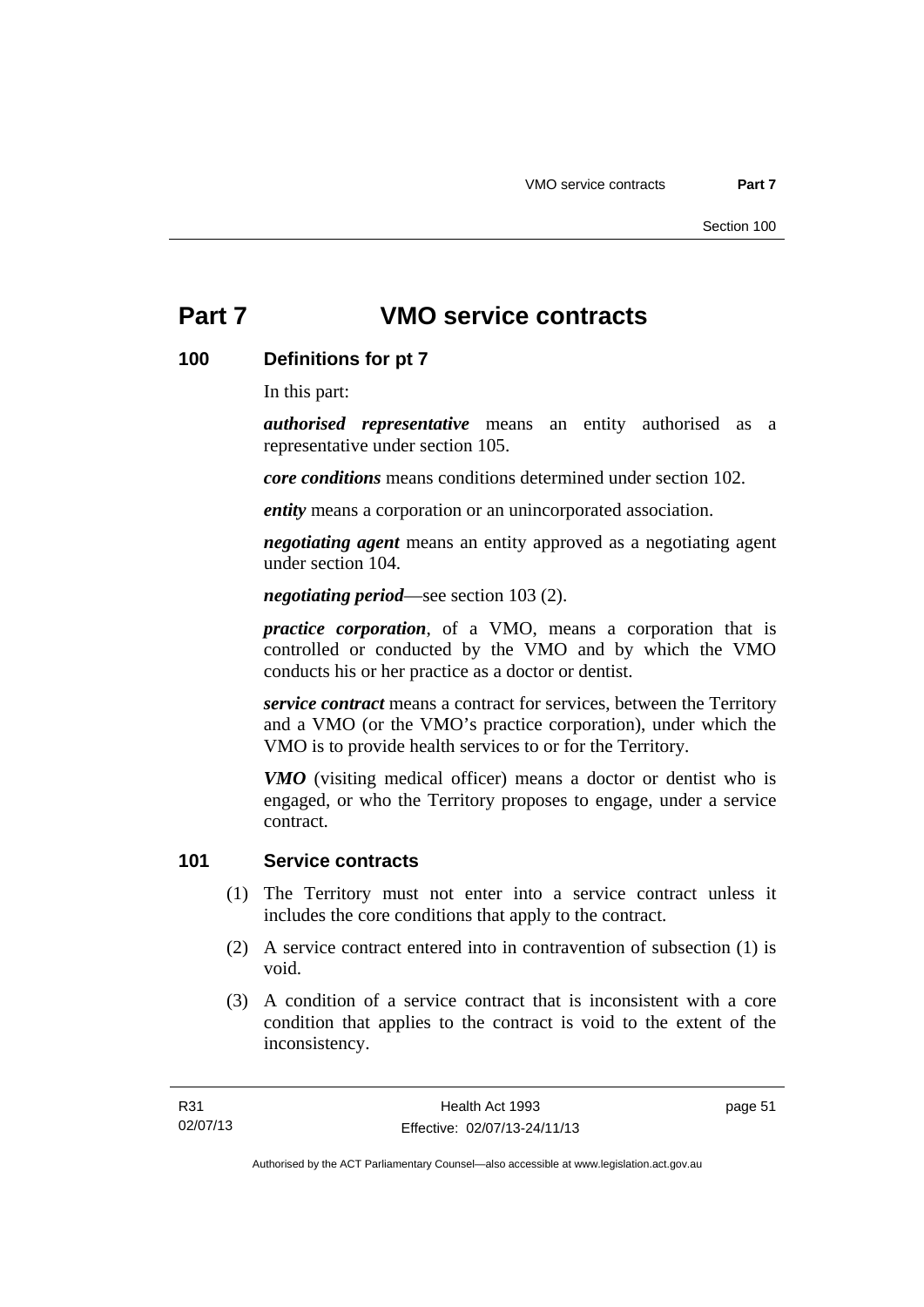#### **102 Core conditions**

- (1) The Minister may determine core conditions for service contracts.
- (2) The Minister must not determine a condition as a core condition unless the condition has been—
	- (a) agreed in collective negotiations under section 103; or
	- (b) decided by arbitration under section 106.
- (3) A determination of core conditions is a notifiable instrument.

*Note* A notifiable instrument must be notified under the [Legislation Act](http://www.legislation.act.gov.au/a/2001-14).

#### **103 Collective negotiations**

- (1) The Territory may negotiate with a negotiating agent, or negotiating agents, to establish proposed core conditions for service contracts.
- (2) Before beginning collective negotiations, the Minister must determine a period (the *negotiating period*) for the negotiations.
- (3) A negotiating period determined after 31 December 2003 must not be shorter than 3 months unless the parties to the negotiations agree to a shorter negotiating period.
- (4) A determination of a negotiating period is a notifiable instrument.

*Note* A notifiable instrument must be notified under the [Legislation Act](http://www.legislation.act.gov.au/a/2001-14).

#### **104 Negotiating agents**

- (1) The Minister may, in writing, approve an entity as a negotiating agent.
- (2) The Minister must not approve an entity as a negotiating agent unless the Minister is satisfied that—
	- (a) the entity is the authorised representative of at least 50 VMOs who, between them, belong to at least 3 of the following categories:

R31 02/07/13

Authorised by the ACT Parliamentary Counsel—also accessible at www.legislation.act.gov.au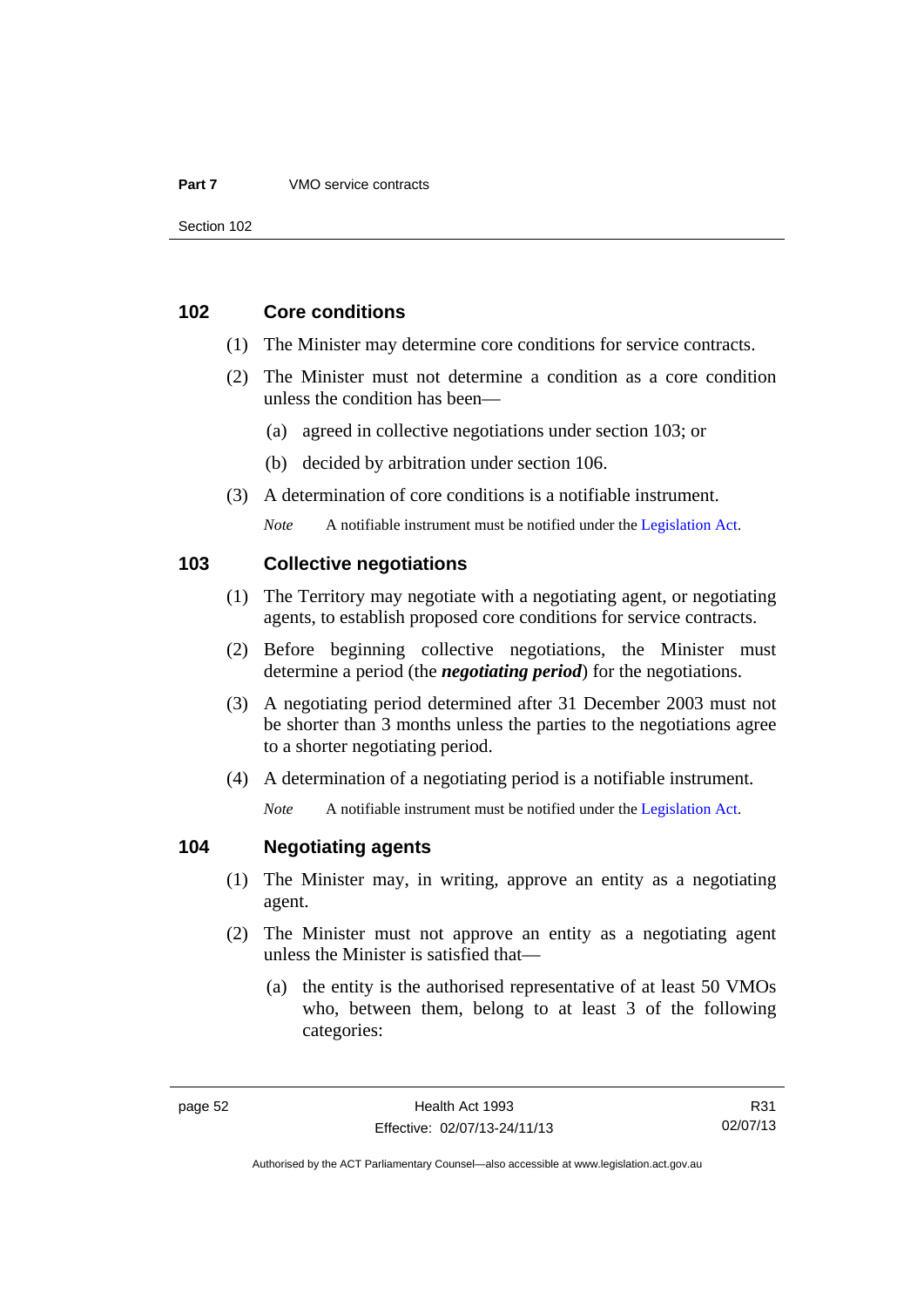- (i) physician;
- (ii) surgeon;
- (iii) obstetrician and gynaecologist;
- (iv) anaesthetist;
- (v) general practitioner or other doctor or dentist; and
- (b) the entity is not disqualified under subsection (3); and
- (c) the entity is otherwise suitable to be a negotiating agent having regard to anything that may reasonably influence that decision, including the following:
	- (i) any criminal or civil court proceedings in which the entity or an executive officer of the entity has been concerned in the previous 10 years;
	- (ii) any levy of execution against the entity or an executive officer of the entity that is not satisfied;
	- (iii) whether an executive officer of the entity has ceased to carry on business, or has been involved in the management of an entity that has ceased to carry on business, with the result that creditors were not fully paid or are unlikely to be fully paid.
- (3) For subsection (2) (b), an entity is disqualified if—
	- (a) the entity, or an executive officer of the entity, has been convicted, in the ACT or elsewhere, of—
		- (i) an offence punishable by imprisonment for longer than 1 year; or
		- (ii) an offence that involves dishonesty and is punishable by imprisonment for 3 months or longer; or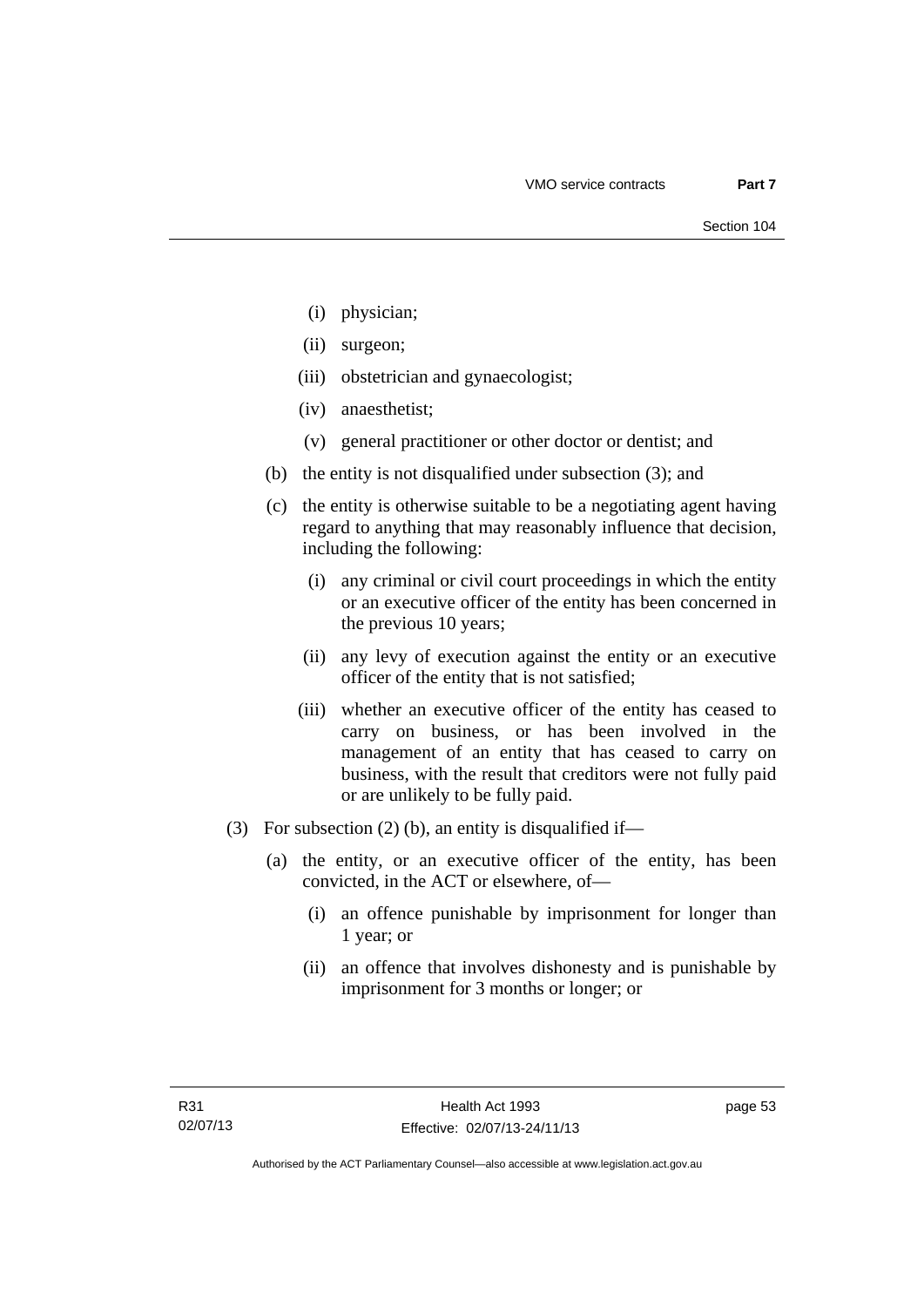Section 105

- (b) the entity has a receiver, receiver and manager, or provisional liquidator appointed over part or all of its affairs, or is otherwise under external administration; or
- (c) the entity is insolvent, enters into voluntary administration or makes an arrangement with its creditors or takes the benefit of any law for the relief of insolvent debtors; or
- (d) the executive officer of the entity is disqualified from managing corporations under the [Corporations Act](http://www.comlaw.gov.au/Series/C2004A00818), part 2D.6 (Disqualification from managing corporations).
- (4) In this section:

*executive officer*, of an entity, means a person, by whatever name called, and whether or not the person is a director of the entity, who is concerned with or takes part in the management of the entity.

#### **105 Authorised representatives**

- (1) A VMO may, in writing, authorise 1 entity to represent the VMO in collective negotiations under section 103.
	- *Note* If a form is approved under s 194 for an authorisation, the form must be used.
- (2) The authorisation must nominate 1 of the categories mentioned in section 104 (2) (a) as the category to which the VMO belongs.

#### **106 Arbitration**

- (1) This section applies if agreement is not reached in collective negotiations between the Territory and a negotiating agent or negotiating agents in relation to a matter before the end of the negotiating period.
- (2) Unless resolved by mediation beforehand, the matter must be decided by arbitration.

R31 02/07/13

Authorised by the ACT Parliamentary Counsel—also accessible at www.legislation.act.gov.au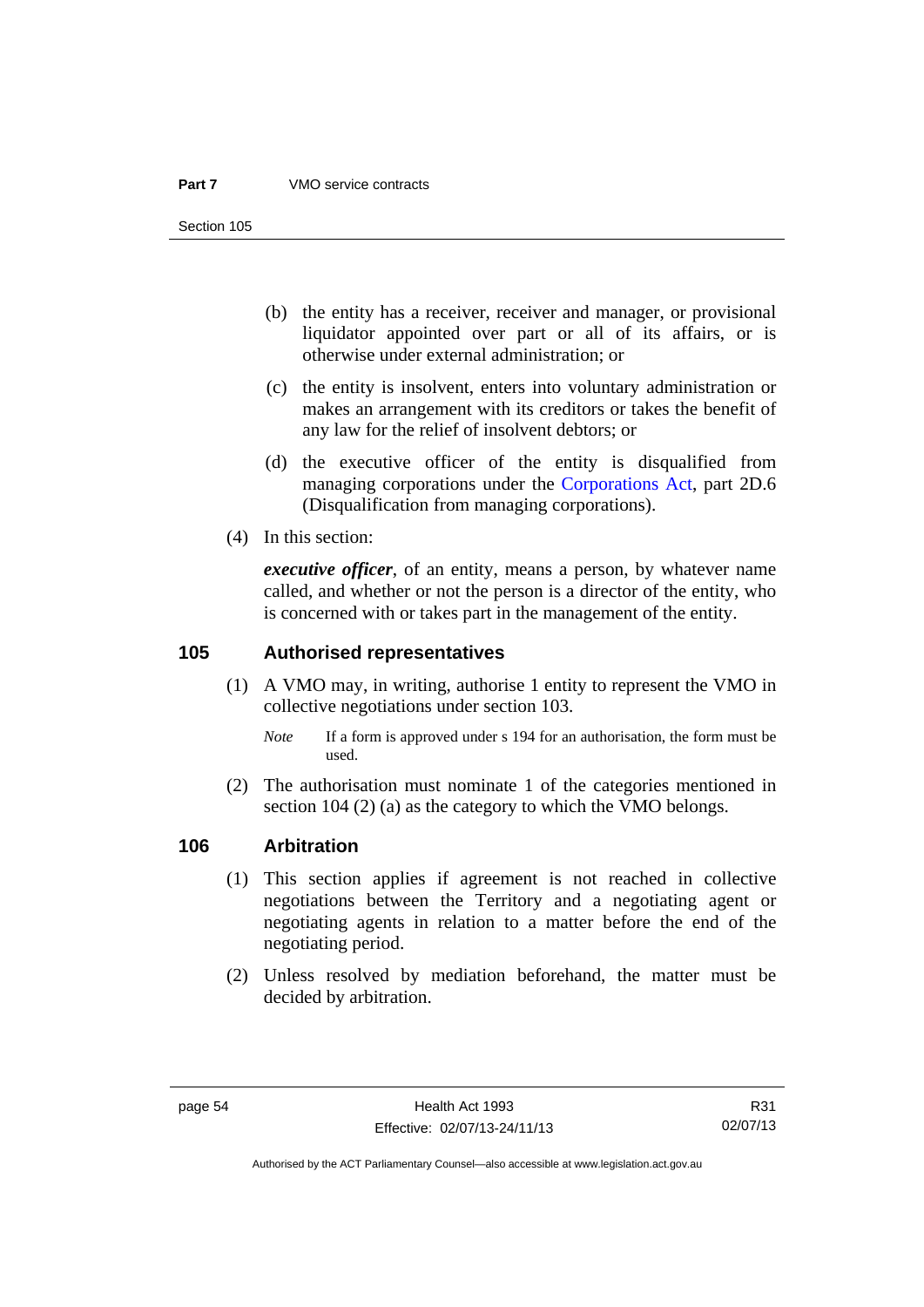- (3) The arbitration must be conducted under the *[Commercial](http://www.legislation.act.gov.au/a/1986-84)  [Arbitration Act 1986](http://www.legislation.act.gov.au/a/1986-84)* and in accordance with principles and rules determined by the Minister.
- (4) That Act applies to the arbitration as if the determined principles and rules were an arbitration agreement between the Territory and the negotiating agent or negotiating agents.
- (5) The principles and rules—
	- (a) must be determined by the Minister having regard to the objective of improving the efficiency, effectiveness and quality of health services, and other public interest considerations; and
	- (b) must include a requirement that the arbitrator—
		- (i) be a person with experience in determining industrial awards or a barrister with mediation experience; and
		- (ii) have appropriate experience to enable the arbitrator to carry out the arbitrator's role; and
	- (c) must be fair and reasonable.
- (6) A determination of principles and rules for arbitration is a notifiable instrument.

*Note* A notifiable instrument must be notified under the [Legislation Act](http://www.legislation.act.gov.au/a/2001-14).

#### **107 Competition and Consumer Act authorisation**

For the *[Competition and Consumer Act 2010](http://www.comlaw.gov.au/Details/C2013C00004)* (Cwlth) and the Competition Code of the ACT, the following are authorised:

- (a) collective negotiations between the Territory and an approved negotiating agent, or approved negotiating agents, under this part;
- (b) the conditions agreed in those negotiations;
- (c) service contracts containing core conditions;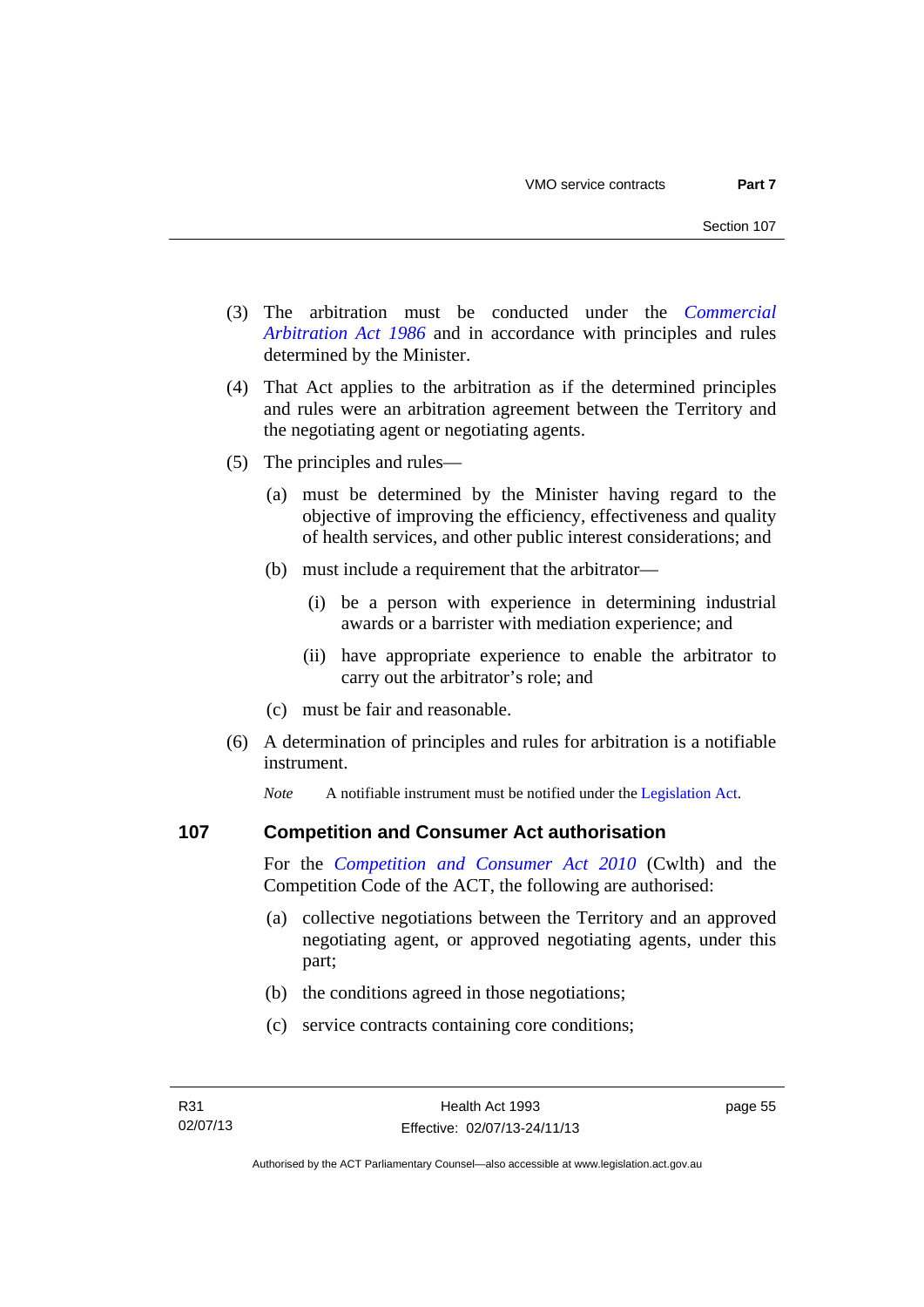(d) everything done under a service contract.

page 56 Health Act 1993 Effective: 02/07/13-24/11/13

R31 02/07/13

Authorised by the ACT Parliamentary Counsel—also accessible at www.legislation.act.gov.au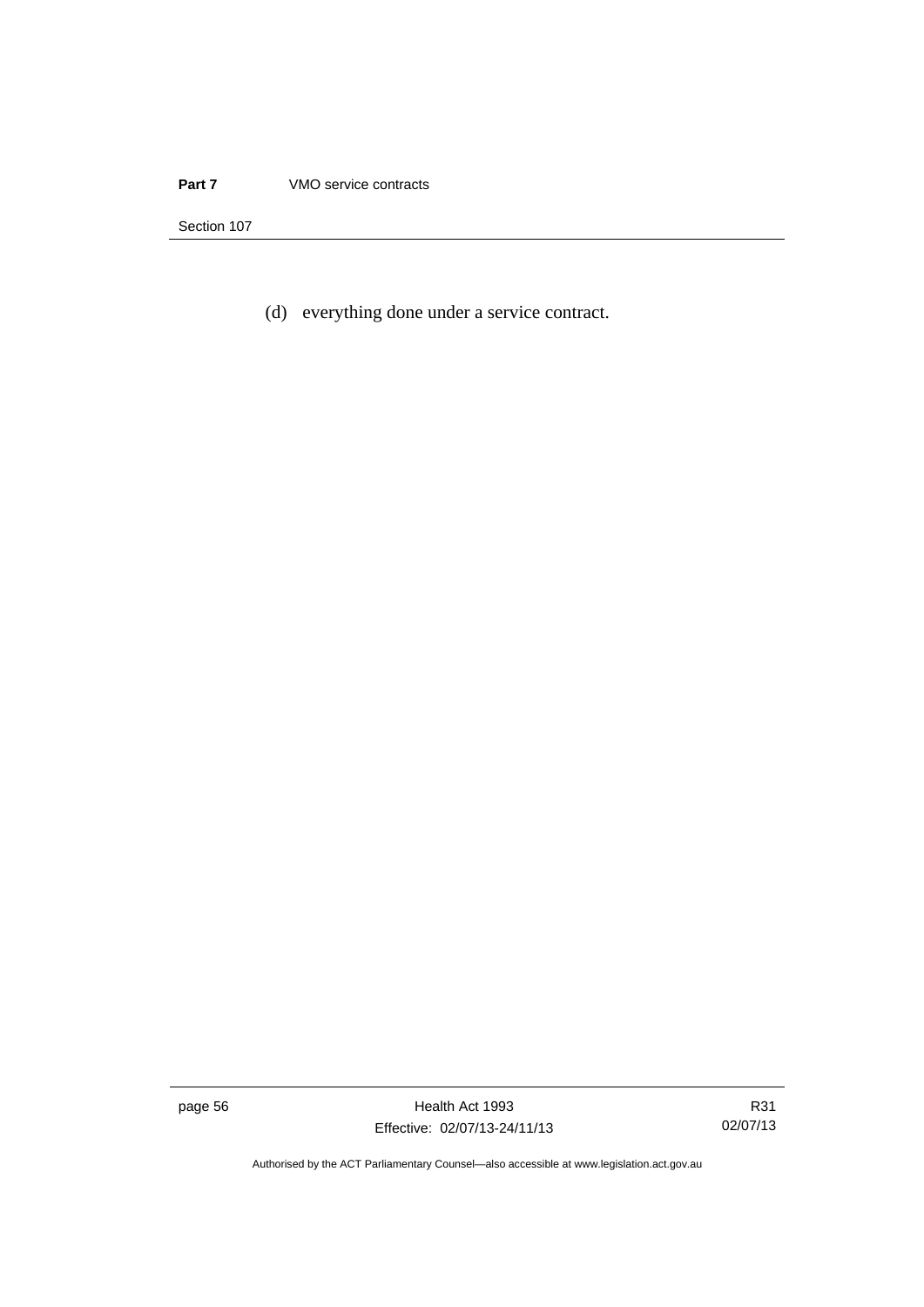# **Part 8 Secrecy**

| 120 | Definitions-pt 8                                            |                                                                                                                                          |
|-----|-------------------------------------------------------------|------------------------------------------------------------------------------------------------------------------------------------------|
|     | In this part:                                               |                                                                                                                                          |
|     | $divulge$ —see section 121.                                 |                                                                                                                                          |
|     | <i>information holder</i> —see section 122.                 |                                                                                                                                          |
|     | <i>protected information—see section 123.</i>               |                                                                                                                                          |
|     | <b>Note</b>                                                 | Sensitive information is defined for the Act in s 124.                                                                                   |
| 121 | When is information divulged?                               |                                                                                                                                          |
|     | In this part:                                               |                                                                                                                                          |
|     | <i>divulge</i> includes communicate.                        |                                                                                                                                          |
| 122 | Who is an <i>information holder</i> ?                       |                                                                                                                                          |
|     | For this part, a person is an <i>information holder</i> if— |                                                                                                                                          |
|     | (a)                                                         | the person is or has been—                                                                                                               |
|     | (i)                                                         | a member of a quality assurance committee; or                                                                                            |
|     | (ii)                                                        | a member of a scope of clinical practice committee; or                                                                                   |
|     | (iii)                                                       | someone else exercising a function under part 4 (Quality<br>assurance) or part 5 (Reviewing scope of clinical<br>practice); or           |
|     |                                                             | (iv) someone else engaged in the administration of part 4<br>(Quality assurance) or part 5 (Reviewing scope of clinical<br>practice); or |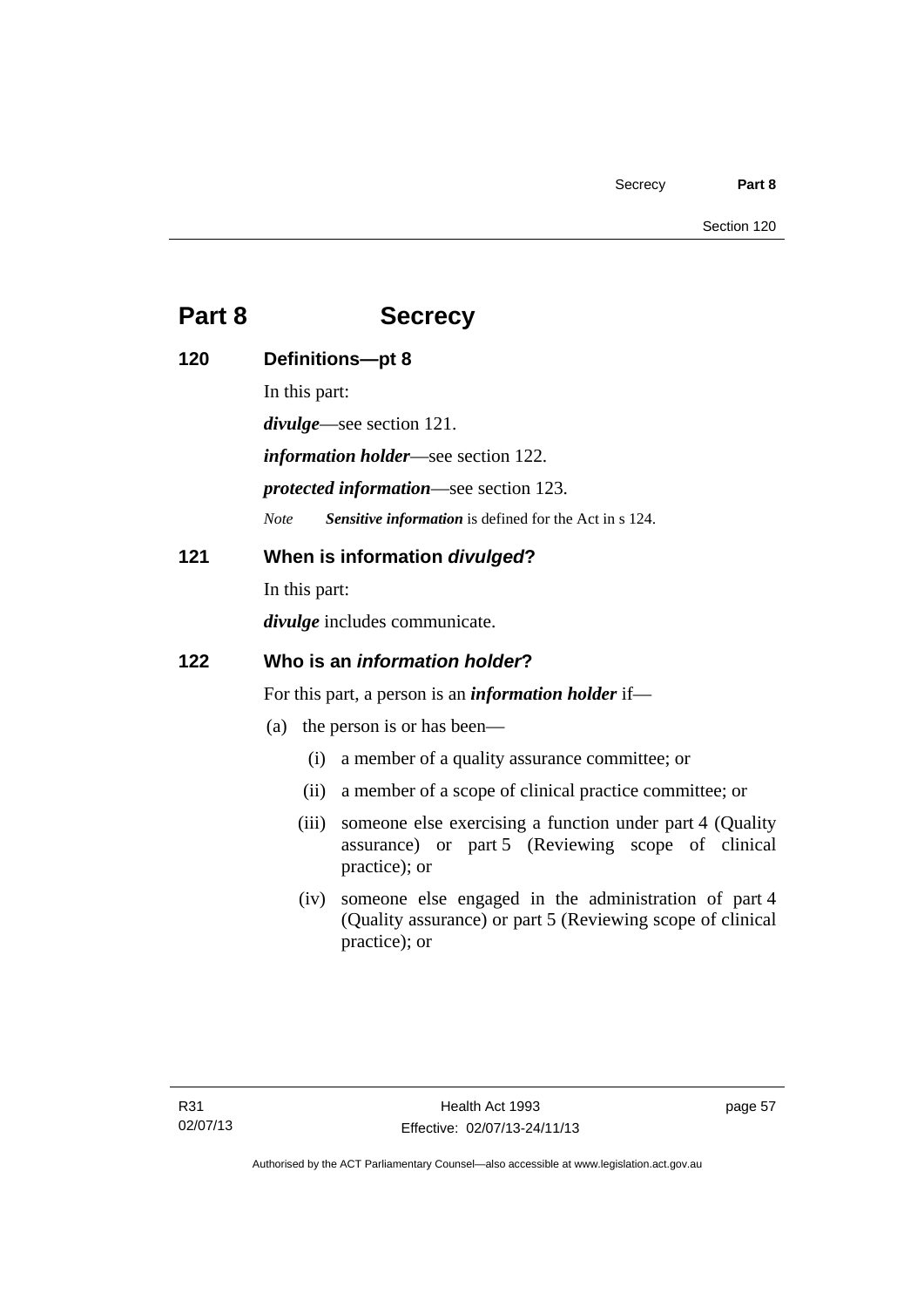- (b) the person has been given information under this Act by a person mentioned in paragraph (a).
	- *Note* Information may be given to people under various provisions of pt 4 and pt 5, including:
		- s 39 (Giving health service reports to CEO or director-general)
		- s 43 (Quality assurance committees—giving information to the Coroner's Court)
		- s 44 (Quality assurance committees—giving information to other quality assurance committees)
		- s 45 (Quality assurance committees—giving information to health board and health services commissioner).
		- s 74 (Scope of clinical practice committees—giving information to health board and health services commissioner).

#### **123 What is** *protected information***?**

- (1) For this part, information is *protected information* about a person if it is information about the person that is disclosed to, or obtained by, an information holder because of the exercise of a function under this Act by the information holder or someone else.
- (2) Without limiting subsection (1), *protected information* includes sensitive information.

#### **124 What is** *sensitive information***?**

In this Act:

*sensitive information* means information that—

- (a) identifies a person who—
	- (i) has received a health service; or
	- (ii) is a health service provider; or

R31 02/07/13

Authorised by the ACT Parliamentary Counsel—also accessible at www.legislation.act.gov.au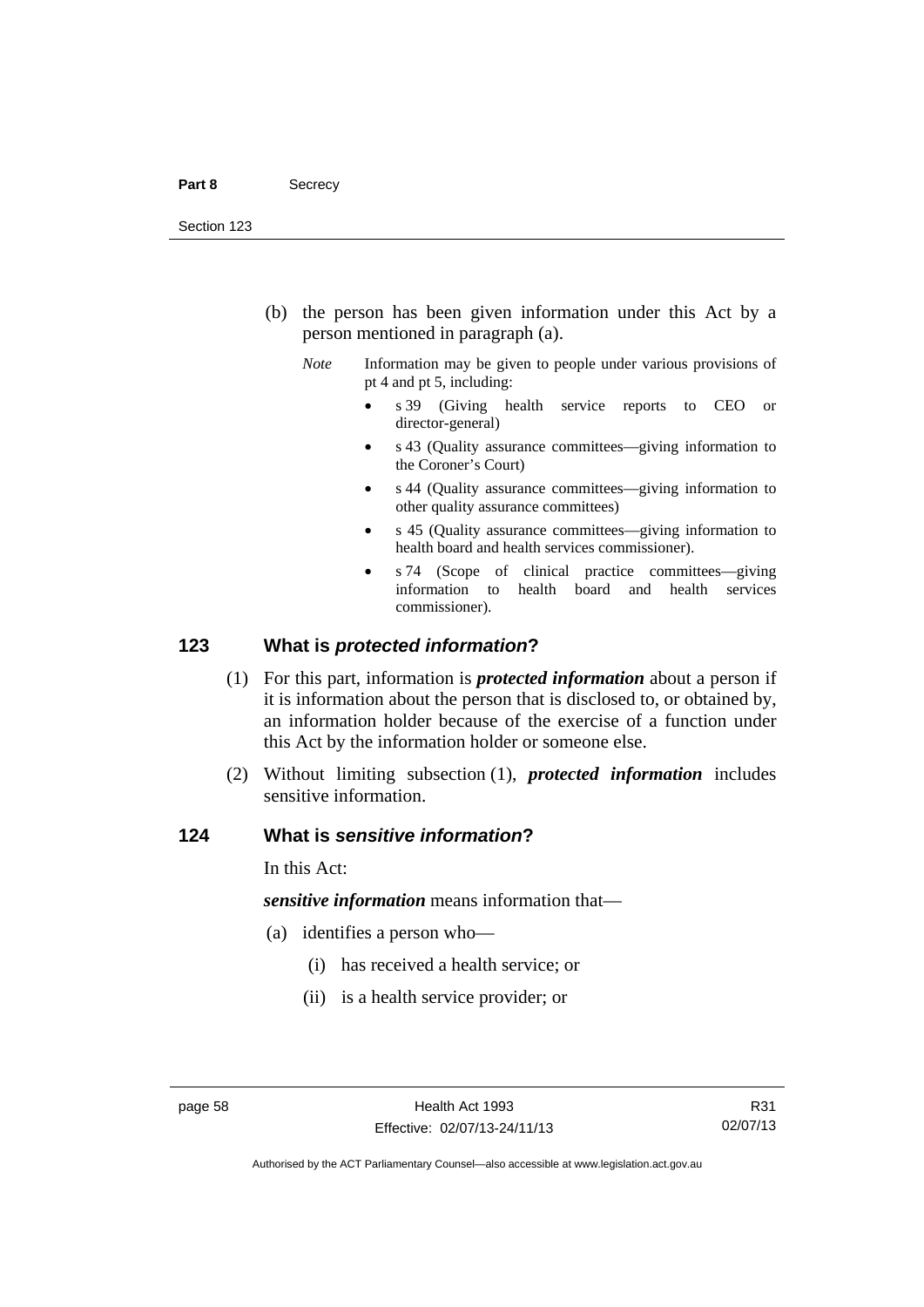- (iii) has provided information to a quality assurance committee under section 35 (Quality assurance committees—obtaining information) or otherwise in the course of the committee carrying out the committee's functions under this Act; or
- (iv) has provided information to a scope of clinical practice committee under section 64 (Scope of clinical practice committees—obtaining information) or otherwise in the course of the committee carrying out the committee's functions under this Act; or
- (b) would allow the identity of the person to be worked out.

## **125 Offence—secrecy of protected information**

- (1) An information holder commits an offence if—
	- (a) the information holder—
		- (i) makes a record of protected information about someone else; and
		- (ii) is reckless about whether the information is protected information about someone else; or
	- (b) the information holder—
		- (i) does something that divulges protected information about someone else; and
		- (ii) is reckless about whether—
			- (A) the information is protected information about someone else; and
			- (B) doing the thing would result in the information being divulged to another person.

Maximum penalty: 50 penalty units, imprisonment for 6 months or both.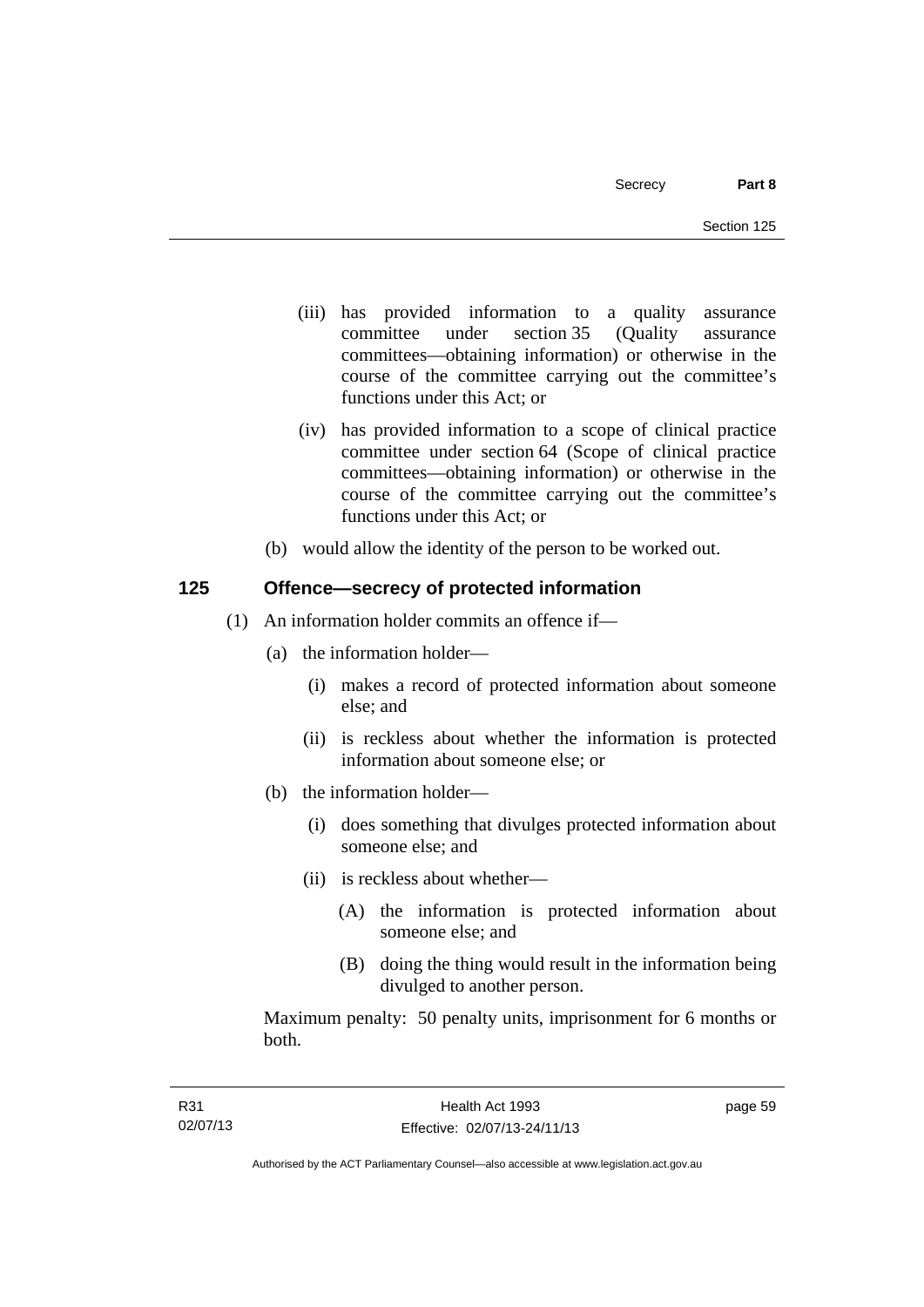#### Part 8 **Secrecy**

Section 125

- (2) This section does not apply to the making of a record or the divulging of information if the record is made or the information divulged—
	- (a) under this Act; or
	- (b) in the exercise of a function, as an information holder, under this Act.
- (3) This section does not apply to the making of a record or the divulging of information if—
	- (a) the protected information is not sensitive information; and
	- (b) the record is made or the information divulged—
		- (i) under another territory law; or
		- (ii) in the exercise of a function, as an information holder, under another territory law.
- (4) This section does not apply to the divulging of protected information about someone with the person's agreement.
- (5) An information holder must not divulge protected information to a court, or produce a document containing protected information to a court, unless it is necessary to do so for this Act.
	- *Note* A quality assurance committee may give protected information to the Coroner's Court (see s 43).
- (6) In this section:

*court* includes a tribunal, authority or person with power to require the production of documents or the answering of questions.

*produce* includes allow access to.

Authorised by the ACT Parliamentary Counsel—also accessible at www.legislation.act.gov.au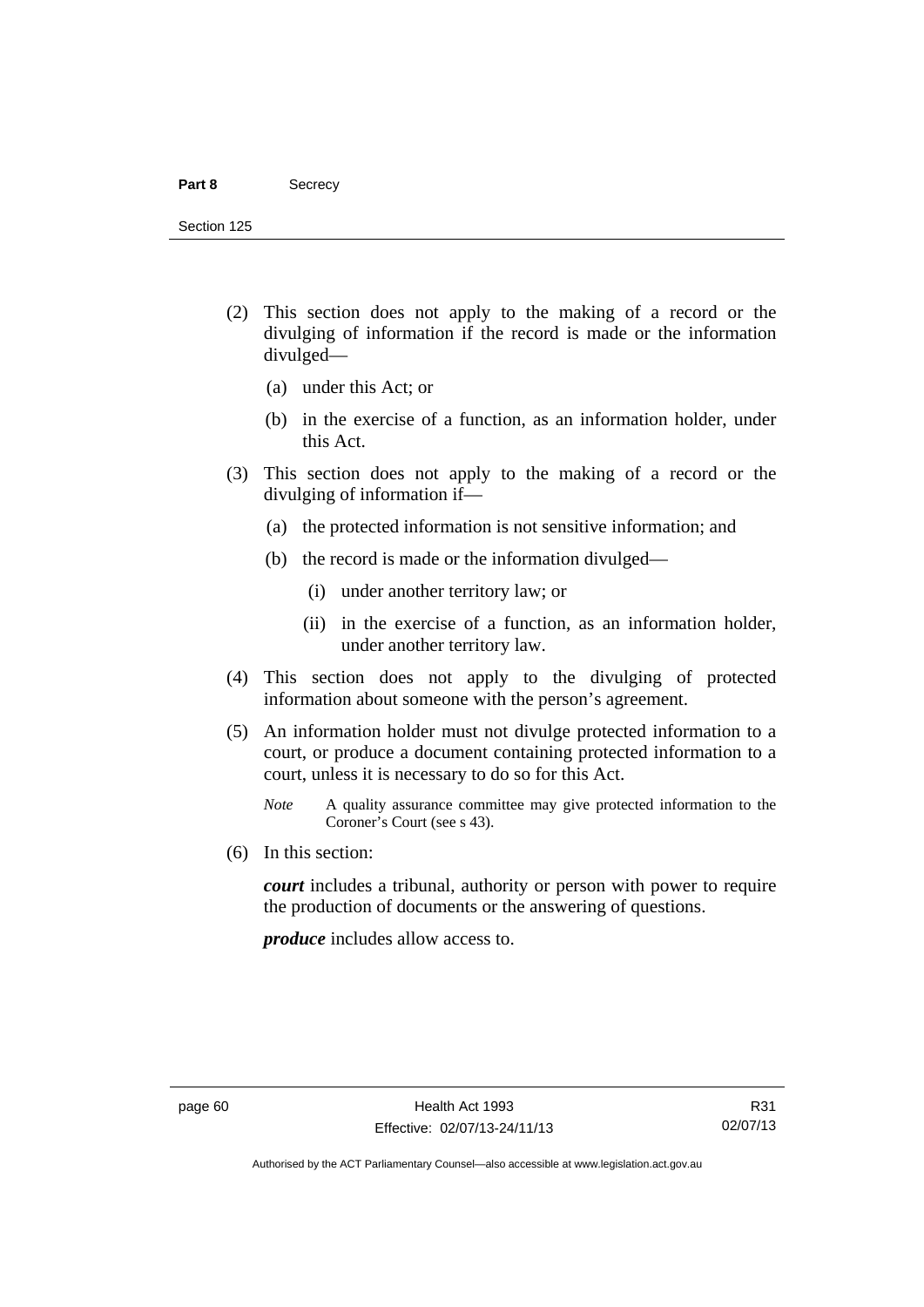#### **126 Information may be given to Medicare Australia**

- (1) The CEO of a health facility may give protected information about a health service provided by a health service provider for the health facility to—
	- (a) Medicare Australia; or
	- (b) the auditor-general.
	- *Note* Protected information includes sensitive information (see s 123).
- (2) However, the CEO must not give the information unless—
	- (a) the CEO is satisfied that the giving of the information will help the prevention or detection of fraud; and
	- (b) the Minister agrees, in writing, to the giving of the information.
- (3) In this section:

*CEO*, of a health facility—see section 22.

*Medicare Australia*—see the *[Human Services \(Medicare\) Act 1973](http://www.comlaw.gov.au/Details/C2012C00755)*  (Cwlth).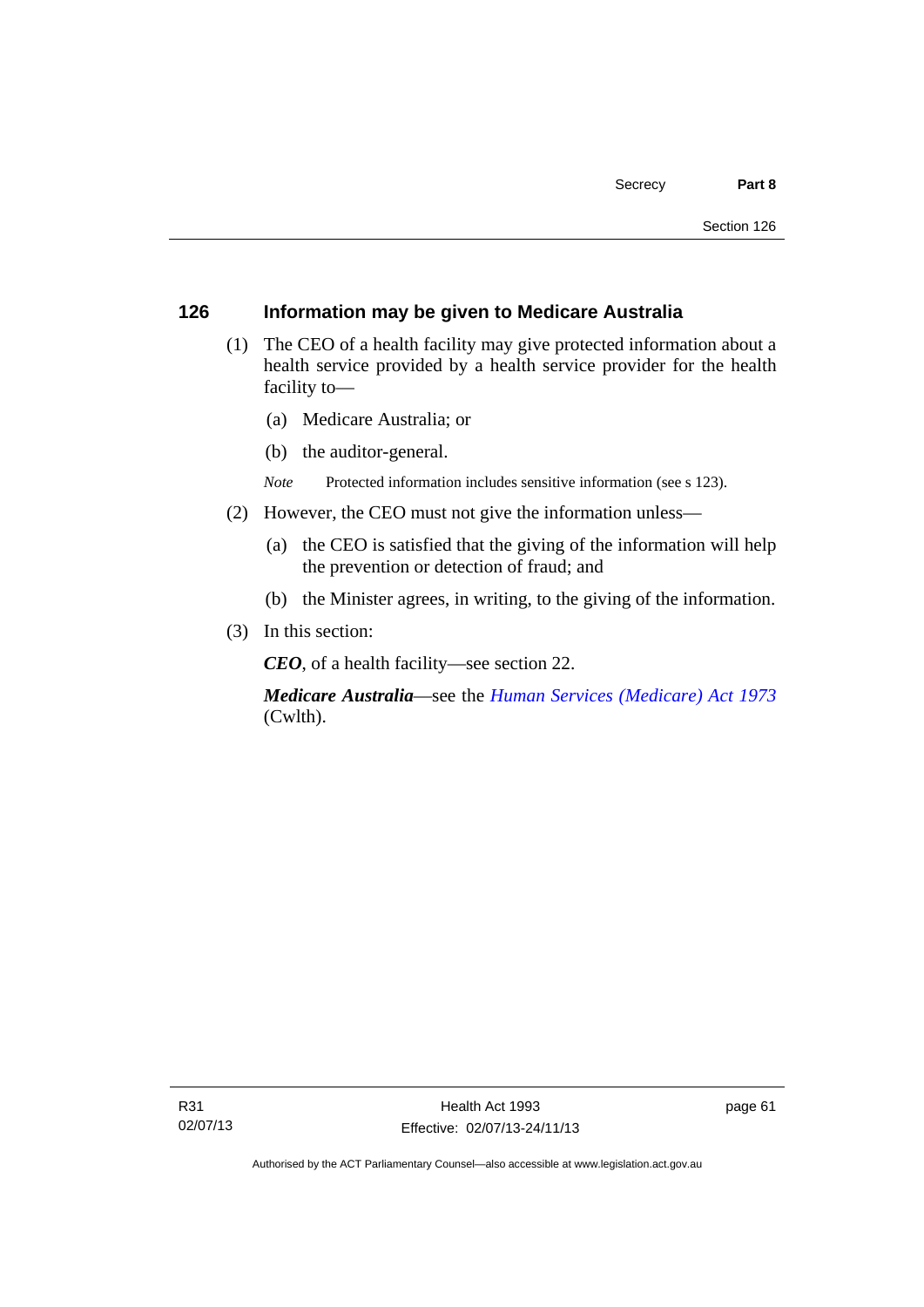# **Part 8A Offence—provision of health services by non-health practitioners**

## **127 Provision of regulated health service by person not health practitioner**

- (1) A person commits an offence if—
	- (a) the person intentionally provides a regulated health service; and
	- (b) the person is not a health practitioner.

Maximum penalty: 50 penalty units, imprisonment for 6 months or both.

#### **Example—someone providing a regulated health service to someone in the ACT when not a health practitioner**

A person (*Dr W*) provides a medical service by a video link from an island in the south Pacific to Mary Smith in the ACT. Dr W advises Mary that she needs to have her tonsils removed. Dr W is not a health practitioner. Dr W contravenes this subsection.

- *Note* An example is part of the Act, is not exhaustive and may extend, but does not limit, the meaning of the provision in which it appears (see [Legislation Act,](http://www.legislation.act.gov.au/a/2001-14) s 126 and s 132).
- (2) This section does not apply to—
	- (a) a health service provided in an emergency; or
	- (b) the provision, by mail order, or over the internet or by other electronic means, of manufactured aids to rehabilitation or surgical prosthetics and orthotics; or
	- (c) a health service ordinarily provided in the ordinary course of business by people other than health practitioners.

#### **Example—par (b)**

dental restorative or corrective devices

Authorised by the ACT Parliamentary Counsel—also accessible at www.legislation.act.gov.au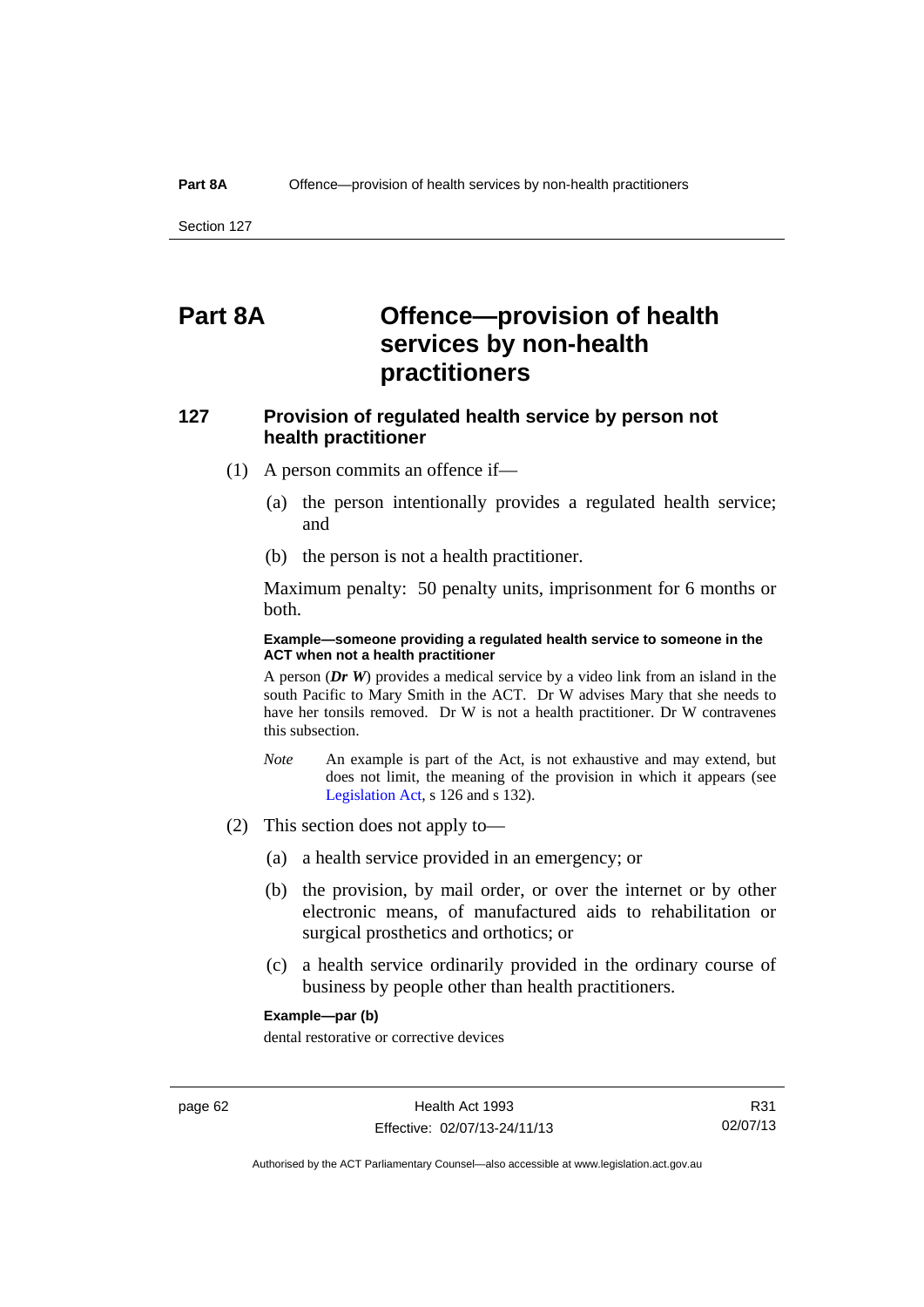(3) In this section:

*regulated health service* means a health service ordinarily provided by a health practitioner.

Authorised by the ACT Parliamentary Counsel—also accessible at www.legislation.act.gov.au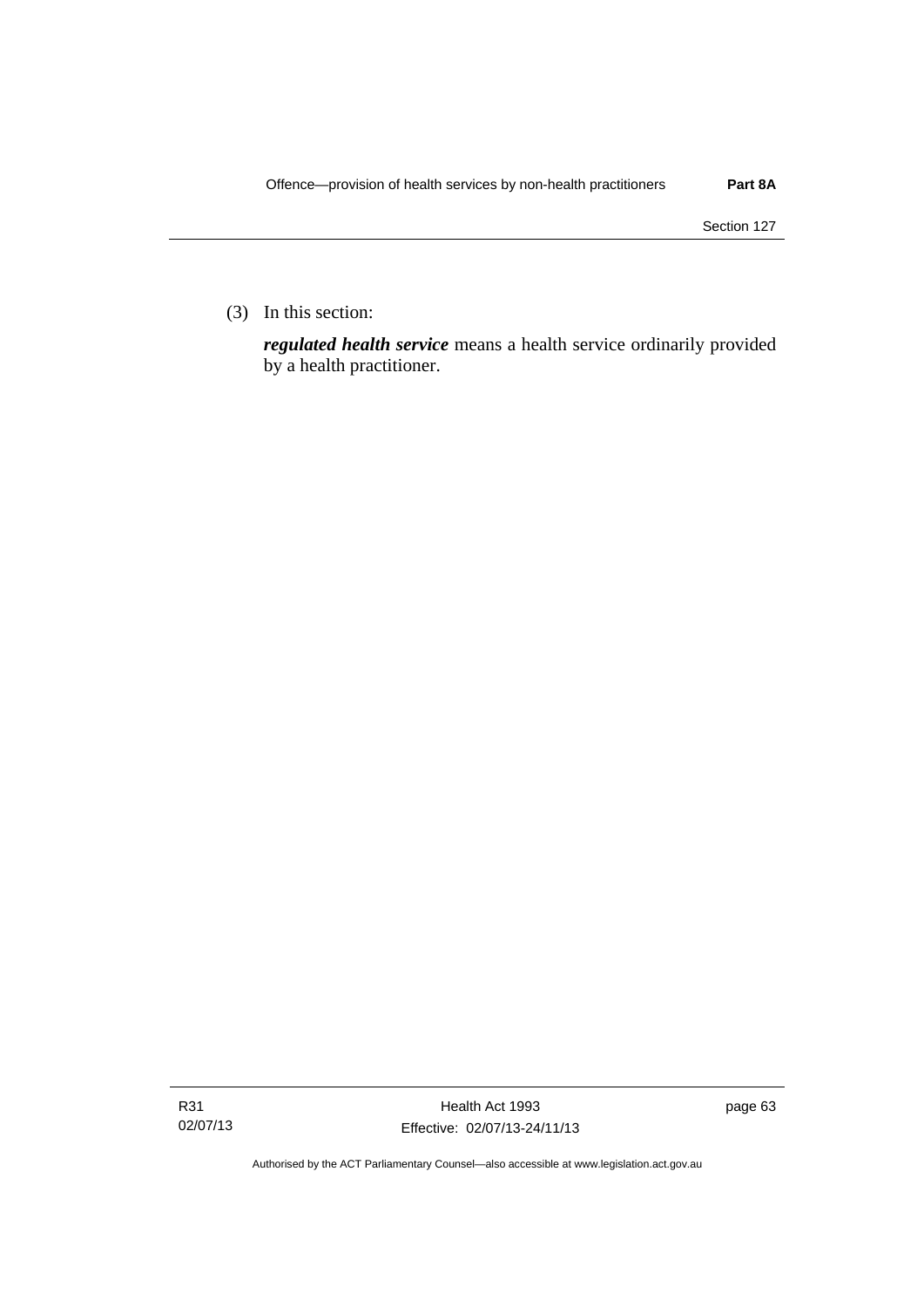# **Part 9 Pharmacists and pharmacy premises**

#### **128 Meaning of** *community pharmacy***—pt 9**

In this part:

*community pharmacy*—see the *[Medicines, Poisons and](http://www.legislation.act.gov.au/a/2008-26)  [Therapeutic Goods Act 2008](http://www.legislation.act.gov.au/a/2008-26)*, dictionary.

#### **128A Complying pharmacy corporation**

A corporation is a *complying pharmacy corporation* if the corporation—

- (a) has a constitution that provides that—
	- (i) the object of the corporation is to practise as a pharmacist; and
	- (ii) only an individual who is a pharmacist may be a director; and
	- (iii) a director cannot be a director of another incorporated pharmacist without the written consent of the board; and
	- (iv) all voting rights exercisable at a general meeting of the corporation are exercisable only by or on behalf of pharmacists who are directors or employees of the corporation; and
	- (v) a shareholder in the corporation must be either a pharmacist or a close relative of a shareholder; and
- (b) has a constitution that ensures that each share in the corporation is beneficially owned by—
	- (i) a pharmacist who is a director or employee of the corporation; or

R31 02/07/13

Authorised by the ACT Parliamentary Counsel—also accessible at www.legislation.act.gov.au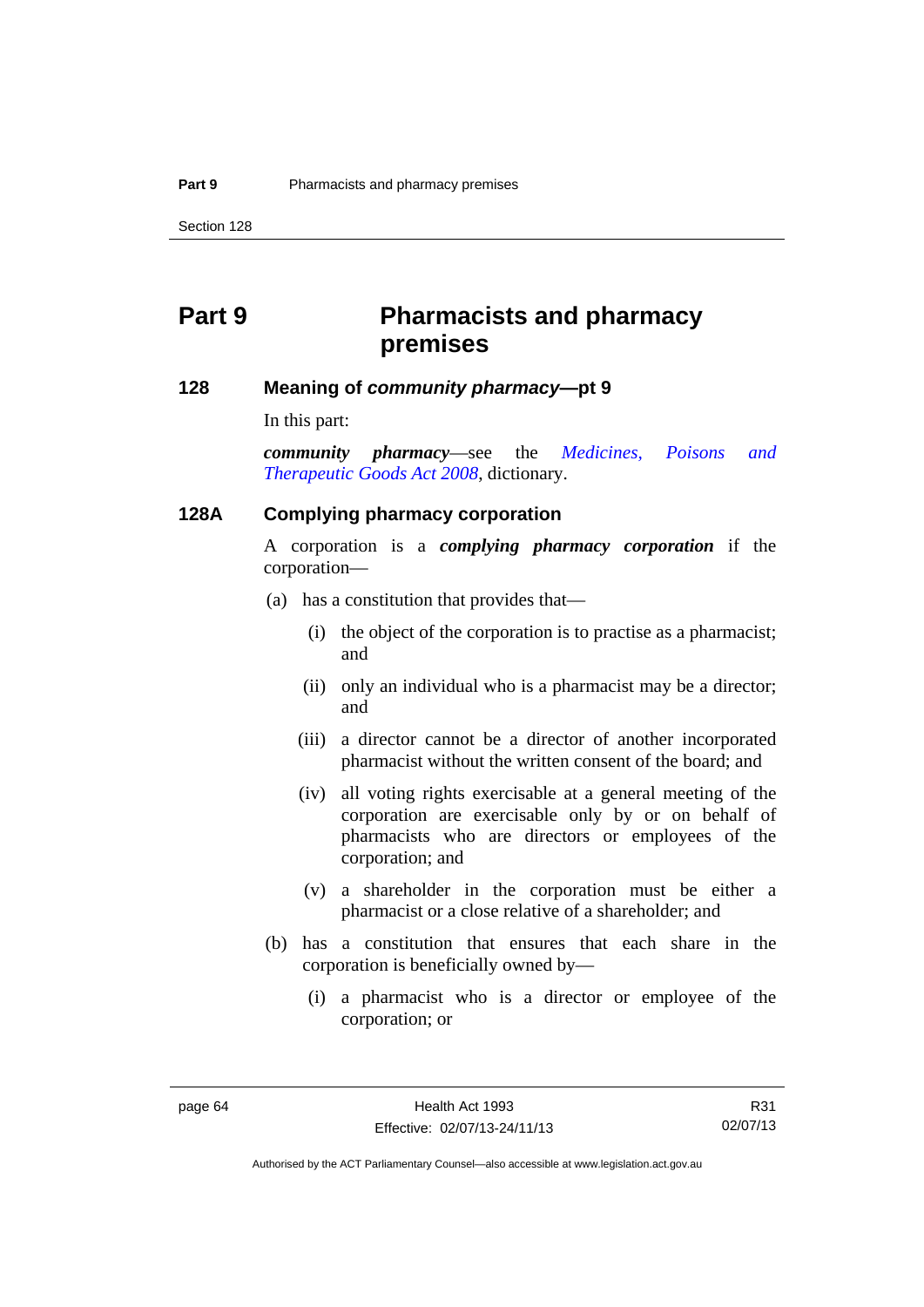- (ii) a close relative of a person mentioned in subparagraph (i); and
- (c) for a corporation that is to practise pharmacy as a trustee—is only a party to a trust deed that relates to the corporation's practice as a pharmacist if—
	- (i) the deed provides that all beneficiaries are to be pharmacists who are directors or employees of the corporation or close relatives of the pharmacists; and
	- (ii) the proposed trust deed has been approved in writing by the national board; and
- (d) has a constitution that is appropriate to a corporation formed to practise as a pharmacist.

# **128B Standard of premises**

- (1) To protect the public, premises where a pharmacist operates a community pharmacy must—
	- (a) be under the direct, personal control of a pharmacist; and
	- (b) have direct access, or through access, to the premises; and
	- (c) comply with standards approved under subsection (2).
- (2) The Minister may approve standards about premises for community pharmacies for subsection (1) (c).
- (3) An approved standard is a notifiable instrument.

*Note* A notifiable instrument must be notified under the [Legislation Act](http://www.legislation.act.gov.au/a/2001-14).

- (4) A pharmacist must comply with any standard approved under this section.
- (5) In this section:

*through access*, to premises, means access to the premises through the public area of a shopping centre, mall, plaza or health centre.

page 65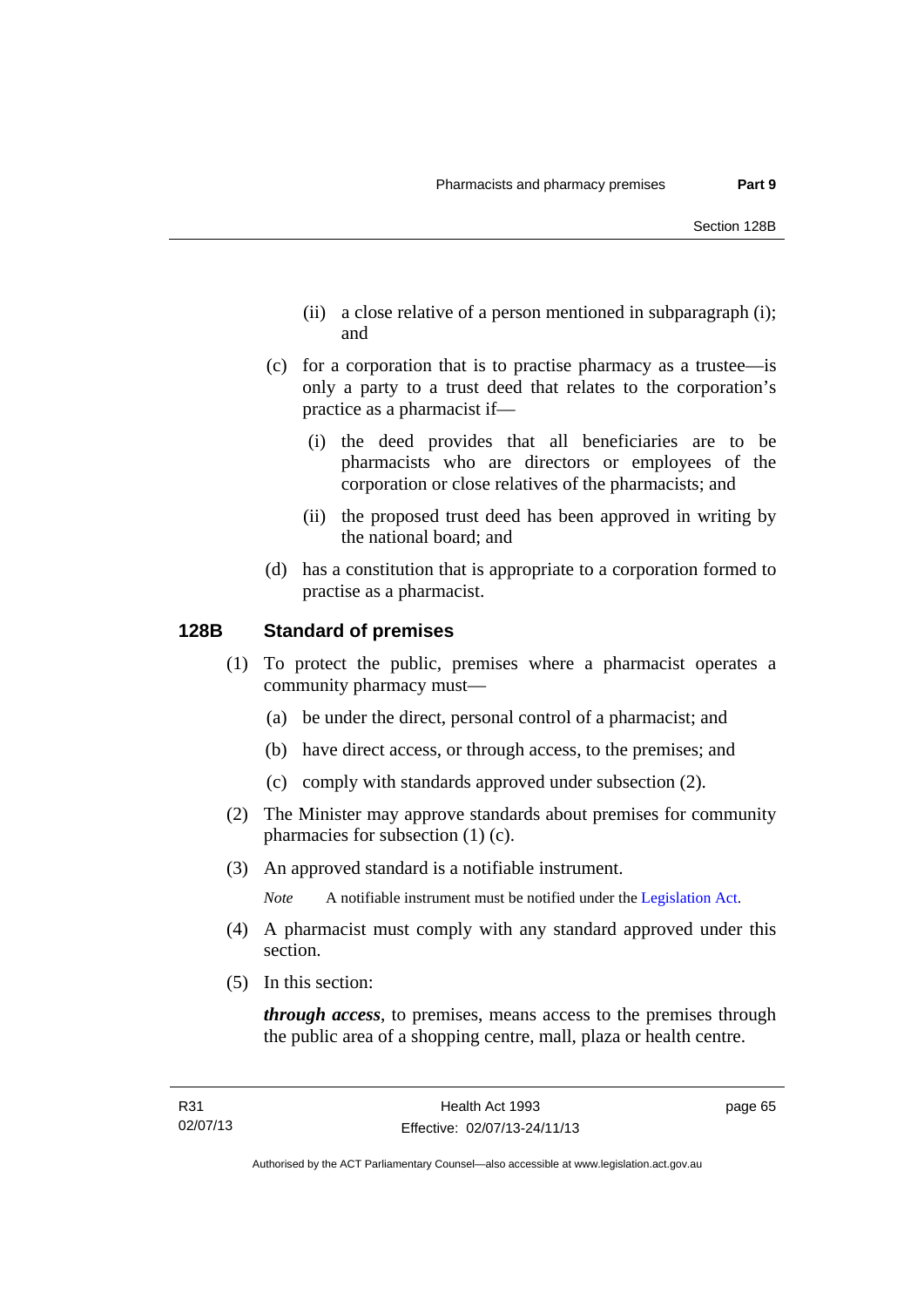Section 129

# **129 Restriction on pharmacy premises—supermarkets**

 (1) A person commits an offence if the person operates a community pharmacy inside, or partly inside, premises being used as a supermarket.

Maximum penalty: 200 penalty units, imprisonment for 2 years or both.

 (2) A pharmacist commits an offence if the pharmacist practises as a pharmacist in a community pharmacy inside, or partly inside, premises being used as a supermarket.

Maximum penalty: 200 penalty units, imprisonment for 2 years or both.

(3) In this section:

*supermarket* means a large shop selling food and other household items where the selection of goods is organised on a self-serve basis.

*Note* This definition is the same as the definition of *supermarket* in the territory plan.

page 66 Health Act 1993 Effective: 02/07/13-24/11/13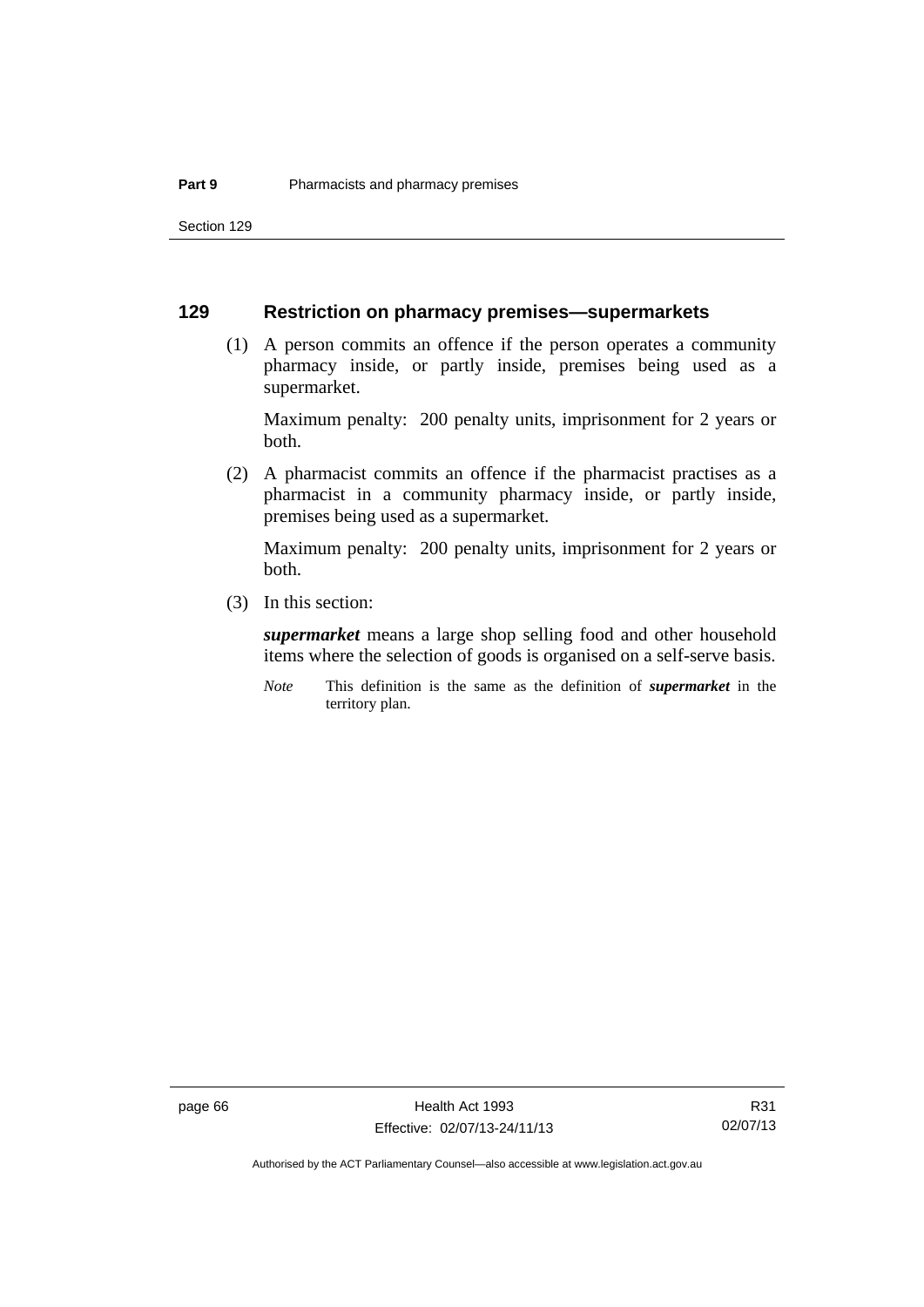# **Part 10 Review of decisions**

# **130 Review of decisions**

A doctor, or dentist, for a health facility may apply to the ACAT for review of a decision of the CEO of the health facility under section 69—

- (a) to amend or withdraw the scope of clinical practice of the doctor or dentist; or
- (b) to amend the terms of engagement of the doctor or dentist; or
- (c) to suspend or end the engagement of the doctor or dentist.

# **131 Pt 9 obligations—no contracting out**

To remove any doubt, this part applies in relation to a doctor, or dentist, for a health facility despite anything to the contrary in a term of the doctor's or dentist's engagement.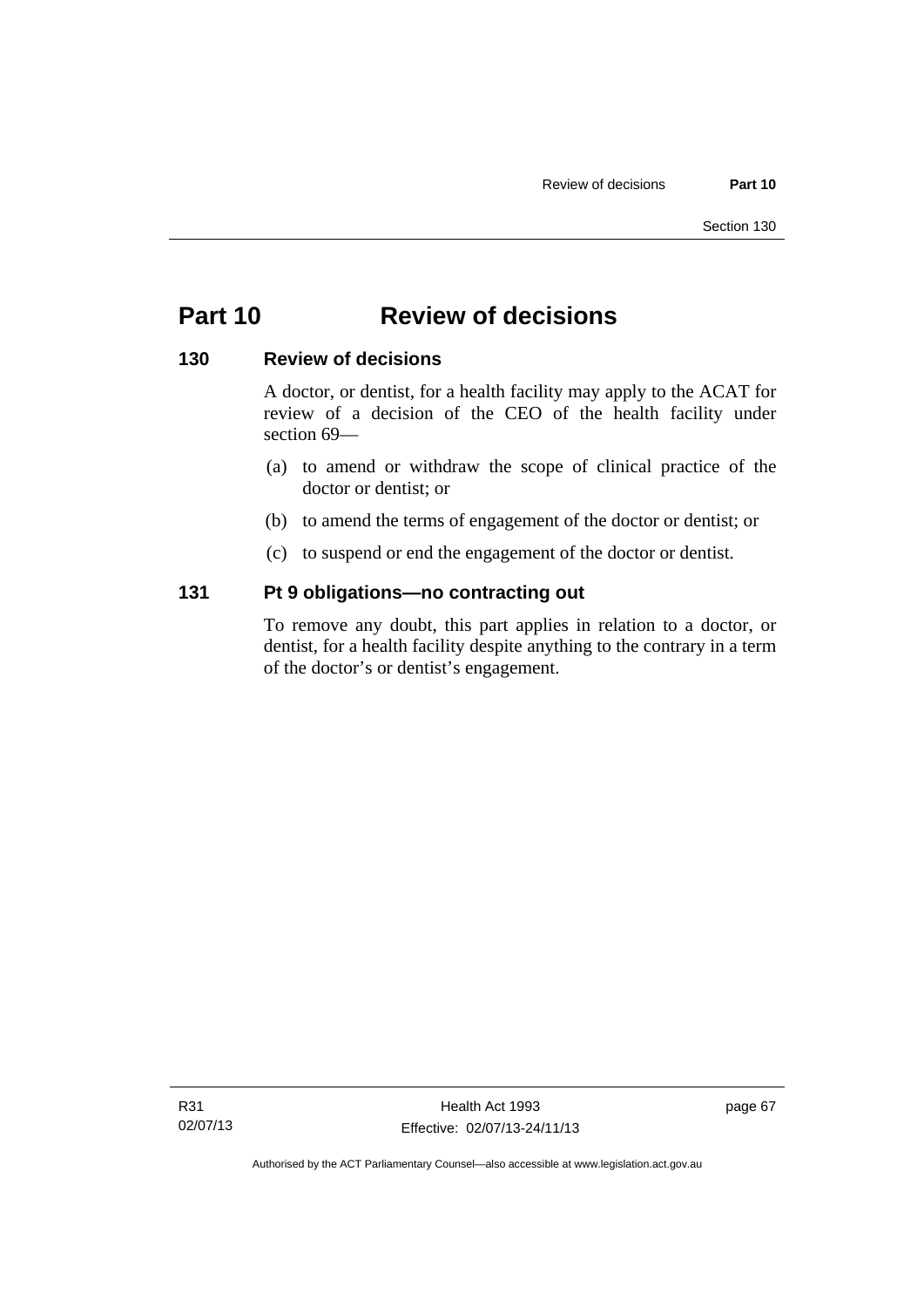#### **Part 15** Miscellaneous

Section 189

# **Part 15 Miscellaneous**

# **189 Protection of doctor or dentist from liability in emergency**

- (1) A doctor or dentist for a health facility does not incur personal civil liability for an act done or omission made that falls outside the doctor or dentist's scope of clinical practice at the health facility if done or made honestly and without recklessness to assist, or give advice about the assistance to be given to, a person who is apparently—
	- (a) injured or at risk of being injured; or
	- (b) in need of emergency medical assistance.
- (2) However, the protection does not apply if—
	- (a) there is in force a professional indemnity insurance arrangement that covers the liability; or
	- (b) the doctor or dentist's capacity to exercise appropriate care and skill was, at the relevant time, significantly impaired by a recreational drug.
- (3) In this section:

*recreational drug* means a drug consumed voluntarily for non-medicinal purposes, and includes alcohol.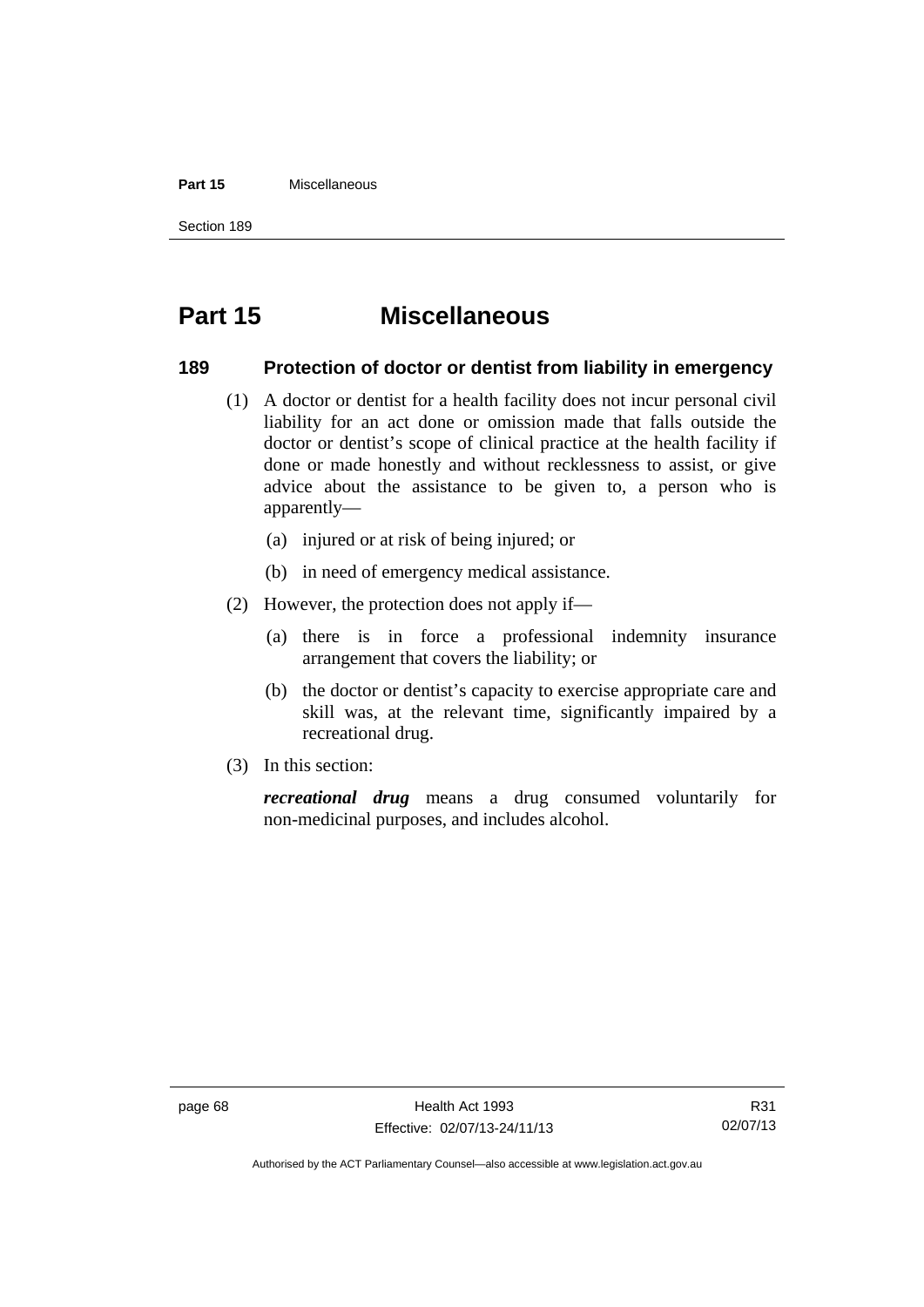# **190 Disclosure of interests by committee members**

- (1) If a member of a committee to which this section applies has a material interest in an issue being considered, or about to be considered, by the committee, the member must disclose the nature of the interest at a committee meeting as soon as practicable after the relevant facts come to the member's knowledge.
	- *Note 1* This section applies to the council (see s 19E), a quality assurance committee (see s 32) and a scope of clinical practice committee (see s 61).
	- *Note 2 Material interest* is defined in s (4). The definition of *indirect interest* in s (4) applies to the definition of *material interest*.
- (2) The disclosure must be recorded in the committee's minutes and, unless the committee otherwise decides, the member must not—
	- (a) be present when the committee considers the issue; or
	- (b) take part in a decision of the committee on the issue.

#### **Example**

Adam, Ben and Charlotte are members of a quality assurance committee. They have an interest in an issue being considered at a committee meeting and they disclose the interest as soon as they become aware of it. Adam's and Ben's interests are minor but Charlotte has a direct financial interest in the issue.

The committee considers the disclosures and decides that because of the nature of the interests:

- Adam may be present when the committee considers the issue but not take part in the decision
- Ben may be present for the consideration and take part in the decision.

The committee does not make a decision allowing Charlotte to be present or take part in the committee's decision. Accordingly, since Charlotte has a material interest she cannot be present for the consideration of the issue or take part in the decision.

*Note* An example is part of the Act, is not exhaustive and may extend, but does not limit, the meaning of the provision in which it appears (see [Legislation Act,](http://www.legislation.act.gov.au/a/2001-14) s 126 and s 132).

page 69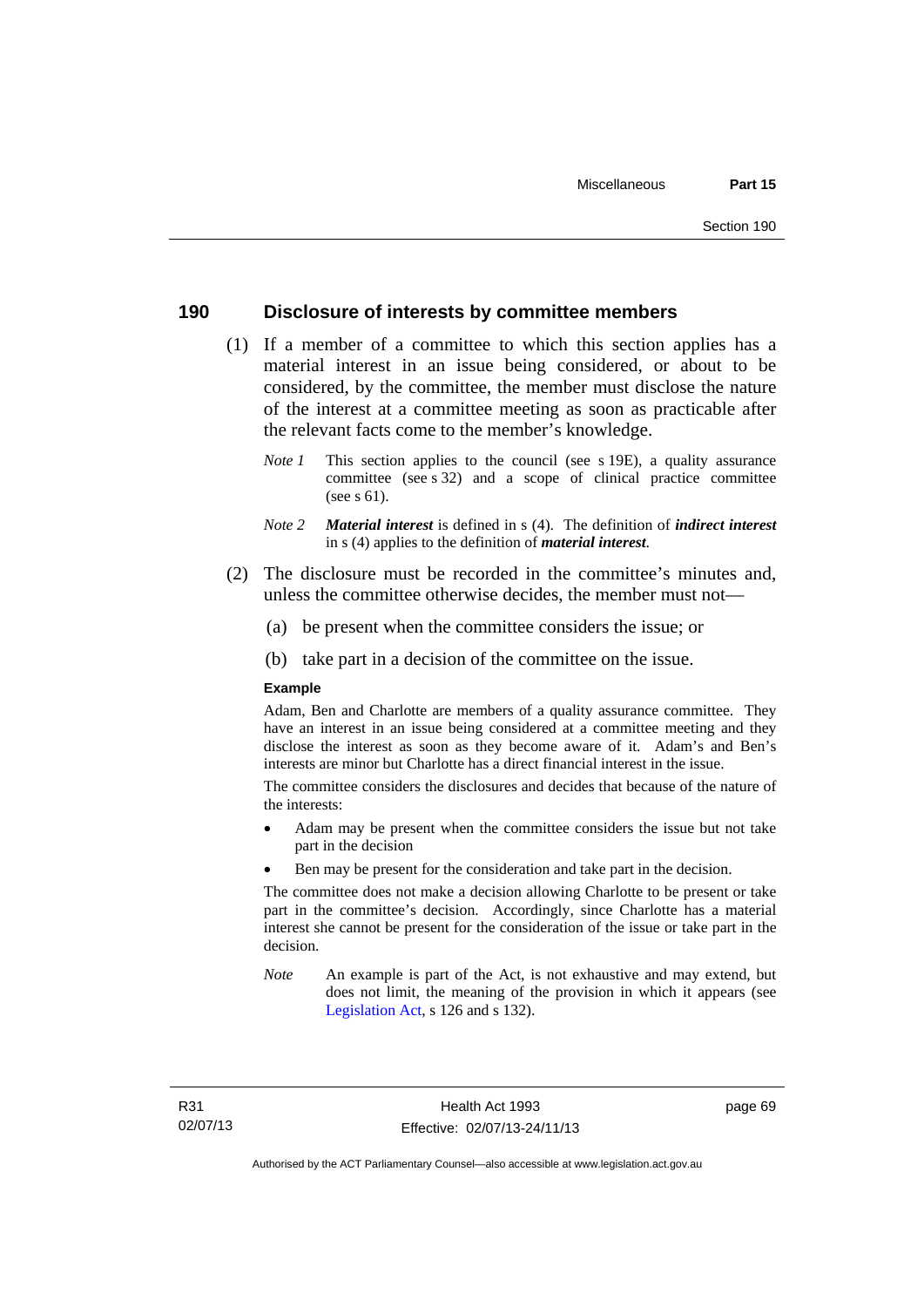#### **Part 15** Miscellaneous

Section 190

- (3) Any other committee member who also has a material interest in the issue must not be present when the committee is considering its decision under subsection (2).
- (4) In this section:

*associate*, of a person, means—

- (a) the person's business partner; or
- (b) a close friend of the person; or
- (c) a family member of the person.

*executive officer*, of a corporation, means a person (however described) who is concerned with, or takes part in, the corporation's management, whether or not the person is a director of the corporation.

*indirect interest*—without limiting the kinds of indirect interests a person may have, a person has an *indirect interest* in an issue if any of the following has an interest in the issue:

- (a) an associate of the person;
- (b) a corporation if the corporation has not more than 100 members and the person, or an associate of the person, is a member of the corporation;
- (c) a subsidiary of a corporation mentioned in paragraph (b);
- (d) a corporation if the person, or an associate of the person, is an executive officer of the corporation;
- (e) the trustee of a trust if the person, or an associate of the person, is a beneficiary of the trust;
- (f) a member of a firm or partnership if the person, or an associate of the person, is a member of the firm or partnership;

Authorised by the ACT Parliamentary Counsel—also accessible at www.legislation.act.gov.au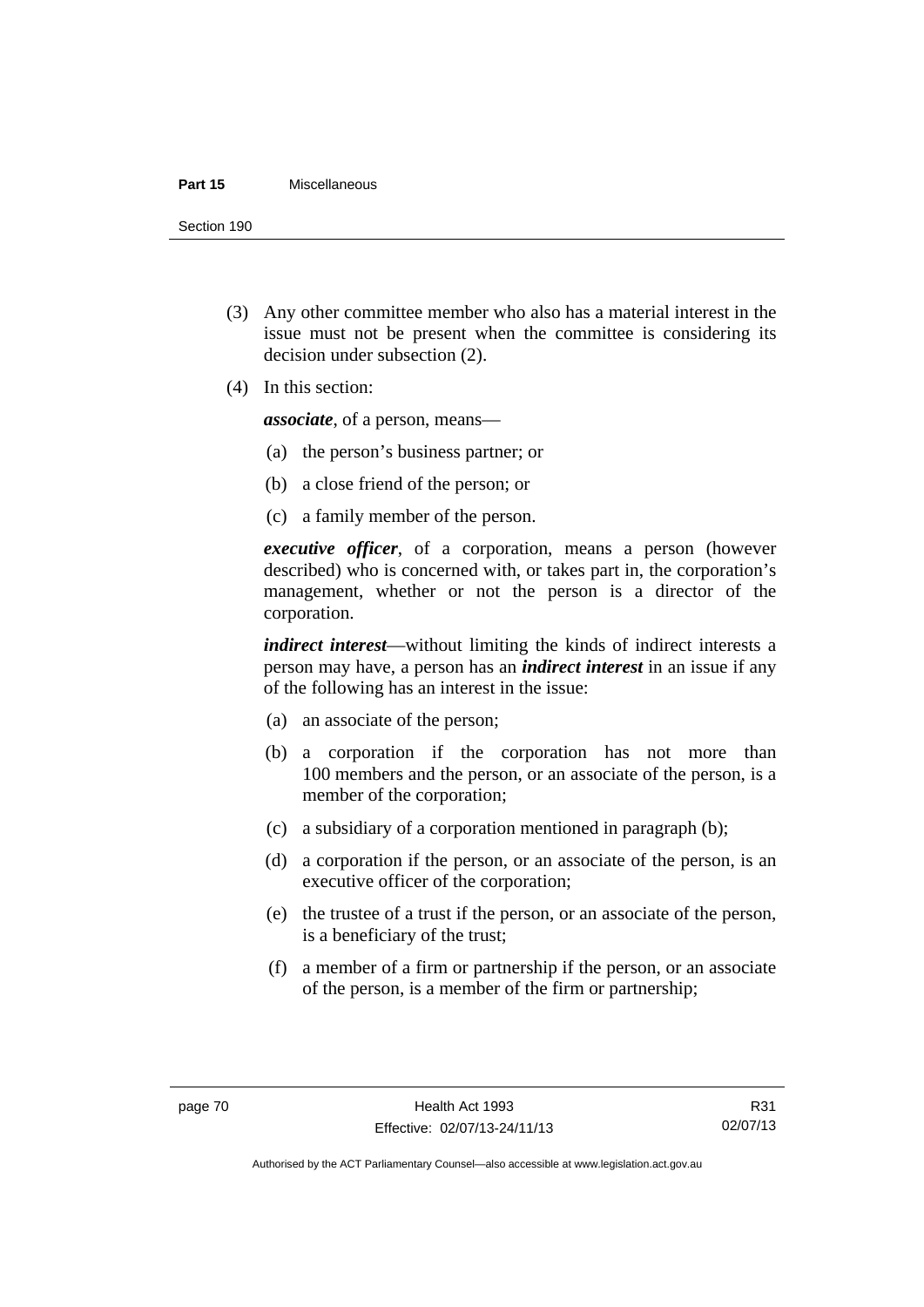(g) someone else carrying on a business if the person, or an associate of the person, has a direct or indirect right to participate in the profits of the business.

*material interest*—a committee member has a *material interest* in an issue if the member has—

- (a) a direct or indirect financial interest in the issue; or
- (b) a direct or indirect interest of any other kind if the interest could conflict with the proper exercise of the member's functions in relation to the committee's consideration of the issue.

# **191 References to Health and Community Care Service**

- (1) In any Act, instrument made under an Act, contract or other document, a reference to the *Health and Community Care Service* is, for the application of that Act, instrument, contract or other document after the commencement of this section, a reference to the Territory.
- (2) In this section:

*Health and Community Care Service* means the Australian Capital Territory Health and Community Care Service established by the *[Health and Community Care Services Act 1996](http://www.legislation.act.gov.au/a/1996-34)* (repealed).

# **192 Determination of fees**

- (1) The Minister may determine fees for this Act.
	- *Note* The [Legislation Act](http://www.legislation.act.gov.au/a/2001-14) contains provisions about the making of determinations and regulations relating to fees (see pt 6.3)
- (2) Without limiting subsection (1), the Minister may determine fees in relation to the provision of health and community care services.
- (3) A determination is a disallowable instrument.
	- *Note* A disallowable instrument must be notified, and presented to the Legislative Assembly, under the [Legislation Act.](http://www.legislation.act.gov.au/a/2001-14)

page 71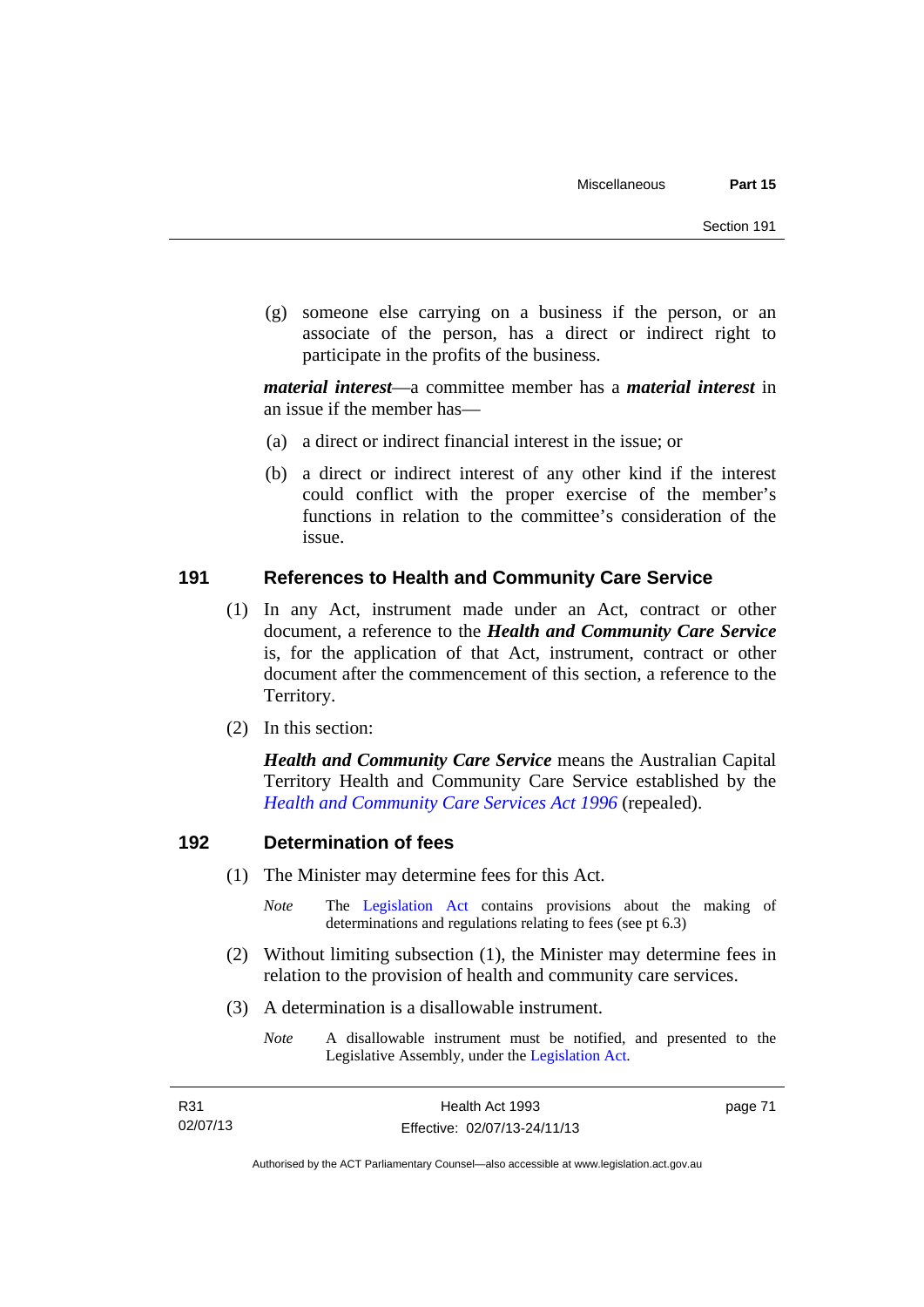Section 193

- (4) A determination may adopt a Commonwealth law or a health benefits agreement (or a provision of a Commonwealth law or health benefits agreement) as in force from time to time.
	- *Note 1* The text of an applied, adopted or incorporated law or instrument, whether applied as in force from time to time or at a particular time, is taken to be a notifiable instrument if the operation of the [Legislation](http://www.legislation.act.gov.au/a/2001-14)  [Act](http://www.legislation.act.gov.au/a/2001-14), s 47 (5) or (6) is not disapplied (see s 47 (7)).
	- *Note 2* A notifiable instrument must be notified under the [Legislation Act](http://www.legislation.act.gov.au/a/2001-14).
- (5) In this section:

*Commonwealth law* means a Commonwealth Act, or any regulations, rules, ordinance or disallowable instrument under a Commonwealth Act.

*disallowable instrument*, for a Commonwealth Act, means a disallowable instrument under the *[Acts Interpretation Act 1901](http://www.comlaw.gov.au/Details/C2012C00001)* (Cwlth), section 46A.

*health benefits agreement* means an agreement between the Territory and an entity that provides health benefits to contributors of a health benefits fund conducted by the entity.

# **193 Payment of fees and interest**

- (1) A fee is payable to the Territory on or before the payment date.
- (2) If an amount for a fee remains unpaid after the payment date, in addition to that amount, interest calculated on the aggregate amount at the rate determined by the Minister is payable to the Territory in relation to every month or part of a month that the aggregate amount remains unpaid.
- (3) A determination is a disallowable instrument.
	- *Note* A disallowable instrument must be notified, and presented to the Legislative Assembly, under the [Legislation Act.](http://www.legislation.act.gov.au/a/2001-14)

Authorised by the ACT Parliamentary Counsel—also accessible at www.legislation.act.gov.au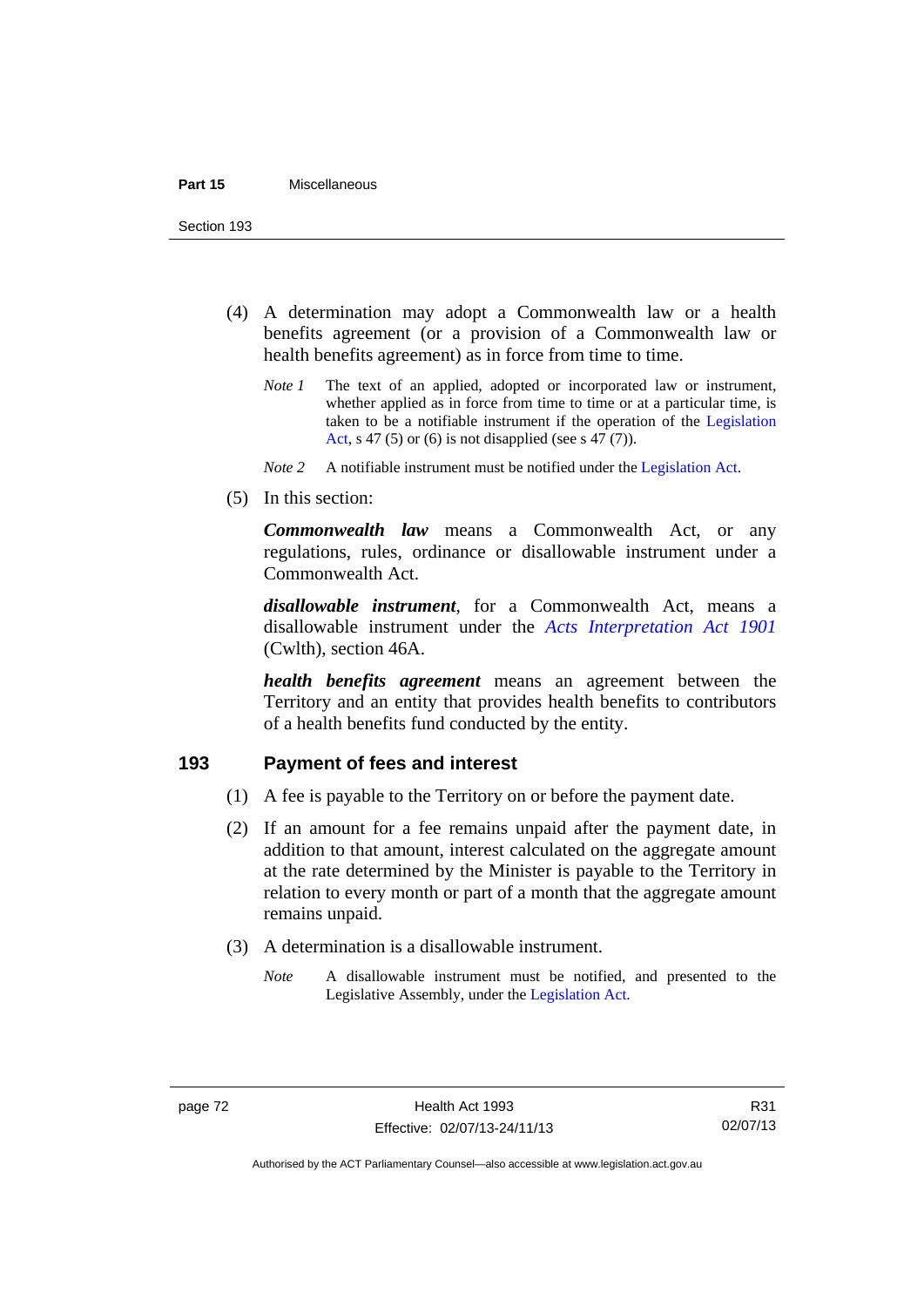(4) In this section:

*aggregate amount*, for a month, means the total of—

- (a) the amount of the fee; and
- (b) the amount of interest;

remaining unpaid at the end of the previous month.

*payment date*, for a fee, means the 28th day after the day when the account for the fee was issued.

# **194 Approved forms**

- (1) The Minister may approve forms for this Act.
- (2) If the Minister approves a form for a particular purpose, the form must be used for that purpose.

*Note* For other provisions about forms, see [Legislation Act,](http://www.legislation.act.gov.au/a/2001-14) s 255.

(3) An approved form is a notifiable instrument.

*Note* A notifiable instrument must be notified under the [Legislation Act](http://www.legislation.act.gov.au/a/2001-14).

# **195 Regulations about nurse practitioners**

- (1) The regulations may make provision in relation to nurse practitioner positions and the scopes of practice for nurse practitioner positions.
- (2) In this section:

*nurse practitioner position* means a position approved under the regulations as a nurse practitioner position.

*position* means a position (however described) in the public or private sector, whether or not the occupant is an employee.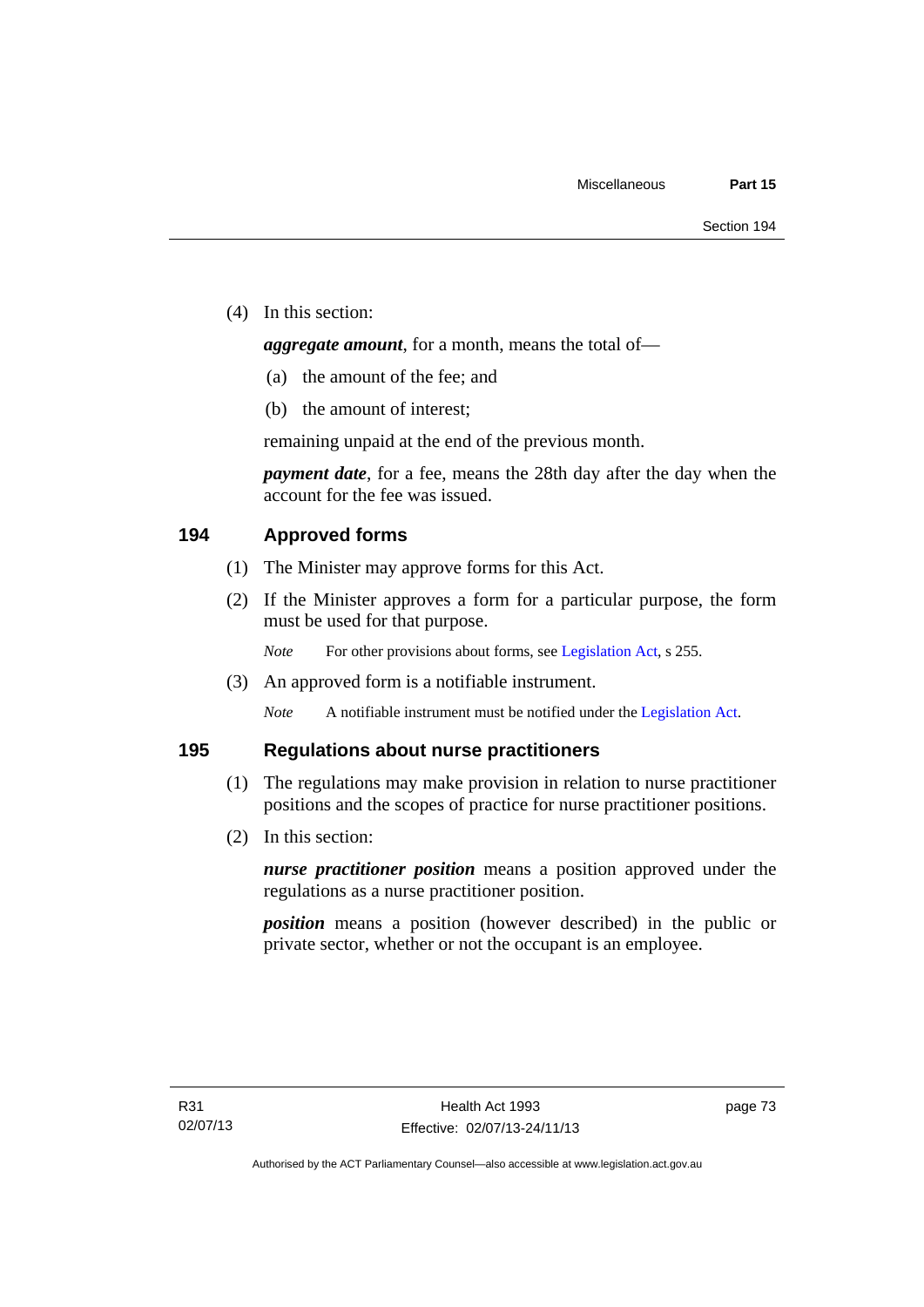## **Part 15** Miscellaneous

Section 196

*scope of practice*, for a nurse practitioner position, means the manner in which the nurse practitioner who occupies the position may practise as a nurse practitioner, including, for example, the aspects of practice that the nurse practitioner may perform as a nurse practitioner.

## **Examples for def** *scope of practice*

- 1 prescribing particular medication
- 2 referring patients to other health care professionals
- 3 ordering particular diagnostic investigations
- *Note* An example is part of the regulations, is not exhaustive and may extend, but does not limit, the meaning of the provision in which it appears (see [Legislation Act,](http://www.legislation.act.gov.au/a/2001-14) s 126 and s 132).

# **196 Regulation-making power**

The Executive may make regulations for this Act.

*Note* Regulations must be notified, and presented to the Legislative Assembly, under the [Legislation Act](http://www.legislation.act.gov.au/a/2001-14).

Authorised by the ACT Parliamentary Counsel—also accessible at www.legislation.act.gov.au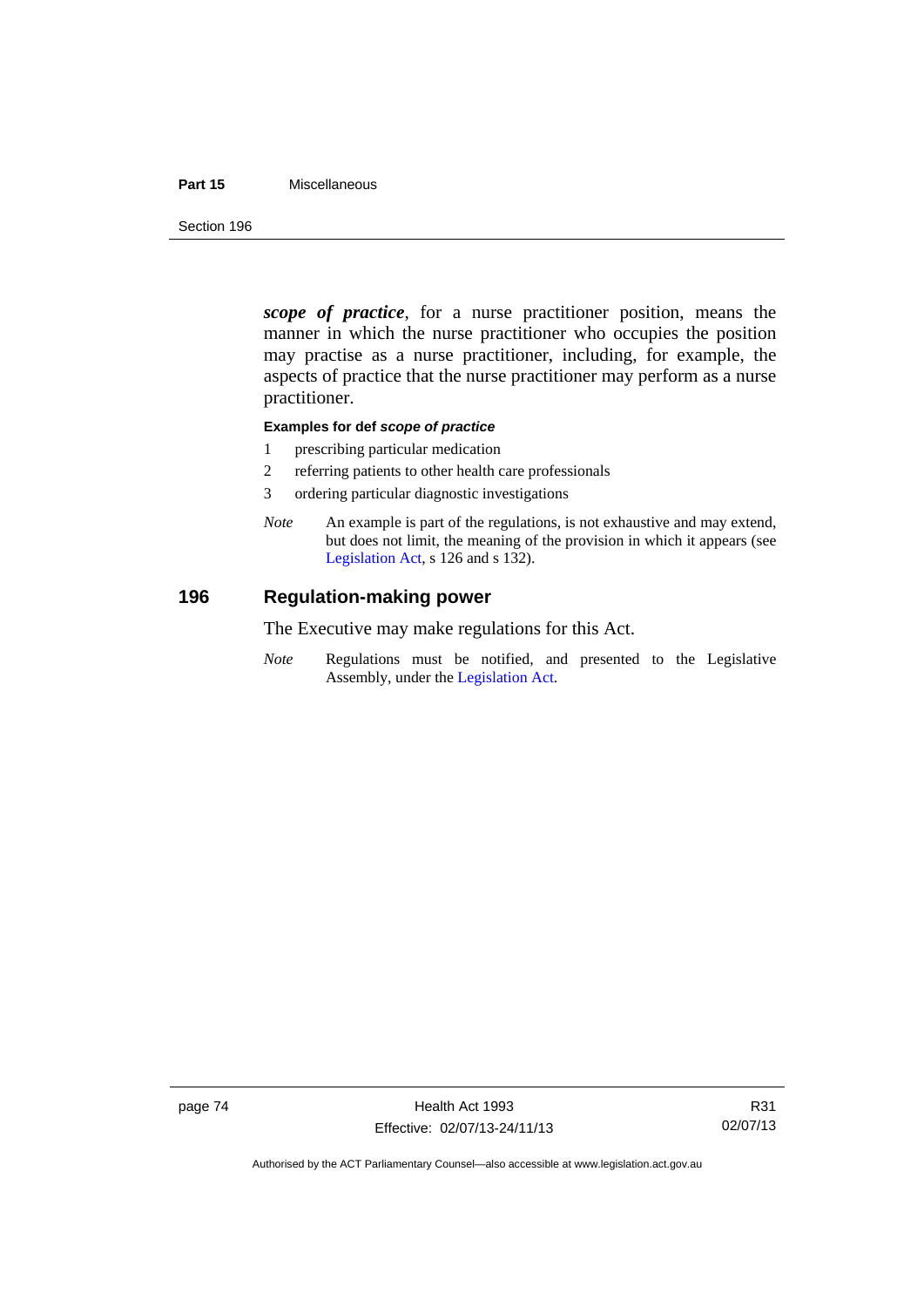# **Dictionary**

(see s 2)

- *Note 1* The [Legislation Act](http://www.legislation.act.gov.au/a/2001-14) contains definitions and other provisions relevant to this Act.
- *Note 2* For example, the [Legislation Act,](http://www.legislation.act.gov.au/a/2001-14) dict, pt 1 defines the following terms:
	- ACAT
	- Act
	- ACT
	- appoint
	- Commonwealth
	- Coroner's Court
	- director-general (see s 163)
	- entity
	- exercise
	- function
	- health practitioner
	- in relation to
	- interest
	- make
	- pharmacist
	- proceeding
	- sitting day
	- territory authority
	- territory law
	- the Territory
	- tribunal.

*abortion*, for part 6 (Abortions)—see section 80.

*authorised representative*, for part 7 (VMO service contracts)—see section 100.

page 75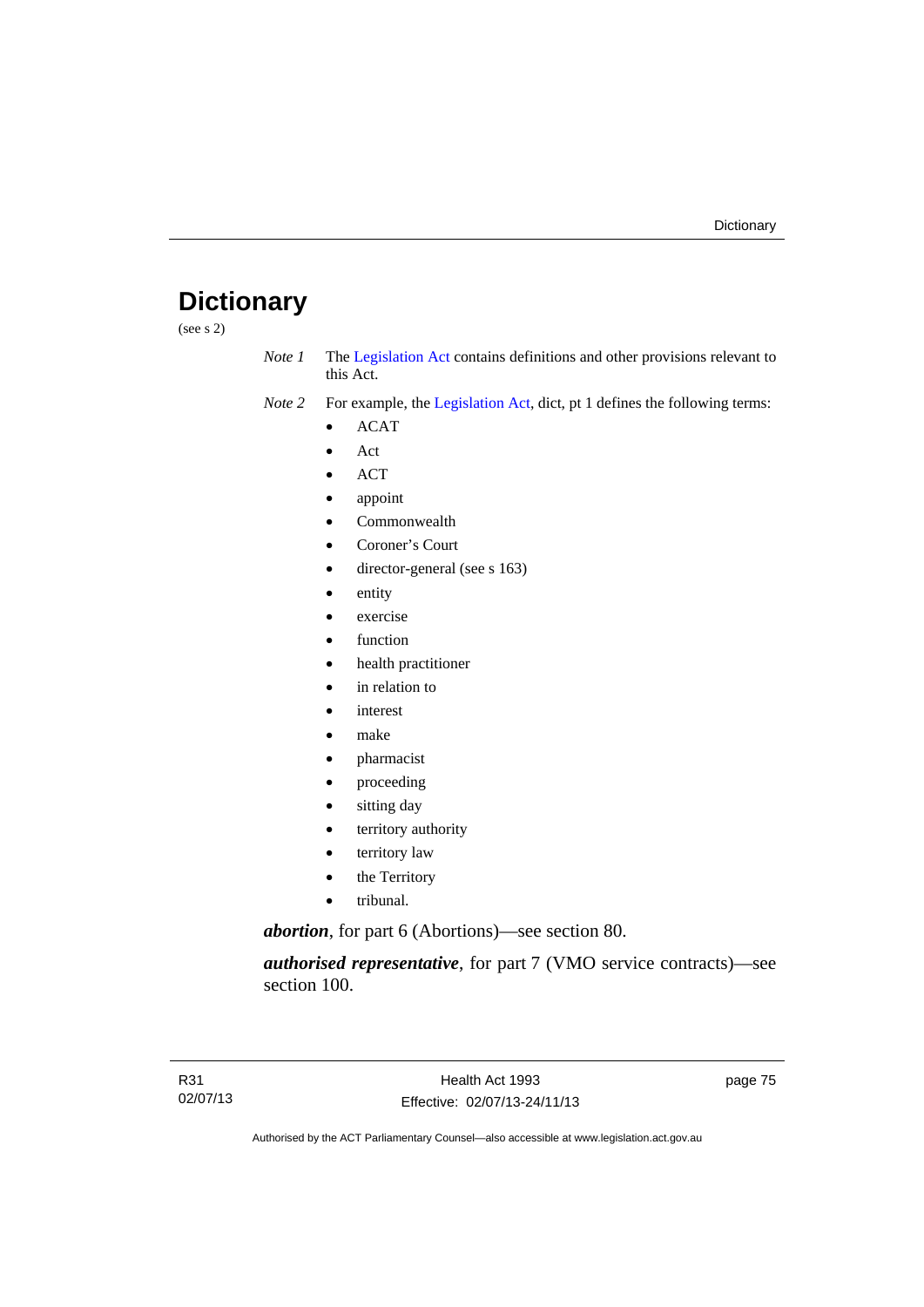# *CEO*—

- (a) of a health facility, for part 4 (Quality assurance)—see section 22; and
- (b) of a health professional organisation, for part 4 (Quality assurance)—see section 23; and
- (c) of a health facility, for part 5 (Reviewing scope of clinical practice)—see section 53.

*chief executive officer, Calvary* means the person engaged to exercise the functions of the position of chief executive officer (however described) of Calvary Health Care ACT Limited (Public Division) under the rules of Calvary Health Care ACT Limited.

*community pharmacy*, for part 9 (Pharmacists and pharmacy premises)—see section 128.

*core conditions*, for part 7 (VMO service contracts)—see section 100.

*council* means the Local Hospital Network Council established under section 13.

*day hospital* means a facility where a person is admitted for surgical or medical treatment and discharged on the same day.

*dental technical work* means work involving the making, altering, repairing or maintaining of dental prosthetic appliances.

#### **Example—dental technical work**

shade-taking for dental prosthetic appliances

*Note* An example is part of the Act, is not exhaustive and may extend, but does not limit, the meaning of the provision in which it appears (see [Legislation Act,](http://www.legislation.act.gov.au/a/2001-14) s 126 and s 132).

R31 02/07/13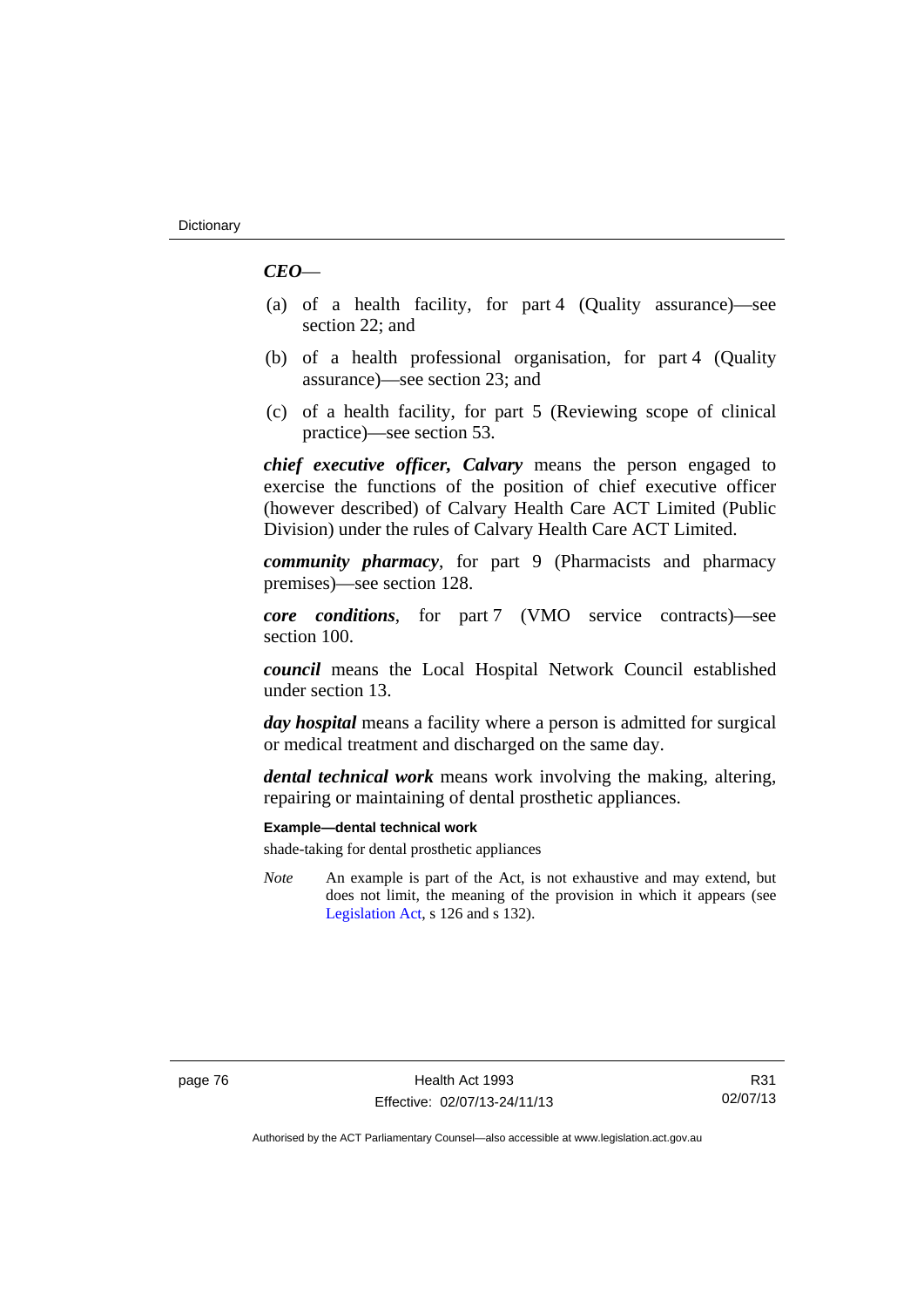*dental technician* means a person who does dental technical work and either—

- (a) is a graduate of a course of education in dental technical work accredited by the Council of Regulating Authorities for Dental Technicians and Dental Prosthetists (*CORA*); or
- $(b)$  has—
	- (i) completed a course of education or training in dental prosthetic work outside Australia that is accredited by CORA; and
	- (ii) passed an exam in dental prosthetic work accredited by CORA.

*dentist*, for a health facility, for part 5 (Reviewing scope of clinical practice)—see section 52.

*divulge*, for part 8 (Secrecy)—see section 121.

*doctor*, for a health facility, for part 5 (Reviewing scope of clinical practice)—see section 52.

*engage* in conduct means—

- (a) do an act; or
- (b) omit to do an act.

*entity*, for part 7 (VMO service contracts)—see section 100.

*health board* means—

- (a) a national board under the *[Health Practitioner Regulation](http://www.legislation.act.gov.au/a/db_39269/default.asp)  [National Law \(ACT\)](http://www.legislation.act.gov.au/a/db_39269/default.asp)*; or
- (b) a health profession board under the *[Health Professionals](http://www.legislation.act.gov.au/a/2004-38)  [Act 2004](http://www.legislation.act.gov.au/a/2004-38)*.

*health facility*—see section 6.

*health facility QAC*, for a health facility, for part 4 (Quality assurance)—see section 20.

page 77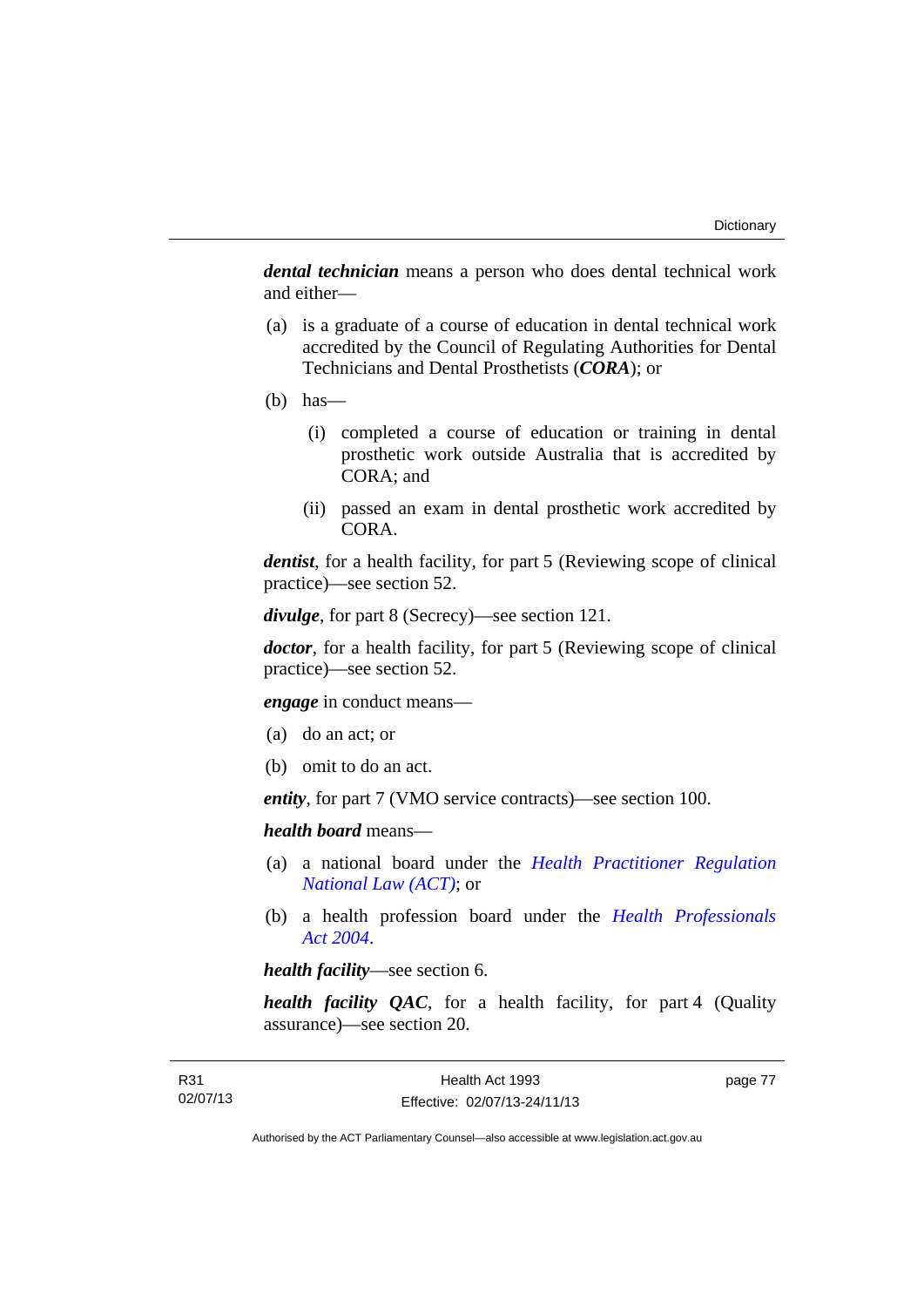*health professional organisation*, for part 4 (Quality assurance) see section 21.

*health professional organisation QAC*, for a health professional organisation, for part 4 (Quality assurance)—see section 20.

*health service*—see section 5.

*health service provider*—see section 7.

*health service report*, for part 4 (Quality assurance)—see section 38.

*hospital*, for part 5 (Reviewing scope of clinical practice)—see section 50.

*information holder*, for part 8 (Secrecy)—see section 122.

*local hospital network*—see section 8.

*ministerial report*, for part 4 (Quality assurance)—section 41.

*negotiating agent*, for part 7 (VMO service contracts)—see section 100.

*negotiating period*, for part 7 (VMO service contracts)—see section 103 (2).

*practice corporation*, for part 7 (VMO service contracts)—see section 100.

*protected information*, for part 8 (Secrecy)—see section 123.

*quality assurance committee*—see section 24.

*review*, in relation to the scope of clinical practice, for part 5 (Reviewing scope of clinical practice)—see section 55.

*scope of clinical practice*, of a doctor or dentist, for a health facility, for part 5 (Reviewing scope of clinical practice)—see section 54.

*scope of clinical practice committee*—see section 51.

*scope of clinical practice executive decision notice*, for part 5 (Reviewing scope of clinical practice)—see section 70.

R31 02/07/13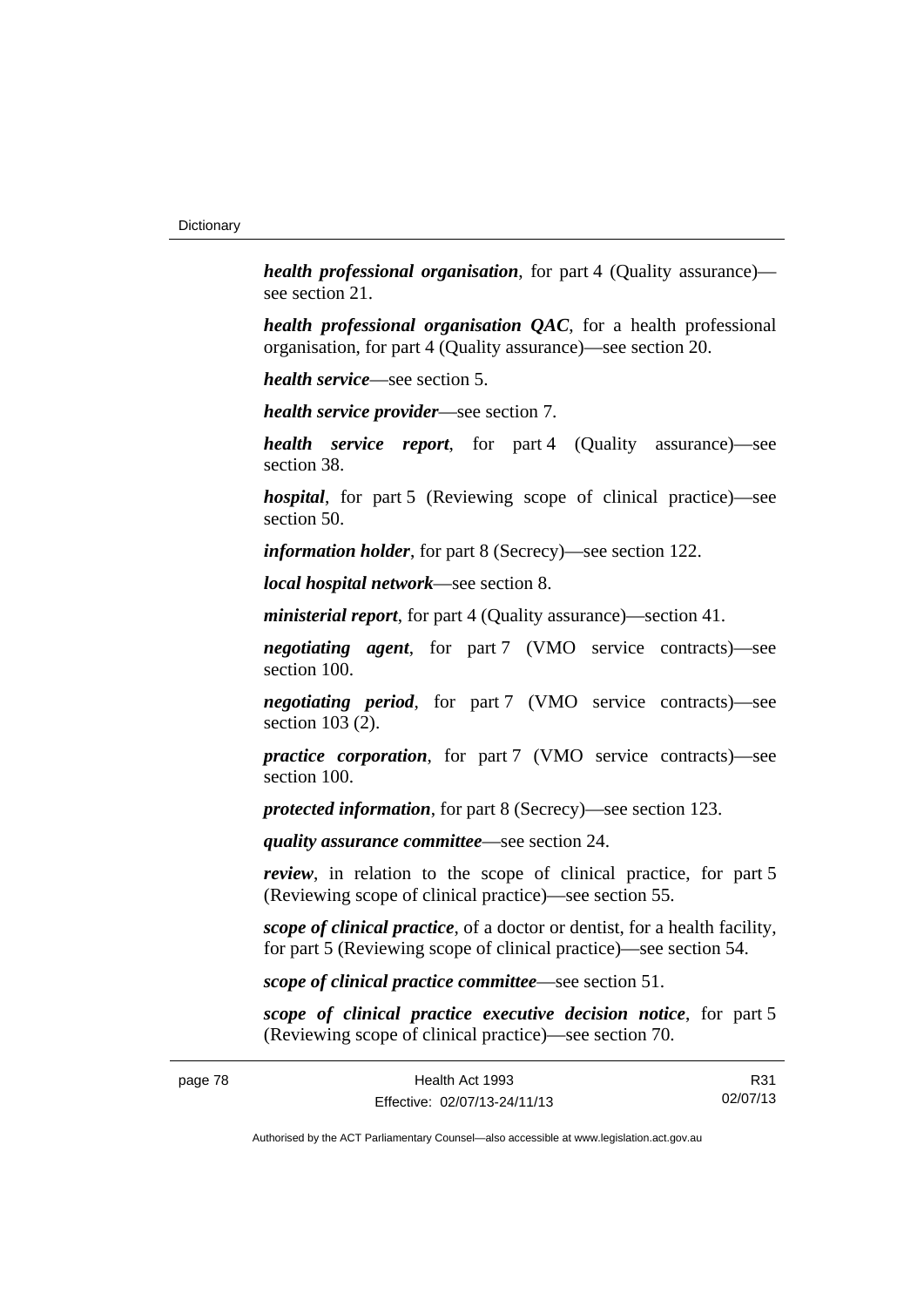*scope of clinical practice report*, for part 5 (Reviewing scope of clinical practice)—see section 67.

*sensitive information*—see section 124.

*service contract*, for part 7 (VMO service contracts)—see section 100.

*special purpose QAC*, for part 4 (Quality assurance), for a purpose stated in the approval—see section 20.

*VMO*, or visiting medical officer, for part 7 (VMO service contracts)—see section 100.

Health Act 1993 Effective: 02/07/13-24/11/13 page 79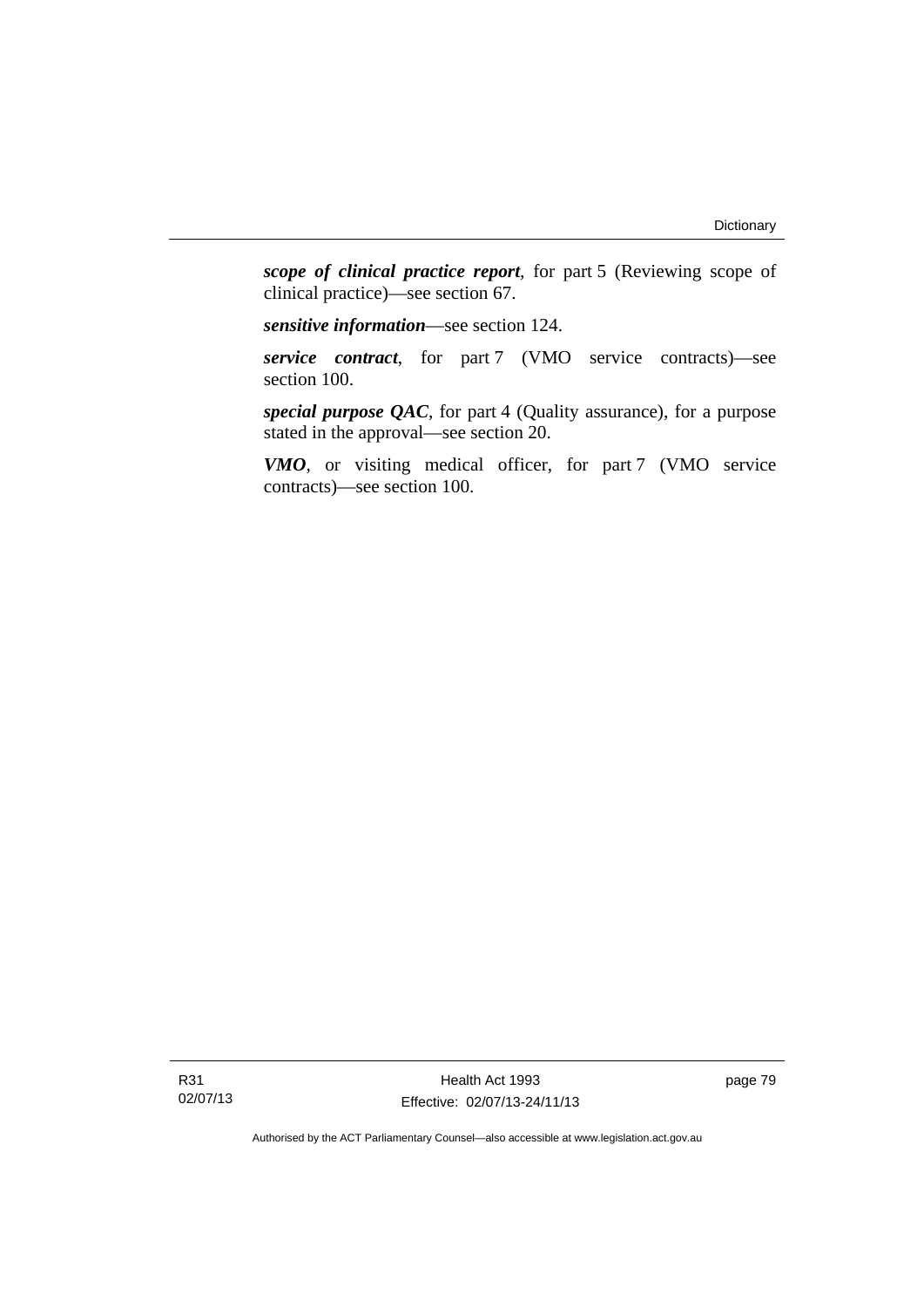1 About the endnotes

# **Endnotes**

# **1 About the endnotes**

Amending and modifying laws are annotated in the legislation history and the amendment history. Current modifications are not included in the republished law but are set out in the endnotes.

Not all editorial amendments made under the *[Legislation Act 2001](http://www.legislation.act.gov.au/a/2001-14)*, part 11.3 are annotated in the amendment history. Full details of any amendments can be obtained from the Parliamentary Counsel's Office.

Uncommenced amending laws are not included in the republished law. The details of these laws are underlined in the legislation history. Uncommenced expiries are underlined in the legislation history and amendment history.

If all the provisions of the law have been renumbered, a table of renumbered provisions gives details of previous and current numbering.

The endnotes also include a table of earlier republications.

| $A = Act$                                    | NI = Notifiable instrument                  |
|----------------------------------------------|---------------------------------------------|
| $AF =$ Approved form                         | $o = order$                                 |
| $am = amended$                               | $om = omitted/repealed$                     |
| $amdt = amendment$                           | $ord = ordinance$                           |
| $AR = Assembly$ resolution                   | $orig = original$                           |
| $ch = chapter$                               | $par = paragraph/subparagraph$              |
| $CN =$ Commencement notice                   | $pres = present$                            |
| $def = definition$                           | $prev = previous$                           |
| $DI = Disallowable instrument$               | $(\text{prev}) = \text{previously}$         |
| $dict = dictionary$                          | $pt = part$                                 |
| $disallowed = disallowed by the Legislative$ | $r = rule/subrule$                          |
| Assembly                                     | $reloc = relocated$                         |
| $div = division$                             | $renum = renumbered$                        |
| $exp = expires/expired$                      | $R[X]$ = Republication No                   |
| $Gaz = gazette$                              | $RI = reissue$                              |
| $hdg = heading$                              | $s = section/subsection$                    |
| $IA = Interpretation Act 1967$               | $sch = schedule$                            |
| $ins = inserted/added$                       | $sdiv = subdivision$                        |
| $LA =$ Legislation Act 2001                  | $SL = Subordinate$ law                      |
| $LR =$ legislation register                  | $sub =$ substituted                         |
| LRA = Legislation (Republication) Act 1996   | underlining $=$ whole or part not commenced |
| $mod = modified/modification$                | or to be expired                            |

# **2 Abbreviation key**

page 80 Health Act 1993 Effective: 02/07/13-24/11/13

R31 02/07/13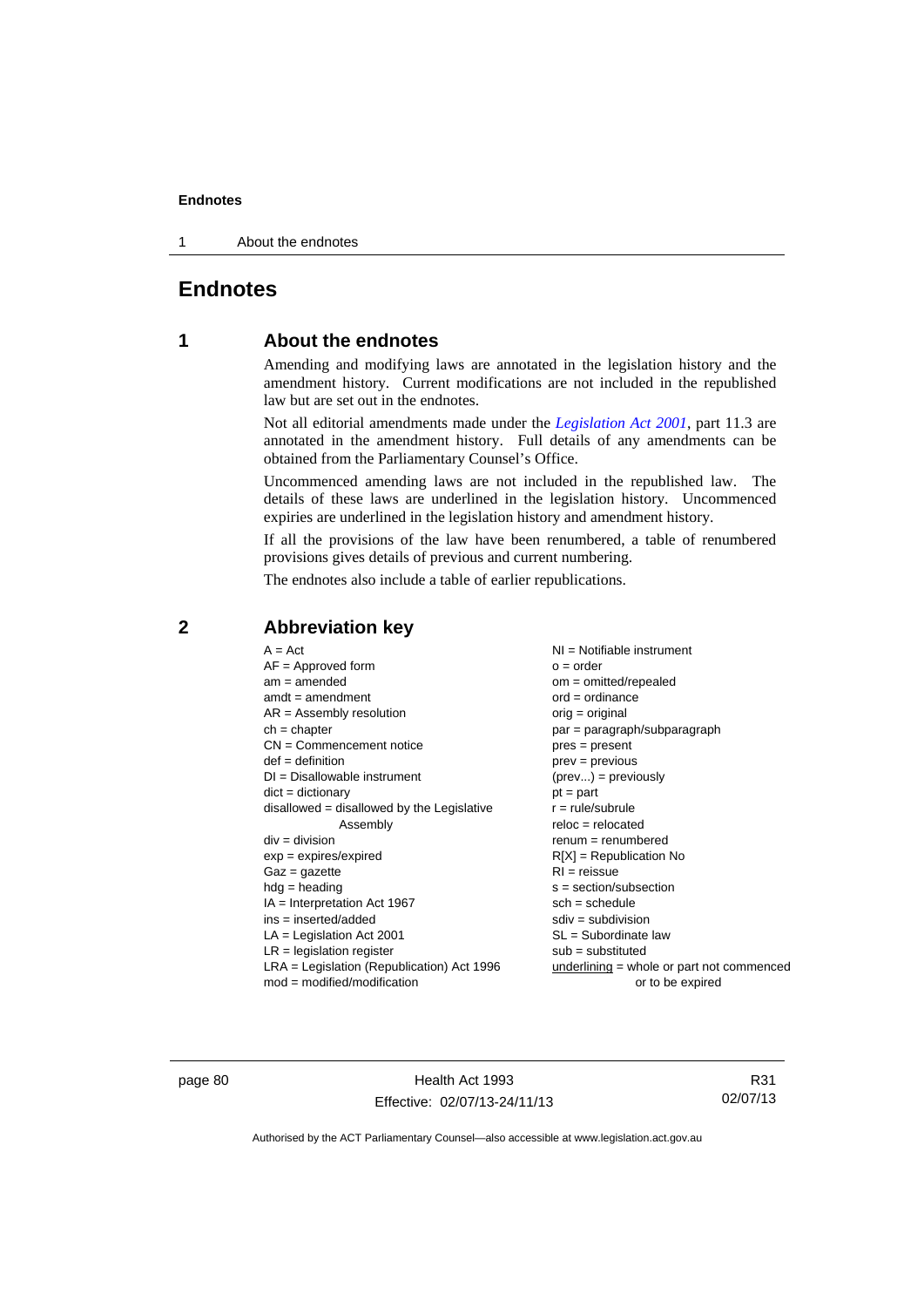# **3 Legislation history**

#### **Health Act 1993 A1993-13**

notified 1 March 1993 [\(Gaz 1993 No S23\)](http://www.legislation.act.gov.au/gaz/1993-S23/default.asp) commenced 1 March 1993 (s 2)

as amended by

#### **[Health \(Amendment\) Act 1994](http://www.legislation.act.gov.au/a/1994-23) A1994-23**

notified 20 May 1994 ([Gaz 1994 No S87](http://www.legislation.act.gov.au/gaz/1994-S87/default.asp)) commenced 20 May 1994 (s 2)

### **[Public Sector Management \(Consequential and Transitional](http://www.legislation.act.gov.au/a/1994-38)  [Provisions\) Act 1994](http://www.legislation.act.gov.au/a/1994-38) A1994-38 sch 1 pt 44**

notified 30 June 1994 ([Gaz 1994 No S121\)](http://www.legislation.act.gov.au/gaz/1994-S121/default.asp)

s 1, s 2 commenced 30 June 1994 (s 2 (1))

sch 1 pt 44 commenced 1 July 1994 (s 2 (2) and [Gaz 1994 No S142\)](http://www.legislation.act.gov.au/gaz/1994-S142/default.asp)

## **[Administrative Appeals \(Consequential Amendments\) Act 1994](http://www.legislation.act.gov.au/a/1994-60) A1994-60 sch 1**

notified 11 October 1994 ([Gaz 1994 No S197\)](http://www.legislation.act.gov.au/gaz/1994-S197/default.asp) s 1, s 2 commenced 11 October 1994 (s 2 (1)) sch 1 commenced 14 November 1994 (s 2 (2) and see [Gaz 1994](http://www.legislation.act.gov.au/gaz/1994-S250/default.asp)  [No S250\)](http://www.legislation.act.gov.au/gaz/1994-S250/default.asp)

## **[Health and Community Care Services \(Consequential Provisions\)](http://www.legislation.act.gov.au/a/1996-35)  [Act 1996](http://www.legislation.act.gov.au/a/1996-35) A1996-35 sch**

notified 1 July 1996 [\(Gaz 1996 No S130](http://www.legislation.act.gov.au/gaz/1996-S130/default.asp)) commenced 1 July 1996 (s 2)

**[Health \(Amendment\) Act 1998](http://www.legislation.act.gov.au/a/1998-50) A1998-50** 

notified 16 November 1998 [\(Gaz 1998 No S205](http://www.legislation.act.gov.au/gaz/1998-S205/default.asp)) commenced 16 November 1998 (s 2)

## **[Statute Law Revision \(Penalties\) Act 1998](http://www.legislation.act.gov.au/a/1998-54) A1998-54 sch**

notified 27 November 1998 [\(Gaz 1998 No S207](http://www.legislation.act.gov.au/gaz/1998-S207/default.asp)) s 1, s 2 commenced 27 November 1998 (s 2 (1)) sch commenced 9 December 1998 (s 2 (2) and [Gaz 1998 No 49\)](http://www.legislation.act.gov.au/gaz/1998-49/default.asp)

R31 02/07/13

Health Act 1993 Effective: 02/07/13-24/11/13 page 81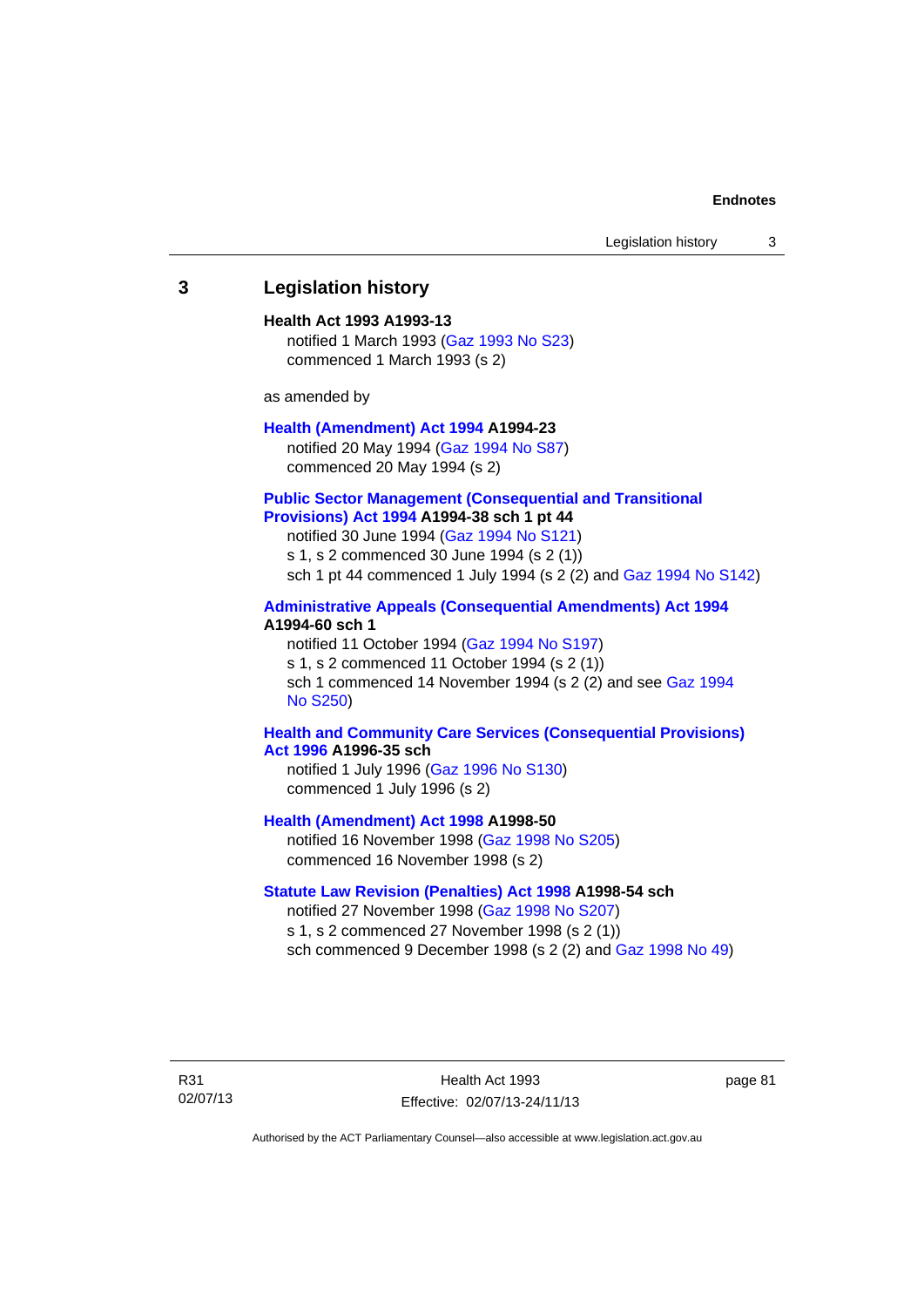| -3 | Legislation history |
|----|---------------------|
|----|---------------------|

| Legislation (Consequential Amendments) Act 2001 A2001-44 pt 175<br>notified 26 July 2001 (Gaz 2001 No 30)<br>s 1, s 2 commenced 26 July 2001 (IA s 10B)<br>pt 175 commenced 12 September 2001 (s 2 and see Gaz 2001<br><b>No S65)</b>                                                                          |
|----------------------------------------------------------------------------------------------------------------------------------------------------------------------------------------------------------------------------------------------------------------------------------------------------------------|
| Statute Law Amendment Act 2001 (No 2) 2001 No 56 pt 1.3<br>notified 5 September 2001 (Gaz 2001 No S65)<br>s 1, s 2 commenced 5 September 2001 (IA s 10B)<br>amdts 1.3-1.8, 1.10-1.13, 1.15, 1.16, 1.17, 1.35 commenced<br>12 September 2001 (s 2 (2))<br>pt 1.3 remainder commenced 5 September 2001 (s 2 (1)) |
| <b>Health and Community Care Services (Repeal and Consequential</b><br>Amendments) Act 2002 A2002-47 pt 1.2<br>notified LR 20 December 2002<br>s 1, s 2 commenced 20 December 2002 (LA s 75 (1))<br>pt 1.2 commenced 31 December 2002 (s 2)                                                                    |
| Statute Law Amendment Act 2003 A2003-41 sch 1 pt 1.1<br>notified LR 11 September 2003<br>s 1, s 2 commenced 11 September 2003 (LA s 75 (1))<br>sch 1 pt 1.1 commenced 9 October 2003 (s 2 (1))                                                                                                                 |
| Health Amendment Act 2003 A2003-43<br>notified LR 29 September 2003<br>s 1, s 2 commenced 29 September 2003 (LA s 75 (1))<br>remainder commenced 30 September 2003 (s 2)                                                                                                                                       |
| <b>Nurse Practitioners Legislation Amendment Act 2004 A2004-10 pt 2</b><br>notified LR 19 March 2004<br>s 1, s 2 commenced 19 March 2004 (LA s 75 (1))<br>pt 2 commenced 27 May 2004 (s 2 and CN2004-9)                                                                                                        |
| <b>Health Professionals Legislation Amendment Act 2004 A2004-39</b><br>sch 1 pt 1.3<br>notified LR 8 July 2004<br>s 1, s 2 commenced 8 July 2004 (LA s 75 (1))<br>sch 1 pt 1.3 commenced 7 July 2005 (s 2 and see Health Professionals<br>Act 2004 A2004-38, s 2 and CN2005-11)                                |

page 82 Health Act 1993 Effective: 02/07/13-24/11/13

R31 02/07/13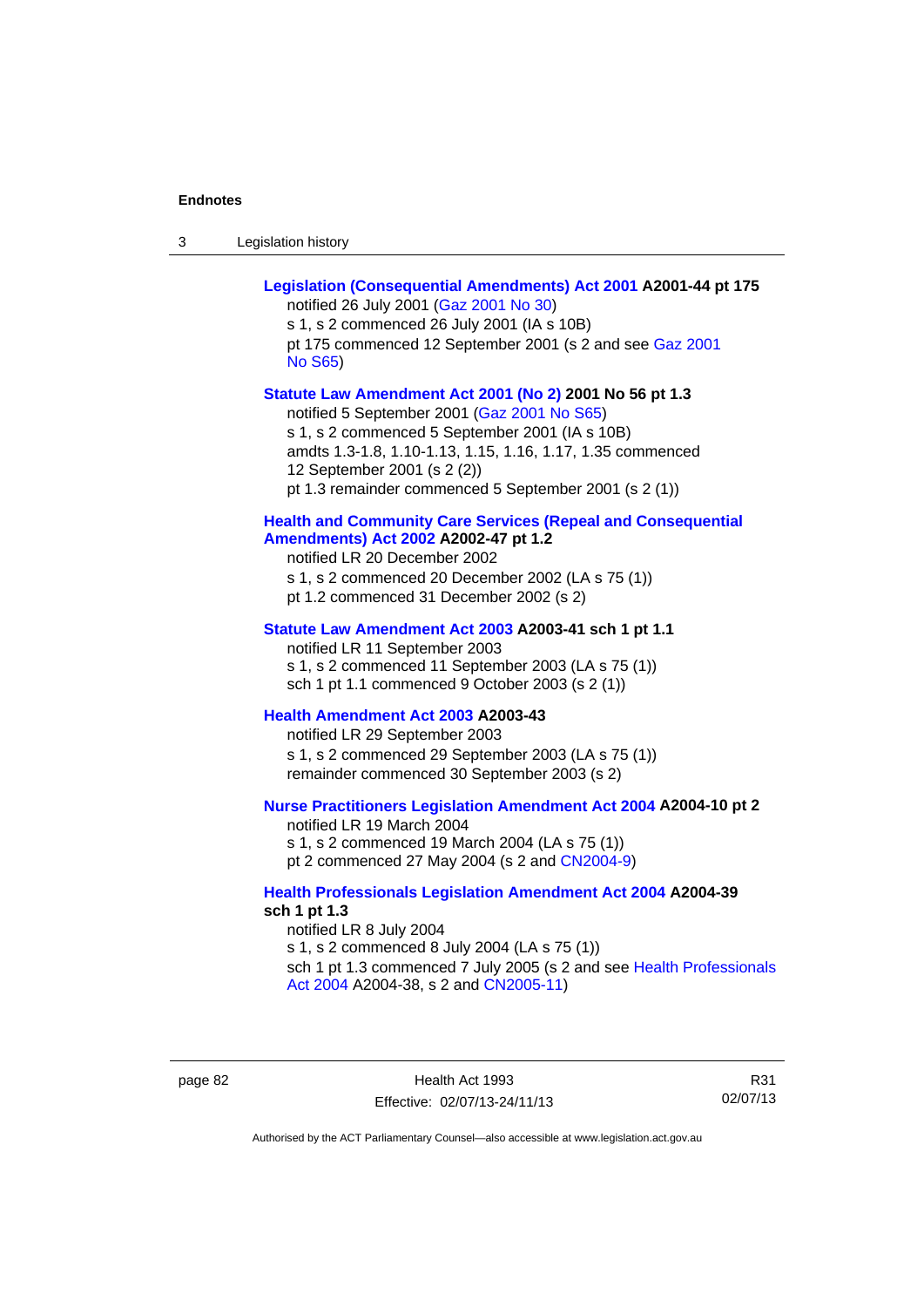#### **[Health Legislation Amendment Act 2005](http://www.legislation.act.gov.au/a/2005-28) A2005-28 amdt 1.70**

notified LR 6 July 2005 s 1, s 2 commenced 6 July 2005 (LA s 75 (1)) amdt 1.70 commenced 7 July 2005 (s 2)

#### **[Criminal Code Harmonisation Act 2005](http://www.legislation.act.gov.au/a/2005-54) A2005-54 sch 1 pt 1.24**

notified LR 27 October 2005 s 1, s 2 commenced 27 October 2005 (LA s 75 (1)) sch 1 pt 1.24 commenced 24 November 2005 (s 2)

## **[Statute Law Amendment Act 2005 \(No 2\)](http://www.legislation.act.gov.au/a/2005-62) A2005-62 sch 3 pt 3.10**

notified LR 21 December 2005 s 1, s 2 commenced 21 December 2005 (LA s 75 (1)) sch 3 pt 3.10 commenced 11 January 2006 (s 2 (1))

#### **[Health Legislation Amendment Act 2006](http://www.legislation.act.gov.au/a/2006-27) A2006-27 pt 2, sch 1**

notified LR 14 June 2006 s 1, s 2 commenced 14 June 2006 (LA s 75 (1)) pt 2, sch 1 commenced 14 December 2006 (s 2 and LA s 79)

# **[Health Legislation Amendment Act 2006 \(No 2\)](http://www.legislation.act.gov.au/a/2006-46) A2006-46 sch 2 pt 2.8**  notified LR 17 November 2006

s 1, s 2 commenced 17 November 2006 (LA s 75 (1)) sch 2 pt 2.8 commenced 18 November 2006 (s 2 (2))

### **[Statute Law Amendment Act 2007 \(No 2\)](http://www.legislation.act.gov.au/a/2007-16) A2007-16 sch 3 pt 3.18**

notified LR 20 June 2007 s 1, s 2 taken to have commenced 12 April 2007 (LA s 75 (2)) sch 3 pt 3.18 commenced 11 July 2007 (s 2 (1))

### **[Medicines, Poisons and Therapeutic Goods Act 2008](http://www.legislation.act.gov.au/a/2008-26) A2008-26 sch 2 pt 2.12**

notified LR 14 August 2008 s 1, s 2 commenced 14 August 2008 (LA s 75 (1)) sch 2 pt 2.12 commenced 14 February 2009 (s 2 and LA s 79)

## **[ACT Civil and Administrative Tribunal Legislation Amendment](http://www.legislation.act.gov.au/a/2008-37)  [Act 2008 \(No 2\)](http://www.legislation.act.gov.au/a/2008-37) A2008-37 sch 1 pt 1.53**

notified LR 4 September 2008

s 1, s 2 commenced 4 September 2008 (LA s 75 (1)) sch 1 pt 1.53 commenced 2 February 2009 (s 2 (1) and see [ACT Civil](http://www.legislation.act.gov.au/a/2008-35)  [and Administrative Tribunal Act 2008](http://www.legislation.act.gov.au/a/2008-35) A2008-35, s 2 (1) and [CN2009-2](http://www.legislation.act.gov.au/cn/2009-2/default.asp))

R31 02/07/13 page 83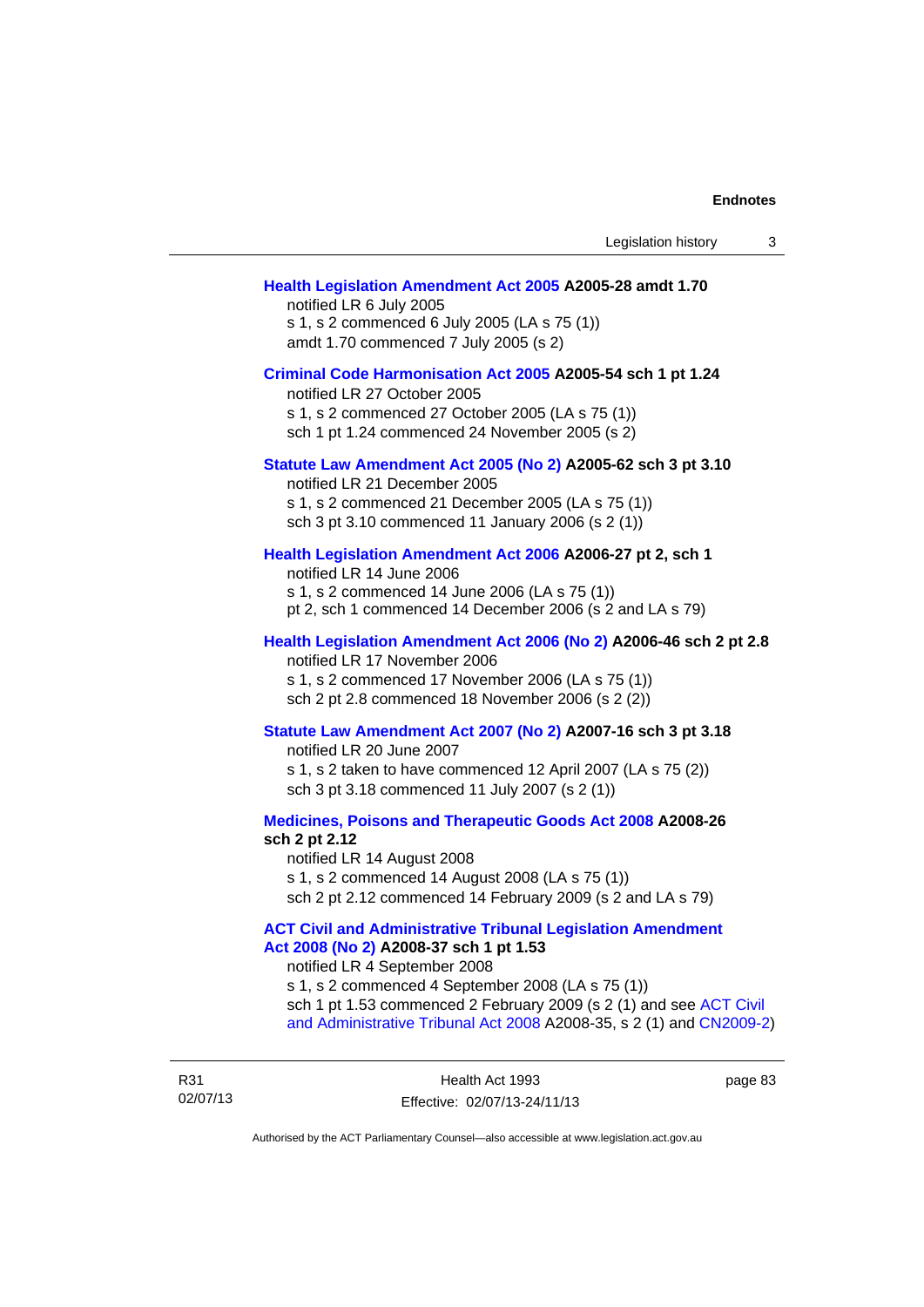3 Legislation history

# **[Health Practitioner Regulation National Law \(ACT\) Act 2010](http://www.legislation.act.gov.au/a/2010-10) A2010-10 sch 2 pt 2.7**

notified LR 31 March 2010 s 1, s 2 commenced 31 March 2010 (LA s 75 (1)) sch 2 pt 2.7 commenced 1 July 2010 (s 2 (1) (a))

as modified by

## **[Health Practitioner Regulation National Law \(ACT\) \(Transitional](http://www.legislation.act.gov.au/sl/2010-39)  [Provisions\) Regulation 2010 \(No 2\)](http://www.legislation.act.gov.au/sl/2010-39) SL2010-39 s 3 and sch 1**

notified LR 11 October 2010

s 1, s 2 commenced 11 October 2010 (LA s 75 (1))

s 3 and sch 1 commenced 12 October 2010 (s 2*)*

as amended by

#### **[Fair Trading \(Australian Consumer Law\) Amendment Act 2010](http://www.legislation.act.gov.au/a/2010-54) A2010-54 sch 3 pt 3.11**

notified LR 16 December 2010 s 1, s 2 commenced 16 December 2010 (LA s 75 (1)) sch 3 pt 3.11 commenced 1 January 2011 (s 2 (1))

#### **[Statute Law Amendment Act 2011](http://www.legislation.act.gov.au/a/2011-3) A2011-3 sch 3 pt 3.22**

notified LR 22 February 2011 s 1, s 2 commenced 22 February 2011 (LA s 75 (1)) sch 3 pt 3.22 commenced 1 March 2011 (s 2)

# **[Health Amendment Act 2011](http://www.legislation.act.gov.au/a/2011-11) A2011-11**

notified LR 12 April 2011 s 1, s 2 commenced 12 April 2011 (LA s 75 (1)) s 4, s 5 commenced 1 July 2011 (s 2 (2)) remainder commenced 13 April 2011 (s 2 (1))

# **[Administrative \(One ACT Public Service Miscellaneous Amendments\)](http://www.legislation.act.gov.au/a/2011-22)**

**[Act 2011](http://www.legislation.act.gov.au/a/2011-22) A2011-22 sch 1 pt 1.76**  notified LR 30 June 2011 s 1, s 2 commenced 30 June 2011 (LA s 75 (1)) sch 1 pt 1.76 commenced 1 July 2011 (s 2 (1))

page 84 Health Act 1993 Effective: 02/07/13-24/11/13

R31 02/07/13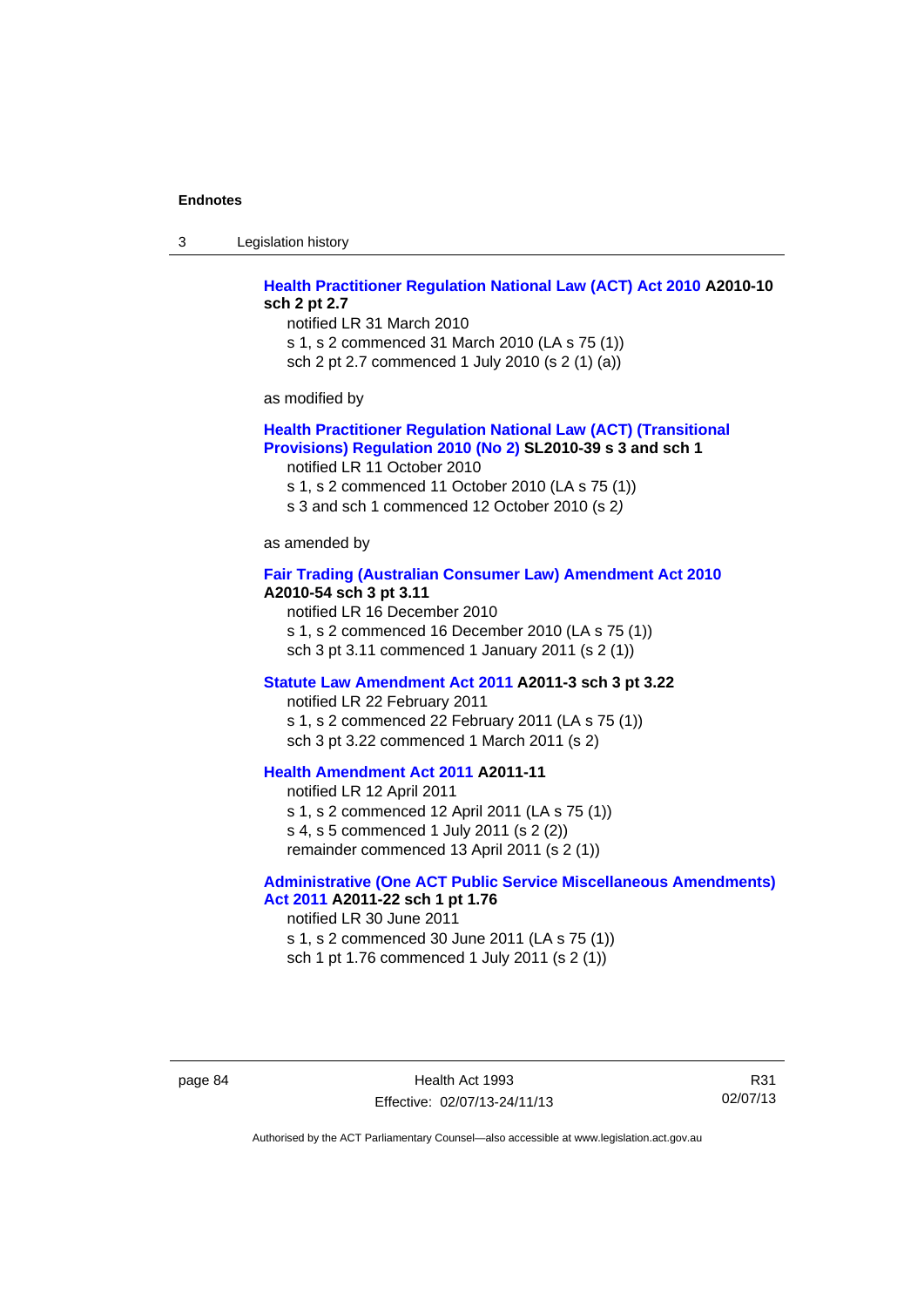Legislation history 3

## **[Statute Law Amendment Act 2011 \(No 2\)](http://www.legislation.act.gov.au/a/2011-28) A2011-28 sch 3 pt 3.18**

notified LR 31 August 2011 s 1, s 2 commenced 31 August 2011 (LA s 75 (1)) sch 3 pt 3.18 commenced 21 September 2011 (s 2 (1))

## **[Statute Law Amendment Act 2013](http://www.legislation.act.gov.au/a/2013-19) A2013-19 sch 1 pt 1.1**  notified LR 24 May 2013

s 1, s 2 commenced 24 May 2013 (LA s 75 (1)) sch 1 pt 1.1 commenced 14 June 2013 (s 2)

R31 02/07/13

Health Act 1993 Effective: 02/07/13-24/11/13 page 85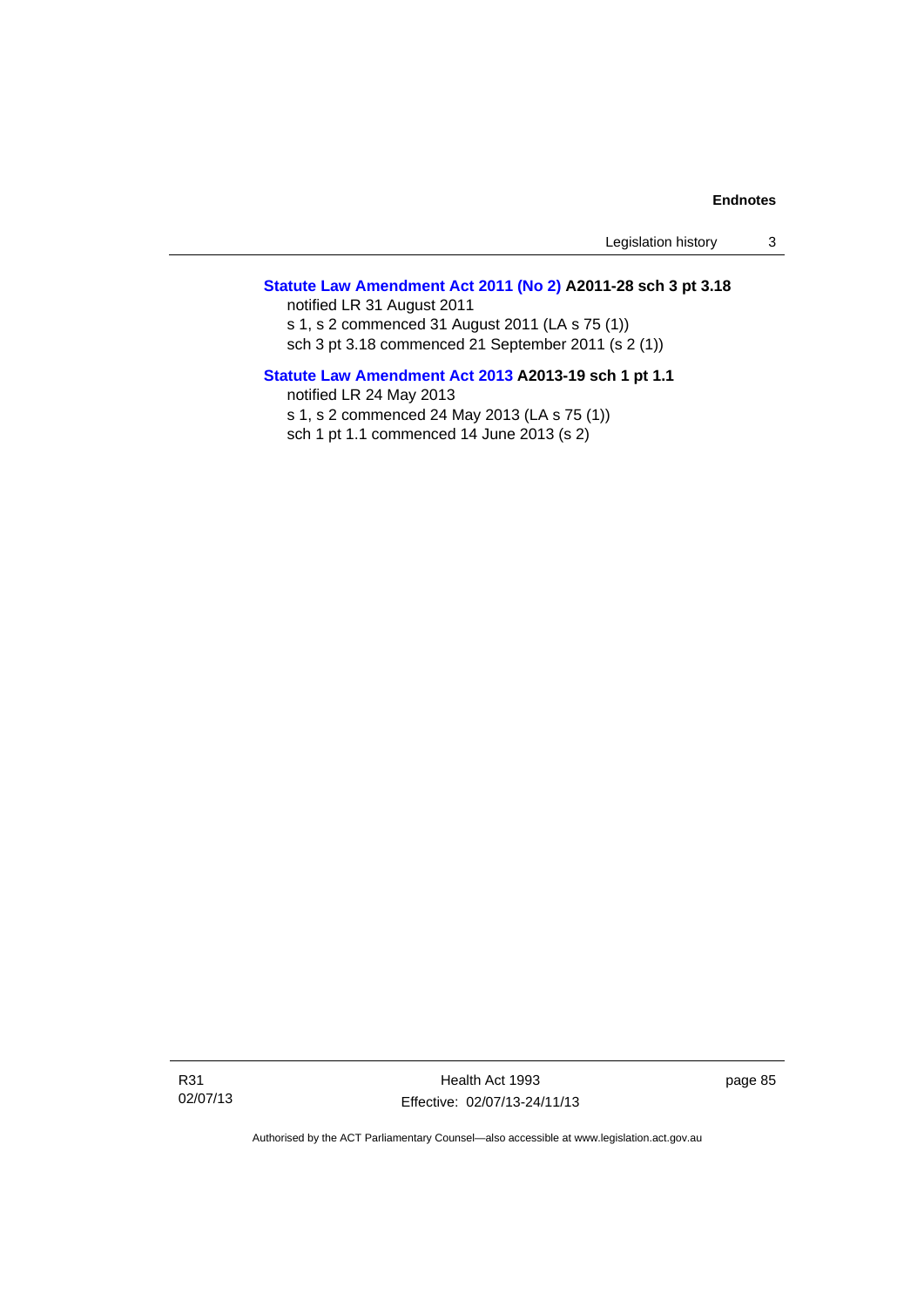| 4 | Amendment history |
|---|-------------------|
|---|-------------------|

# **4 Amendment history**

| Long title<br>long title                    | sub A1998-50 s 4<br>am A2002-47 amdt 1.10                                                                                                                                                                                                                                                               |
|---------------------------------------------|---------------------------------------------------------------------------------------------------------------------------------------------------------------------------------------------------------------------------------------------------------------------------------------------------------|
| Name of Act<br>s <sub>1</sub>               | sub A2001-56 amdt 1.3                                                                                                                                                                                                                                                                                   |
| <b>Dictionary</b><br>s <sub>2</sub>         | om A2001-44 amdt 1.2022<br>ins A2001-56 amdt 1.3<br>am A2006-27 s 4; A2010-10 amdt 2.27                                                                                                                                                                                                                 |
| <b>Notes</b><br>s <sub>3</sub>              | defs reloc to dict A2001-56 amdt 1.6<br>sub A2001-56 amdt 1.7                                                                                                                                                                                                                                           |
| s 3A                                        | Declaration of quality assurance activity<br>renum as s 4                                                                                                                                                                                                                                               |
| s <sub>4</sub>                              | Offences against Act-application of Criminal Code etc<br>orig s 4<br>renum as s 5 and then s 10<br>prev s 4<br>(prev s 3A) ins A2001-56 amdt 1.8<br>renum as s 4 R4 LA (see A2001-56 amdt 1.36)<br>om A2006-27 s 5<br>pres s 4<br>(prev s 3A) ins A2005-54 amdt 1.167<br>renum as s 4 A2006-27 amdt 1.1 |
| <b>Important concepts</b><br>pt 2 hdg       | orig pt 2 hdg<br>renum as pt 3 hdg<br>pres pt 2 hdg<br>ins A2006-27 s 5                                                                                                                                                                                                                                 |
| What is a health service?<br>s <sub>5</sub> | oria s 5<br>renum as s 6 and then s 11<br>prev s 5<br>renum as s 10<br>pres s 5<br>ins A2006-27 s 5                                                                                                                                                                                                     |

page 86 **Health Act 1993** Effective: 02/07/13-24/11/13

R31 02/07/13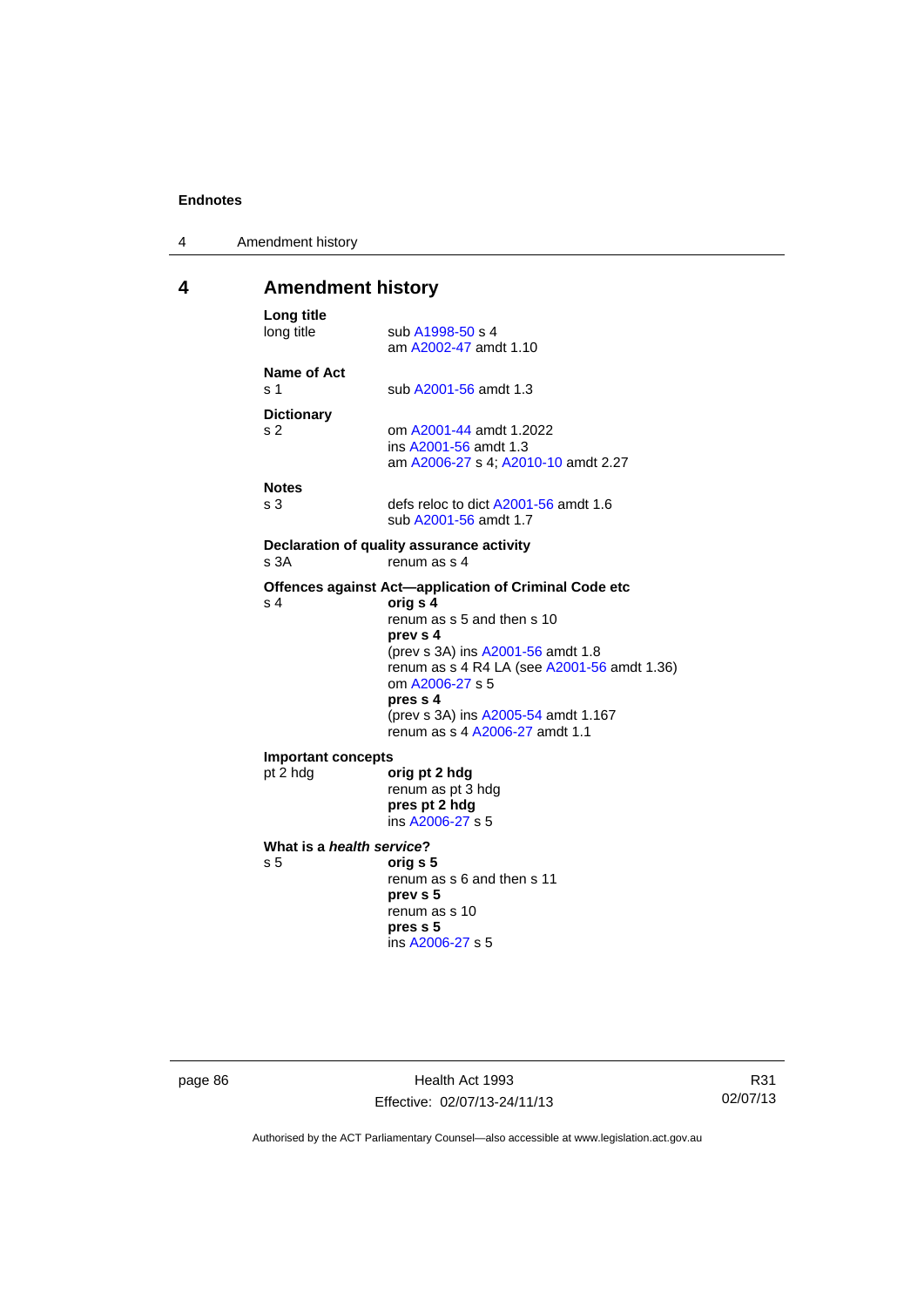Amendment history 4



R31 02/07/13

Health Act 1993 Effective: 02/07/13-24/11/13 page 87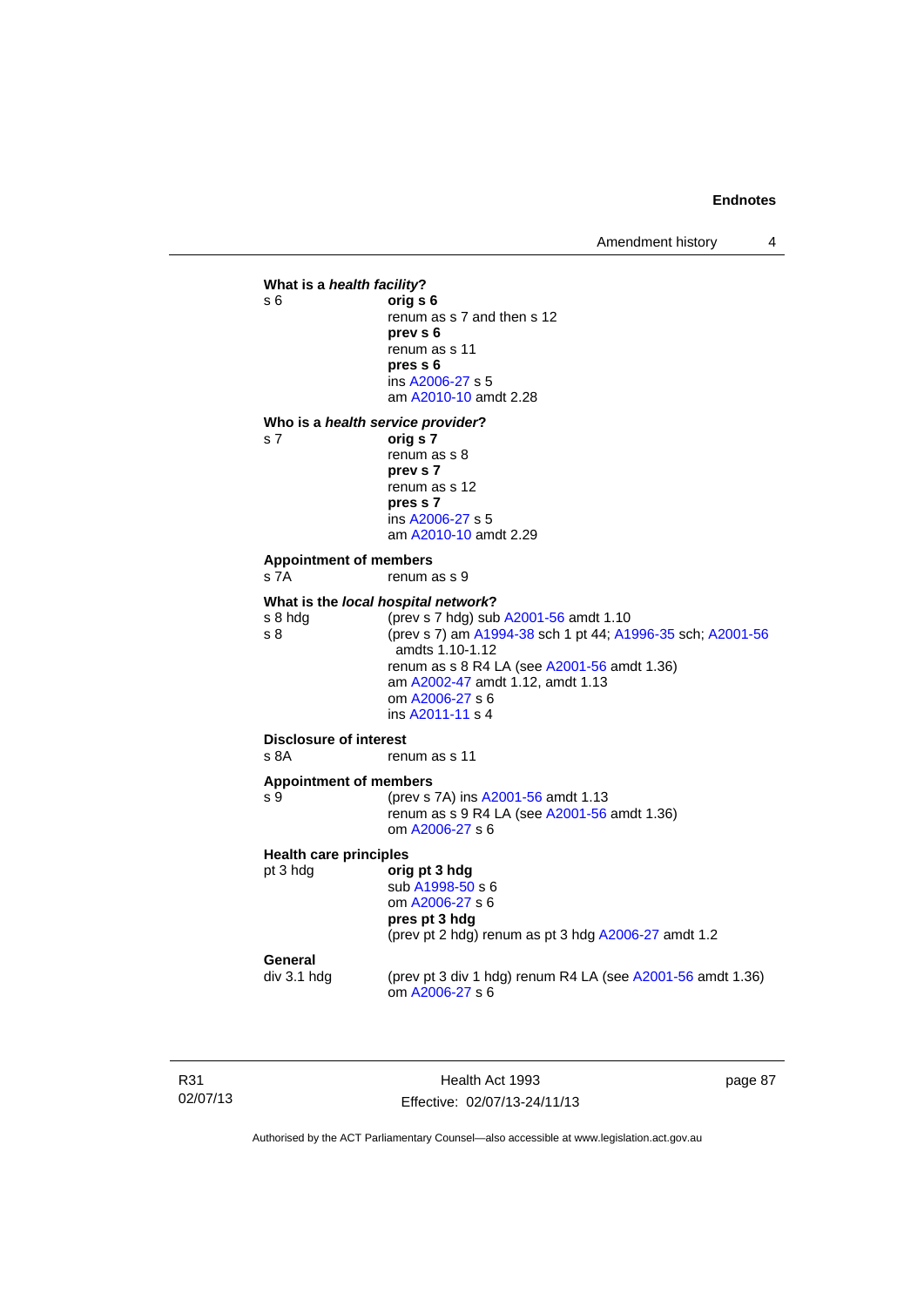| $\boldsymbol{\Lambda}$ | Amendment history |
|------------------------|-------------------|
|------------------------|-------------------|

|                   | (prev pt 3 div 2 hdg) renum R4 LA (see A2001-56 amdt 1.36)<br>om A2006-27 s 6                        |
|-------------------|------------------------------------------------------------------------------------------------------|
| <b>Objectives</b> |                                                                                                      |
| s 10              | orig s 10                                                                                            |
|                   | renum as s 13                                                                                        |
|                   | prev s 10                                                                                            |
|                   | (prev s 8) am A1998-50 s 7                                                                           |
|                   | renum as s 10 R4 LA (see A2001-56 amdt 1.36)                                                         |
|                   | om A2006-27 s 6<br>pres s 10                                                                         |
|                   | (prev s 4) am A1996-35 sch                                                                           |
|                   | renum as s 5 R4 LA (see A2001-56 amdt 1.36)                                                          |
|                   | am A2002-47 amdt 1.11                                                                                |
|                   | renum as s 10 A2006-27 amdt 1.3                                                                      |
|                   | am A2011-3 amdt 3.220                                                                                |
|                   | <b>Medicare principles and commitments</b>                                                           |
| s 11              | orig s 11                                                                                            |
|                   | renum as s 14                                                                                        |
|                   | prev s 11                                                                                            |
|                   | (prev s 8A) ins A1998-50 s 8<br>renum as s 11 R4 LA (see A2001-56 amdt 1.36)                         |
|                   | om A2006-27 s 6                                                                                      |
|                   | pres s 11                                                                                            |
|                   | (prev s 5) am A1994-23 s 4; A2001-56 amdt 1.9                                                        |
|                   | renum as s 6 R4 LA (see A2001-56 amdt 1.36)                                                          |
|                   | renum as s 11 A2006-27 amdt 1.3                                                                      |
| Legal effect      |                                                                                                      |
| s 12              | orig s 12                                                                                            |
|                   | renum as s 15                                                                                        |
|                   | prev s 12                                                                                            |
|                   | (prev s 9) am A1998-50 s 9; A2001-56 amdts 1.14-1.17<br>renum as s 12 R4 LA (see A2001-56 amdt 1.36) |
|                   | am A2003-41 amdt 1.1                                                                                 |
|                   | om A2006-27 s 6                                                                                      |
|                   | pres s 12                                                                                            |
|                   | (prev s 6) renum as s 7 R4 LA (see A2001-56 amdt 1.36)                                               |
|                   | renum as s 12 A2006-27 amdt 1.3                                                                      |
|                   | <b>Local Health and Hospitals Network</b>                                                            |
| pt 3A hdg         | orig pt 3A hdg                                                                                       |
|                   | renum as pt 4 hdg                                                                                    |
|                   | pres pt 3A hdg<br>ins A2011-11 s 5                                                                   |

page 88 Health Act 1993 Effective: 02/07/13-24/11/13

R31 02/07/13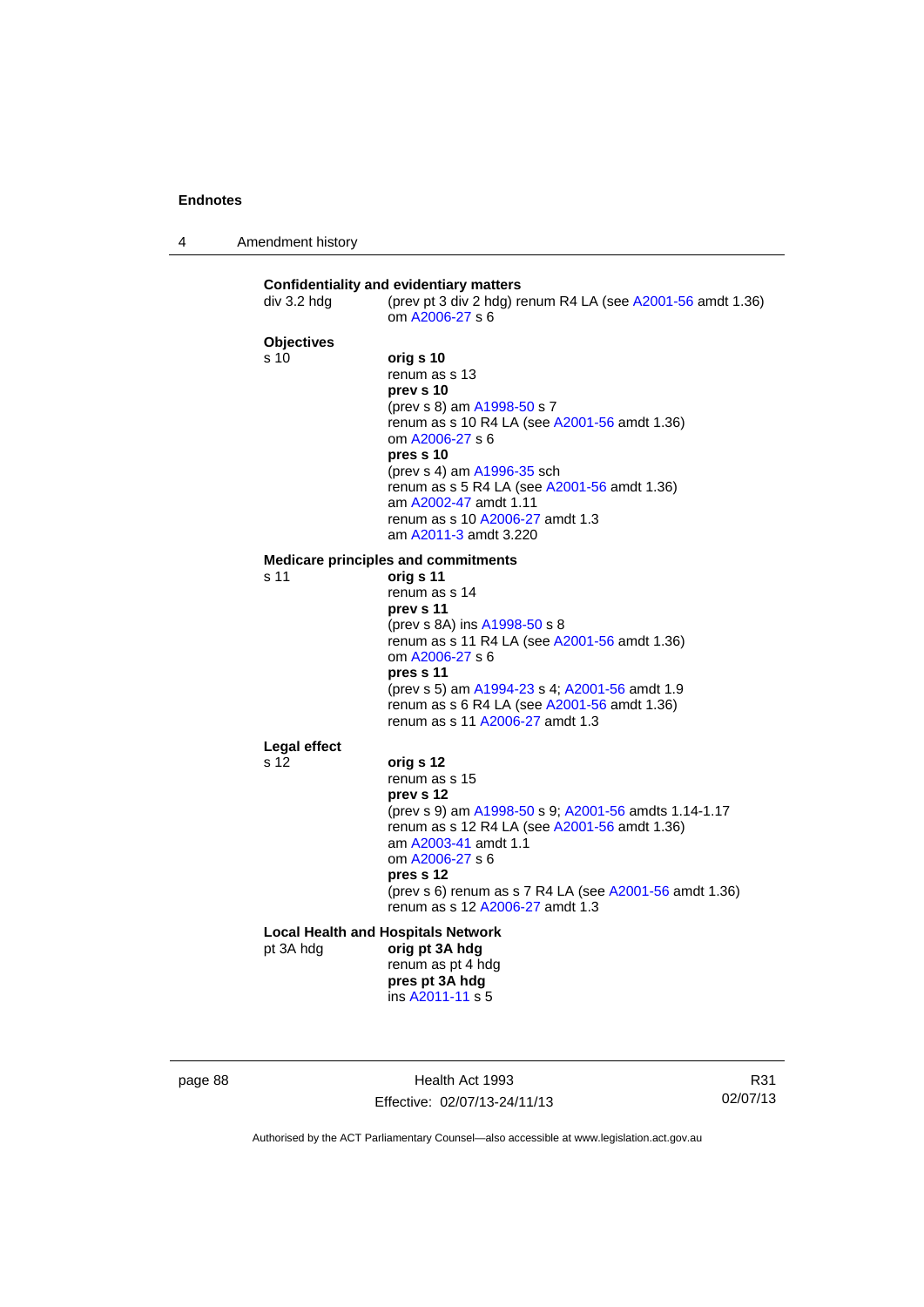Amendment history 4

```
Establishment, functions and members of Local Hospital Network Council div 3A.1 hdg ins A2011-11 s 5
                  A2011-11 s 5
Local Hospital Network Council
s 13 (prev s 10) am A1998-50 s 10; A1998-54 sch 
                 renum as s 13 R4 LA (see A2001-56 amdt 1.36) 
                  sub A2005-54 amdt 1.168 
                  om A2006-27 s 6 
                  ins A2011-11 s 5
Protection of people assisting committee 
s 13AA renum as s 17
Definitions for pt 4 
                 renum as s 18
Committee to be approved 
s 13AC renum as s 19
Procedure and conduct of matters<br>s 13AD renum as s 20
                 renum as s 20
Disclosure of interest 
s 13AE renum as s 21
Nondisclosure of identity<br>s 13AF renum
                 renum as s 22
Admissibility of evidence 
s 13AG renum as s 23
Members not compellable 
s 13AH renum as s 24
Protection of members 
s 13AI renum as s 25
Protection of people assisting committee 
s 13AJ renum as s 26
Interpretation for pt 5 
s 13A renum as s 27
Functions of council
s 14 (prev s 11) sub A1998-50 s 11 
                 renum as s A2001-56 amdt 1.36)
                  om A2006-27 s 6 
                  ins A2011-11 s 5
                  am A2011-22 amdt 1.239
```
R31 02/07/13

Health Act 1993 Effective: 02/07/13-24/11/13 page 89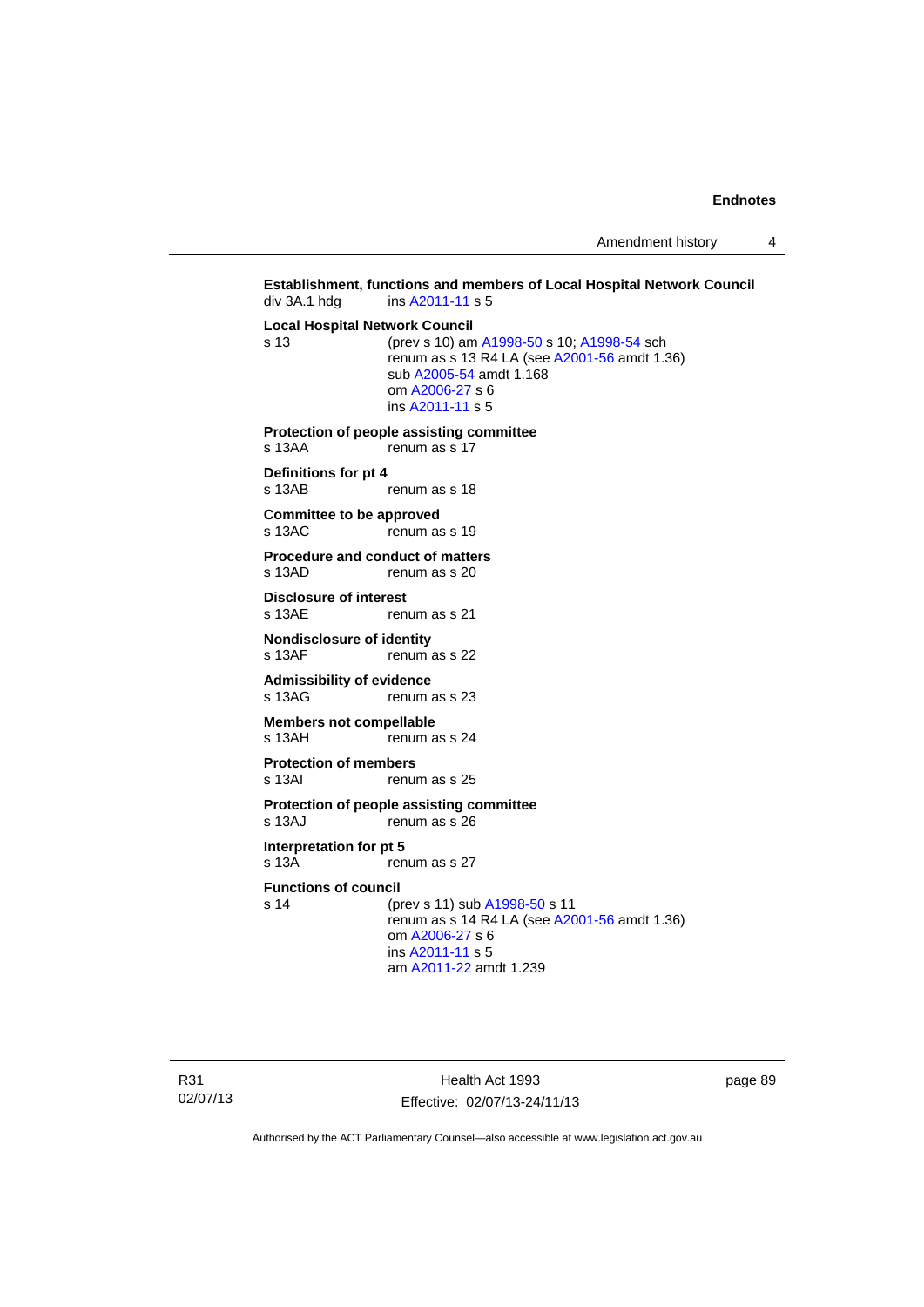4 Amendment history

**Council report to Minister etc** s 15 hdg (prev s 12 hdg) sub [A2003-41](http://www.legislation.act.gov.au/a/2003-41) amdt 1.1 s 15 (prev s 12) am [A1998-50](http://www.legislation.act.gov.au/a/1998-50) s 12 renum as s 15 R4 LA (see [A2001-56](http://www.legislation.act.gov.au/a/2001-56) amdt 1.36) om [A2006-27](http://www.legislation.act.gov.au/a/2006-27) s 6 ins [A2011-11](http://www.legislation.act.gov.au/a/2011-11) s 5 **Membership of council** s 16 (prev s 13) am [A1996-35](http://www.legislation.act.gov.au/a/1996-35) sch; [A1998-50](http://www.legislation.act.gov.au/a/1998-50) s 13; [A2001-56](http://www.legislation.act.gov.au/a/2001-56) amdts 1.18-1.24 renum as s 16 R4 LA (see [A2001-56](http://www.legislation.act.gov.au/a/2001-56) amdt 1.36) am [A2002-47](http://www.legislation.act.gov.au/a/2002-47) amdt 1.14 om [A2006-27](http://www.legislation.act.gov.au/a/2006-27) s 6 ins [A2011-11](http://www.legislation.act.gov.au/a/2011-11) s 5 **Members of council** s 17 **orig s 17** om [A1996-35](http://www.legislation.act.gov.au/a/1996-35) sch **pres s 17**  (prev s 13AA) ins [A1998-50](http://www.legislation.act.gov.au/a/1998-50) s 14 am [A2001-56](http://www.legislation.act.gov.au/a/2001-56) amdt 1.25 renum as s 17 R4 LA (see [A2001-56](http://www.legislation.act.gov.au/a/2001-56) amdt 1.36) am [A2002-47](http://www.legislation.act.gov.au/a/2002-47) amdt 1.14 om [A2006-27](http://www.legislation.act.gov.au/a/2006-27) s 6 ins [A2011-11](http://www.legislation.act.gov.au/a/2011-11) s 5 **Chair and deputy chair** s 18 **orig s 18** om [A1996-35](http://www.legislation.act.gov.au/a/1996-35) sch **pres s 18**  (prev s 13AB) ins [A1998-50](http://www.legislation.act.gov.au/a/1998-50) s 15 def *prescribed body* ins [A1998-50](http://www.legislation.act.gov.au/a/1998-50) s 15 am [A2001-56](http://www.legislation.act.gov.au/a/2001-56) amdt 1.26 def *private day hospital facility* ins [A1998-50](http://www.legislation.act.gov.au/a/1998-50) s 15 renum as s 18 R4 LA (see [A2001-56](http://www.legislation.act.gov.au/a/2001-56) amdt 1.36) om [A2006-27](http://www.legislation.act.gov.au/a/2006-27) s 6 ins [A2011-11](http://www.legislation.act.gov.au/a/2011-11) s 5 **Term of appointment of members** s 19 (prev s 13AC) ins [A1998-50](http://www.legislation.act.gov.au/a/1998-50) s 15 am [A2001-44](http://www.legislation.act.gov.au/a/2001-44) amdt 1.2023, amdt 1.2024 renum as s 19 R4 LA (see [A2001-56](http://www.legislation.act.gov.au/a/2001-56) amdt 1.36) om [A2006-27](http://www.legislation.act.gov.au/a/2006-27) s 6 ins [A2011-11](http://www.legislation.act.gov.au/a/2011-11) s 5

page 90 Health Act 1993 Effective: 02/07/13-24/11/13

R31 02/07/13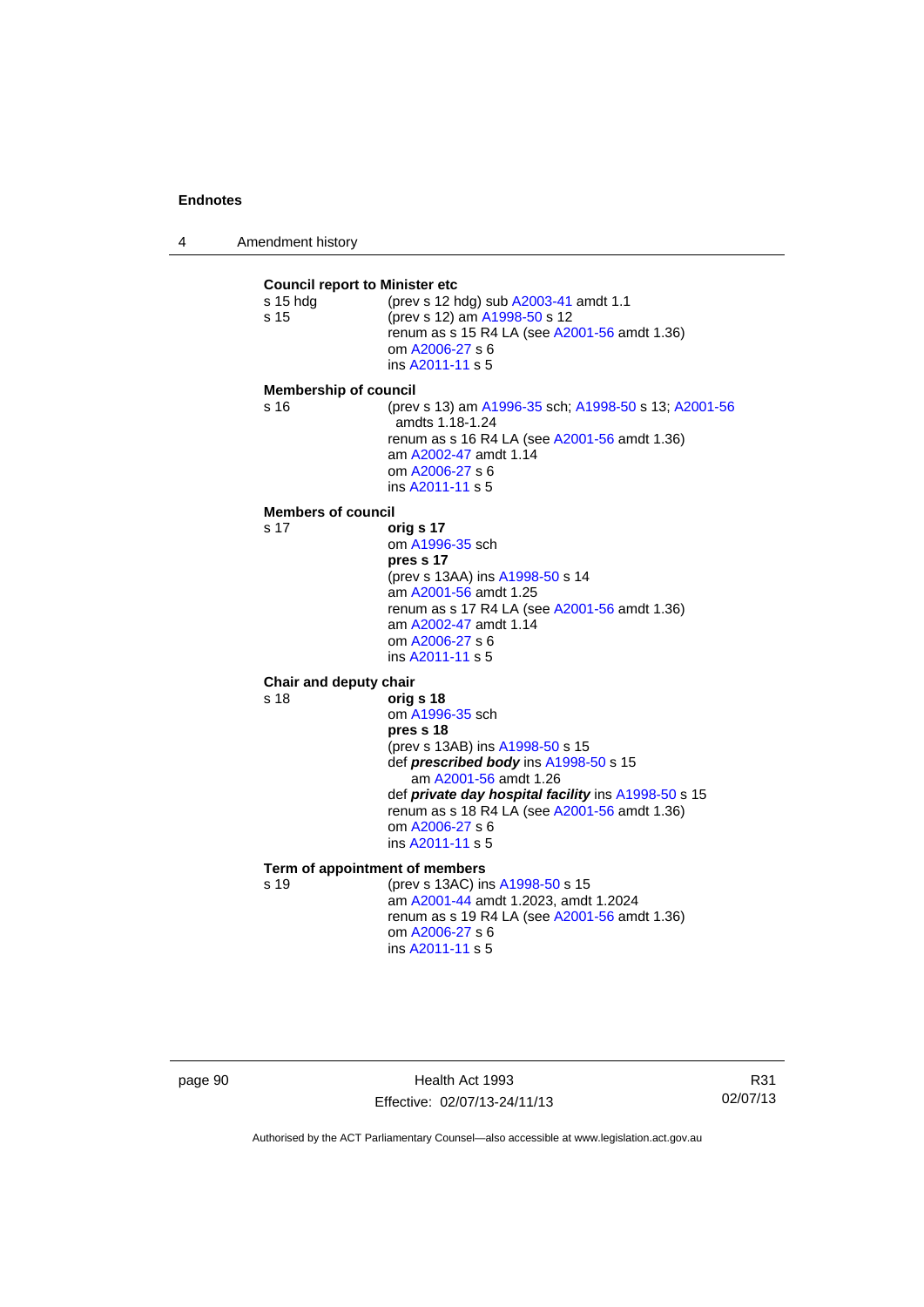**Ending of appointment of members**  s 19A **orig s 19A** renum as s 31 **pres s 19A**  ins [A2011-11](http://www.legislation.act.gov.au/a/2011-11) s 5 **Conditions of appointment generally**  s 19B ins [A2011-11](http://www.legislation.act.gov.au/a/2011-11) s 5 **Proceedings of council<br>div 3A.2 hdg ins A.** ins [A2011-11](http://www.legislation.act.gov.au/a/2011-11) s 5 **Time and place of meetings of council**  s 19C ins [A2011-11](http://www.legislation.act.gov.au/a/2011-11) s 5 am [A2011-22](http://www.legislation.act.gov.au/a/2011-22) amdt 1.239 **Procedures governing proceedings of council**  s 19D ins [A2011-11](http://www.legislation.act.gov.au/a/2011-11) s 5 am [A2011-22](http://www.legislation.act.gov.au/a/2011-22) amdt 1.239 **Council—disclosure of interests**  ins [A2011-11](http://www.legislation.act.gov.au/a/2011-11) s 5 **Review of pt 3A**  div 3A.3 hdg ins [A2011-11](http://www.legislation.act.gov.au/a/2011-11) s 5 exp 1 July 2013 (s 19F (3)) **Review of pt 3A**  s 19F ins [A2011-11](http://www.legislation.act.gov.au/a/2011-11) s 5 exp 1 July 2013 (s 19F (3)) **Quality assurance** pt 4 hdg (prev pt 3A hdg) ins [A1998-50](http://www.legislation.act.gov.au/a/1998-50) s 15 renum as pt 4 hdg R4 LA (see [A2001-56](http://www.legislation.act.gov.au/a/2001-56) amdt 1.36) sub [A2006-27](http://www.legislation.act.gov.au/a/2006-27) s 6 **Quality assurance—important concepts**  div 4.1 hdg (prev pt 3A div 1 hdg) renum R4 LA (see [A2001-56](http://www.legislation.act.gov.au/a/2001-56) amdt 1.36) sub [A2006-27](http://www.legislation.act.gov.au/a/2006-27) s 6 **Definitions—pt 4** (prev s 13AD) ins [A1998-50](http://www.legislation.act.gov.au/a/1998-50) s 15 renum as s 20 R4 LA (see [A2001-56](http://www.legislation.act.gov.au/a/2001-56) amdt 1.36) sub [A2006-27](http://www.legislation.act.gov.au/a/2006-27) s 6 def *CEO* ins [A2006-27](http://www.legislation.act.gov.au/a/2006-27) s 6 def *health facility QAC* ins [A2006-27](http://www.legislation.act.gov.au/a/2006-27) s 6 def *health professional organisation* ins [A2006-27](http://www.legislation.act.gov.au/a/2006-27) s 6 def *health professional organisation QAC* ins [A2006-27](http://www.legislation.act.gov.au/a/2006-27) s 6 def *health service report* ins [A2006-27](http://www.legislation.act.gov.au/a/2006-27) s 6 def *ministerial report* ins [A2006-27](http://www.legislation.act.gov.au/a/2006-27) s 6 def *special purpose QAC* ins [A2006-27](http://www.legislation.act.gov.au/a/2006-27) s 6

R31 02/07/13

Health Act 1993 Effective: 02/07/13-24/11/13 page 91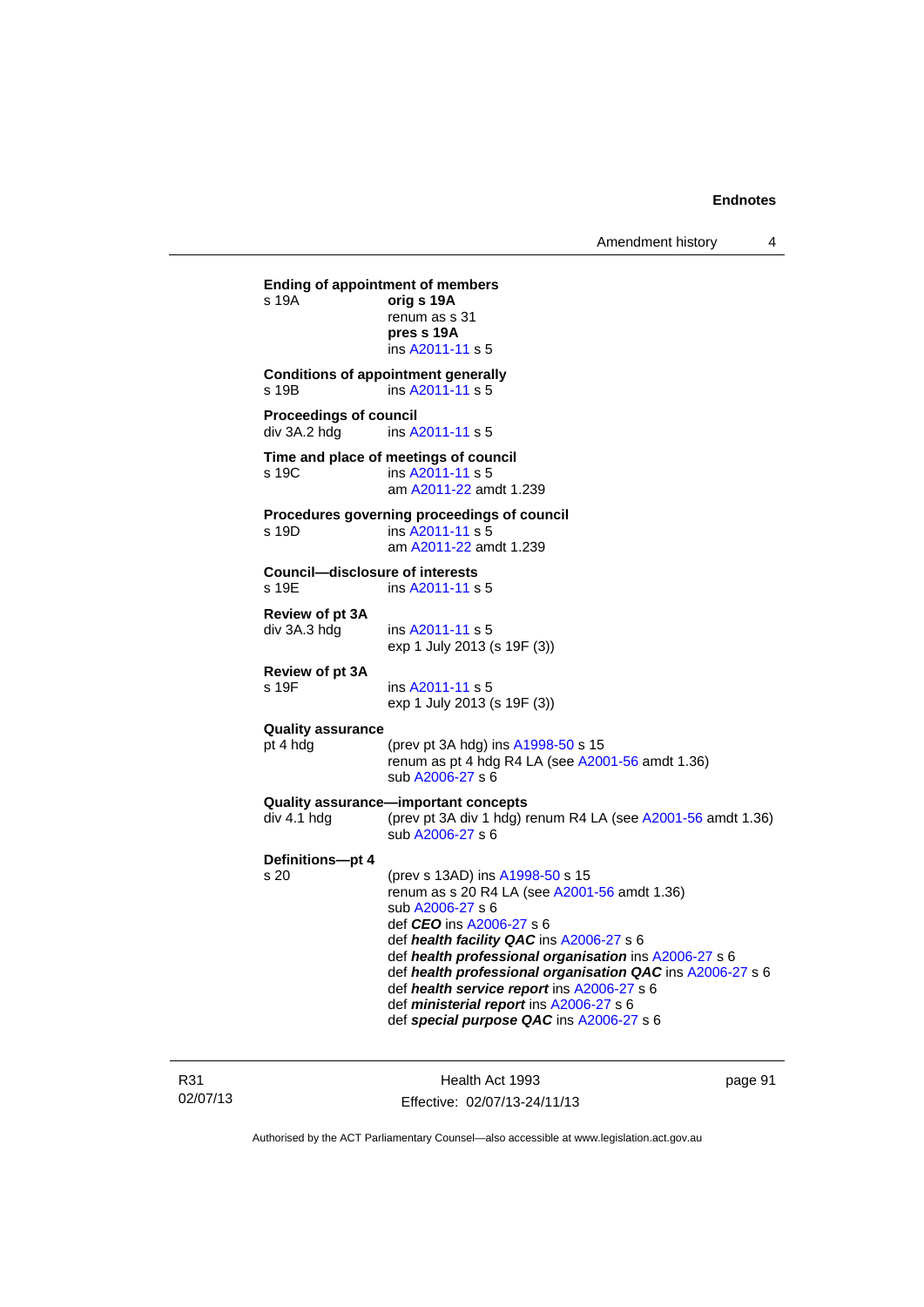4 Amendment history

# **What is a** *health professional organisation***?** s 21 **orig s 21**  renum as s 34 **pres s 21**  (prev s 13AE) ins [A1998-50](http://www.legislation.act.gov.au/a/1998-50) s 15 renum as s 21 R4 LA (see [A2001-56](http://www.legislation.act.gov.au/a/2001-56) amdt 1.36) sub [A2006-27](http://www.legislation.act.gov.au/a/2006-27) s 6 **Who is the** *CEO* **of a health facility?** s 22 **orig s 22**  renum as s 35 and then s 191 **pres s 22**  (prev s 13AF) ins [A1998-50](http://www.legislation.act.gov.au/a/1998-50) s 15 renum as s 22 R4 LA (see [A2001-56](http://www.legislation.act.gov.au/a/2001-56) amdt 1.36) sub [A2005-54](http://www.legislation.act.gov.au/a/2005-54) amdt 1.169; [A2006-27](http://www.legislation.act.gov.au/a/2006-27) s 6 am [A2011-22](http://www.legislation.act.gov.au/a/2011-22) amdt 1.238 **Who is the** *CEO* **of a health professional organisation?** s 23 (prev s 13AG) ins [A1998-50](http://www.legislation.act.gov.au/a/1998-50) s 15 renum as s 23 R4 LA (see [A2001-56](http://www.legislation.act.gov.au/a/2001-56) amdt 1.36) sub [A2006-27](http://www.legislation.act.gov.au/a/2006-27) s 6 **Quality assurance—quality assurance committees**  div 4.2 hdg (prev pt 3A div 2 hdg) renum R4 LA (see [A2001-56](http://www.legislation.act.gov.au/a/2001-56) amdt 1.36) sub [A2006-27](http://www.legislation.act.gov.au/a/2006-27) s 6 **What is a** *quality assurance committee***?** s 24 (prev s 13AH) ins [A1998-50](http://www.legislation.act.gov.au/a/1998-50) s 15 renum as s  $24$  R4 LA (see [A2001-56](http://www.legislation.act.gov.au/a/2001-56) amdt 1.36) sub [A2006-27](http://www.legislation.act.gov.au/a/2006-27) s 6 **Approval of health facility QACs** s 25 (prev s 13AI) ins [A1998-50](http://www.legislation.act.gov.au/a/1998-50) s 15 am [A2001-56](http://www.legislation.act.gov.au/a/2001-56) amdts 1.27-1.33 renum as s 25 R4 LA (see [A2001-56](http://www.legislation.act.gov.au/a/2001-56) amdt 1.36) sub [A2006-27](http://www.legislation.act.gov.au/a/2006-27) s 6 **Approval of health professional organisation QACs** s 26 (prev s 13AJ) ins [A1998-50](http://www.legislation.act.gov.au/a/1998-50) s 15 am [A2001-56](http://www.legislation.act.gov.au/a/2001-56) amdt 1.34 renum as s 26 R4 LA (see [A2001-56](http://www.legislation.act.gov.au/a/2001-56) amdt 1.36) sub [A2006-27](http://www.legislation.act.gov.au/a/2006-27) s 6 **Approval of special purpose QACs** s 27 (prev s 13A) ins [A1996-35](http://www.legislation.act.gov.au/a/1996-35) sch renum as s 27 R4 LA (see [A2001-56](http://www.legislation.act.gov.au/a/2001-56) amdt 1.36) sub [A2006-27](http://www.legislation.act.gov.au/a/2006-27) s 6 **Quality Assurance Committees—term**  s 27A ins [A2011-11](http://www.legislation.act.gov.au/a/2011-11) s 6

page 92 Health Act 1993 Effective: 02/07/13-24/11/13

R31 02/07/13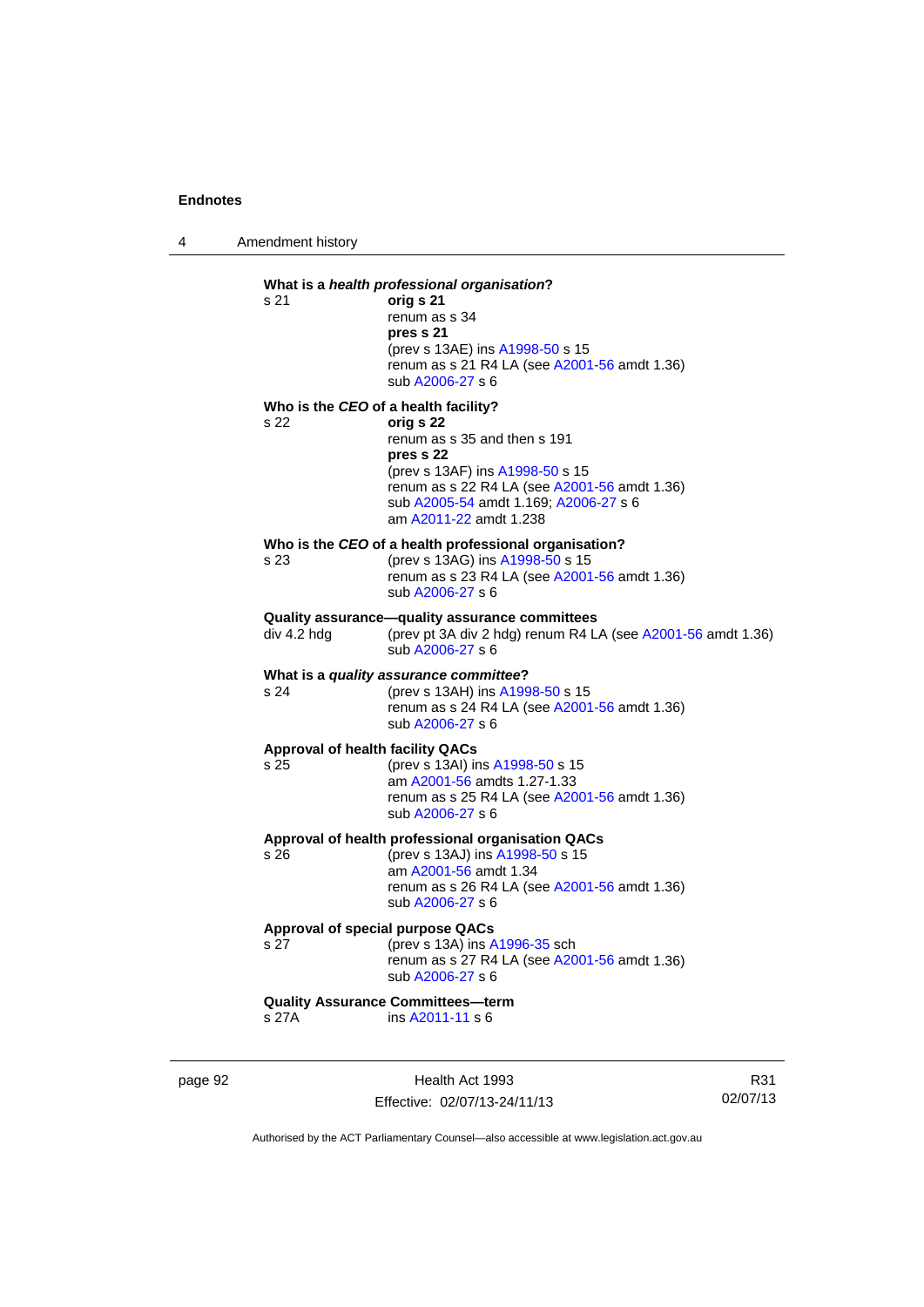| Amendment history |  |
|-------------------|--|
|-------------------|--|

**Quality assurance committees—criteria for approval** s 28 (prev s 14) am [A1994-38](http://www.legislation.act.gov.au/a/1994-38) sch 1 pt 44; [A1998-50](http://www.legislation.act.gov.au/a/1998-50) s 16 renum as s 28 R4 LA (see [A2001-56](http://www.legislation.act.gov.au/a/2001-56) amdt 1.36) sub [A2006-27](http://www.legislation.act.gov.au/a/2006-27) s 6 **Quality assurance committees—revocation of approval**  s 29 (prev s 15) renum as s 29 R4 LA (see [A2001-56](http://www.legislation.act.gov.au/a/2001-56) amdt 1.36) sub [A2006-27](http://www.legislation.act.gov.au/a/2006-27) s 6 **Quality assurance committees—functions**  s 30 (prev s 16) renum as s 30 R4 LA (see [A2001-56](http://www.legislation.act.gov.au/a/2001-56) amdt 1.36) sub [A2006-27](http://www.legislation.act.gov.au/a/2006-27) s 6 **Meaning of** *abortion* **for pt 6**  s 30A renum as s 80 **Only doctor may carry out abortion**  s 30B renum as s 81 **Abortion to be carried out in approved medical facility**  renum as s 82 **Approval of facilities**  s 30D renum as s 83 **No obligation to carry out abortion**  renum as s 84 **Quality assurance committees—appointment of members** s 31 (prev s 19A) ins [A1996-35](http://www.legislation.act.gov.au/a/1996-35) sch renum as s 31 R4 LA (see [A2001-56](http://www.legislation.act.gov.au/a/2001-56) amdt 1.36) sub [A2006-27](http://www.legislation.act.gov.au/a/2006-27) s 6 am [A2011-22](http://www.legislation.act.gov.au/a/2011-22) amdt 1.238 **Quality assurance committees—disclosure of interests** s 32 (prev s 19) am [A1994-38](http://www.legislation.act.gov.au/a/1994-38) sch 1 pt 44; [A1994-60](http://www.legislation.act.gov.au/a/1994-60) sch 1 sub [A1998-50](http://www.legislation.act.gov.au/a/1998-50) s 17 renum as s 32 R4 LA (see [A2001-56](http://www.legislation.act.gov.au/a/2001-56) amdt 1.36) sub [A2006-27](http://www.legislation.act.gov.au/a/2006-27) s 6 **Quality assurance committees—procedure** (prev s 20) am [A1994-38](http://www.legislation.act.gov.au/a/1994-38) sch 1 pt 44; [A1994-60](http://www.legislation.act.gov.au/a/1994-60) sch 1 sub [A1998-50](http://www.legislation.act.gov.au/a/1998-50) s 17 renum as s 33 R4 LA (see [A2001-56](http://www.legislation.act.gov.au/a/2001-56) amdt 1.36) sub [A2006-27](http://www.legislation.act.gov.au/a/2006-27) s 6 **Definitions for pt 7**  s 33A renum as s 100 **Service contracts**  s 33B renum as s 101

R31 02/07/13

Health Act 1993 Effective: 02/07/13-24/11/13 page 93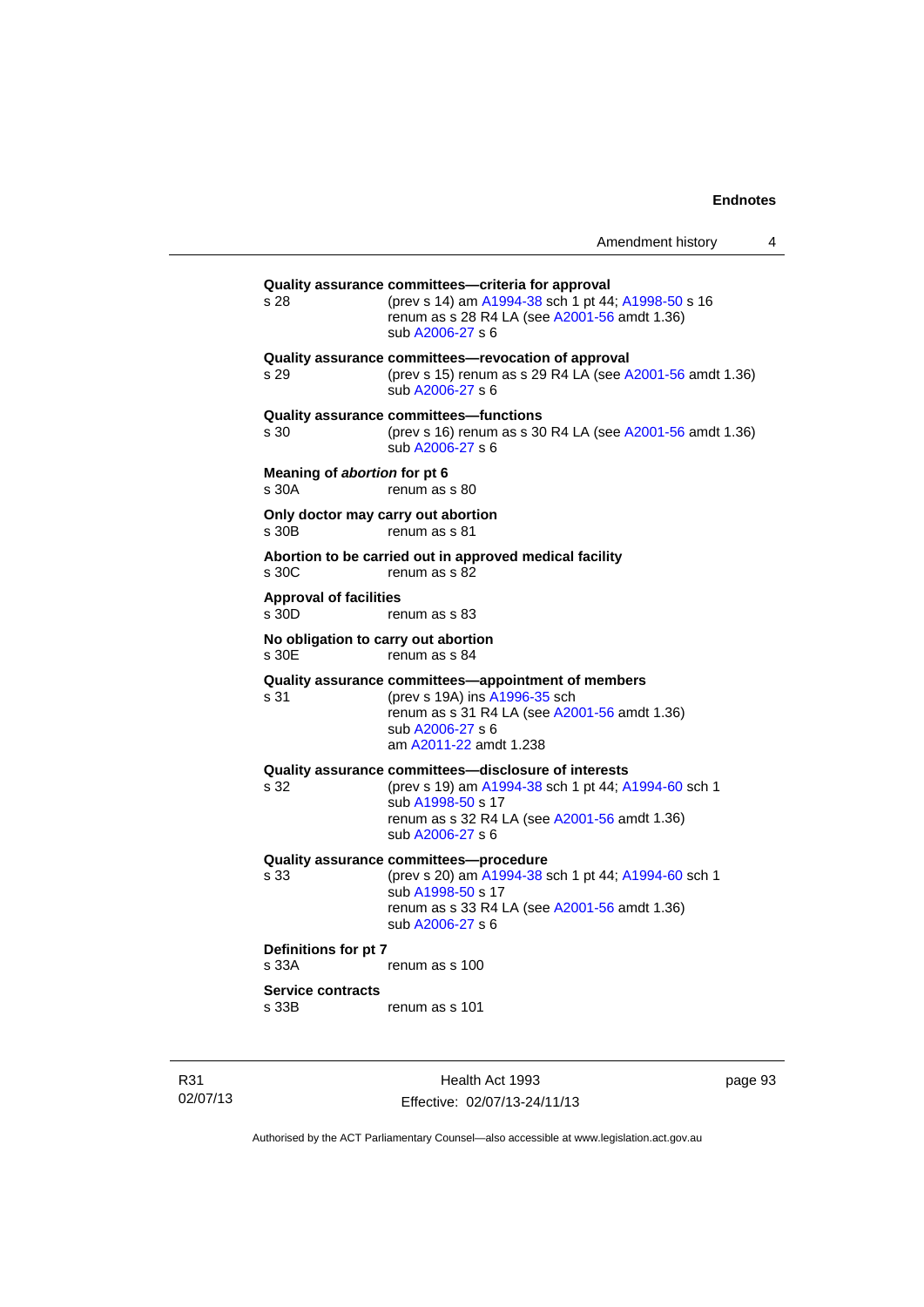4 Amendment history

**Core conditions**  renum as s 102 **Collective negotiations**  renum as s 103 **Negotiating agents**  renum as s 104 **Authorised representatives**  s 33F renum as s 105 **Arbitration**  renum as s 106 **Trade Practices Act authorisation**  s 33H renum as s 107 **Quality assurance committees—protection of members etc from liability** s 34 (prev s 21) ins [A1994-23](http://www.legislation.act.gov.au/a/1994-23) s 5 renum as s 34 R4 LA (see [A2001-56](http://www.legislation.act.gov.au/a/2001-56) amdt 1.36) om [A2006-27](http://www.legislation.act.gov.au/a/2006-27) amdt 1.25 ins [A2006-27](http://www.legislation.act.gov.au/a/2006-27) s 6 **Quality assurance committees—obtaining information** s 35 **orig s 35**  renum as s 191 **pres s 35**  ins [A2006-27](http://www.legislation.act.gov.au/a/2006-27) s 6 **Assessment and evaluation of health services**  div 4.3 hdg ins [A2006-27](http://www.legislation.act.gov.au/a/2006-27) s 6 **Assessment and evaluation of health services**  s 36 **orig s 36**  renum as s 192 **pres s 36**  ins [A2006-27](http://www.legislation.act.gov.au/a/2006-27) s 6 **Approval of quality assurance activities**  s 37 **orig s 37**  renum as s 193 **pres s 37**  ins [A2006-27](http://www.legislation.act.gov.au/a/2006-27) s 6 **Approved forms**  s 37A renum as s 194 **Regulations about nurse practitioners**  s 37B renum as s 195

page 94 Health Act 1993 Effective: 02/07/13-24/11/13

R31 02/07/13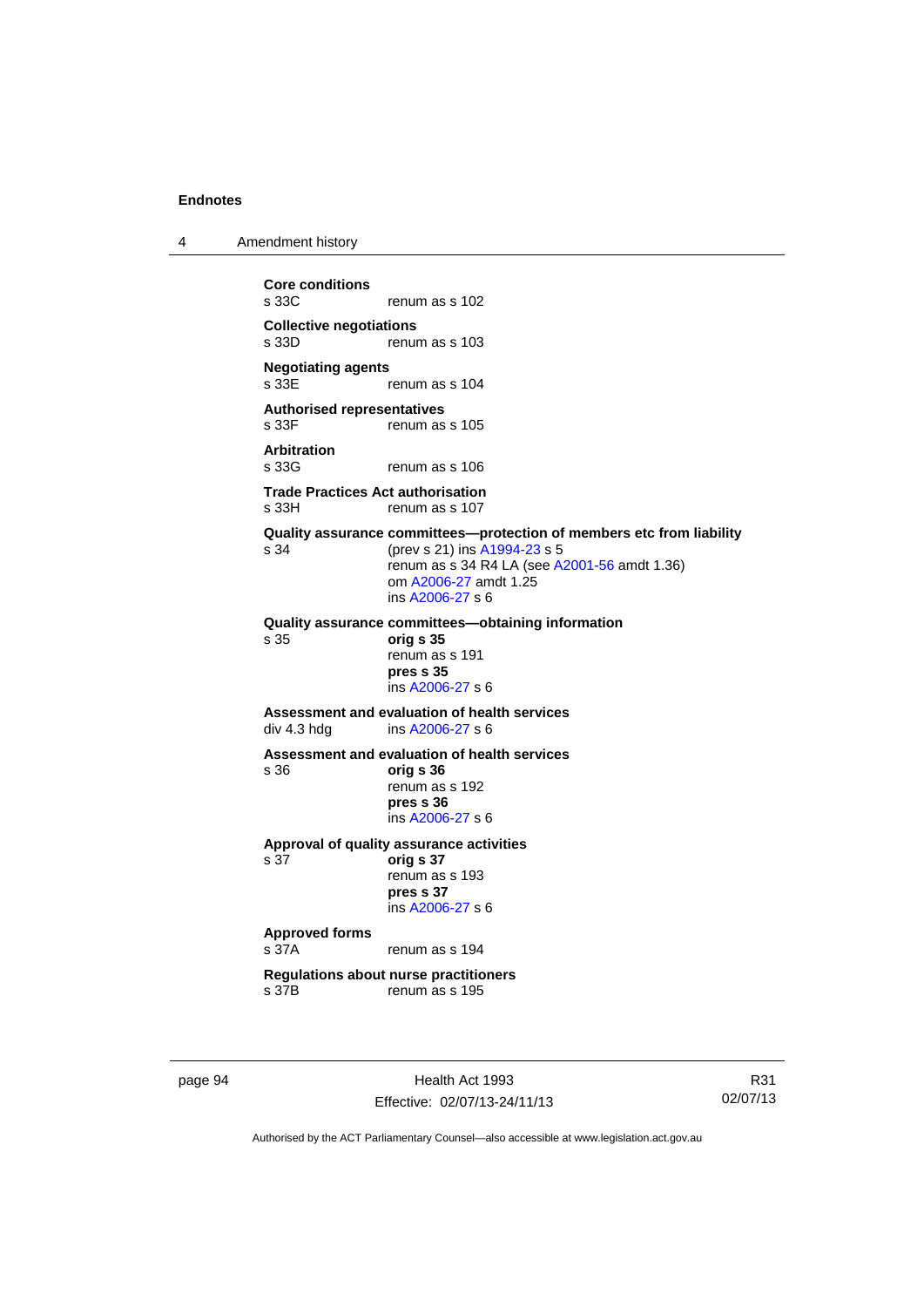Amendment history 4

**Preparing health service reports**<br>
s 38 orig **s 38** s 38 **orig s 38** renum as s 196 **pres s 38**  ins [A2006-27](http://www.legislation.act.gov.au/a/2006-27) s 6 **Extraordinary reports**  s 38A ins [A2011-11](http://www.legislation.act.gov.au/a/2011-11) s 7 am [A2011-22](http://www.legislation.act.gov.au/a/2011-22) amdt 1.238 **Interim reports**  s 38B ins [A2011-11](http://www.legislation.act.gov.au/a/2011-11) s 7 am [A2011-22](http://www.legislation.act.gov.au/a/2011-22) amdt 1.238 **Giving health service reports to CEO or director-general**<br>s 39 hdg am A2011-22 amdt 1.238 am [A2011-22](http://www.legislation.act.gov.au/a/2011-22) amdt 1.238 s 39 **orig s 39**  ins [A2002-47](http://www.legislation.act.gov.au/a/2002-47) amdt 1.16 exp 31 December 2003 (s 46) **prev s 39**  renum as s 240 **pres s 39**  ins [A2006-27](http://www.legislation.act.gov.au/a/2006-27) s 6 am [A2011-22](http://www.legislation.act.gov.au/a/2011-22) amdt 1.238 **Monitoring implementation of recommendations**  s 40 **orig s 40**  ins [A2002-47](http://www.legislation.act.gov.au/a/2002-47) amdt 1.16 exp 31 December 2003 (s 46) **prev s 40**  renum as s 241 **pres s 40**  ins [A2006-27](http://www.legislation.act.gov.au/a/2006-27) s 6 **Quality assurance committees—reporting**<br>div 4.4 hdg ins A2006-27 s 6 ins [A2006-27](http://www.legislation.act.gov.au/a/2006-27) s 6 **Annual quality assurance committee report to Minister**  s 41 **ins A2002-47** amdt 1.16 exp 31 December 2003 (s 46) ins [A2006-27](http://www.legislation.act.gov.au/a/2006-27) s 6 Other quality assurance committee reports<br>
s 42 **ins A2002-47** amdt 1.16 ins [A2002-47](http://www.legislation.act.gov.au/a/2002-47) amdt 1.16 exp 31 December 2003 (s 46) ins [A2006-27](http://www.legislation.act.gov.au/a/2006-27) s 6 **Quality assurance committees—information sharing**  div 4.5 hdg ins [A2006-27](http://www.legislation.act.gov.au/a/2006-27) s 6

R31 02/07/13

Health Act 1993 Effective: 02/07/13-24/11/13 page 95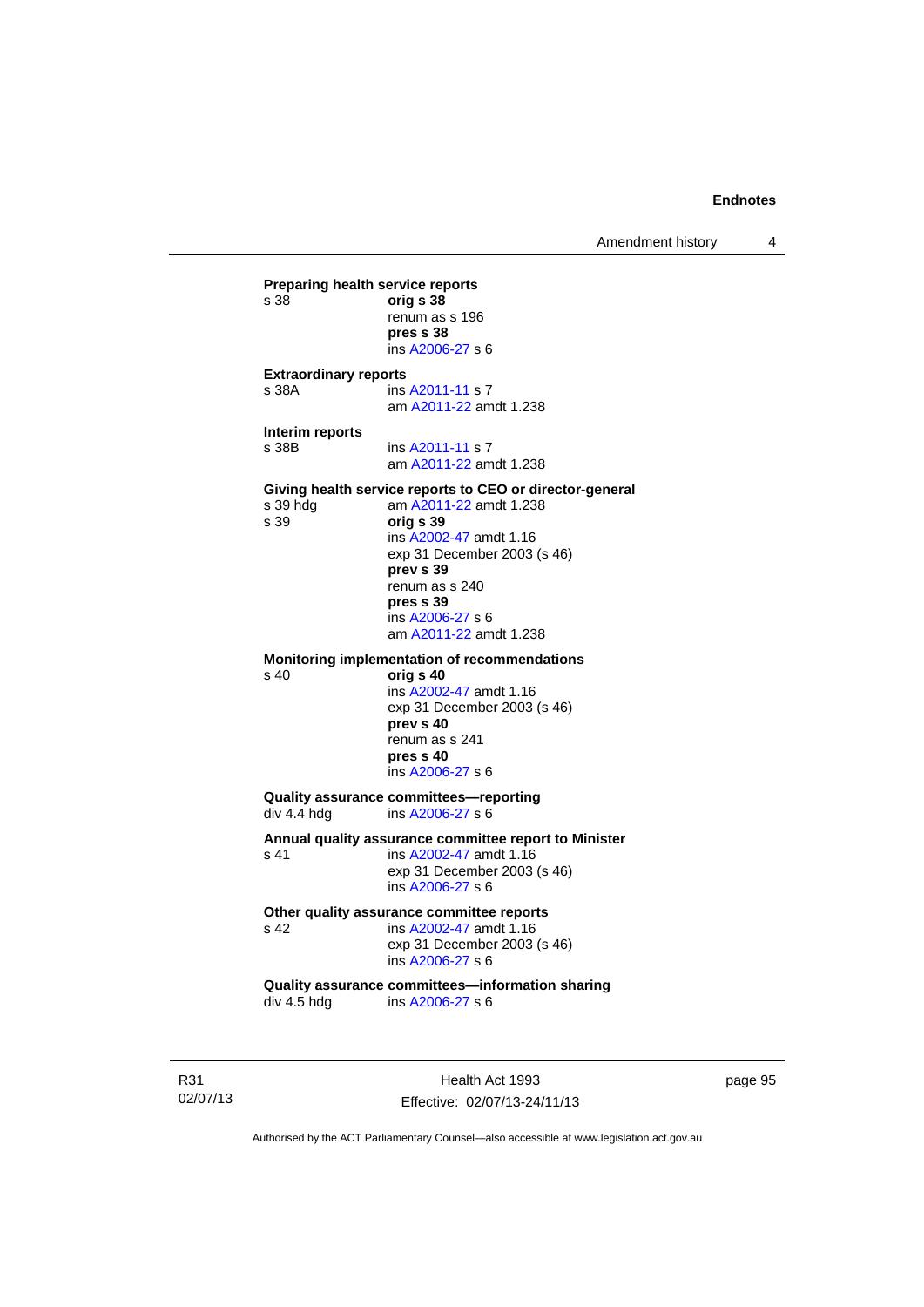4 Amendment history page 96 Health Act 1993 **Quality assurance committees—giving information to the Coroner's Court**  s 43 ins [A2002-47](http://www.legislation.act.gov.au/a/2002-47) amdt 1.16 exp 31 December 2003 (s 46) ins [A2006-27](http://www.legislation.act.gov.au/a/2006-27) s 6 sub [A2011-11](http://www.legislation.act.gov.au/a/2011-11) s 8 **Quality assurance committees—giving information to other quality assurance committees**  s 44 ins [A2002-47](http://www.legislation.act.gov.au/a/2002-47) amdt 1.16 exp 31 December 2003 (s 46) ins [A2006-27](http://www.legislation.act.gov.au/a/2006-27) s 6 sub [A2011-11](http://www.legislation.act.gov.au/a/2011-11) s 8 **Quality assurance committees—giving information to health board and health services commissioner**  s 45 hdg am [A2010-10](http://www.legislation.act.gov.au/a/2010-10) amdt 2.30 s 45 ins [A2002-47](http://www.legislation.act.gov.au/a/2002-47) amdt 1.16 exp 31 December 2003 (s 46) ins [A2006-27](http://www.legislation.act.gov.au/a/2006-27) s 6 am [A2010-10](http://www.legislation.act.gov.au/a/2010-10) amdt 2.30 sub [A2011-11](http://www.legislation.act.gov.au/a/2011-11) s 8 **Quality assurance committees—giving information to Minister**  s 46 ins [A2002-47](http://www.legislation.act.gov.au/a/2002-47) amdt 1.16 exp 31 December 2003 (s 46) ins [A2006-27](http://www.legislation.act.gov.au/a/2006-27) s 6 sub [A2011-11](http://www.legislation.act.gov.au/a/2011-11) s 8 **Quality assurance committees—admissibility of evidence**  s 47 ins [A2006-27](http://www.legislation.act.gov.au/a/2006-27) s 6 **Reviewing scope of clinical practice**  pt 5 hdg **orig pt 5 hdg** om [A1996-35](http://www.legislation.act.gov.au/a/1996-35) sch **pres pt 5 hdg**  (prev pt 4 hdg) renum as pt 5 hdg R4 LA (see [A2001-56](http://www.legislation.act.gov.au/a/2001-56) amdt 1.36) sub [A2006-27](http://www.legislation.act.gov.au/a/2006-27) s 6; [A2011-11](http://www.legislation.act.gov.au/a/2011-11) s 9 **Definitions—pt 5**  s 50 ins [A2006-27](http://www.legislation.act.gov.au/a/2006-27) s 6 def *CEO* ins [A2006-27](http://www.legislation.act.gov.au/a/2006-27) s 6 def *clinical privileges* ins [A2006-27](http://www.legislation.act.gov.au/a/2006-27) s 6 om [A2011-11](http://www.legislation.act.gov.au/a/2011-11) s 10 def *clinical privileges report* ins [A2006-27](http://www.legislation.act.gov.au/a/2006-27) s 6 om [A2011-11](http://www.legislation.act.gov.au/a/2011-11) s 10 def *clinical privileges review notice* ins [A2006-27](http://www.legislation.act.gov.au/a/2006-27) s 6 om [A2011-11](http://www.legislation.act.gov.au/a/2011-11) s 10 def *dentist* ins [A2006-27](http://www.legislation.act.gov.au/a/2006-27) s 6 def *doctor* ins [A2006-27](http://www.legislation.act.gov.au/a/2006-27) s 6

Effective: 02/07/13-24/11/13

R31 02/07/13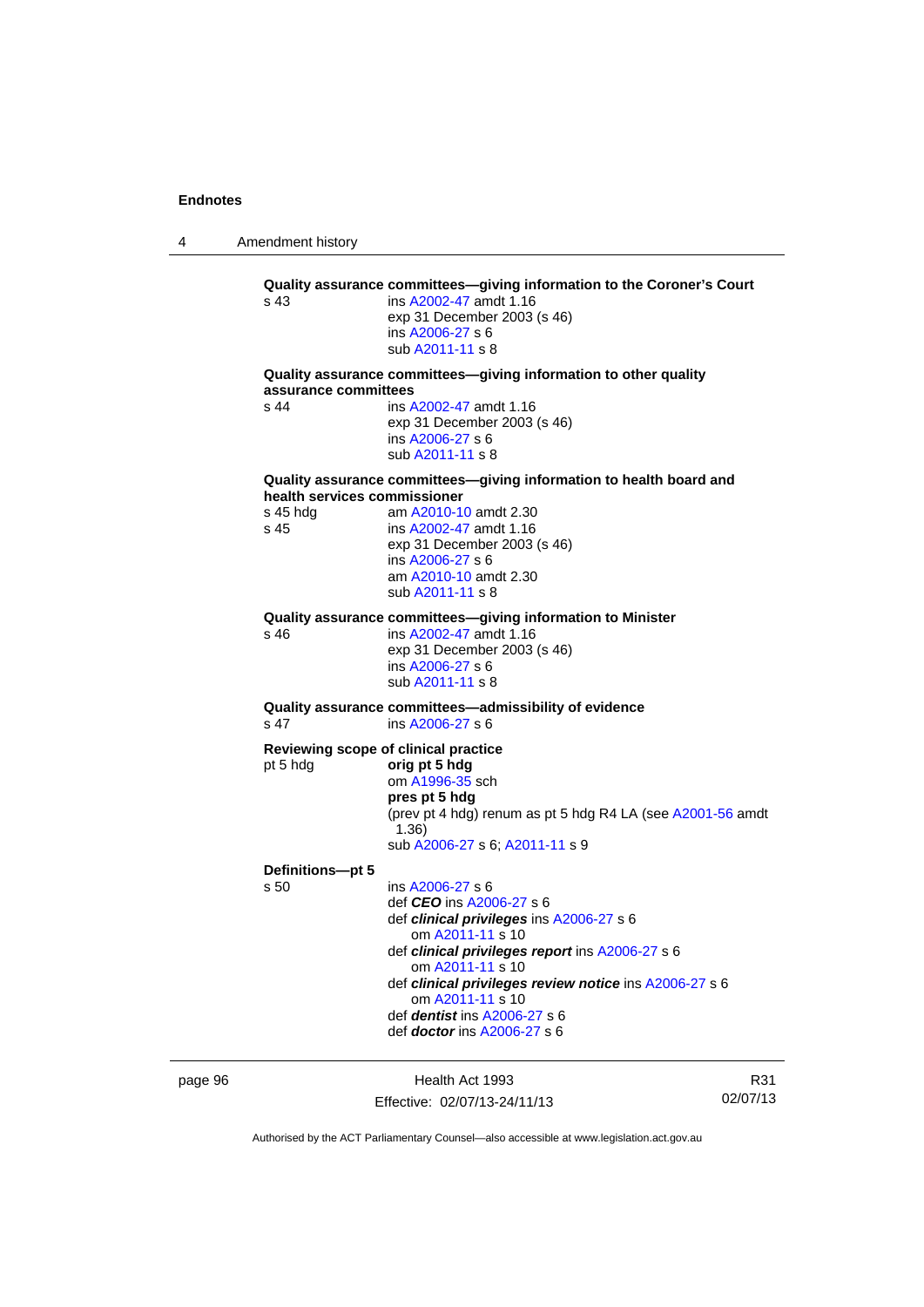def *hospital* ins [A2006-27](http://www.legislation.act.gov.au/a/2006-27) s 6 def *review* ins [A2006-27](http://www.legislation.act.gov.au/a/2006-27) s 6 sub [A2011-11](http://www.legislation.act.gov.au/a/2011-11) s 11 def *scope of clinical practice* ins [A2011-11](http://www.legislation.act.gov.au/a/2011-11) s 11 def *scope of clinical practice executive decision notice* ins [A2011-11](http://www.legislation.act.gov.au/a/2011-11) s 11 def *scope of clinical practice report* ins [A2011-11](http://www.legislation.act.gov.au/a/2011-11) s 11 **What is a** *scope of clinical practice committee***?**  s 51 ins [A2006-27](http://www.legislation.act.gov.au/a/2006-27) s 6 sub [A2011-11](http://www.legislation.act.gov.au/a/2011-11) s 12 **Who is a** *doctor* **or** *dentist* **for a health facility?**  s 52 ins [A2006-27](http://www.legislation.act.gov.au/a/2006-27) s 6 **Who is the** *CEO* **of a health facility?**  s 53 ins [A2006-27](http://www.legislation.act.gov.au/a/2006-27) s 6 am [A2011-22](http://www.legislation.act.gov.au/a/2011-22) amdt 1.238 **What is** *scope of clinical practice***?**  s 54 ins [A2006-27](http://www.legislation.act.gov.au/a/2006-27) s 6 sub [A2011-11](http://www.legislation.act.gov.au/a/2011-11) s 13 **Meaning of** *review* **scope of clinical practice**  s 55 ins [A2006-27](http://www.legislation.act.gov.au/a/2006-27) s 6 sub [A2011-11](http://www.legislation.act.gov.au/a/2011-11) s 13 **Approval of scope of clinical practice committees**  s 56 ins [A2006-27](http://www.legislation.act.gov.au/a/2006-27) s 6 sub [A2011-11](http://www.legislation.act.gov.au/a/2011-11) s 13 **Scope of clinical practice committees—criteria for approval**  s 57 ins [A2006-27](http://www.legislation.act.gov.au/a/2006-27) s 6 sub [A2011-11](http://www.legislation.act.gov.au/a/2011-11) s 13 **Scope of clinical practice committees—revocation of approval**  s 58 ins [A2006-27](http://www.legislation.act.gov.au/a/2006-27) s 6 sub [A2011-11](http://www.legislation.act.gov.au/a/2011-11) s 13 **Scope of clinical practice committees—functions**  s 59 ins [A2006-27](http://www.legislation.act.gov.au/a/2006-27) s 6 sub [A2011-11](http://www.legislation.act.gov.au/a/2011-11) s 13 **Scope of clinical practice committees—appointment of members**  ins [A2006-27](http://www.legislation.act.gov.au/a/2006-27) s 6 sub [A2011-11](http://www.legislation.act.gov.au/a/2011-11) s 13 am [A2011-22](http://www.legislation.act.gov.au/a/2011-22) amdt 1.238 **Scope of clinical practice committees—disclosure of interests**  s 61 ins [A2006-27](http://www.legislation.act.gov.au/a/2006-27) s 6 sub [A2011-11](http://www.legislation.act.gov.au/a/2011-11) s 13

R31 02/07/13

Health Act 1993 Effective: 02/07/13-24/11/13 page 97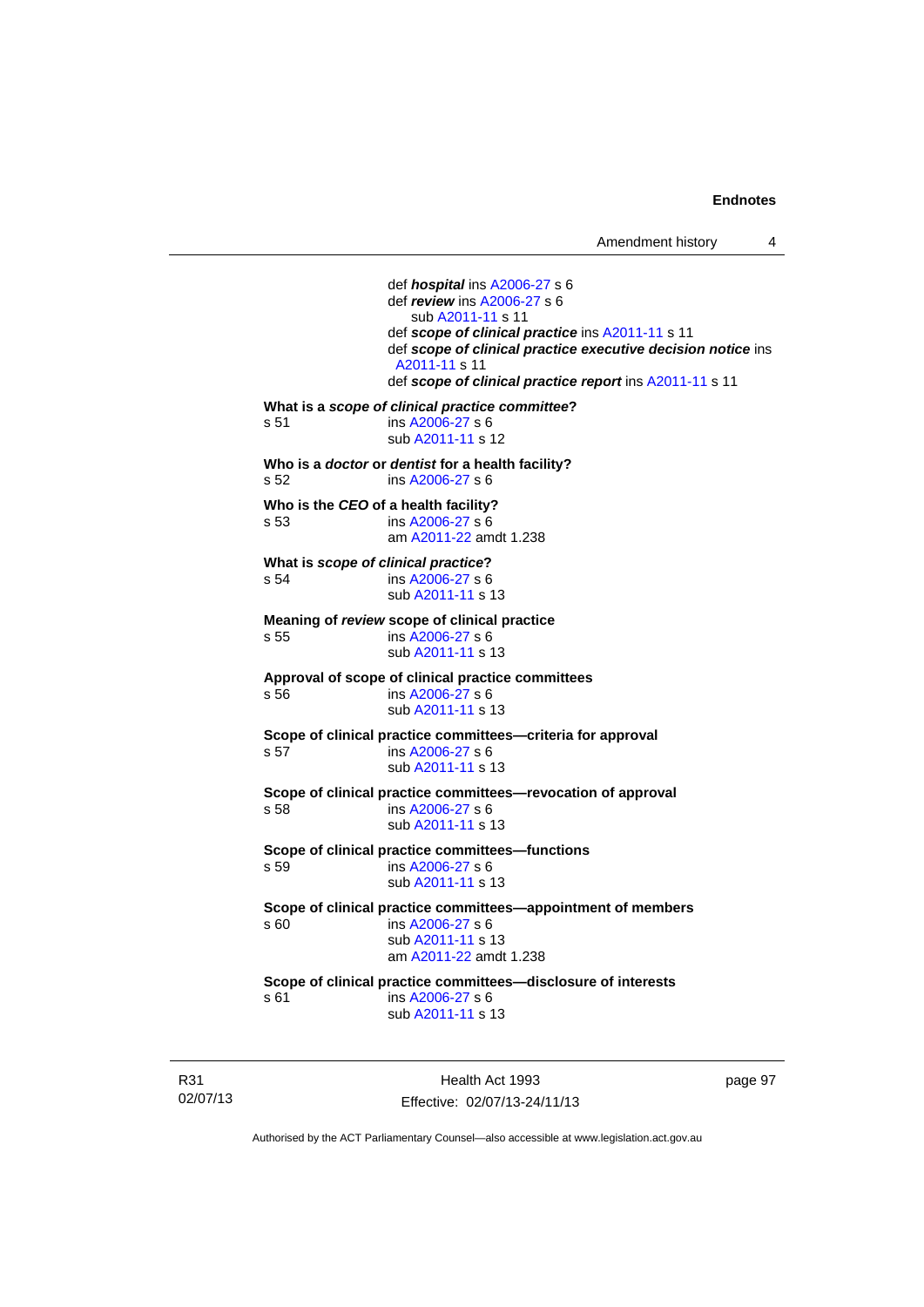4 Amendment history

page 98 Health Act 1993 R31 **Scope of clinical practice committees—procedure**  s 62 ins [A2006-27](http://www.legislation.act.gov.au/a/2006-27) s 6 sub [A2011-11](http://www.legislation.act.gov.au/a/2011-11) s 13 **Scope of clinical practice committees—protection of members etc from liability**  s 63 ins [A2006-27](http://www.legislation.act.gov.au/a/2006-27) s 6 sub [A2011-11](http://www.legislation.act.gov.au/a/2011-11) s 13 **Scope of clinical practice committees—obtaining information**  s 64 ins [A2006-27](http://www.legislation.act.gov.au/a/2006-27) s 6 sub [A2011-11](http://www.legislation.act.gov.au/a/2011-11) s 13 **Scope of clinical practice committee must give doctor or dentist opportunity to explain**  ins [A2006-27](http://www.legislation.act.gov.au/a/2006-27) s 6 sub [A2011-11](http://www.legislation.act.gov.au/a/2011-11) s 13 **Interim and emergency withdrawal or amendment of scope of clinical practice by committee**  s 66 ins [A2006-27](http://www.legislation.act.gov.au/a/2006-27) s 6 sub [A2011-11](http://www.legislation.act.gov.au/a/2011-11) s 13 am [A2011-22](http://www.legislation.act.gov.au/a/2011-22) amdt 1.235 **Preparing scope of clinical practice reports**  s 67 ins [A2006-27](http://www.legislation.act.gov.au/a/2006-27) s 6 sub [A2011-11](http://www.legislation.act.gov.au/a/2011-11) s 13 **Giving scope of clinical practice reports to CEO of health facility and doctor or dentist**  s 68 ins [A2006-27](http://www.legislation.act.gov.au/a/2006-27) s 6 sub [A2011-11](http://www.legislation.act.gov.au/a/2011-11) s 13 **CEO may make interim or emergency decision on scope of clinical practice**  s 69 ins [A2006-27](http://www.legislation.act.gov.au/a/2006-27) s 6 sub [A2011-11](http://www.legislation.act.gov.au/a/2011-11) s 13 am [A2011-22](http://www.legislation.act.gov.au/a/2011-22) amdt 1.238 **CEO must make decision on scope of clinical practice report**  s 70 ins [A2006-27](http://www.legislation.act.gov.au/a/2006-27) s 6 am [A2008-37](http://www.legislation.act.gov.au/a/2008-37) amdt 1.232 sub [A2011-11](http://www.legislation.act.gov.au/a/2011-11) s 13 **When CEO decision on scope of clinical practice report takes effect**  s 71 ins [A2006-27](http://www.legislation.act.gov.au/a/2006-27) s 6 sub [A2011-11](http://www.legislation.act.gov.au/a/2011-11) s 13 **CEO may give information about decision to health facility outside ACT**  s 72 hdg am [A2010-10](http://www.legislation.act.gov.au/a/2010-10) amdt 2.30 s 72 ins [A2006-27](http://www.legislation.act.gov.au/a/2006-27) s 6 am [A2010-10](http://www.legislation.act.gov.au/a/2010-10) amdt 2.30 sub [A2011-11](http://www.legislation.act.gov.au/a/2011-11) s 13

Effective: 02/07/13-24/11/13

02/07/13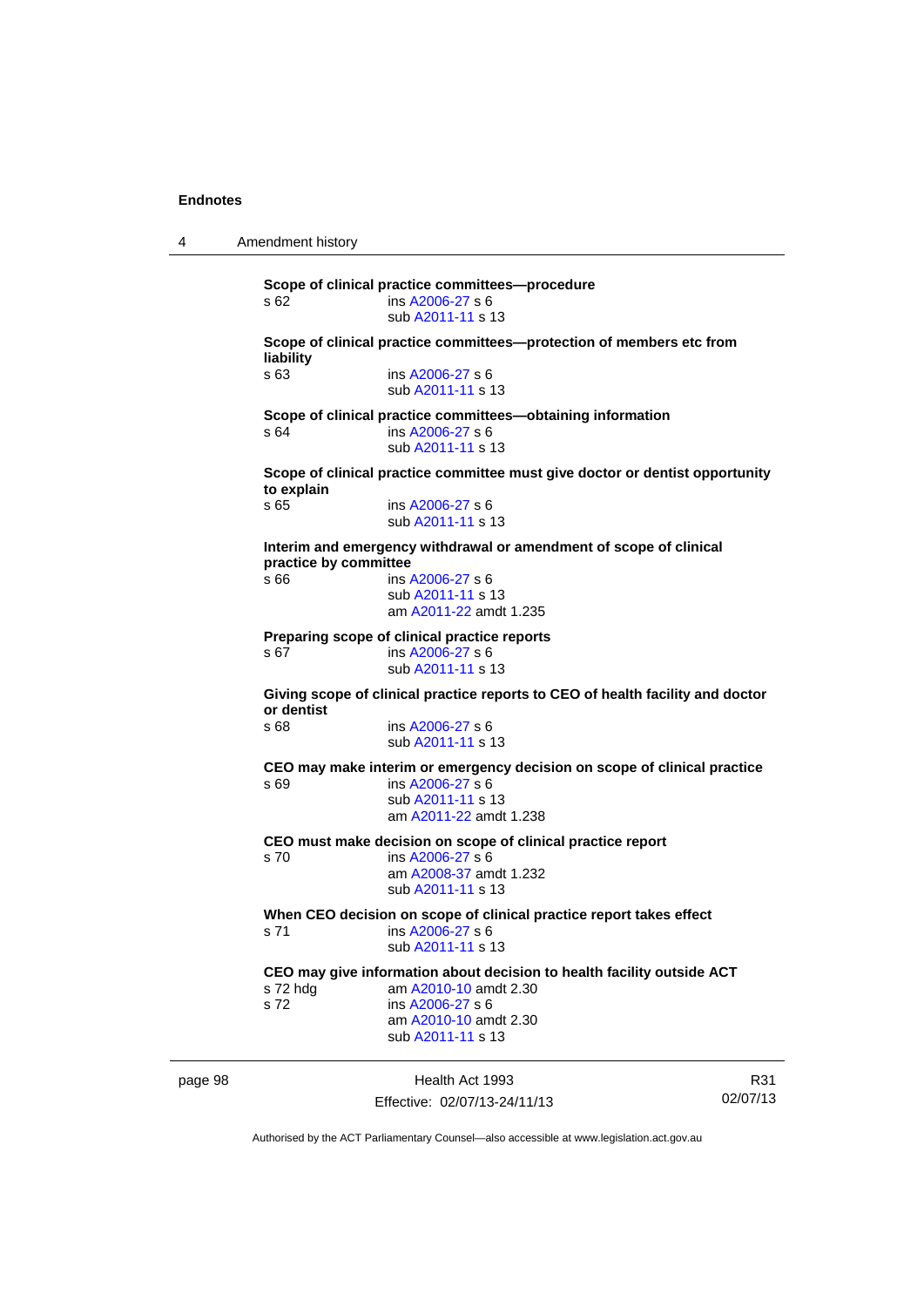**Request for information by health facility outside ACT**  s 73 ins [A2006-27](http://www.legislation.act.gov.au/a/2006-27) s 6 sub [A2011-11](http://www.legislation.act.gov.au/a/2011-11) s 13 **Scope of clinical practice committees—giving information to health board and health services commissioner**  s 74 ins [A2006-27](http://www.legislation.act.gov.au/a/2006-27) s 6 sub [A2011-11](http://www.legislation.act.gov.au/a/2011-11) s 13 **Scope of clinical practice committees—admissibility of evidence**  s 75 ins [A2011-11](http://www.legislation.act.gov.au/a/2011-11) s 13 **Sharing information with other committees**  s 76 ins [A2011-11](http://www.legislation.act.gov.au/a/2011-11) s 13 **Sharing information with 3rd parties**  s 77 ins [A2011-11](http://www.legislation.act.gov.au/a/2011-11) s 13 **Complainants to remain anonymous**  s 78 ins [A2011-11](http://www.legislation.act.gov.au/a/2011-11) s 13 **Abortions**  pt 5A hdg renum as pt 6 hdg **Abortions**  pt 6 hdg **orig pt 6 hdg**  om [A2006-27](http://www.legislation.act.gov.au/a/2006-27) amdt 1.9 **pres pt 6 hdg**  (prev pt 5A hdg) reloc from [Medical Practitioners Act 1930](http://www.legislation.act.gov.au/a/1930-13) pt 4B by [A2005-28](http://www.legislation.act.gov.au/a/2005-28) amdt 1.70 renum as pt 6 hdg [A2006-27](http://www.legislation.act.gov.au/a/2006-27) amdt 1.4 **Meaning of** *abortion* **for pt 6**  s 80 hdg (prev s 30A hdg) am [A2006-27](http://www.legislation.act.gov.au/a/2006-27) amdt 1.5<br>s 80 (prev s 30A) reloc from Medical Practition (prev s 30A) reloc from [Medical Practitioners Act 1930](http://www.legislation.act.gov.au/a/1930-13) s 55A by [A2005-28](http://www.legislation.act.gov.au/a/2005-28) amdt 1.70 renum as s 80 [A2006-27](http://www.legislation.act.gov.au/a/2006-27) amdt 1.6 **Only doctor may carry out abortion**  s 81 (prev s 30B) reloc from [Medical Practitioners Act 1930](http://www.legislation.act.gov.au/a/1930-13) s 55B by [A2005-28](http://www.legislation.act.gov.au/a/2005-28) amdt 1.70 renum as s 81 [A2006-27](http://www.legislation.act.gov.au/a/2006-27) amdt 1.6 **Abortion to be carried out in approved medical facility**  by [A2005-28](http://www.legislation.act.gov.au/a/2005-28) amdt 1.70

(prev s 30C) reloc from [Medical Practitioners Act 1930](http://www.legislation.act.gov.au/a/1930-13) s 55C am [A2006-27](http://www.legislation.act.gov.au/a/2006-27) amdt 1.7 renum as s 82 [A2006-27](http://www.legislation.act.gov.au/a/2006-27) amdt 1.8

R31 02/07/13

Health Act 1993 Effective: 02/07/13-24/11/13 page 99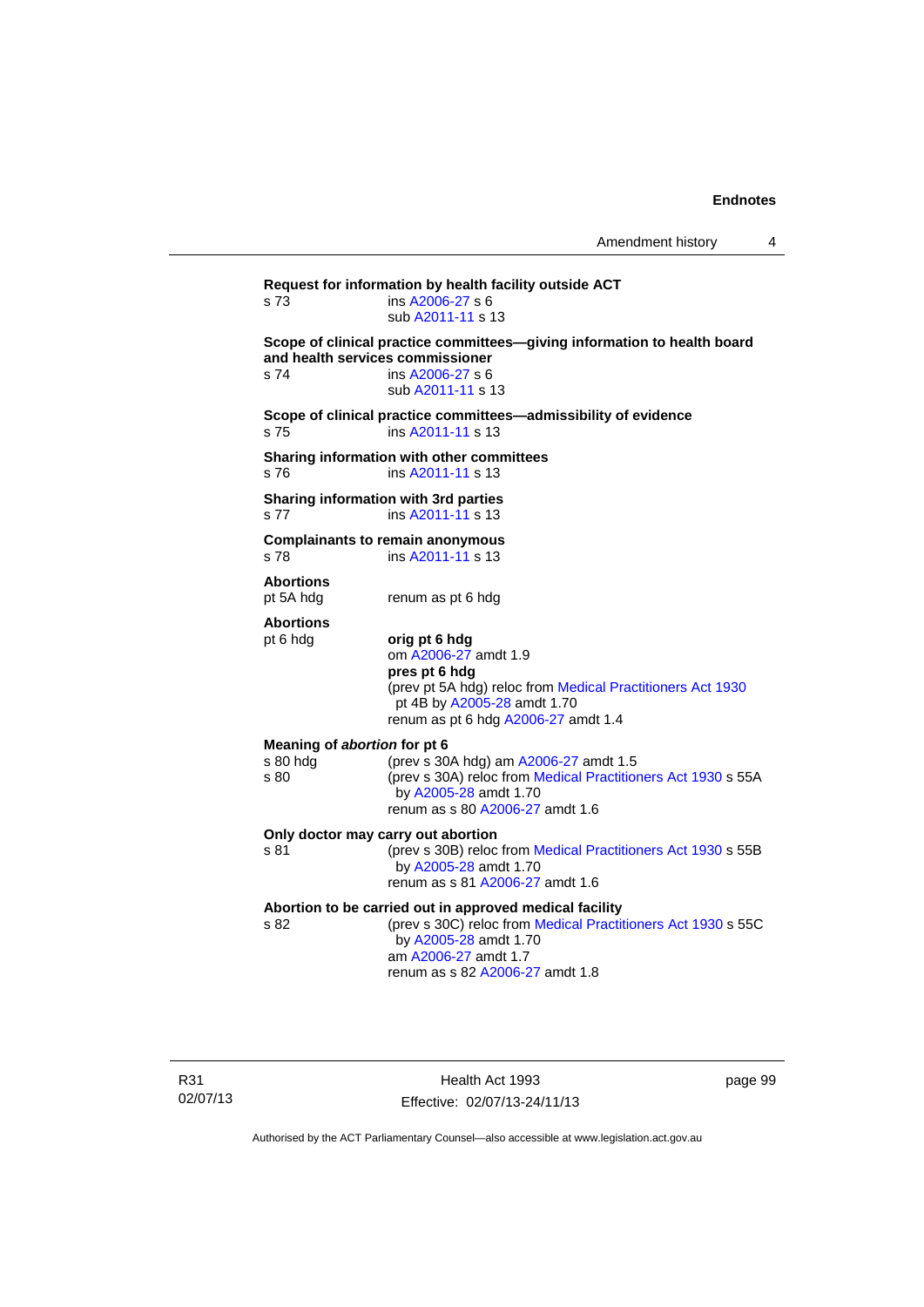4 Amendment history

| s 83                                     | (prev s 30D) reloc from Medical Practitioners Act 1930 s 55D<br>by A2005-28 amdt 1.70<br>renum as s 83 A2006-27 amdt 1.8<br>am A2011-3 amdt 3.221                                                                                                                                                                                                                                                                                                                                                                                                       |
|------------------------------------------|---------------------------------------------------------------------------------------------------------------------------------------------------------------------------------------------------------------------------------------------------------------------------------------------------------------------------------------------------------------------------------------------------------------------------------------------------------------------------------------------------------------------------------------------------------|
| s 84                                     | No obligation to carry out abortion<br>(prev s 30E) reloc from Medical Practitioners Act 1930 s 55E<br>by A2005-28 amdt 1.70<br>renum as s 84 A2006-27 amdt 1.8                                                                                                                                                                                                                                                                                                                                                                                         |
| <b>VMO service contracts</b><br>pt 7 hdg | orig pt 7 hdg<br>renum as pt 15 hdg<br>pres pt 7 hdg<br>(prev pt 6A hdg) ins A2003-43 s 4<br>renum as pt 7 hdg A2006-27 amdt 1.10                                                                                                                                                                                                                                                                                                                                                                                                                       |
| Definitions for pt 7                     |                                                                                                                                                                                                                                                                                                                                                                                                                                                                                                                                                         |
| s 100 hdg<br>s 100                       | (prev s 33A hdg) am A2006-27 amdt 1.11<br>(prev s 33A) ins A2003-43 s 4<br>renum as s 100 A2006-27 amdt 1.16<br>def authorised representative ins A2003-43 s 4<br>am A2006-27 amdt 1.12<br>def core conditions ins A2003-43 s 4<br>am A2006-27 amdt 1.13<br>def entity ins A2003-43 s 4<br>def negotiating agent ins A2003-43 s 4<br>am A2006-27 amdt 1.14<br>def negotiating period ins A2003-43 s 4<br>am A2006-27 amdt 1.15<br>def practice corporation ins A2003-43 s 4<br>def service contract ins A2003-43 s 4<br>def <i>VMO</i> ins A2003-43 s 4 |
| <b>Service contracts</b>                 |                                                                                                                                                                                                                                                                                                                                                                                                                                                                                                                                                         |
| s 101                                    | (prev s 33B) ins A2003-43 s 4<br>renum as s 101 A2006-27 amdt 1.16                                                                                                                                                                                                                                                                                                                                                                                                                                                                                      |
| <b>Core conditions</b>                   |                                                                                                                                                                                                                                                                                                                                                                                                                                                                                                                                                         |
| s 102                                    | (prev s 33C) ins A2003-43 s 4<br>am A2006-27 amdt 1.17, amdt 1.18<br>renum as s 102 A2006-27 amdt 1.19<br>am A2011-3 amdt 3.222                                                                                                                                                                                                                                                                                                                                                                                                                         |
| <b>Collective negotiations</b>           |                                                                                                                                                                                                                                                                                                                                                                                                                                                                                                                                                         |
| s 103                                    | (prev s 33D) ins A2003-43 s 4<br>renum as s 103 A2006-27 amdt 1.19                                                                                                                                                                                                                                                                                                                                                                                                                                                                                      |

page 100 **Health Act 1993** Effective: 02/07/13-24/11/13

R31 02/07/13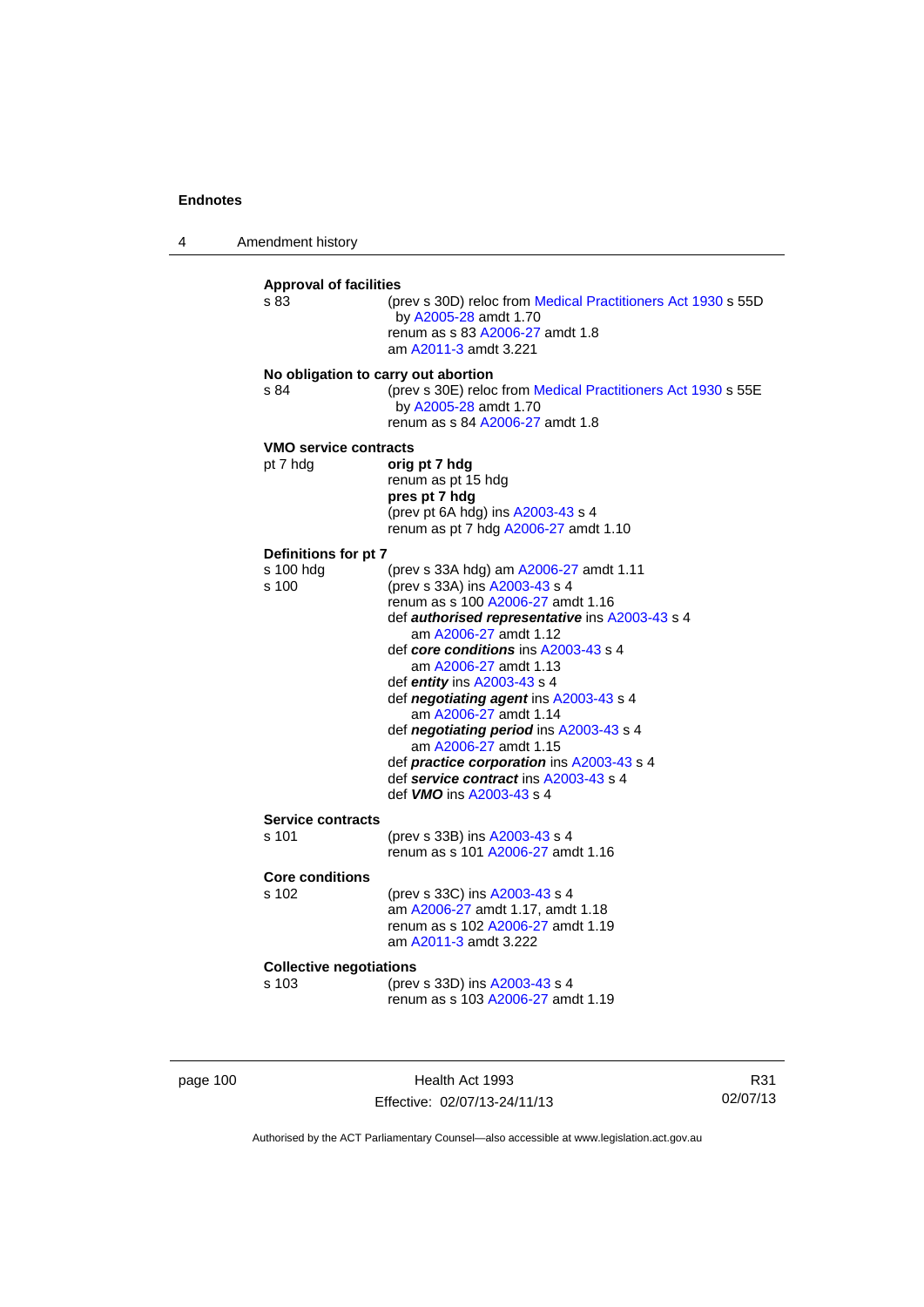|                           | Amendment history                                                                                                                                  | 4 |
|---------------------------|----------------------------------------------------------------------------------------------------------------------------------------------------|---|
| <b>Negotiating agents</b> |                                                                                                                                                    |   |
| s 104                     | (prev s 33E) ins A2003-43 s 4<br>am A2005-62 amdt 3.119<br>renum as s 104 A2006-27 amdt 1.19                                                       |   |
|                           | <b>Authorised representatives</b>                                                                                                                  |   |
| s 105                     | (prev s 33F) ins A2003-43 s 4<br>am A2006-27 amdts 1.20-1.22<br>renum as s 105 A2006-27 amdt 1.23                                                  |   |
| <b>Arbitration</b>        |                                                                                                                                                    |   |
| s 106                     | (prev s 33G) ins A2003-43 s 4<br>renum as s 106 A2006-27 amdt 1.23<br>am A2011-3 amdt 3.223; A2013-19 amdt 1.1                                     |   |
|                           | <b>Competition and Consumer Act authorisation</b>                                                                                                  |   |
| s 107 hdg<br>s 107        | am A2010-54 amdt 3.32<br>(prev s 33H) ins A2003-43 s 4<br>renum as s 107 A2006-27 amdt 1.23<br>am A2010-54 amdt 3.33                               |   |
| <b>Secrecy</b>            |                                                                                                                                                    |   |
| pt 8 hdg                  | orig pt 8 hdg<br>ins A2002-47 amdt 1.16<br>exp 31 December 2003 (s 46)<br>prev pt 8 hdg<br>renum as pt 20 hdg<br>pres pt 8 hdg<br>ins A2006-27 s 7 |   |
| Definitions-pt 8          |                                                                                                                                                    |   |
| s 120                     | ins A2006-27 s 7<br>def <i>divulge</i> ins A2006-27 s 7<br>def information holder ins A2006-27 s 7<br>def protected information ins A2006-27 s 7   |   |
| s 121                     | When is information <i>divulged</i> ?<br>ins A2006-27 s 7                                                                                          |   |
| s 122                     | Who is an information holder?<br>ins A2006-27 s 7<br>am A2010-10 amdt 2.31; A2011-11 s 14, s 15; A2011-22<br>amdt 1.238                            |   |
| s 123                     | What is protected information?<br>ins A2006-27 s 7                                                                                                 |   |
|                           | What is sensitive information?                                                                                                                     |   |
| s 124                     | ins A2006-27 s 7<br>am A2011-11 s 16                                                                                                               |   |
|                           |                                                                                                                                                    |   |

R31 02/07/13

Health Act 1993 Effective: 02/07/13-24/11/13 page 101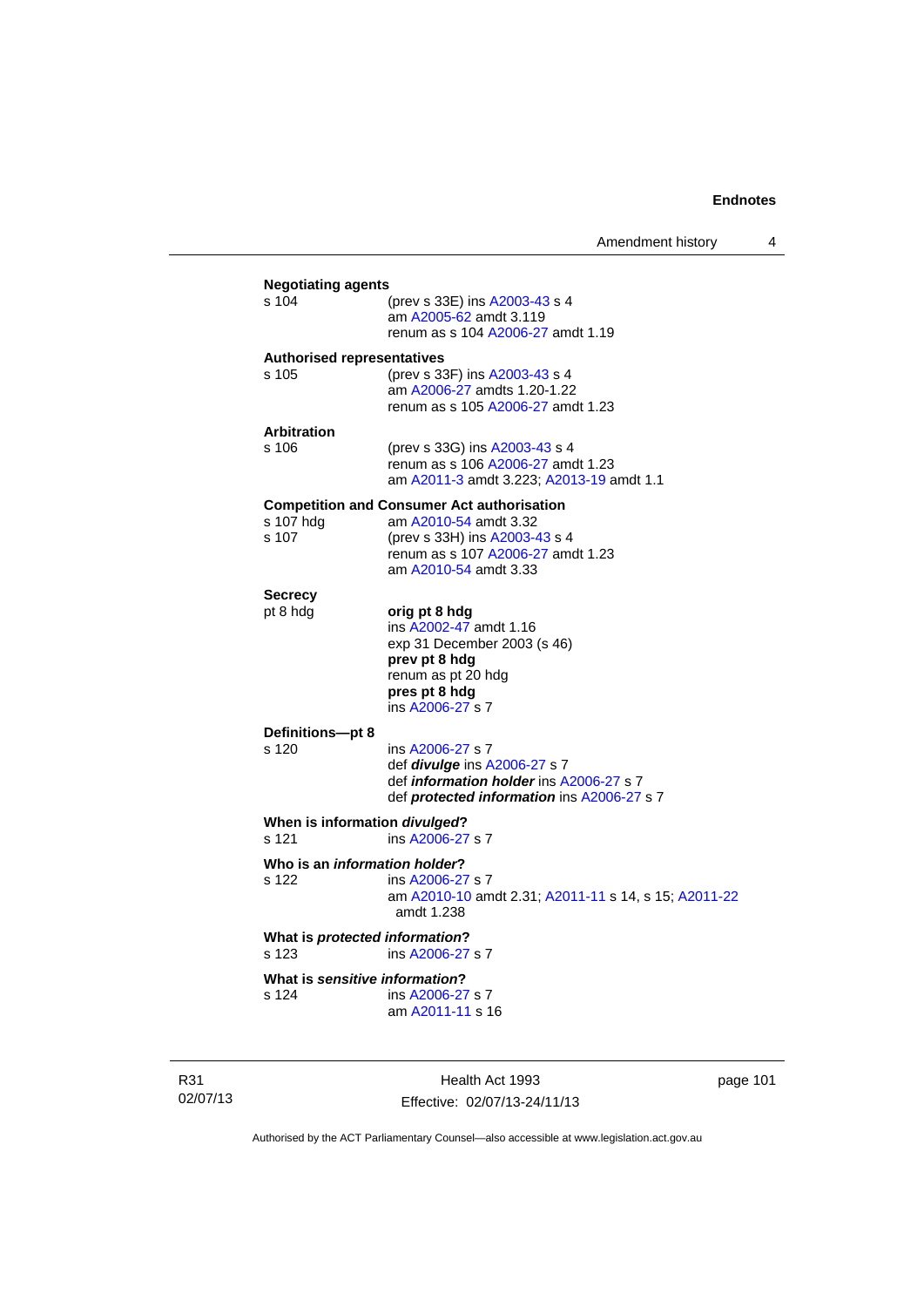| 4 | Amendment history |
|---|-------------------|
|---|-------------------|

**Offence—secrecy of protected information**  s 125 ins [A2006-27](http://www.legislation.act.gov.au/a/2006-27) s 7 am [A2011-3](http://www.legislation.act.gov.au/a/2011-3) amdt 3.224 **Information may be given to Medicare Australia**  s 126 ins [A2006-27](http://www.legislation.act.gov.au/a/2006-27) s 7 **Offence—provision of health services by non-health practitioners**  pt 8A hdg ins [A2010-10](http://www.legislation.act.gov.au/a/2010-10) amdt 2.32 **Provision of regulated health service by person not health practitioner**  s 127 ins [A2010-10](http://www.legislation.act.gov.au/a/2010-10) amdt 2.32 **Pharmacists and pharmacy premises**  pt 9 hdg orig pt 9 hdg renum as pt 10 hdg ins [A2008-26](http://www.legislation.act.gov.au/a/2008-26) amdt 2.74 sub [A2010-10](http://www.legislation.act.gov.au/a/2010-10) amdt 2.33 **Meaning of** *community pharmacy***—pt 9**  s 128 ins [A2010-10](http://www.legislation.act.gov.au/a/2010-10) amdt 2.33 **Complying pharmacy corporation**  s 128A ins [A2010-10](http://www.legislation.act.gov.au/a/2010-10) amdt 2.33 **Standard of premises**  s 128B **ins [A2010-10](http://www.legislation.act.gov.au/a/2010-10) amdt 2.33 Restriction on pharmacy premises—supermarkets**  s 129 ins [A2008-26](http://www.legislation.act.gov.au/a/2008-26) amdt 2.74 am [A2010-10](http://www.legislation.act.gov.au/a/2010-10) amdt 2.34 **Ownership of pharmacy business**<br>s 129A ins as mod SL20 ins as mod [SL2010-39](http://www.legislation.act.gov.au/sl/2010-39) mod 1.1 exp 1 July 2012 (see [A2010-10](http://www.legislation.act.gov.au/a/2010-10) s 12A (2)) **Review of decisions**  pt 10 hdg (prev pt 9 hdg) ins [A2006-27](http://www.legislation.act.gov.au/a/2006-27) s 7 renum as pt 10 hdg [A2008-26](http://www.legislation.act.gov.au/a/2008-26) amdt 2.75 **Review of decisions**  s 130 ins [A2006-27](http://www.legislation.act.gov.au/a/2006-27) s 7 am [A2008-37](http://www.legislation.act.gov.au/a/2008-37) amdt 1.233; [A2011-11](http://www.legislation.act.gov.au/a/2011-11) s 17 **Pt 9 obligations—no contracting out**  s 131 ins [A2006-27](http://www.legislation.act.gov.au/a/2006-27) s 7 **Miscellaneous** pt 15 hdg (prev pt 7 hdg) ins [A1994-23](http://www.legislation.act.gov.au/a/1994-23) s 5 renum as pt 15 hdg [A2006-27](http://www.legislation.act.gov.au/a/2006-27) amdt 1.24 **Protection of doctor or dentist from liability in emergency**  s 189 ins [A2011-11](http://www.legislation.act.gov.au/a/2011-11) s 18

page 102 Health Act 1993 Effective: 02/07/13-24/11/13

R31 02/07/13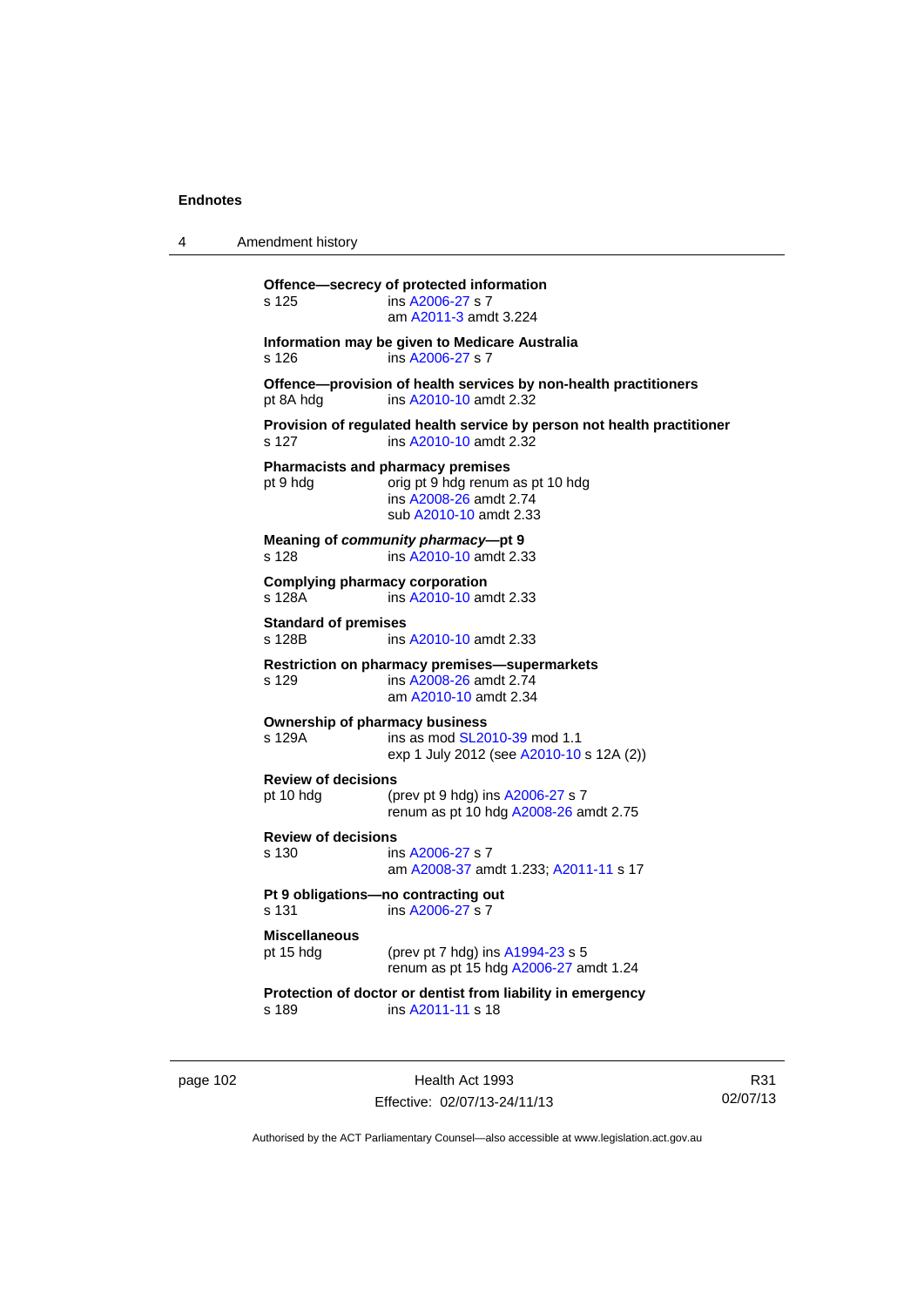# **Disclosure of interests by committee members**  s 190 ins [A2006-27](http://www.legislation.act.gov.au/a/2006-27) s 8 am [A2011-11](http://www.legislation.act.gov.au/a/2011-11) s 19 **References to Health and Community Care Service**  s 191 (prev s 22) ins [A1994-23](http://www.legislation.act.gov.au/a/1994-23) s 5 sub [A2001-44](http://www.legislation.act.gov.au/a/2001-44) amdt 1.2025 renum as s 35 R4 LA (see [A2001-56](http://www.legislation.act.gov.au/a/2001-56) amdt 1.36) sub [A2002-47](http://www.legislation.act.gov.au/a/2002-47) amdt 1.15 renum as s 191 [A2006-27](http://www.legislation.act.gov.au/a/2006-27) amdt 1.26 **Determination of fees**  s 192 (prev s 36) ins [A2002-47](http://www.legislation.act.gov.au/a/2002-47) amdt 1.15 renum as s 192 [A2006-27](http://www.legislation.act.gov.au/a/2006-27) amdt 1.26 am [A2011-3](http://www.legislation.act.gov.au/a/2011-3) amdt 3.225 **Payment of fees and interest**<br>s 193 (prev s 37) (prev s 37) ins [A2002-47](http://www.legislation.act.gov.au/a/2002-47) amdt 1.15 renum as s 193 [A2006-27](http://www.legislation.act.gov.au/a/2006-27) amdt 1.26 am [A2011-3](http://www.legislation.act.gov.au/a/2011-3) amdt 3.226 **Approved forms**  s 194 (prev s 37A) ins [A2003-43](http://www.legislation.act.gov.au/a/2003-43) s 5 renum as s 194 [A2006-27](http://www.legislation.act.gov.au/a/2006-27) amdt 1.26 am [A2011-3](http://www.legislation.act.gov.au/a/2011-3) amdt 3.227 **Regulations about nurse practitioners**  s 195 (prev s 37B) ins [A2004-10](http://www.legislation.act.gov.au/a/2004-10) s 4 renum as s 195 [A2006-27](http://www.legislation.act.gov.au/a/2006-27) amdt 1.26 **Regulation-making power**  s 196 (prev s 38) ins [A2002-47](http://www.legislation.act.gov.au/a/2002-47) amdt 1.15 renum as s 196 [A2006-27](http://www.legislation.act.gov.au/a/2006-27) amdt 1.26 **Transitional—Health Professionals Act 2004**  pt 20 hdg (prev pt 8 hdg) ins [A2004-39](http://www.legislation.act.gov.au/a/2004-39) amdt 1.15 renum as pt 20 hdg [A2006-27](http://www.legislation.act.gov.au/a/2006-27) amdt 1.27 exp 9 January 2009 (s 241) **Transitional—definitions in Health (Fees) Determination**  (prev s 39 hdg) sub [A2006-27](http://www.legislation.act.gov.au/a/2006-27) amdt 1.28 s 240 (prev s 39) ins [A2004-39](http://www.legislation.act.gov.au/a/2004-39) amdt 1.15 renum as s 240 [A2006-27](http://www.legislation.act.gov.au/a/2006-27) amdt 1.28 exp 9 January 2009 (s 241) **Expiry—pt 20**  (prev s 40 hdg) sub  $A2006-27$  amdt 1.29 s 241 (prev s 40) ins [A2004-39](http://www.legislation.act.gov.au/a/2004-39) amdt 1.15 renum as s 241 [A2006-27](http://www.legislation.act.gov.au/a/2006-27) amdt 1.29 exp 9 January 2009 (s 241)

R31 02/07/13

Health Act 1993 Effective: 02/07/13-24/11/13 page 103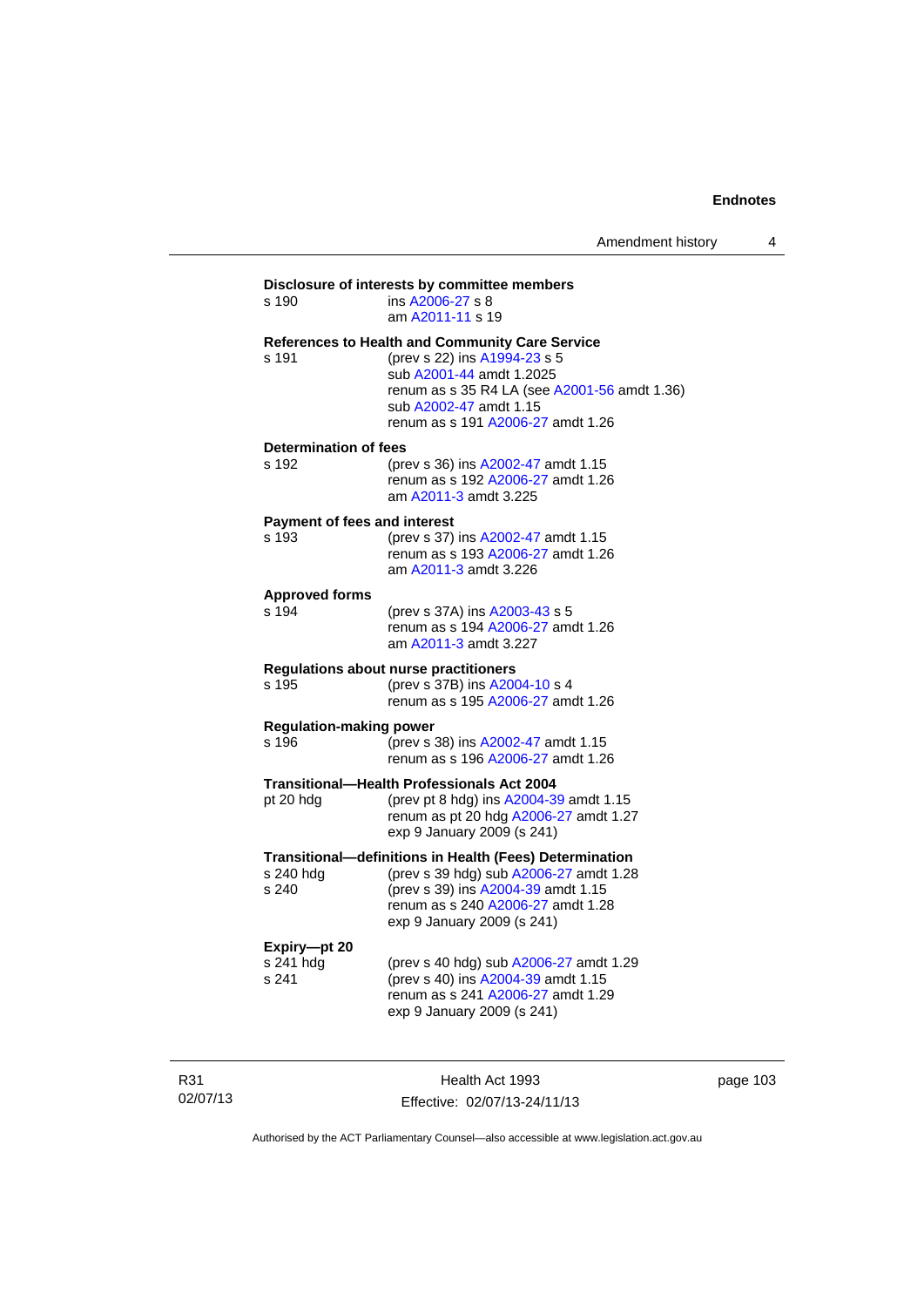4 Amendment history

| pt 21 hdg             | ins A2006-27 s 9<br>exp 14 December 2007 (s 243)                                                                                                                                                          |
|-----------------------|-----------------------------------------------------------------------------------------------------------------------------------------------------------------------------------------------------------|
| s 242                 | Transitional-protection of former members from liability<br>ins A2006-27 s 9<br>exp 14 December 2007 (s 243)                                                                                              |
| Expiry-pt 21<br>s 243 | ins A2006-27 s 9<br>am A2007-16 amdt 3.68<br>exp 14 December 2007 (s 243)                                                                                                                                 |
| s 250                 | Approval of facilities-transitional<br>ins A2006-46 amdt 2.25<br>exp 18 November 2006 (s 250 (3) (LA s 88 declaration<br>applies))                                                                        |
| pt 22 hdg             | <b>Transitional-Health Amendment Act 2011</b><br>ins A2011-11 s 20<br>exp 13 April 2012 (s 260)                                                                                                           |
| Definitions-pt 22     |                                                                                                                                                                                                           |
| s 255                 | ins A2011-11 s 20<br>exp 13 April 2012 (s 260)<br>def clinical privileges committee ins A2011-11 s 20<br>exp 13 April 2012 (s 260)<br>def commencement day ins A2011-11 s 20<br>exp 13 April 2012 (s 260) |
| s 256                 | Transitional-quality assurance committee already appointed<br>ins A2011-11 s 20<br>exp 13 April 2012 (s 260)                                                                                              |
| s 257                 | Transitional-clinical privileges-review not begun<br>ins A2011-11 s 20<br>exp 13 April 2012 (s 260)                                                                                                       |
| s 258                 | Transitional-clinical privileges-review begun<br>ins A2011-11 s 20<br>exp 13 April 2012 (s 260)                                                                                                           |
| s 259                 | Transitional-clinical privileges committees-admissibility of evidence<br>ins A2011-11 s 20<br>exp 13 April 2012 (s 260)                                                                                   |
| Expiry-pt 22<br>s 260 | ins A2011-11 s 20<br>exp 13 April 2012 (s 260)                                                                                                                                                            |

page 104 **Health Act 1993** Effective: 02/07/13-24/11/13

R31 02/07/13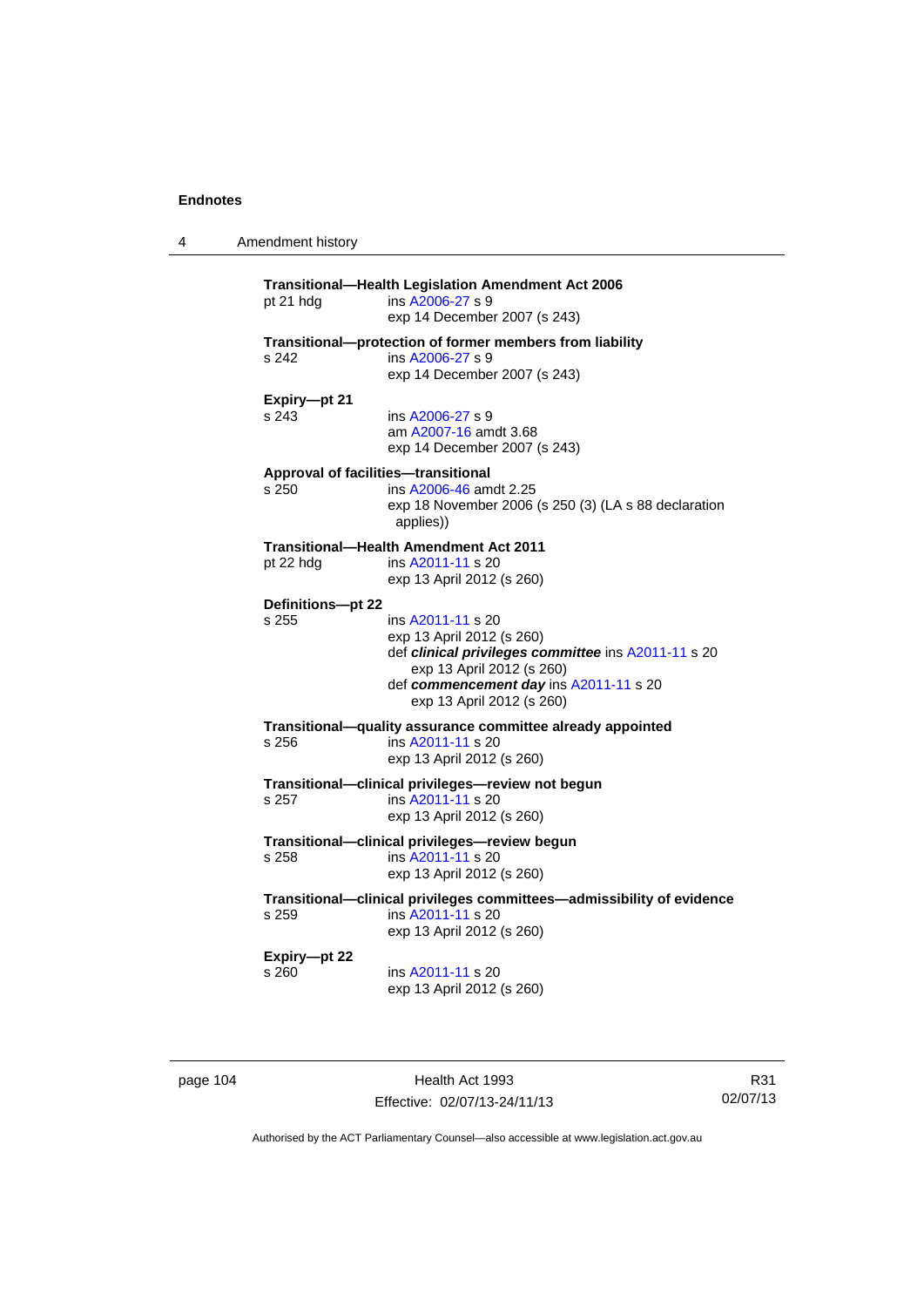| <b>Dictionary</b> |                                                                             |
|-------------------|-----------------------------------------------------------------------------|
| dict              | ins A2001-56 amdt 1.35                                                      |
|                   | sub A2006-27 s 10                                                           |
|                   | am A2008-37 amdt 1.234, amdt 1.235; A2010-10 amdt 2.35;                     |
|                   | A2011-11 s 21; A2011-22 amdt 1.236, amdt 1.237                              |
|                   | def <i>abortion</i> ins R17 LA                                              |
|                   | def <b>approved committee</b> om A1998-50 s 5                               |
|                   | def approved private sector committee ins A1998-50 s 5                      |
|                   | om A2006-27 s 10                                                            |
|                   | def approved public sector committee ins A1998-50 s 5                       |
|                   | sub A2001-56 amdt 1.4                                                       |
|                   | am A2003-41 amdt 1.2                                                        |
|                   | om A2006-27 s 10                                                            |
|                   | def authorised representative ins A2003-43 s 6                              |
|                   | sub A2006-27 s 10                                                           |
|                   | def <i>CEO</i> ins A2006-27 s 10                                            |
|                   | def chief executive officer, Calvary ins A2011-11 s 22                      |
|                   | def clinical privileges sub A2006-27 s 10                                   |
|                   | om A2011-11 s 23                                                            |
|                   | def clinical privileges committee ins A2006-27 s 10                         |
|                   | om A2011-11 s 23                                                            |
|                   | def clinical privileges report ins A2006-27 s 10                            |
|                   | om A2011-11 s 23                                                            |
|                   | def clinical privileges review notice ins A2006-27 s 10                     |
|                   | om A2011-11 s 23                                                            |
|                   | def community pharmacy ins A2010-10 amdt 2.36                               |
|                   | def core conditions ins A2003-43 s 6                                        |
|                   | sub A2006-27 s 10                                                           |
|                   | def council ins A2011-11 s 24                                               |
|                   | def day hospital ins A2006-27 s 10                                          |
|                   | def dental technical work ins A2011-28 amdt 3.129                           |
|                   | def <b>dental technician</b> ins A2011-28 amdt 3.129                        |
|                   | def <i>dentist</i> ins A2006-27 s 10                                        |
|                   | sub A2011-11 s 25                                                           |
|                   |                                                                             |
|                   | def <i>divulge</i> ins A2006-27 s 10<br>def <i>doctor</i> ins A2006-27 s 10 |
|                   |                                                                             |
|                   | sub A2011-11 s 26                                                           |
|                   | def engage ins A2006-27 s 10                                                |
|                   | def entity ins A2006-27 s 10                                                |
|                   | def health board ins A2010-10 amdt 2.36                                     |
|                   | def health facility am A1996-35 sch; A2002-47 amdt 1.17                     |
|                   | sub A2006-27 s 10                                                           |
|                   | def health facility QAC ins A2006-27 s 10                                   |
|                   | def health profession board ins A2006-27 s 10                               |
|                   | om A2010-10 amdt 2.37                                                       |
|                   | def health professional ins A2006-27 s 10<br>om A2010-10 amdt 2.37          |
|                   |                                                                             |

R31 02/07/13

Health Act 1993 Effective: 02/07/13-24/11/13 page 105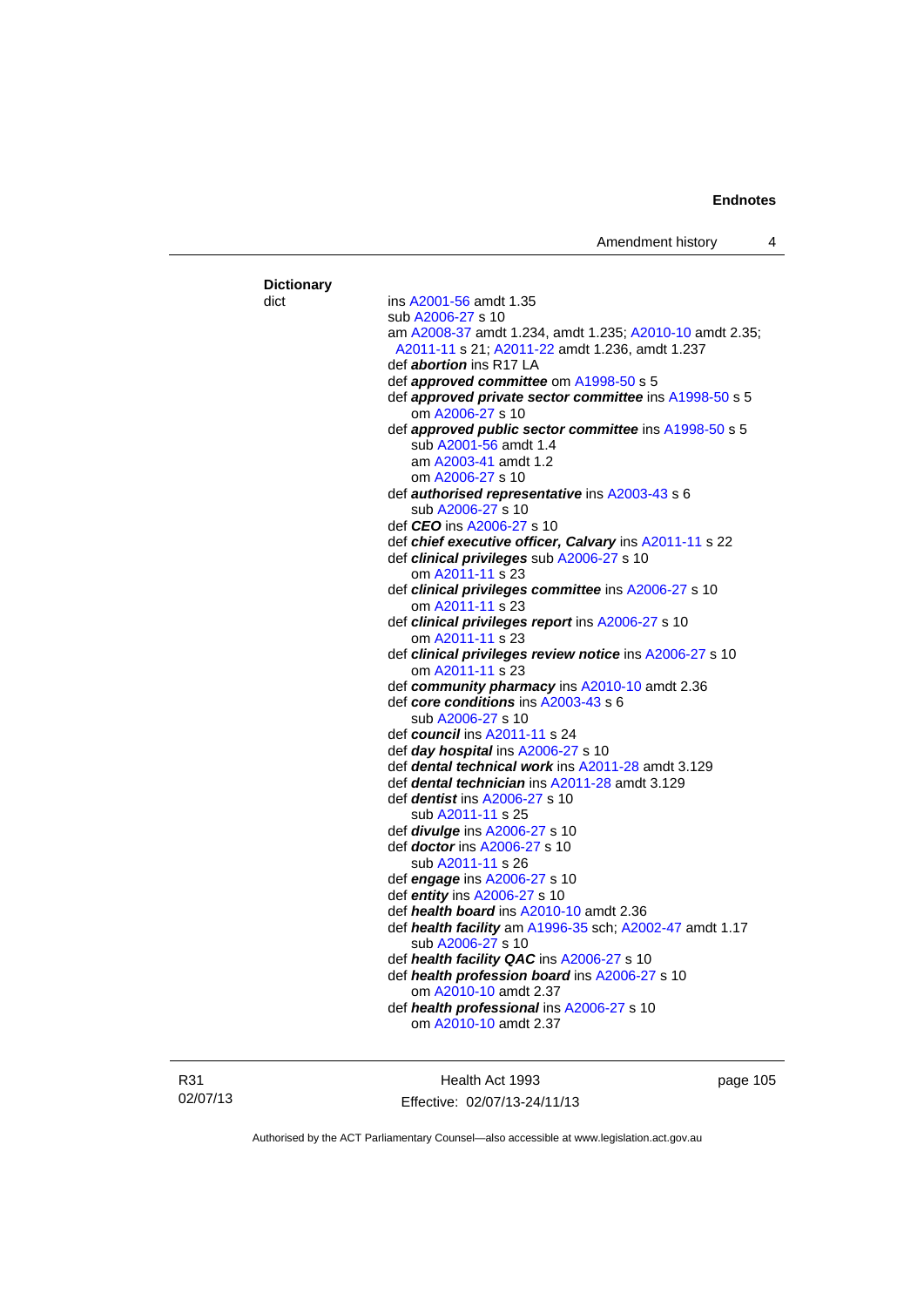4 Amendment history

 def *health professional organisation* ins [A2006-27](http://www.legislation.act.gov.au/a/2006-27) s 10 def *health professional organisation QAC* ins [A2006-27](http://www.legislation.act.gov.au/a/2006-27) s 10 def *health service* ins [A2006-27](http://www.legislation.act.gov.au/a/2006-27) s 10 def *health service provider* sub [A2004-39](http://www.legislation.act.gov.au/a/2004-39) amdt 1.16; [A2006-27](http://www.legislation.act.gov.au/a/2006-27) s 10 def *health service report* ins [A2006-27](http://www.legislation.act.gov.au/a/2006-27) s 10 def *hospital* ins [A2006-27](http://www.legislation.act.gov.au/a/2006-27) s 10 sub [A2011-11](http://www.legislation.act.gov.au/a/2011-11) s 27 def *information holder* ins [A2006-27](http://www.legislation.act.gov.au/a/2006-27) s 10 def *local hospital network* ins [A2011-11](http://www.legislation.act.gov.au/a/2011-11) s 28 def *ministerial report* ins [A2006-27](http://www.legislation.act.gov.au/a/2006-27) s 10 def *negotiating agent* ins [A2003-43](http://www.legislation.act.gov.au/a/2003-43) s 6 sub [A2006-27](http://www.legislation.act.gov.au/a/2006-27) s 10 def *negotiating period* ins [A2003-43](http://www.legislation.act.gov.au/a/2003-43) s 6 sub [A2006-27](http://www.legislation.act.gov.au/a/2006-27) s 10 def *practice corporation* ins [A2003-43](http://www.legislation.act.gov.au/a/2003-43) s 6 sub [A2006-27](http://www.legislation.act.gov.au/a/2006-27) s 10 def *prescribed body* ins [A2001-56](http://www.legislation.act.gov.au/a/2001-56) amdt 1.35 om [A2006-27](http://www.legislation.act.gov.au/a/2006-27) s 10 def *private day hospital facility* ins [A2001-56](http://www.legislation.act.gov.au/a/2001-56) amdt 1.35 om [A2006-27](http://www.legislation.act.gov.au/a/2006-27) s 10 def *protected information* ins [A2006-27](http://www.legislation.act.gov.au/a/2006-27) s 10 sub [A2011-28](http://www.legislation.act.gov.au/a/2011-28) amdt 3.130 def *quality assurance activities* om [A2001-56](http://www.legislation.act.gov.au/a/2001-56) amdt 1.5 def *quality assurance activity* ins [A2001-56](http://www.legislation.act.gov.au/a/2001-56) amdt 1.5 om [A2006-27](http://www.legislation.act.gov.au/a/2006-27) s 10 def *quality assurance committee* ins [A2006-27](http://www.legislation.act.gov.au/a/2006-27) s 10 def *review* ins [A2006-27](http://www.legislation.act.gov.au/a/2006-27) s 10 sub [A2011-11](http://www.legislation.act.gov.au/a/2011-11) s 29 def *scope of clinical practice* ins [A2011-11](http://www.legislation.act.gov.au/a/2011-11) s 24 def *scope of clinical practice committee* ins [A2011-11](http://www.legislation.act.gov.au/a/2011-11) s 24 def *scope of clinical practice executive decision notice* ins [A2011-11](http://www.legislation.act.gov.au/a/2011-11) s 24 def *scope of clinical practice report* ins [A2011-11](http://www.legislation.act.gov.au/a/2011-11) s 24 def *sensitive information* ins [A2006-27](http://www.legislation.act.gov.au/a/2006-27) s 10 def *service contract* ins [A2003-43](http://www.legislation.act.gov.au/a/2003-43) s 6 sub [A2006-27](http://www.legislation.act.gov.au/a/2006-27) s 10 def *special purpose QAC* ins [A2006-27](http://www.legislation.act.gov.au/a/2006-27) s 10 def *tribunal* om [A1994-60](http://www.legislation.act.gov.au/a/1994-60) sch 1 def *VMO* ins [A2003-43](http://www.legislation.act.gov.au/a/2003-43) s 6 sub [A2006-27](http://www.legislation.act.gov.au/a/2006-27) s 10

page 106 Health Act 1993 Effective: 02/07/13-24/11/13

R31 02/07/13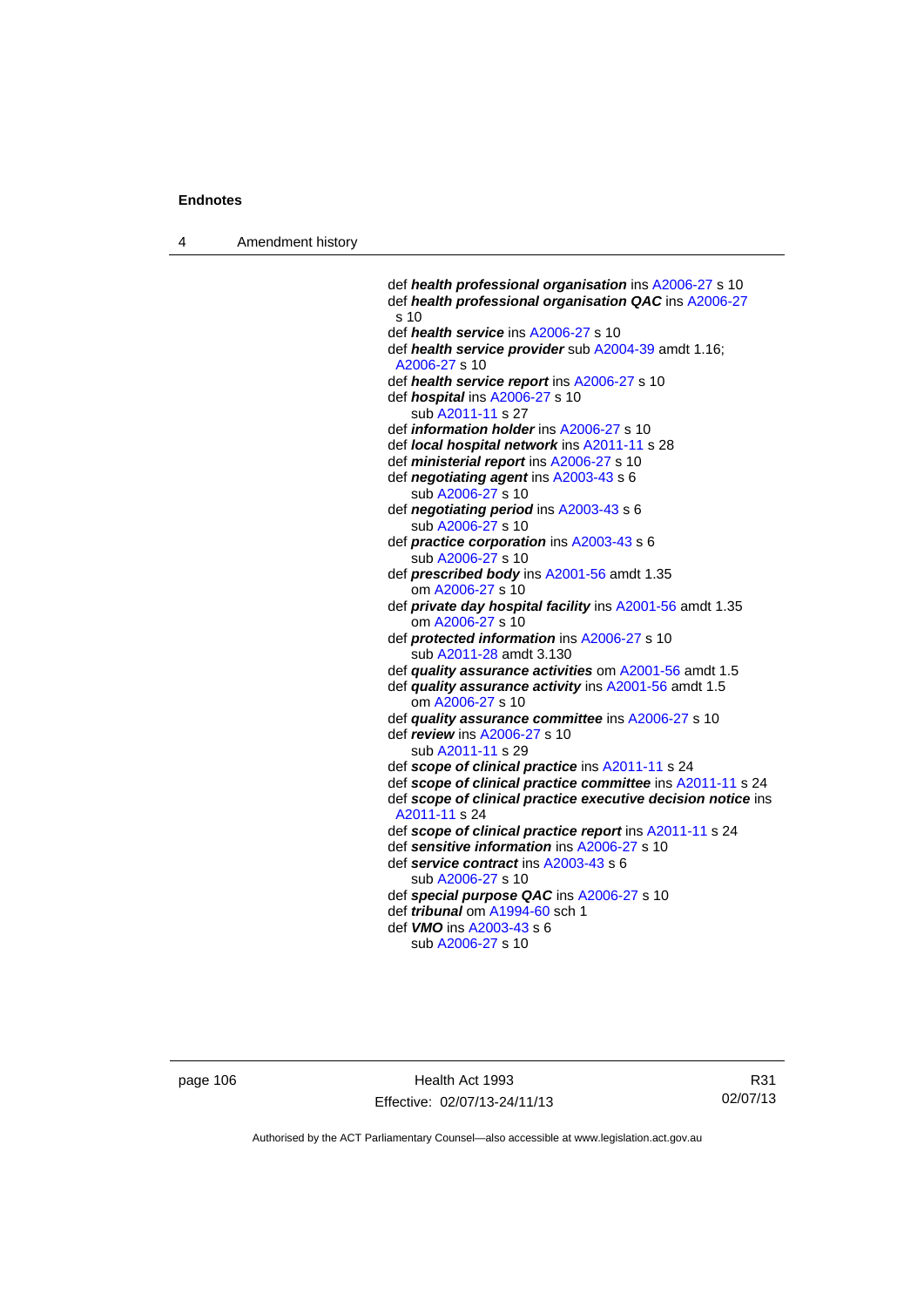# **5 Earlier republications**

Some earlier republications were not numbered. The number in column 1 refers to the publication order.

Since 12 September 2001 every authorised republication has been published in electronic pdf format on the ACT legislation register. A selection of authorised republications have also been published in printed format. These republications are marked with an asterisk (\*) in column 1. Electronic and printed versions of an authorised republication are identical.

| <b>Republication No</b> | <b>Amendments to</b> | <b>Republication date</b> |
|-------------------------|----------------------|---------------------------|
| 1                       | A1994-60             | 28 February 1995          |
| $\overline{c}$          | A1996-35             | 31 January 1998           |
| 3                       | A1998-54             | 28 February 1999          |
| 4                       | A2001-56             | 19 April 2002             |
| 5                       | A2002-47             | 31 December 2002          |
| 6                       | A2003-43             | 30 September 2003         |
| $\overline{7}$          | A2003-43             | 9 October 2003            |
| 8                       | A2003-43             | 24 December 2003          |
| 9                       | A2004-10             | 27 May 2004               |
| 10                      | A2005-28             | 7 July 2005               |
| 11                      | A2005-54             | 24 November 2005          |
| $12*$                   | A2005-62             | 11 January 2006           |
| 13                      | A2006-46             | 18 November 2006          |
| 14                      | A2006-46             | 19 November 2006          |
| 15                      | A2006-46             | 14 December 2006          |
| 16                      | A2007-16             | 11 July 2007              |
| 17                      | A2007-16             | 15 December 2007          |
| 18                      | A2008-37             | 10 January 2009           |
| 19                      | A2008-37             | 2 February 2009           |
| 20                      | A2008-37             | 14 February 2009          |
| $21*$                   | A2010-10             | 1 July 2010               |
| 22                      | A2010-10             | 12 October 2010           |
|                         |                      |                           |

Health Act 1993 Effective: 02/07/13-24/11/13 page 107